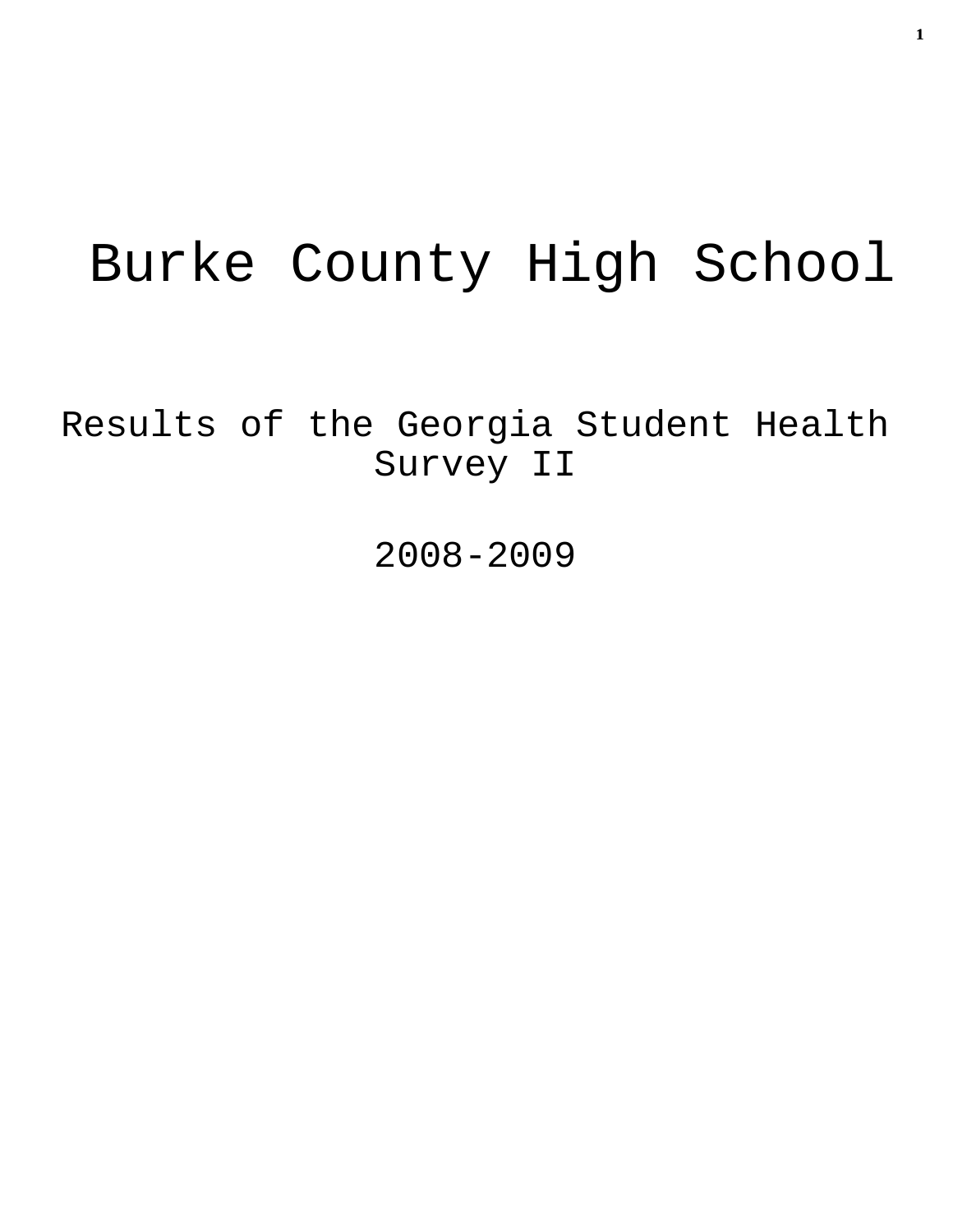## *Demographics* **2**

| Grade                    |     |  |  |  |
|--------------------------|-----|--|--|--|
| <b>Grade   Frequency</b> |     |  |  |  |
| 10                       | 275 |  |  |  |
| 12                       | 200 |  |  |  |

| <b>Frequency</b> | <b>Table of Gender by Grade</b> |              |              |              |  |
|------------------|---------------------------------|--------------|--------------|--------------|--|
| <b>Col Pct</b>   |                                 | Grade(Grade) |              |              |  |
|                  | Gender(Gender)                  | 10           | 12           | <b>Total</b> |  |
|                  | <b>Female</b>                   | 155<br>56.36 | 101<br>50.50 | 256          |  |
|                  | <b>Male</b>                     | 120<br>43.64 | 99<br>49.50  | 219          |  |
|                  | <b>Total</b>                    | 275          | 200          | 475          |  |

| <b>Frequency</b> |
|------------------|
| <b>Col Pct</b>   |

| <b>Table of Ethnicity by Grade</b> |              |              |              |  |  |  |
|------------------------------------|--------------|--------------|--------------|--|--|--|
|                                    | Grade(Grade) |              |              |  |  |  |
| <b>Ethnicity</b> (Ethnicity)       | 10           | 12           | <b>Total</b> |  |  |  |
| <b>Black</b>                       | 175<br>63.64 | 124<br>62.00 | 299          |  |  |  |
| <b>Hispanic</b>                    | 7<br>2.55    | 2<br>1.00    | 9            |  |  |  |
| White                              | 84<br>30.55  | 67<br>33.50  | 151          |  |  |  |
| <b>Asian</b>                       | 5<br>1.82    | 0<br>0.00    | 5            |  |  |  |
| <b>Other</b>                       | 4<br>1.45    | 7<br>3.50    | 11           |  |  |  |
| <b>Total</b>                       | 275          | 200          | 475          |  |  |  |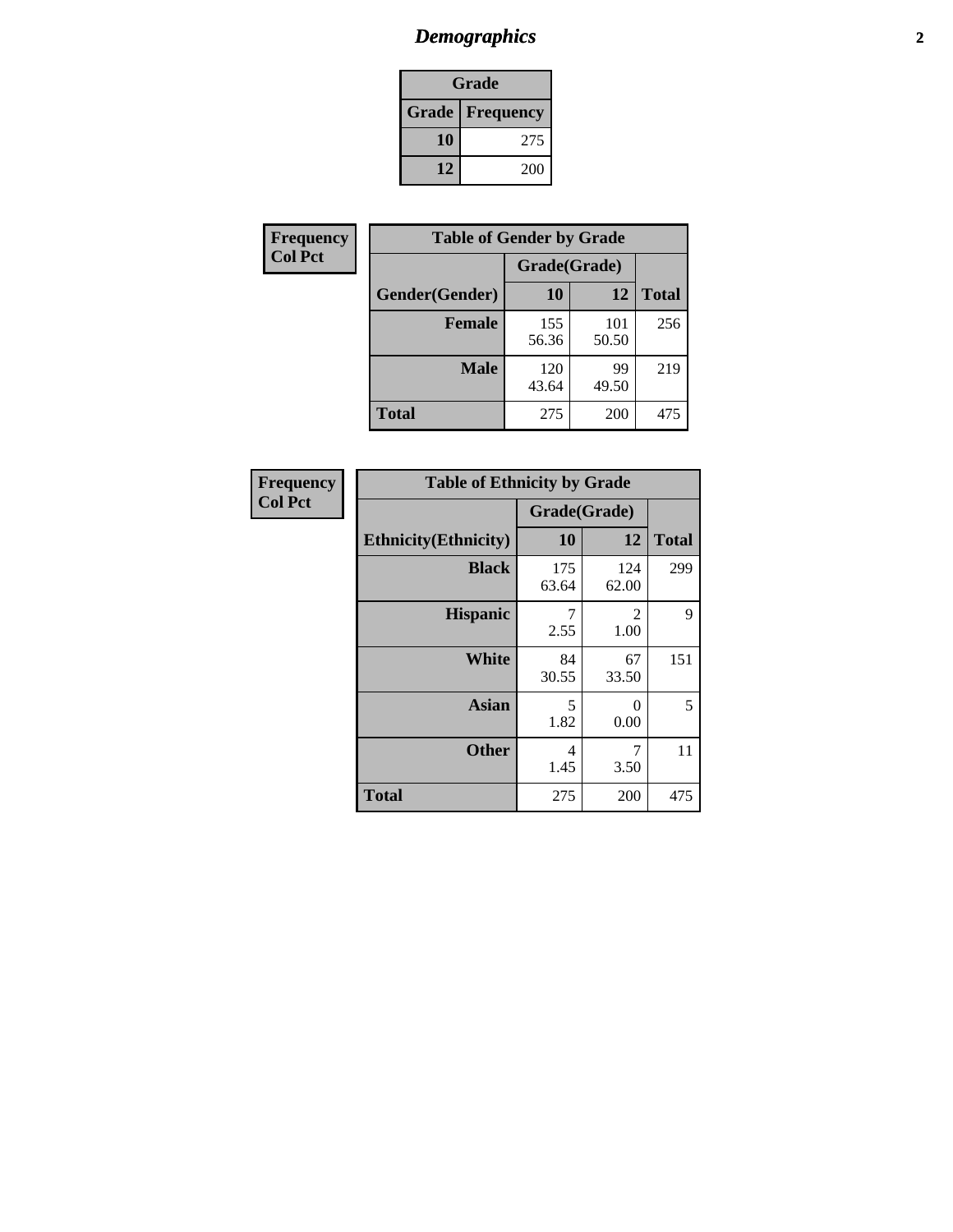#### *Title IV, Part A, Schedule A* **3** *Goal 1: Ensure that all schools are drug-free Baseline Data: Year 2008-2009 Prevalence of Drug Use*

| Frequency<br><b>Col Pct</b> | <b>Table of AlcoholAlt by Grade</b> |              |              |              |  |  |
|-----------------------------|-------------------------------------|--------------|--------------|--------------|--|--|
|                             | AlcoholAlt(Alcohol                  | Grade(Grade) |              |              |  |  |
|                             | use, past 30 days)                  | 10           | 12           | <b>Total</b> |  |  |
|                             | <b>Yes</b>                          | 69<br>25.09  | 58<br>29.00  | 127          |  |  |
|                             | N <sub>0</sub>                      | 206<br>74.91 | 142<br>71.00 | 348          |  |  |
|                             | Total                               | 275          | 200          | 475          |  |  |

| Frequency      | <b>Table of TobaccoAny by Grade</b> |              |              |              |  |
|----------------|-------------------------------------|--------------|--------------|--------------|--|
| <b>Col Pct</b> | TobaccoAny(Tobacco                  | Grade(Grade) |              |              |  |
|                | use, past 30 days)                  | 10           | 12           | <b>Total</b> |  |
|                | <b>Yes</b>                          | 42<br>15.27  | 37<br>18.50  | 79           |  |
|                | N <sub>0</sub>                      | 233<br>84.73 | 163<br>81.50 | 396          |  |
|                | Total                               | 275          | 200          | 475          |  |

| Frequency<br><b>Col Pct</b> | <b>Table of MarijuanaAlt by Grade</b> |              |              |              |  |
|-----------------------------|---------------------------------------|--------------|--------------|--------------|--|
|                             | MarijuanaAlt(Marijuana                | Grade(Grade) |              |              |  |
|                             | use, past 30 days)                    | 10           | 12           | <b>Total</b> |  |
|                             | <b>Yes</b>                            | 40<br>14.55  | 34<br>17.00  | 74           |  |
|                             | N <sub>0</sub>                        | 235<br>85.45 | 166<br>83.00 | 401          |  |
|                             | <b>Total</b>                          | 275          | 200          | 475          |  |

| Frequency<br><b>Col Pct</b> | <b>Table of OtherDrugAny by Grade</b>  |              |              |              |  |
|-----------------------------|----------------------------------------|--------------|--------------|--------------|--|
|                             | <b>OtherDrugAny(Other</b><br>drug use, | Grade(Grade) |              |              |  |
|                             | past 30 days)                          | <b>10</b>    | 12           | <b>Total</b> |  |
|                             | <b>Yes</b>                             | 26<br>9.45   | 12<br>6.00   | 38           |  |
|                             | N <sub>0</sub>                         | 249<br>90.55 | 188<br>94.00 | 437          |  |
|                             | <b>Total</b>                           | 275          | 200          | 475          |  |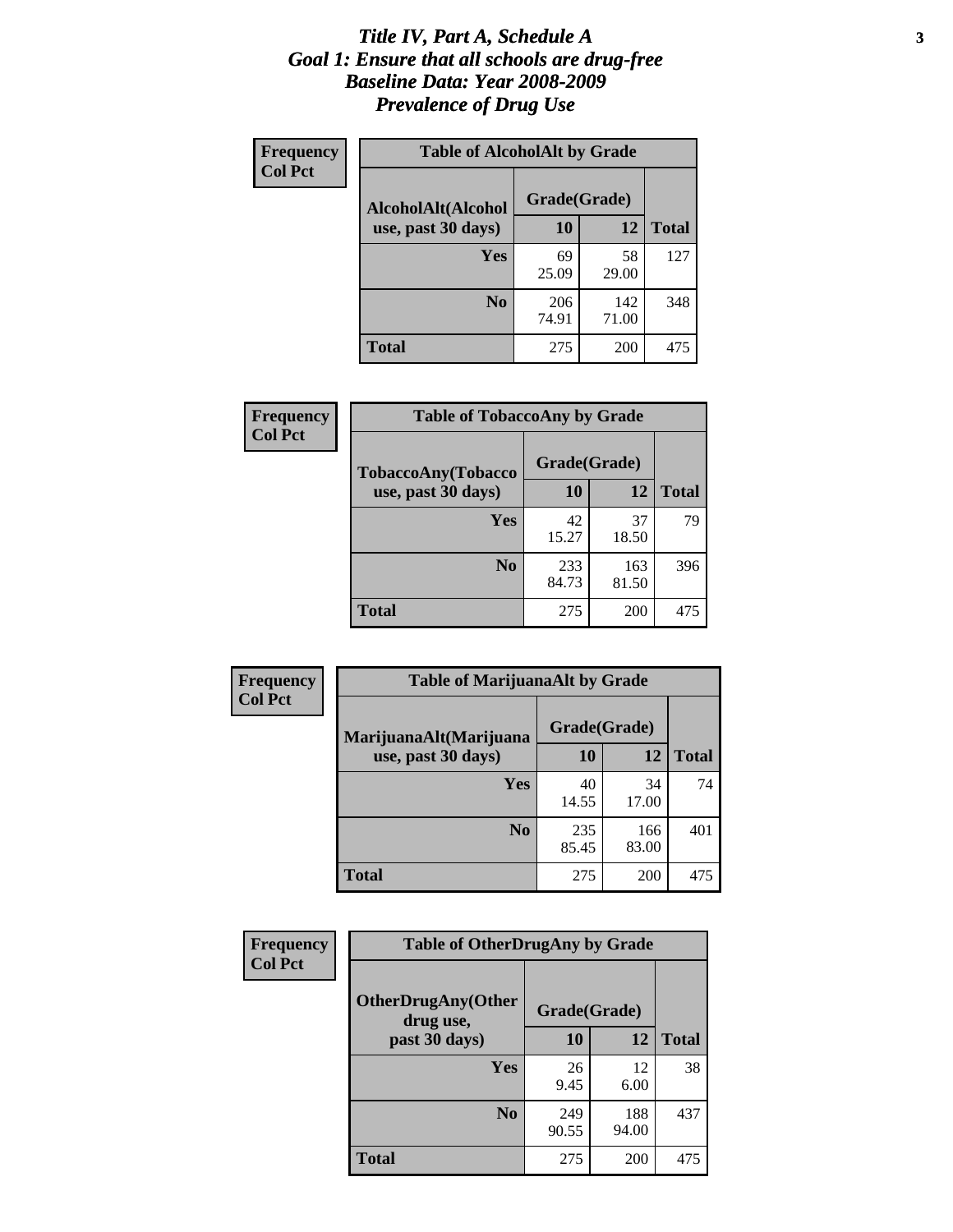#### *Average Age of Onset of Use* **4** *Results for "Average Age of Onset of Use" questions exclude students who said they did not use that substance*

| <b>Variable</b>    | Label                                                              | <b>Mean</b> |
|--------------------|--------------------------------------------------------------------|-------------|
| Alcoholinit2       | I started using alcohol when I was                                 | 13.09       |
| Cigarettesinit2    | I started smoking tobacco when I was                               | 13.33       |
| Smokelessinit2     | I started chewing tobacco when I was                               | 12.50       |
| Marijuanainit2     | I started using marijuana when I was                               | 13.85       |
| Cocaineinit2       | I started using cocaine when I was                                 | 13.30       |
| Inhalantsinit2     | I started using inhalants when I was                               | 12.17       |
| Steroidsinit2      | I started using steroids when I was                                | 10.86       |
| Ecstasyinit2       | I started using ecstasy when I was                                 | 13.71       |
| Methinit2          | I started using methamphetamines when I was                        | 13.50       |
| Hallucinogensinit2 | I started using hallucinogens when I was                           | 12.63       |
| Prescriptioninit2  | I started using prescription drugs not prescribed to me when I was | 12.98       |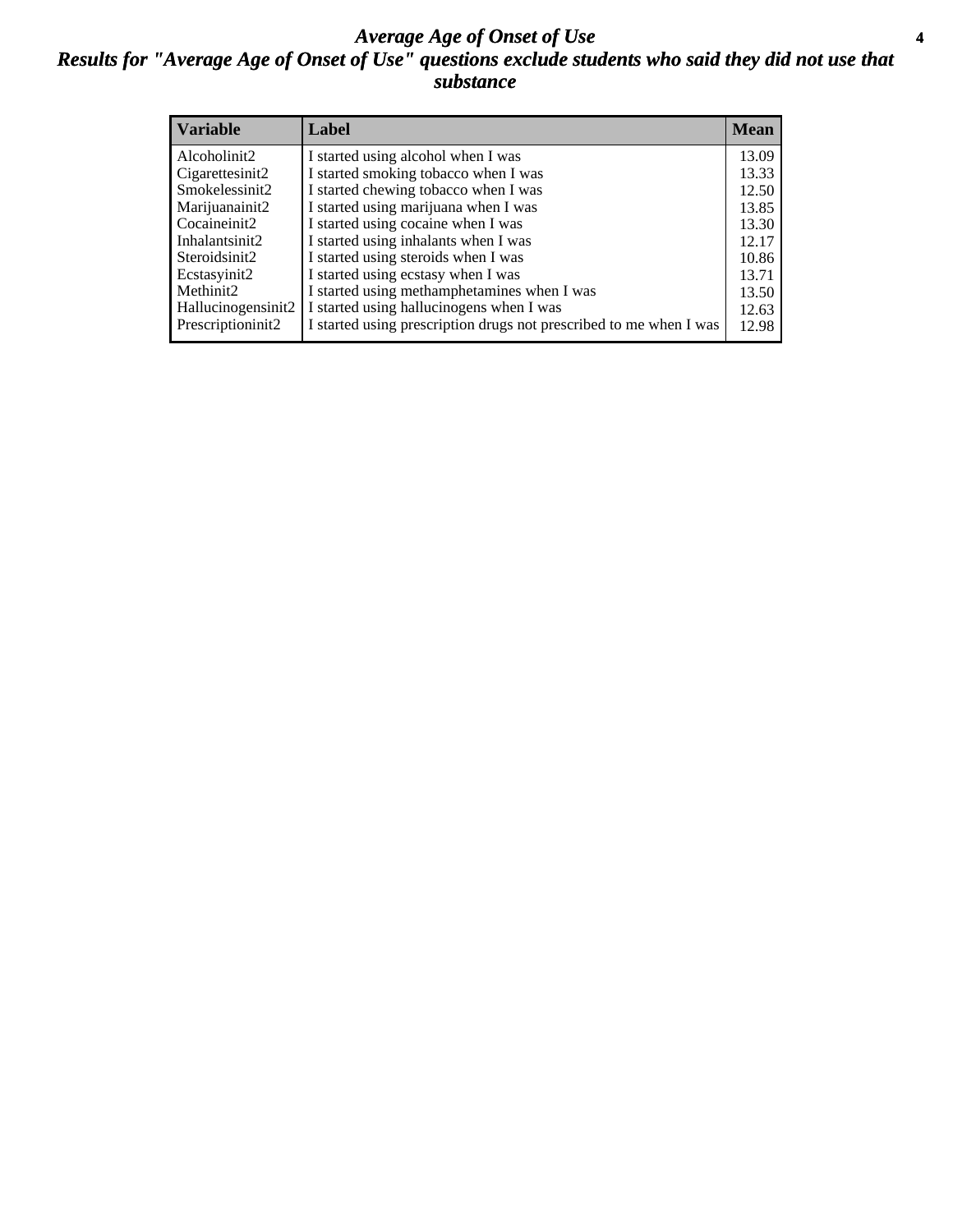### *Perception of Health Risk* **5**

| Frequency      | <b>Table of Alcoholharmdich by Grade</b> |              |              |              |  |
|----------------|------------------------------------------|--------------|--------------|--------------|--|
| <b>Col Pct</b> | Alcoholharmdich(I<br>think alcohol is    | Grade(Grade) |              |              |  |
|                | harmful)                                 | 10           | 12           | <b>Total</b> |  |
|                | <b>Yes</b>                               | 206<br>74.91 | 153<br>76.50 | 359          |  |
|                | N <sub>0</sub>                           | 69<br>25.09  | 47<br>23.50  | 116          |  |
|                | <b>Total</b>                             | 275          | 200          | 475          |  |

| Frequency      | <b>Table of Tobaccoharmdich by Grade</b> |              |              |              |  |
|----------------|------------------------------------------|--------------|--------------|--------------|--|
| <b>Col Pct</b> | Tobaccoharmdich(I<br>think tobacco is    | Grade(Grade) |              |              |  |
|                | harmful)                                 | 10           | 12           | <b>Total</b> |  |
|                | Yes                                      | 248<br>90.18 | 181<br>90.50 | 429          |  |
|                | N <sub>0</sub>                           | 27<br>9.82   | 19<br>9.50   | 46           |  |
|                | <b>Total</b>                             | 275          | 200          | 475          |  |

| Frequency<br><b>Col Pct</b> | <b>Table of Marijuanaharmdich by Grade</b> |              |              |              |  |
|-----------------------------|--------------------------------------------|--------------|--------------|--------------|--|
|                             | Marijuanaharmdich(I<br>think marijuana is  | Grade(Grade) |              |              |  |
|                             | harmful)                                   | 10           | 12           | <b>Total</b> |  |
|                             | <b>Yes</b>                                 | 205<br>74.55 | 156<br>78.00 | 361          |  |
|                             | N <sub>0</sub>                             | 70<br>25.45  | 44<br>22.00  | 114          |  |
|                             | <b>Total</b>                               | 275          | 200          | 475          |  |

| Frequency      | <b>Table of Otherdrugharmdich by Grade</b>   |              |              |              |  |  |  |  |
|----------------|----------------------------------------------|--------------|--------------|--------------|--|--|--|--|
| <b>Col Pct</b> | Otherdrugharmdich(I<br>think other drugs are | Grade(Grade) |              |              |  |  |  |  |
|                | harmful)                                     | 10           | 12           | <b>Total</b> |  |  |  |  |
|                | <b>Yes</b>                                   | 251<br>91.27 | 184<br>92.00 | 435          |  |  |  |  |
|                | N <sub>0</sub>                               | 24<br>8.73   | 16<br>8.00   | 40           |  |  |  |  |
|                | <b>Total</b>                                 | 275          | 200          | 475          |  |  |  |  |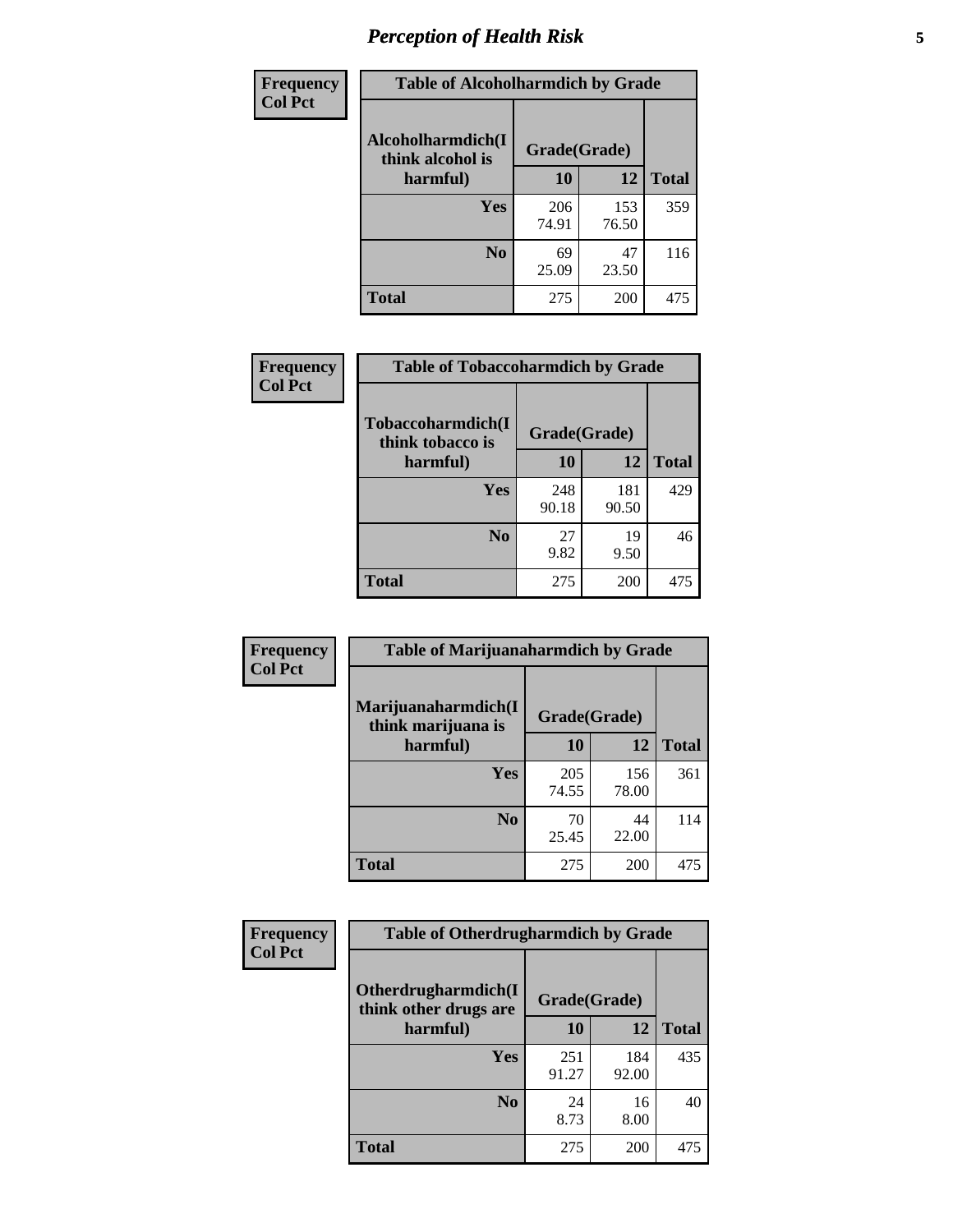### *Social Disapproval* **6**

| Frequency      | <b>Table of Alcoholpeerdich by Grade</b>                    |              |              |              |
|----------------|-------------------------------------------------------------|--------------|--------------|--------------|
| <b>Col Pct</b> | Alcoholpeerdich(My<br>friends would<br>disapprove if I used | Grade(Grade) |              |              |
|                | alcohol)                                                    | 10           | 12           | <b>Total</b> |
|                | <b>Yes</b>                                                  | 112<br>40.73 | 96<br>48.00  | 208          |
|                | N <sub>0</sub>                                              | 163<br>59.27 | 104<br>52.00 | 267          |
|                | <b>Total</b>                                                | 275          | 200          | 475          |

| <b>Frequency</b> |
|------------------|
| <b>Col Pct</b>   |

| <b>Table of Tobaccopeerdich by Grade</b>                    |              |              |              |  |  |  |  |
|-------------------------------------------------------------|--------------|--------------|--------------|--|--|--|--|
| Tobaccopeerdich(My<br>friends would<br>disapprove if I used | Grade(Grade) |              |              |  |  |  |  |
| tobacco)                                                    | 10           | 12           | <b>Total</b> |  |  |  |  |
| Yes                                                         | 148<br>53.82 | 114<br>57.00 | 262          |  |  |  |  |
| $\bf N$ <sub>0</sub>                                        | 127<br>46.18 | 86<br>43.00  | 213          |  |  |  |  |
| <b>Total</b>                                                | 275          | 200          | 475          |  |  |  |  |

| Frequency      | <b>Table of Marijuanapeerdich by Grade</b>                    |              |              |              |  |  |  |  |
|----------------|---------------------------------------------------------------|--------------|--------------|--------------|--|--|--|--|
| <b>Col Pct</b> | Marijuanapeerdich(My<br>friends would<br>disapprove if I used | Grade(Grade) |              |              |  |  |  |  |
|                | marijuana)                                                    | 10           | 12           | <b>Total</b> |  |  |  |  |
|                | <b>Yes</b>                                                    | 155<br>56.36 | 114<br>57.00 | 269          |  |  |  |  |
|                | N <sub>0</sub>                                                | 120<br>43.64 | 86<br>43.00  | 206          |  |  |  |  |
|                | <b>Total</b>                                                  | 275          | 200          | 475          |  |  |  |  |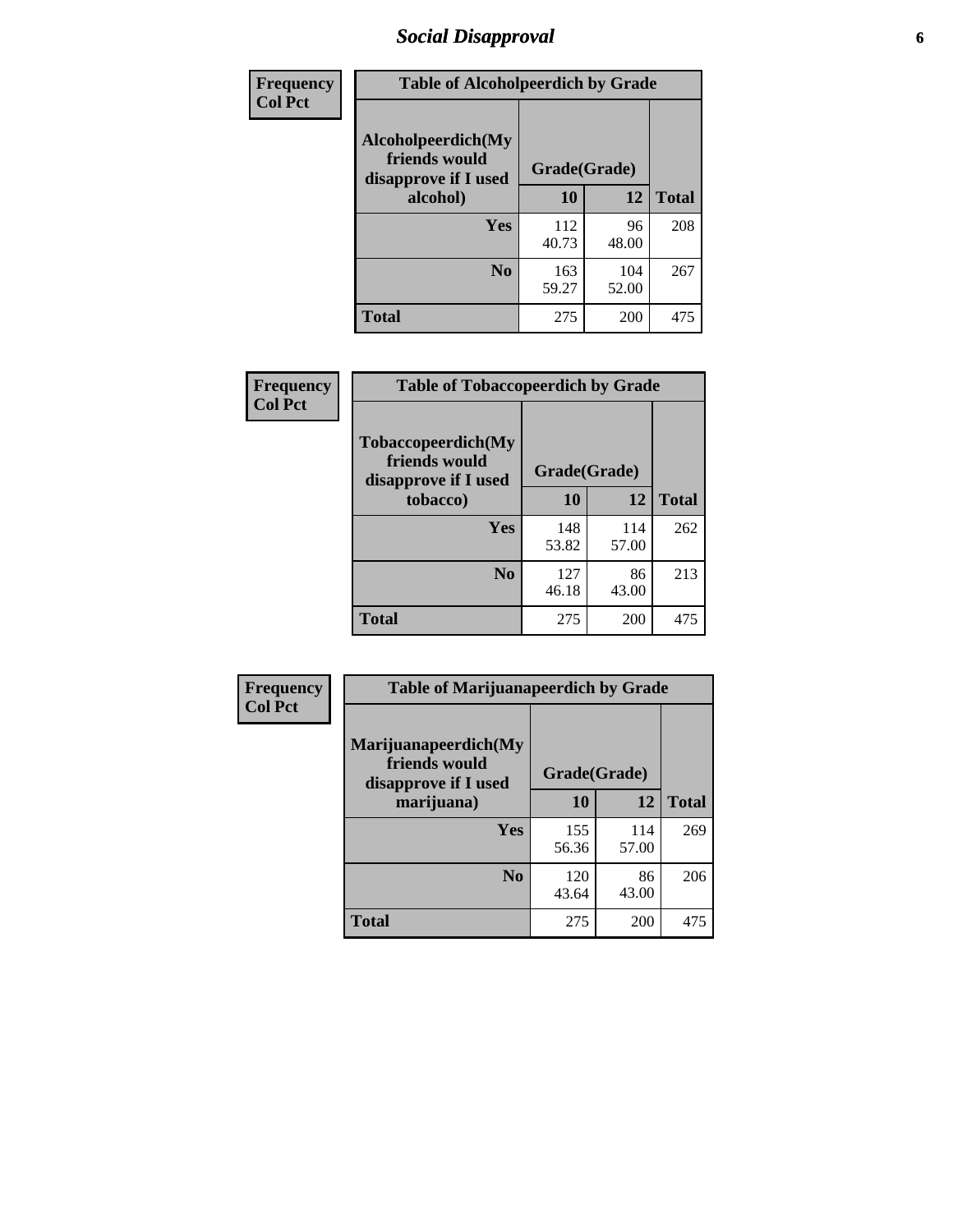### *Social Disapproval* **7**

| Frequency      | <b>Table of Otherdrugpeerdich by Grade</b>                    |              |              |              |  |  |  |  |
|----------------|---------------------------------------------------------------|--------------|--------------|--------------|--|--|--|--|
| <b>Col Pct</b> | Otherdrugpeerdich(My<br>friends would<br>disapprove if I used | Grade(Grade) |              |              |  |  |  |  |
|                | other drugs)                                                  | 10           | 12           | <b>Total</b> |  |  |  |  |
|                | Yes                                                           | 189<br>68.73 | 144<br>72.00 | 333          |  |  |  |  |
|                | N <sub>0</sub>                                                | 86<br>31.27  | 56<br>28.00  | 142          |  |  |  |  |
|                | <b>Total</b>                                                  | 275          | 200          | 475          |  |  |  |  |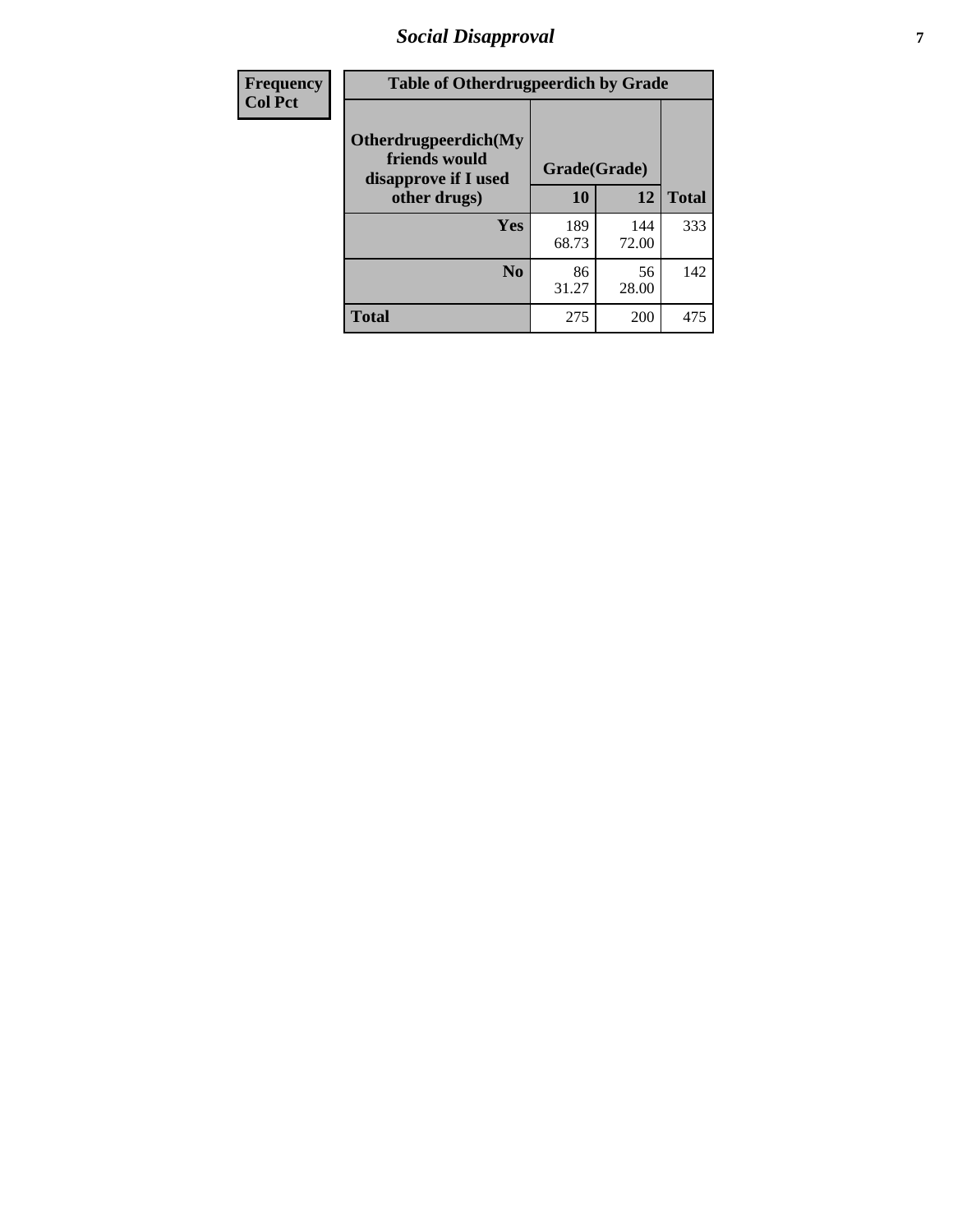#### Title IV, Part A, Schedule A **8** *Goal 2: To help ensure that all schools are safe and disciplined Baseline Data: Year 2008-2009 Student Involvement in Gang Activity*

| Frequency      | <b>Table of Gangself by Grade</b>                                                                 |                    |              |              |
|----------------|---------------------------------------------------------------------------------------------------|--------------------|--------------|--------------|
| <b>Col Pct</b> | Gangself(I<br>have<br>participated<br>in illegal<br>gang<br>activities in<br>the past 30<br>days) | Grade(Grade)<br>10 | 12           | <b>Total</b> |
|                | Yes                                                                                               | 30<br>10.91        | 10<br>5.00   | 40           |
|                | N <sub>0</sub>                                                                                    | 245<br>89.09       | 190<br>95.00 | 435          |
|                | <b>Total</b>                                                                                      | 275                | 200          | 475          |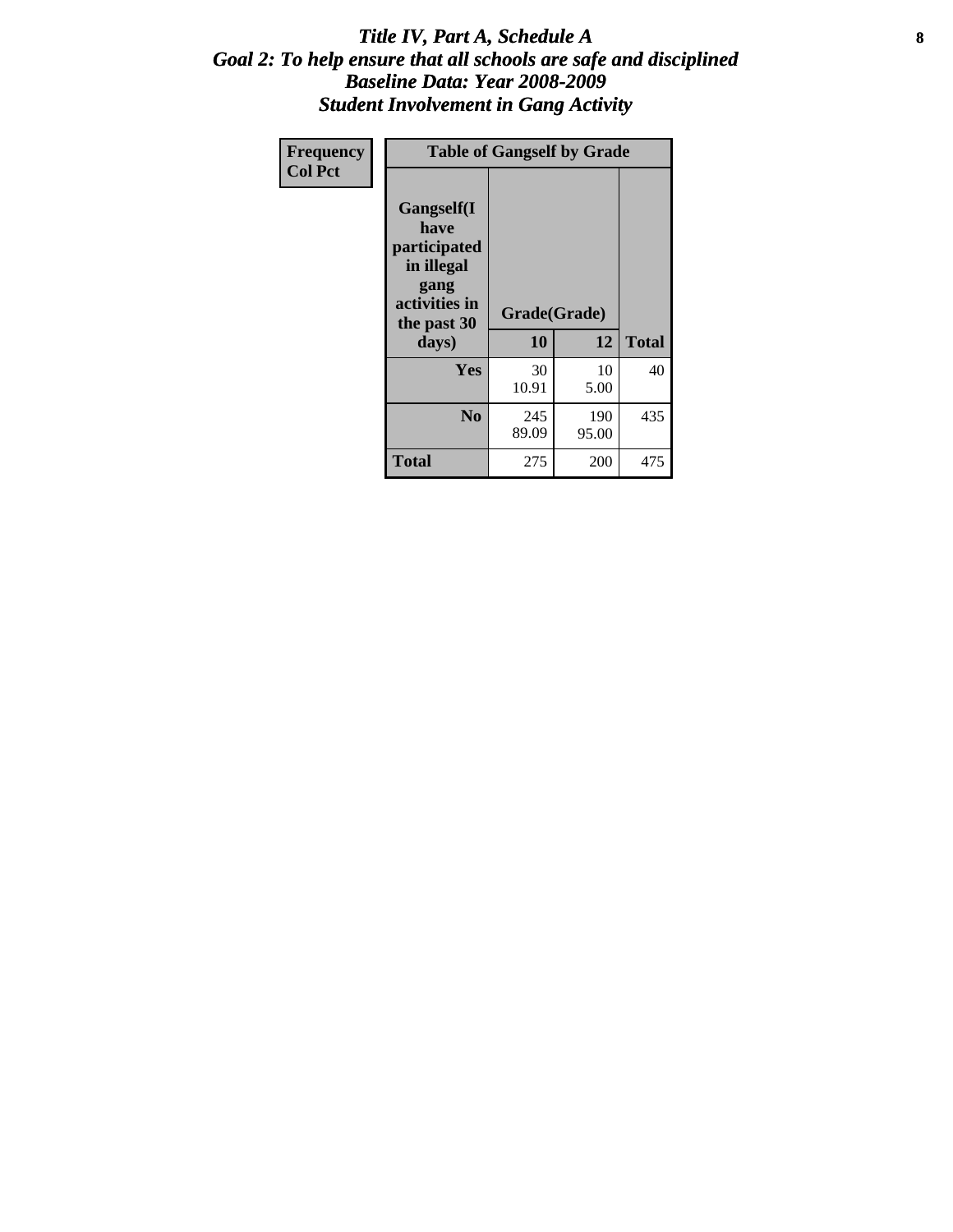### *Student Perception of School Safety* **9**

| <b>Frequency</b><br>Row Pct |
|-----------------------------|
|                             |

| <b>Table of Grade by Safeschool</b> |                                                                                                                            |                                                        |             |             |     |  |  |  |
|-------------------------------------|----------------------------------------------------------------------------------------------------------------------------|--------------------------------------------------------|-------------|-------------|-----|--|--|--|
|                                     |                                                                                                                            | Safeschool (School is a place at which I feel<br>safe) |             |             |     |  |  |  |
| Grade(Grade)                        | Somewhat   Somewhat<br><b>Strongly</b><br><b>Strongly</b><br><b>Disagree</b><br>Agree<br>Disagree<br><b>Total</b><br>Agree |                                                        |             |             |     |  |  |  |
| 10                                  | 14<br>5.09                                                                                                                 | 109<br>39.64                                           | 67<br>24.36 | 85<br>30.91 | 275 |  |  |  |
| 12                                  | 20<br>10.00                                                                                                                | 85<br>42.50                                            | 55<br>27.50 | 40<br>20.00 | 200 |  |  |  |
| <b>Total</b>                        | 34                                                                                                                         | 194                                                    | 122         | 125         | 475 |  |  |  |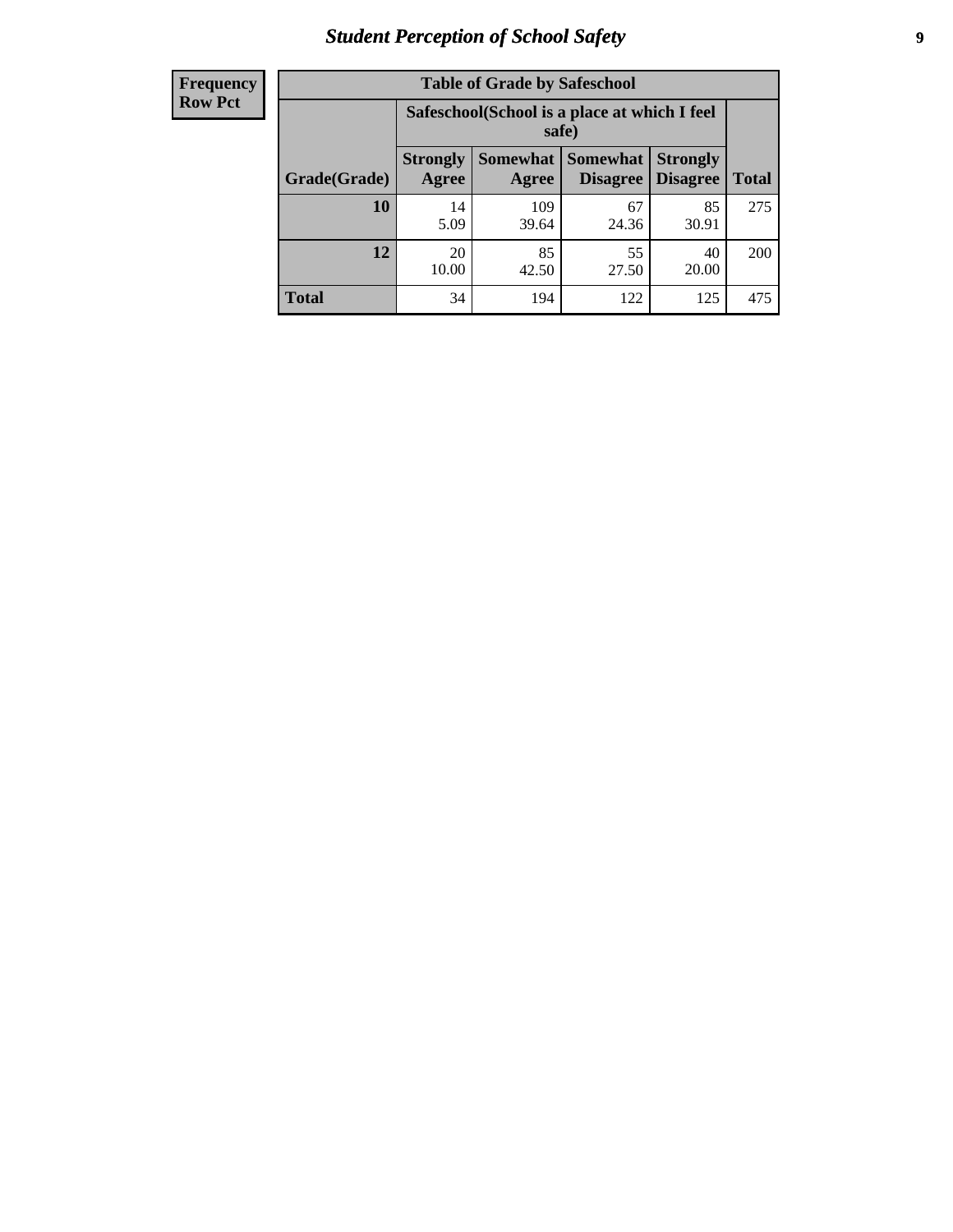#### *Students Who Have Been Bullied* **10**

| <b>Frequency</b> |
|------------------|
| Row Pct          |

| <b>Table of Grade by Bullied</b> |                            |                                                                               |                              |                          |                        |                        |                   |              |
|----------------------------------|----------------------------|-------------------------------------------------------------------------------|------------------------------|--------------------------|------------------------|------------------------|-------------------|--------------|
|                                  |                            | <b>Bullied</b> (I have been bullied by other<br>students in the past 30 days) |                              |                          |                        |                        |                   |              |
| Grade(Grade)                     | $\mathbf 0$<br><b>Days</b> | 1 or<br>2<br>days                                                             | 3 <sub>to</sub><br>5<br>days | <b>6 to</b><br>9<br>days | 10<br>to<br>19<br>days | 20<br>to<br>29<br>days | All<br>30<br>days | <b>Total</b> |
| 10                               | 244<br>88.73               | 9<br>3.27                                                                     | 4<br>1.45                    | 7<br>2.55                | 4<br>1.45              | $\overline{2}$<br>0.73 | 5<br>1.82         | 275          |
| 12                               | 181<br>90.50               | 7<br>3.50                                                                     | 0.50                         | $\Omega$<br>0.00         | 3<br>1.50              | 2<br>1.00              | 6<br>3.00         | 200          |
| <b>Total</b>                     | 425                        | 16                                                                            | 5                            | 7                        | 7                      | $\overline{4}$         | 11                | 475          |

 $\blacksquare$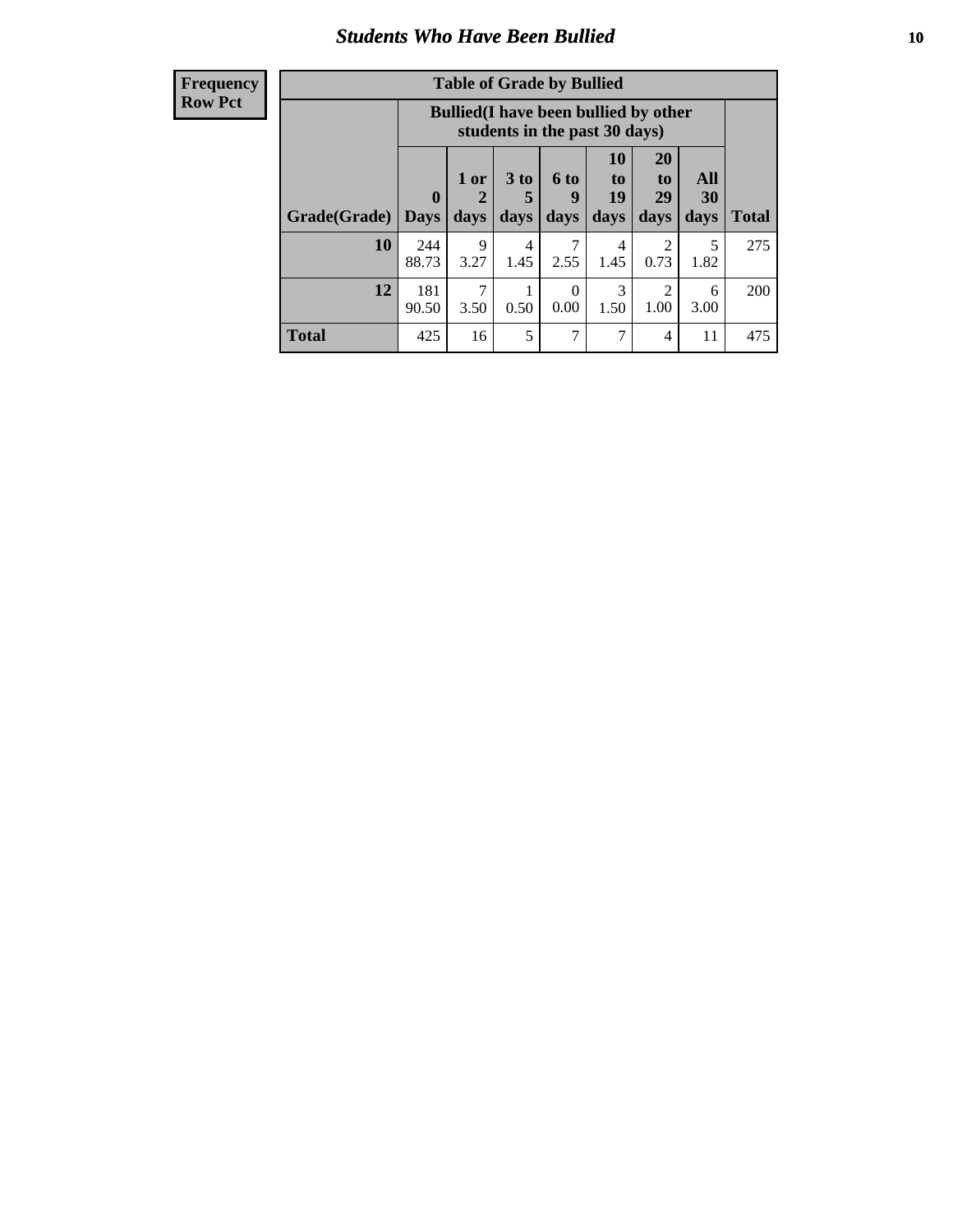### *School Climate* **11**

| Frequency      | <b>Table of SchoolClimate1 by Grade</b> |                    |              |              |  |  |  |
|----------------|-----------------------------------------|--------------------|--------------|--------------|--|--|--|
| <b>Col Pct</b> | SchoolClimate1(I<br>like school)        | Grade(Grade)<br>10 | 12           | <b>Total</b> |  |  |  |
|                | <b>Strongly Agree</b>                   | 54<br>19.64        | 30<br>15.00  | 84           |  |  |  |
|                | <b>Somewhat Agree</b>                   | 159<br>57.82       | 124<br>62.00 | 283          |  |  |  |
|                | <b>Somewhat Disagree</b>                | 35<br>12.73        | 29<br>14.50  | 64           |  |  |  |
|                | <b>Strongly Disagree</b>                | 27<br>9.82         | 17<br>8.50   | 44           |  |  |  |
|                | Total                                   | 275                | 200          | 475          |  |  |  |

| Frequency      | <b>Table of SchoolClimate2 by Grade</b>           |                    |              |              |
|----------------|---------------------------------------------------|--------------------|--------------|--------------|
| <b>Col Pct</b> | SchoolClimate2(I<br>feel successful at<br>school) | Grade(Grade)<br>10 | 12           | <b>Total</b> |
|                | <b>Strongly Agree</b>                             | 66<br>24.00        | 63<br>31.50  | 129          |
|                | <b>Somewhat Agree</b>                             | 170<br>61.82       | 116<br>58.00 | 286          |
|                | <b>Somewhat Disagree</b>                          | 30<br>10.91        | 17<br>8.50   | 47           |
|                | <b>Strongly Disagree</b>                          | 9<br>3.27          | 4<br>2.00    | 13           |
|                | <b>Total</b>                                      | 275                | 200          | 475          |

|                | <b>Table of SchoolClimate3 by Grade</b>                                      |                    |             |              |  |
|----------------|------------------------------------------------------------------------------|--------------------|-------------|--------------|--|
| Frequency      |                                                                              |                    |             |              |  |
| <b>Col Pct</b> | <b>SchoolClimate3(My</b><br>school has high<br>standards for<br>achievement) | Grade(Grade)<br>10 | 12          | <b>Total</b> |  |
|                |                                                                              |                    |             |              |  |
|                | <b>Strongly Agree</b>                                                        | 90<br>32.73        | 75<br>37.50 | 165          |  |
|                | <b>Somewhat Agree</b>                                                        | 137<br>49.82       | 93<br>46.50 | 230          |  |
|                | <b>Somewhat Disagree</b>                                                     | 36<br>13.09        | 18<br>9.00  | 54           |  |
|                | <b>Strongly Disagree</b>                                                     | 12<br>4.36         | 14<br>7.00  | 26           |  |
|                | Total                                                                        | 275                | 200         | 475          |  |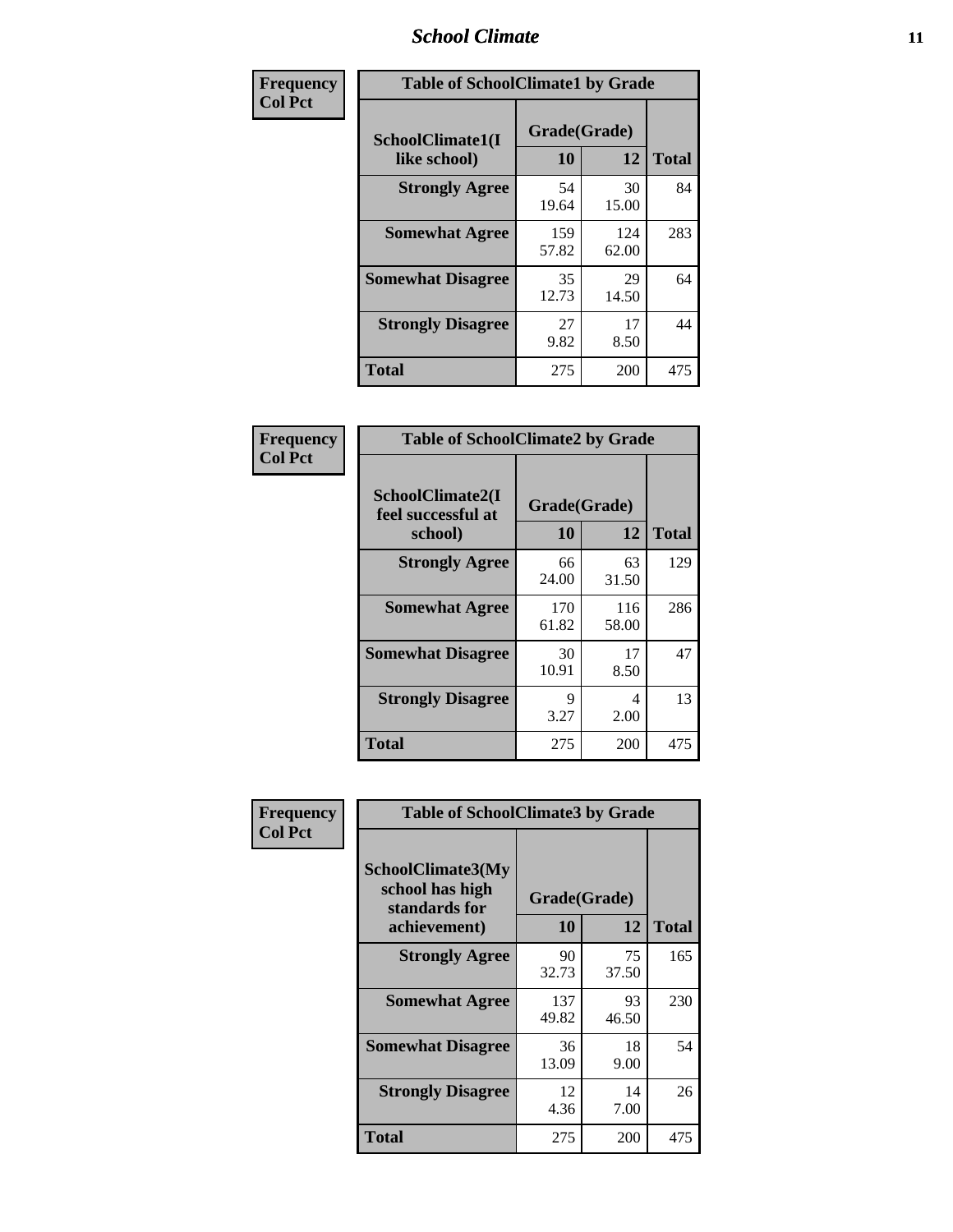### *School Climate* **12**

| Frequency      |                                                               | <b>Table of SchoolClimate4 by Grade</b> |              |              |  |
|----------------|---------------------------------------------------------------|-----------------------------------------|--------------|--------------|--|
| <b>Col Pct</b> | SchoolClimate4(My<br>school sets clear<br>rules for behavior) | Grade(Grade)<br>10                      | 12           | <b>Total</b> |  |
|                | <b>Strongly Agree</b>                                         | 125<br>45.45                            | 116<br>58.00 | 241          |  |
|                | <b>Somewhat Agree</b>                                         | 103<br>37.45                            | 57<br>28.50  | 160          |  |
|                | <b>Somewhat Disagree</b>                                      | 29<br>10.55                             | 14<br>7.00   | 43           |  |
|                | <b>Strongly Disagree</b>                                      | 18<br>6.55                              | 13<br>6.50   | 31           |  |
|                | <b>Total</b>                                                  | 275                                     | 200          | 475          |  |

| <b>Table of SchoolClimate5 by Grade</b>                              |                    |              |              |  |  |
|----------------------------------------------------------------------|--------------------|--------------|--------------|--|--|
| SchoolClimate5(I<br>know what to do in<br>an emergency at<br>school) | Grade(Grade)<br>10 | 12           | <b>Total</b> |  |  |
| <b>Strongly Agree</b>                                                | 135<br>49.09       | 103<br>51.50 | 238          |  |  |
| <b>Somewhat Agree</b>                                                | 98<br>35.64        | 68<br>34.00  | 166          |  |  |
| <b>Somewhat Disagree</b>                                             | 19<br>6.91         | 17<br>8.50   | 36           |  |  |
| <b>Strongly Disagree</b>                                             | 23<br>8.36         | 12<br>6.00   | 35           |  |  |
| Total                                                                | 275                | 200          | 475          |  |  |

| Frequency      | <b>Table of SchoolClimate6 by Grade</b>                  |                           |             |              |  |
|----------------|----------------------------------------------------------|---------------------------|-------------|--------------|--|
| <b>Col Pct</b> | <b>SchoolClimate6(Teachers</b><br>treat me with respect) | Grade(Grade)<br><b>10</b> | 12          | <b>Total</b> |  |
|                | <b>Strongly Agree</b>                                    | 52<br>18.91               | 50<br>25.00 | 102          |  |
|                | <b>Somewhat Agree</b>                                    | 119<br>43.27              | 94<br>47.00 | 213          |  |
|                | <b>Somewhat Disagree</b>                                 | 64<br>23.27               | 34<br>17.00 | 98           |  |
|                | <b>Strongly Disagree</b>                                 | 40<br>14.55               | 22<br>11.00 | 62           |  |
|                | <b>Total</b>                                             | 275                       | 200         | 475          |  |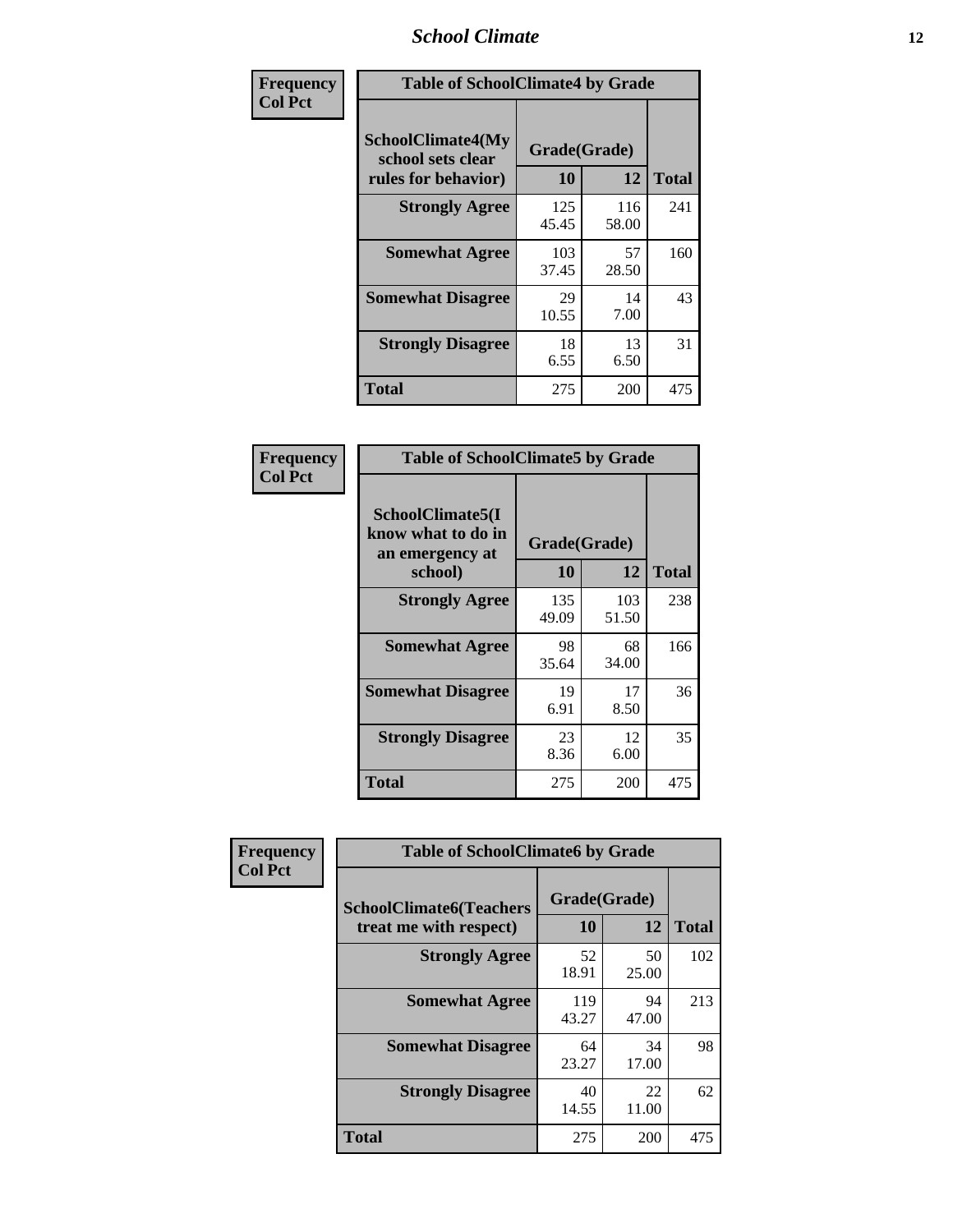### *School Climate* **13**

| Frequency      | <b>Table of SchoolClimate7 by Grade</b>                                       |                    |              |              |
|----------------|-------------------------------------------------------------------------------|--------------------|--------------|--------------|
| <b>Col Pct</b> | <b>SchoolClimate7(Behaviors</b><br>in my class allow the<br>teacher to teach) | Grade(Grade)<br>10 | 12           | <b>Total</b> |
|                | <b>Strongly Agree</b>                                                         | 46<br>16.73        | 28<br>14.00  | 74           |
|                | <b>Somewhat Agree</b>                                                         | 138<br>50.18       | 101<br>50.50 | 239          |
|                | <b>Somewhat Disagree</b>                                                      | 52<br>18.91        | 55<br>27.50  | 107          |
|                | <b>Strongly Disagree</b>                                                      | 39<br>14.18        | 16<br>8.00   | 55           |
|                | <b>Total</b>                                                                  | 275                | 200          | 475          |

| Frequency      | <b>Table of SchoolClimate8 by Grade</b>                                              |                    |             |              |
|----------------|--------------------------------------------------------------------------------------|--------------------|-------------|--------------|
| <b>Col Pct</b> | <b>SchoolClimate8(Students</b><br>are frequently<br>recognized for good<br>behavior) | Grade(Grade)<br>10 | 12          | <b>Total</b> |
|                | <b>Strongly Agree</b>                                                                | 44<br>16.00        | 27<br>13.50 | 71           |
|                | <b>Somewhat Agree</b>                                                                | 121<br>44.00       | 82<br>41.00 | 203          |
|                | <b>Somewhat Disagree</b>                                                             | 64<br>23.27        | 49<br>24.50 | 113          |
|                | <b>Strongly Disagree</b>                                                             | 46<br>16.73        | 42<br>21.00 | 88           |
|                | Total                                                                                | 275                | 200         | 475          |

| Frequency      | <b>Table of SchoolClimate9 by Grade</b>                                           |                    |              |              |
|----------------|-----------------------------------------------------------------------------------|--------------------|--------------|--------------|
| <b>Col Pct</b> | SchoolClimate9(School<br>counselor would be<br>helpful if I needed<br>assistance) | Grade(Grade)<br>10 | 12           | <b>Total</b> |
|                | <b>Strongly Agree</b>                                                             | 118<br>42.91       | 119<br>59.50 | 237          |
|                | <b>Somewhat Agree</b>                                                             | 118<br>42.91       | 53<br>26.50  | 171          |
|                | <b>Somewhat Disagree</b>                                                          | 26<br>9.45         | 15<br>7.50   | 41           |
|                | <b>Strongly Disagree</b>                                                          | 13<br>4.73         | 13<br>6.50   | 26           |
|                | Total                                                                             | 275                | <b>200</b>   | 475          |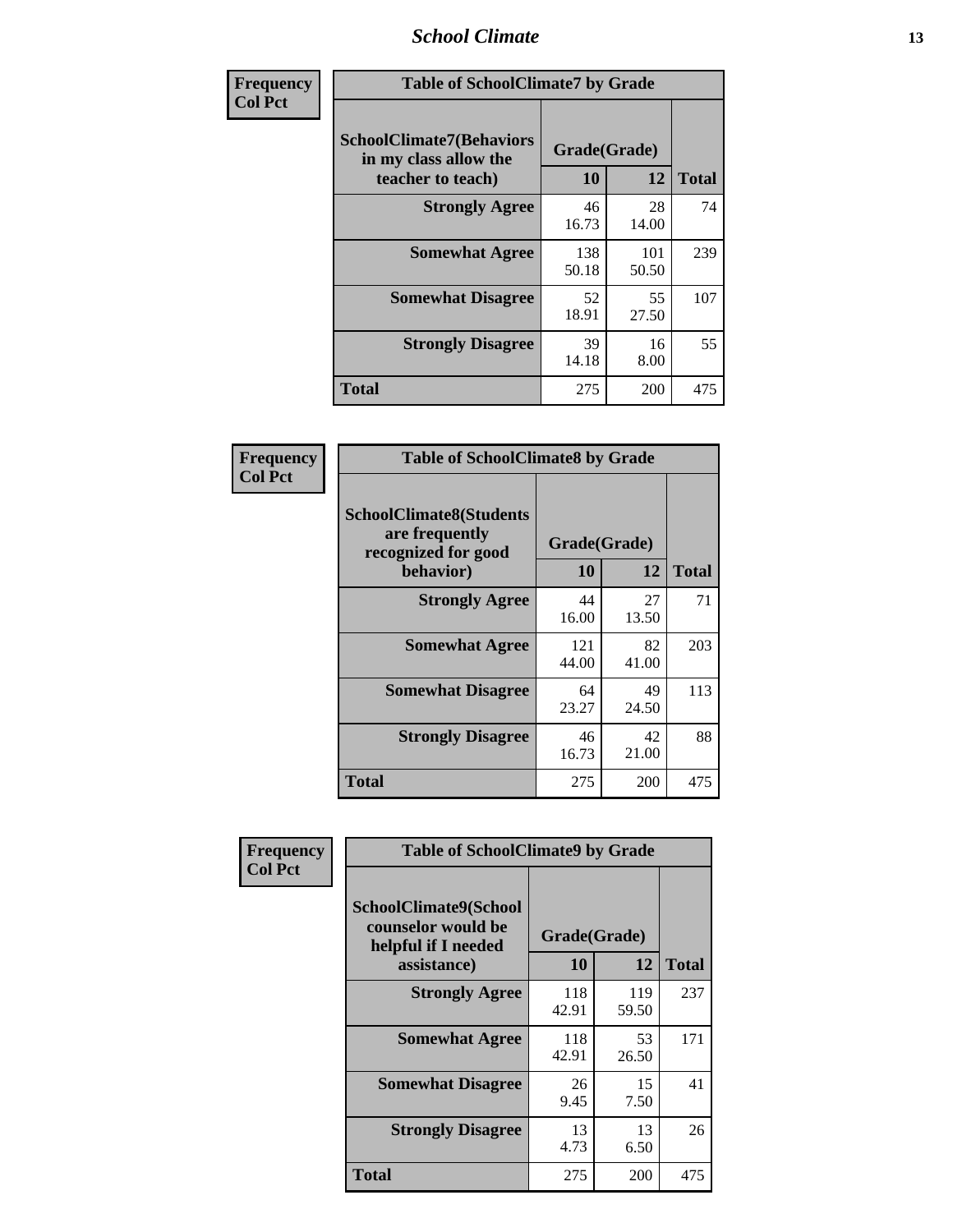### *Reasons for Dropping Out* **14**

| Frequency      | <b>Table of Dropoutreason by Grade</b>                                   |                    |                       |              |
|----------------|--------------------------------------------------------------------------|--------------------|-----------------------|--------------|
| <b>Col Pct</b> | Dropoutreason(If<br>I dropped out the<br>reason would<br>most likely be) | Grade(Grade)<br>10 | 12                    | <b>Total</b> |
|                | <b>Won't Drop out</b>                                                    | 134<br>48.73       | 108<br>54.00          | 242          |
|                | <b>Bored</b>                                                             | 53<br>19.27        | 39<br>19.50           | 92           |
|                | <b>Family Reasons</b>                                                    | 21<br>7.64         | 21<br>10.50           | 42           |
|                | <b>Being Bullied</b>                                                     | 4<br>1.45          | $\mathcal{L}$<br>1.00 | 6            |
|                | <b>Other</b>                                                             | 63<br>22.91        | 30<br>15.00           | 93           |
|                | <b>Total</b>                                                             | 275                | 200                   | 475          |

| Frequency      | <b>Table of Dropout by Grade</b>                                       |                    |              |     |  |
|----------------|------------------------------------------------------------------------|--------------------|--------------|-----|--|
| <b>Col Pct</b> | Dropout(I<br>have<br>thought<br>about<br>dropping<br>out of<br>school) | Grade(Grade)<br>10 | <b>Total</b> |     |  |
|                |                                                                        |                    | 12           |     |  |
|                | Yes                                                                    | 101<br>36.73       | 69<br>34.50  | 170 |  |
|                | N <sub>0</sub>                                                         | 174<br>63.27       | 131<br>65.50 | 305 |  |
|                | <b>Total</b>                                                           | 275                | 200          | 475 |  |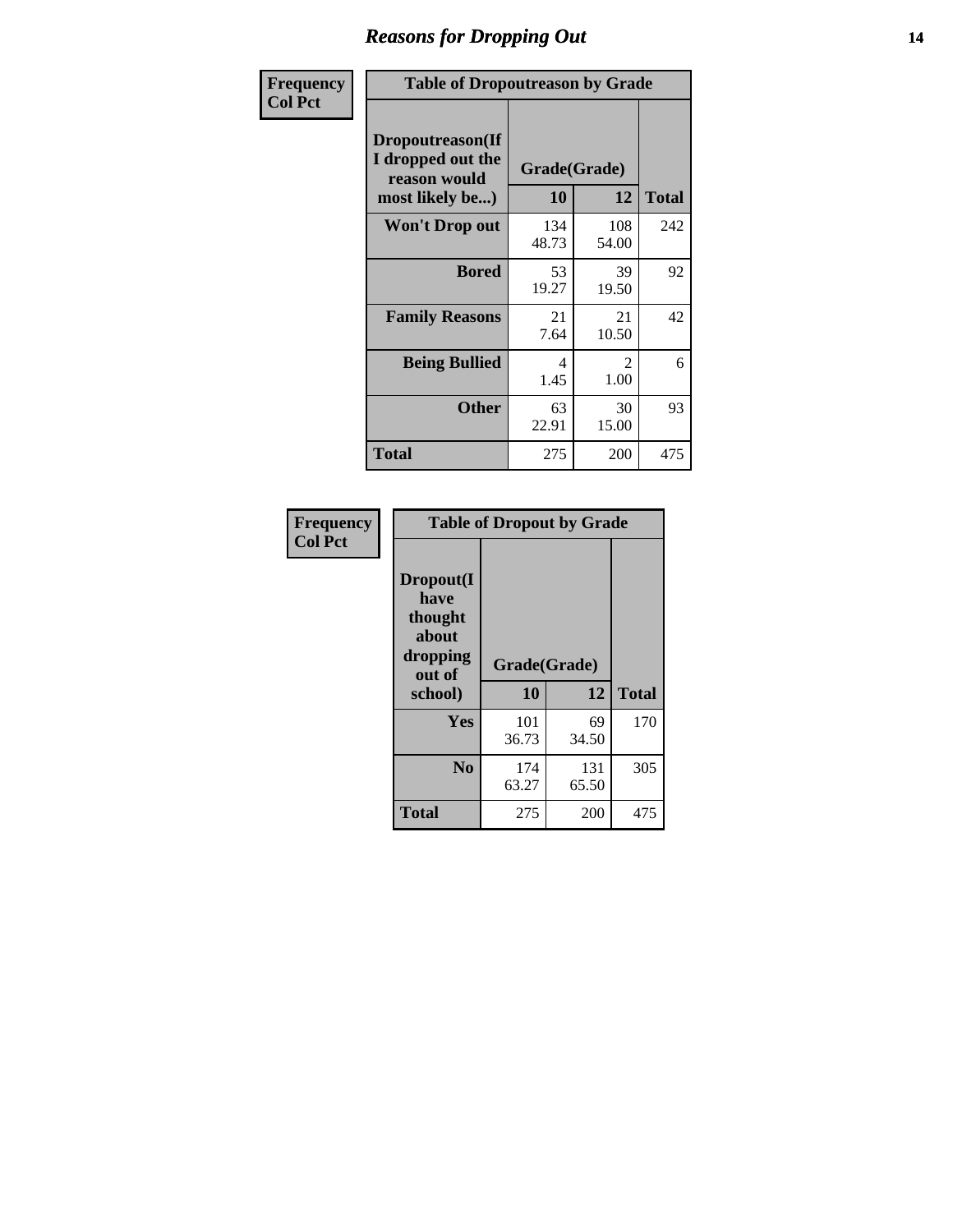*School Safety* **15**

| Frequency      | <b>Table of Gangself by Grade</b>                                                                 |                          |              |              |
|----------------|---------------------------------------------------------------------------------------------------|--------------------------|--------------|--------------|
| <b>Col Pct</b> | Gangself(I<br>have<br>participated<br>in illegal<br>gang<br>activities in<br>the past 30<br>days) | Grade(Grade)<br>10<br>12 |              | <b>Total</b> |
|                | Yes                                                                                               | 30<br>10.91              | 10<br>5.00   | 40           |
|                | N <sub>0</sub>                                                                                    | 245<br>89.09             | 190<br>95.00 | 435          |
|                | Total                                                                                             | 275                      | 200          | 475          |

| Frequency<br><b>Col Pct</b> | <b>Table of Gangpeers by Grade</b>                                                                                     |                    |              |              |  |
|-----------------------------|------------------------------------------------------------------------------------------------------------------------|--------------------|--------------|--------------|--|
|                             | Gangpeers(I<br>have friends<br>who have<br>participated<br>in illegal<br>gang<br>activities in<br>the past 30<br>days) | Grade(Grade)<br>10 | 12           | <b>Total</b> |  |
|                             | <b>Yes</b>                                                                                                             | 117<br>42.55       | 53<br>26.50  | 170          |  |
|                             | N <sub>0</sub>                                                                                                         | 158<br>57.45       | 147<br>73.50 | 305          |  |
|                             | <b>Total</b>                                                                                                           | 275                | 200          | 475          |  |

| Frequency      | <b>Table of Pickedon by Grade</b>                                  |              |             |              |
|----------------|--------------------------------------------------------------------|--------------|-------------|--------------|
| <b>Col Pct</b> | <b>Pickedon(I have</b><br>been picked on or<br>teased at school in | Grade(Grade) |             |              |
|                | the past 30 days)                                                  | 10           | 12          | <b>Total</b> |
|                | <b>Strongly Agree</b>                                              | 32<br>11.64  | 20<br>10.00 | 52           |
|                | <b>Somewhat Agree</b>                                              | 56<br>20.36  | 32<br>16.00 | 88           |
|                | <b>Somewhat Disagree</b>                                           | 34<br>12.36  | 23<br>11.50 | 57           |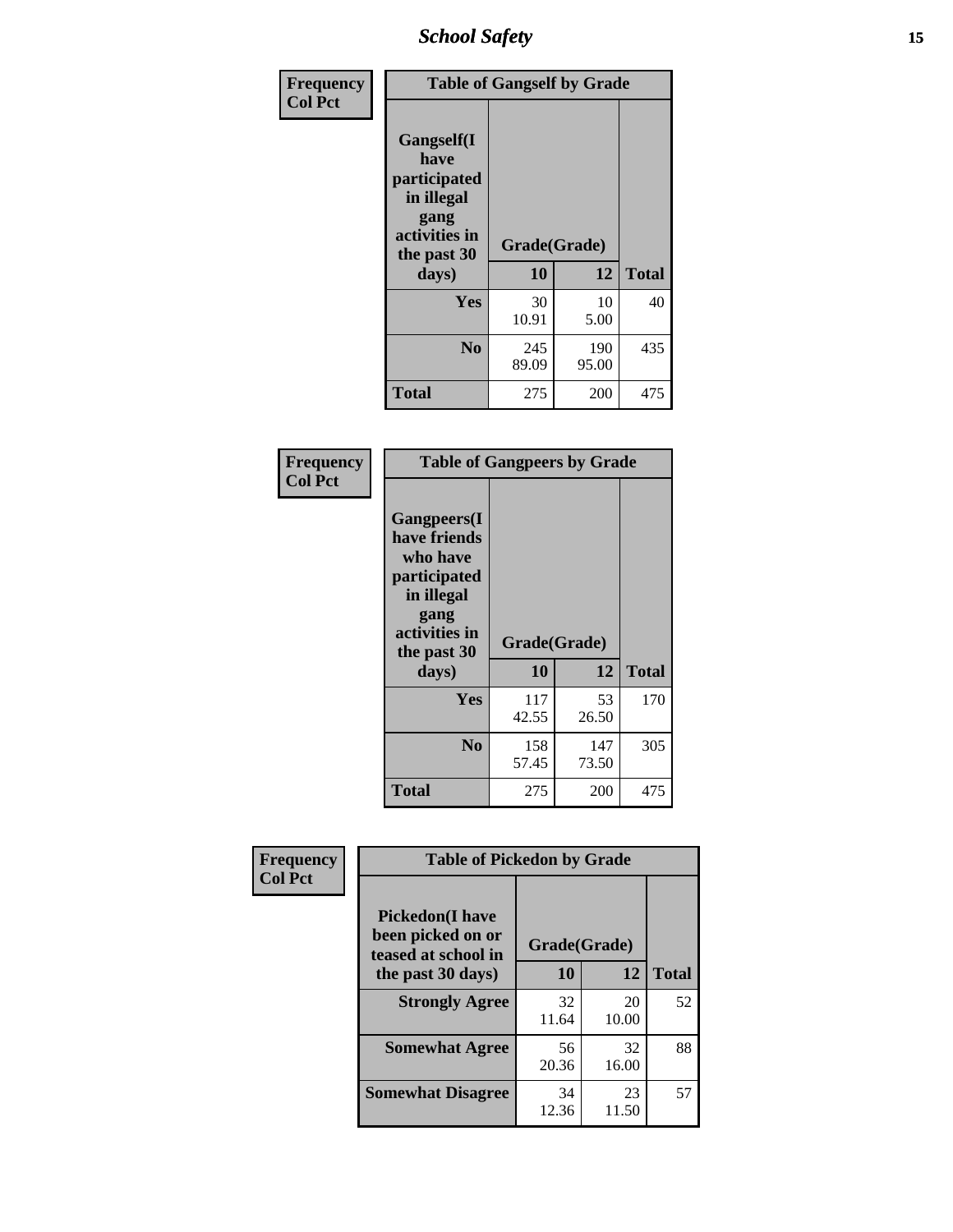### *School Safety* **16**

| Frequency      |                                                                                          | <b>Table of Pickedon by Grade</b> |              |              |  |  |  |  |  |  |  |
|----------------|------------------------------------------------------------------------------------------|-----------------------------------|--------------|--------------|--|--|--|--|--|--|--|
| <b>Col Pct</b> | <b>Pickedon</b> (I have<br>been picked on or<br>teased at school in<br>the past 30 days) | Grade(Grade)<br>10                | 12           | <b>Total</b> |  |  |  |  |  |  |  |
|                | <b>Strongly Disagree</b>                                                                 | 153<br>55.64                      | 125<br>62.50 | 278          |  |  |  |  |  |  |  |
|                | Total                                                                                    | 275                               | 200          | 475          |  |  |  |  |  |  |  |

| Frequency      |                                                          | <b>Table of Safeschool by Grade</b> |              |     |  |  |  |  |  |  |  |
|----------------|----------------------------------------------------------|-------------------------------------|--------------|-----|--|--|--|--|--|--|--|
| <b>Col Pct</b> | Safeschool(School<br>is a place at which I<br>feel safe) | Grade(Grade)<br>10                  | <b>Total</b> |     |  |  |  |  |  |  |  |
|                | <b>Strongly Agree</b>                                    | 14<br>5.09                          | 20<br>10.00  | 34  |  |  |  |  |  |  |  |
|                | <b>Somewhat Agree</b>                                    | 109<br>39.64                        | 85<br>42.50  | 194 |  |  |  |  |  |  |  |
|                | <b>Somewhat Disagree</b>                                 | 67<br>24.36                         | 55<br>27.50  | 122 |  |  |  |  |  |  |  |
|                | <b>Strongly Disagree</b>                                 | 85<br>30.91                         | 40<br>20.00  | 125 |  |  |  |  |  |  |  |
|                | Total                                                    | 275                                 | 200          | 475 |  |  |  |  |  |  |  |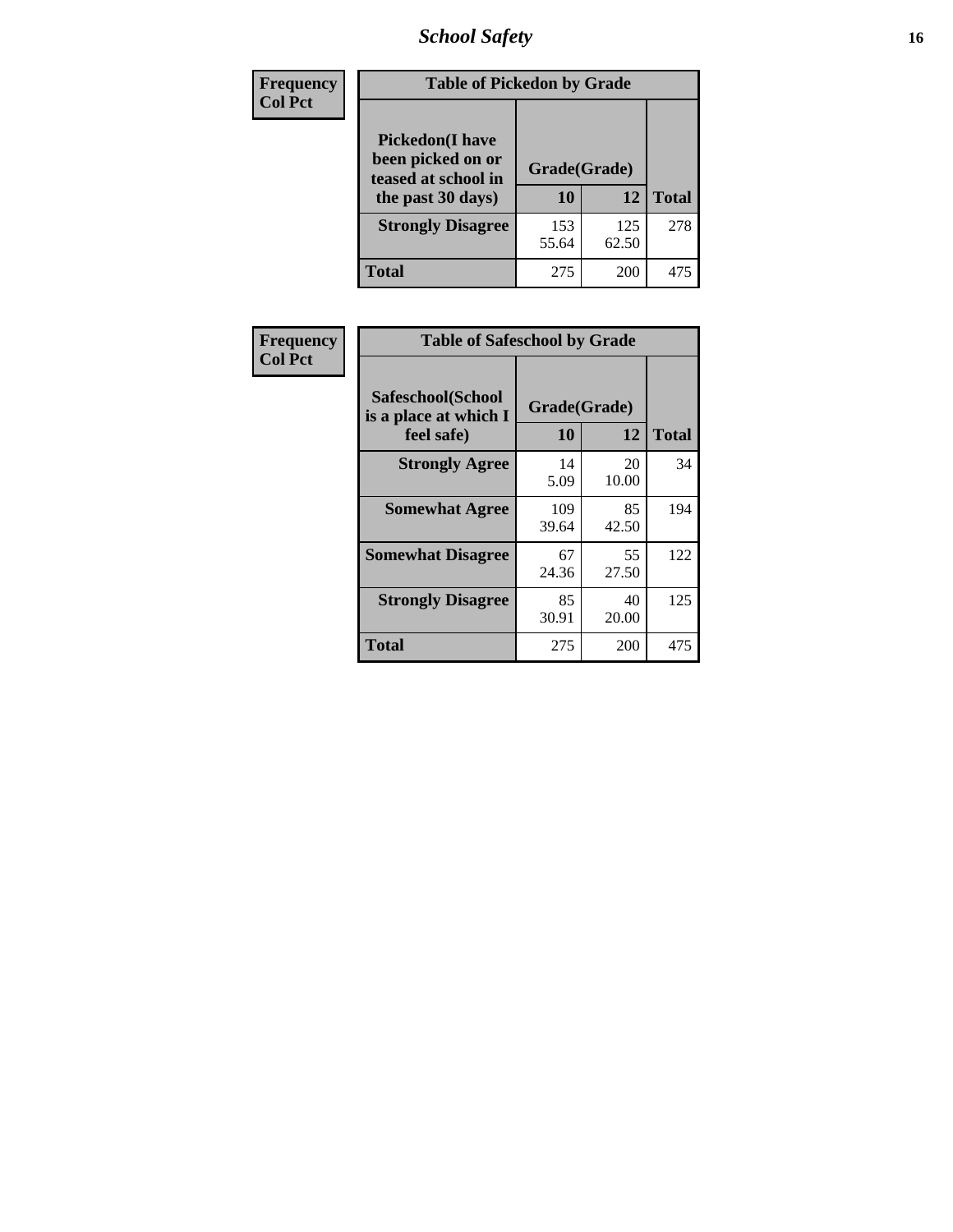*School Safety* **17**

| Frequency |  |
|-----------|--|
| Row Pct   |  |

| <b>Table of Grade by Bullied</b> |              |                                                                               |                      |                  |                |                       |           |              |  |  |  |
|----------------------------------|--------------|-------------------------------------------------------------------------------|----------------------|------------------|----------------|-----------------------|-----------|--------------|--|--|--|
|                                  |              | <b>Bullied</b> (I have been bullied by other<br>students in the past 30 days) |                      |                  |                |                       |           |              |  |  |  |
|                                  | $\mathbf{0}$ | $1$ or $ $                                                                    | 3 <sub>to</sub><br>5 | 6 to<br>9        | 10<br>to<br>19 | <b>20</b><br>to<br>29 | All<br>30 |              |  |  |  |
| Grade(Grade)                     | <b>Days</b>  | days                                                                          | days                 | days             | days           | days                  | days      | <b>Total</b> |  |  |  |
| 10                               | 244<br>88.73 | 9<br>3.27                                                                     | 4<br>1.45            | 2.55             | 4<br>1.45      | 2<br>0.73             | 5<br>1.82 | 275          |  |  |  |
| 12                               | 181<br>90.50 | 3.50                                                                          | 0.50                 | $\theta$<br>0.00 | 3<br>1.50      | 2<br>1.00             | 6<br>3.00 | 200          |  |  |  |
| <b>Total</b>                     | 425          | 16                                                                            | 5                    | 7                | 7              | 4                     | 11        | 475          |  |  |  |

| <b>Frequency</b> | <b>Table of Grade by Bulliedothers</b> |              |                                                    |                   |                  |                        |                        |           |              |  |  |  |
|------------------|----------------------------------------|--------------|----------------------------------------------------|-------------------|------------------|------------------------|------------------------|-----------|--------------|--|--|--|
| <b>Row Pct</b>   |                                        |              | <b>Bulliedothers</b> (I bullied others in the past | $30 \text{ days}$ |                  |                        |                        |           |              |  |  |  |
|                  |                                        | $\mathbf 0$  | 1 or                                               | 3 <sub>to</sub>   | 6 to<br><b>Q</b> | 10<br>to<br>19         | <b>20</b><br>to<br>29  | All<br>30 |              |  |  |  |
|                  | Grade(Grade)                           | <b>Days</b>  | days                                               | days              | days             | days                   | days                   | days      | <b>Total</b> |  |  |  |
|                  | 10                                     | 226<br>82.18 | 17<br>6.18                                         | 6<br>2.18         | 5<br>1.82        | 11<br>4.00             | 2<br>0.73              | 8<br>2.91 | 275          |  |  |  |
|                  | 12                                     | 169<br>84.50 | 18<br>9.00                                         | 3<br>1.50         | 0<br>0.00        | $\overline{2}$<br>1.00 | $\mathfrak{D}$<br>1.00 | 6<br>3.00 | <b>200</b>   |  |  |  |
|                  | <b>Total</b>                           | 395          | 35                                                 | 9                 | 5                | 13                     | 4                      | 14        | 475          |  |  |  |

| <b>Frequency</b> | <b>Table of Grade by Weaponschool</b> |                                                                   |           |                  |                |                       |                       |              |  |  |  |
|------------------|---------------------------------------|-------------------------------------------------------------------|-----------|------------------|----------------|-----------------------|-----------------------|--------------|--|--|--|
| <b>Row Pct</b>   |                                       | Weaponschool(I brought a weapon<br>to school in the past 30 days) |           |                  |                |                       |                       |              |  |  |  |
|                  | Grade(Grade)                          | $\mathbf{0}$                                                      | 1 or      | 6 to<br>9        | 10<br>to<br>19 | <b>20</b><br>to<br>29 | All<br>30             | <b>Total</b> |  |  |  |
|                  |                                       | <b>Days</b>                                                       | days      | days             | days           | days                  | days                  |              |  |  |  |
|                  | 10                                    | 266<br>96.73                                                      | 4<br>1.45 | 0.36             | 0.36           | 0.36                  | $\mathcal{D}$<br>0.73 | 275          |  |  |  |
|                  | 12                                    | 189<br>94.50                                                      | 0.50      | $\Omega$<br>0.00 | 3<br>1.50      | $\Omega$<br>0.00      | 7<br>3.50             | 200          |  |  |  |
|                  | <b>Total</b>                          | 455                                                               | 5         |                  | 4              |                       | 9                     | 475          |  |  |  |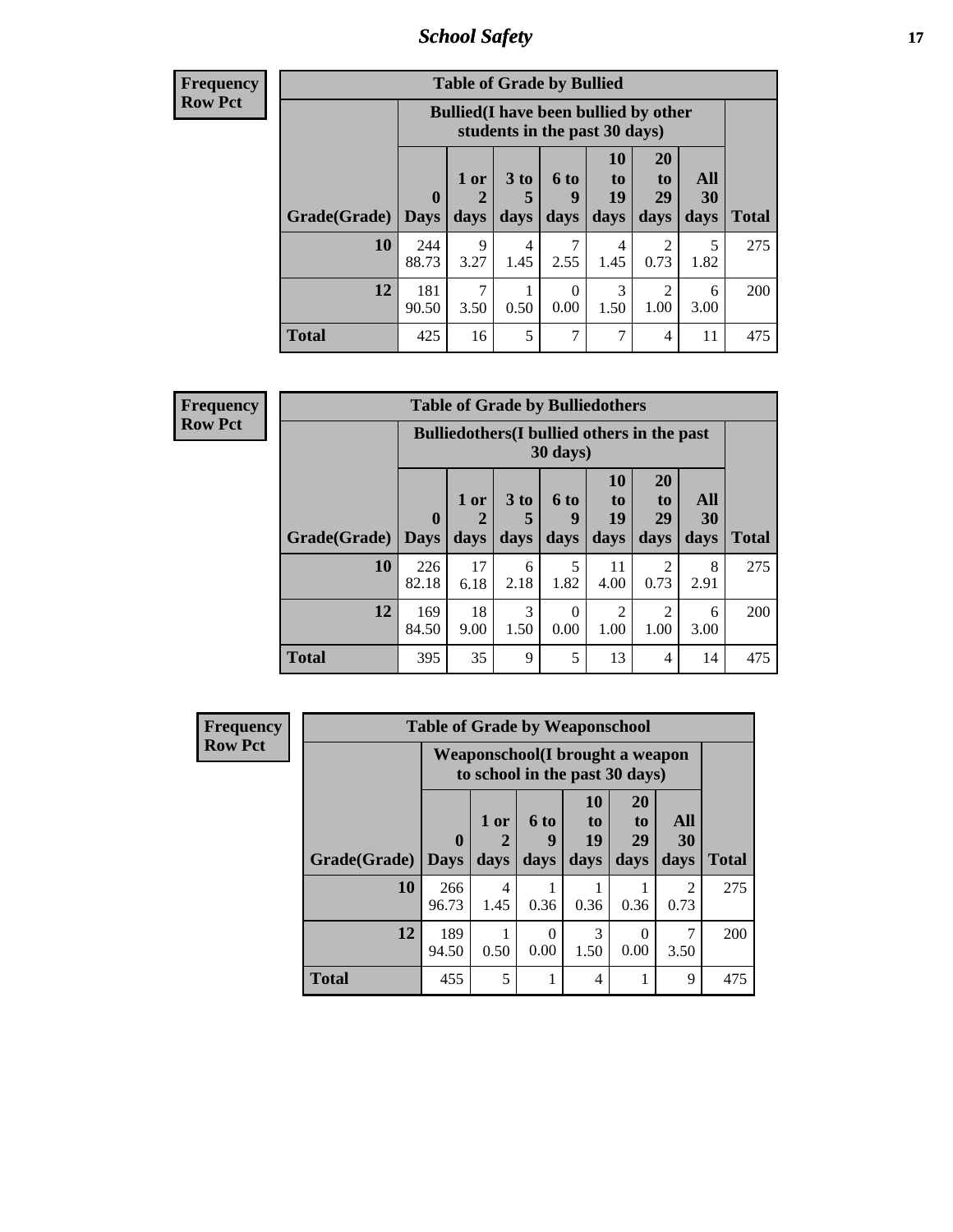*School Safety* **18**

| <b>Frequency</b> | <b>Table of Grade by Absentunsafe</b> |              |                                                                                 |                        |                  |                       |                                   |            |              |  |  |
|------------------|---------------------------------------|--------------|---------------------------------------------------------------------------------|------------------------|------------------|-----------------------|-----------------------------------|------------|--------------|--|--|
| <b>Row Pct</b>   |                                       |              | Absentunsafe(I have missed school because<br>I felt unsafe in the past 30 days) |                        |                  |                       |                                   |            |              |  |  |
|                  |                                       | $\mathbf{0}$ | 1 or<br>2                                                                       | 3 <sub>to</sub><br>5   | 6 to<br><b>g</b> | <b>10</b><br>to<br>19 | <b>20</b><br>t <sub>o</sub><br>29 | All<br>30  |              |  |  |
|                  | Grade(Grade)                          | <b>Days</b>  | days                                                                            | days                   | days             | days                  | days                              | days       | <b>Total</b> |  |  |
|                  | 10                                    | 180<br>65.45 | 49<br>17.82                                                                     | 9<br>3.27              | 4<br>1.45        | 19<br>6.91            | 9<br>3.27                         | 5<br>1.82  | 275          |  |  |
|                  | 12                                    | 146<br>73.00 | 28<br>14.00                                                                     | $\overline{4}$<br>2.00 | 0.50             | 4<br>2.00             | 7<br>3.50                         | 10<br>5.00 | 200          |  |  |
|                  | <b>Total</b>                          | 326          | 77                                                                              | 13                     | 5                | 23                    | 16                                | 15         | 475          |  |  |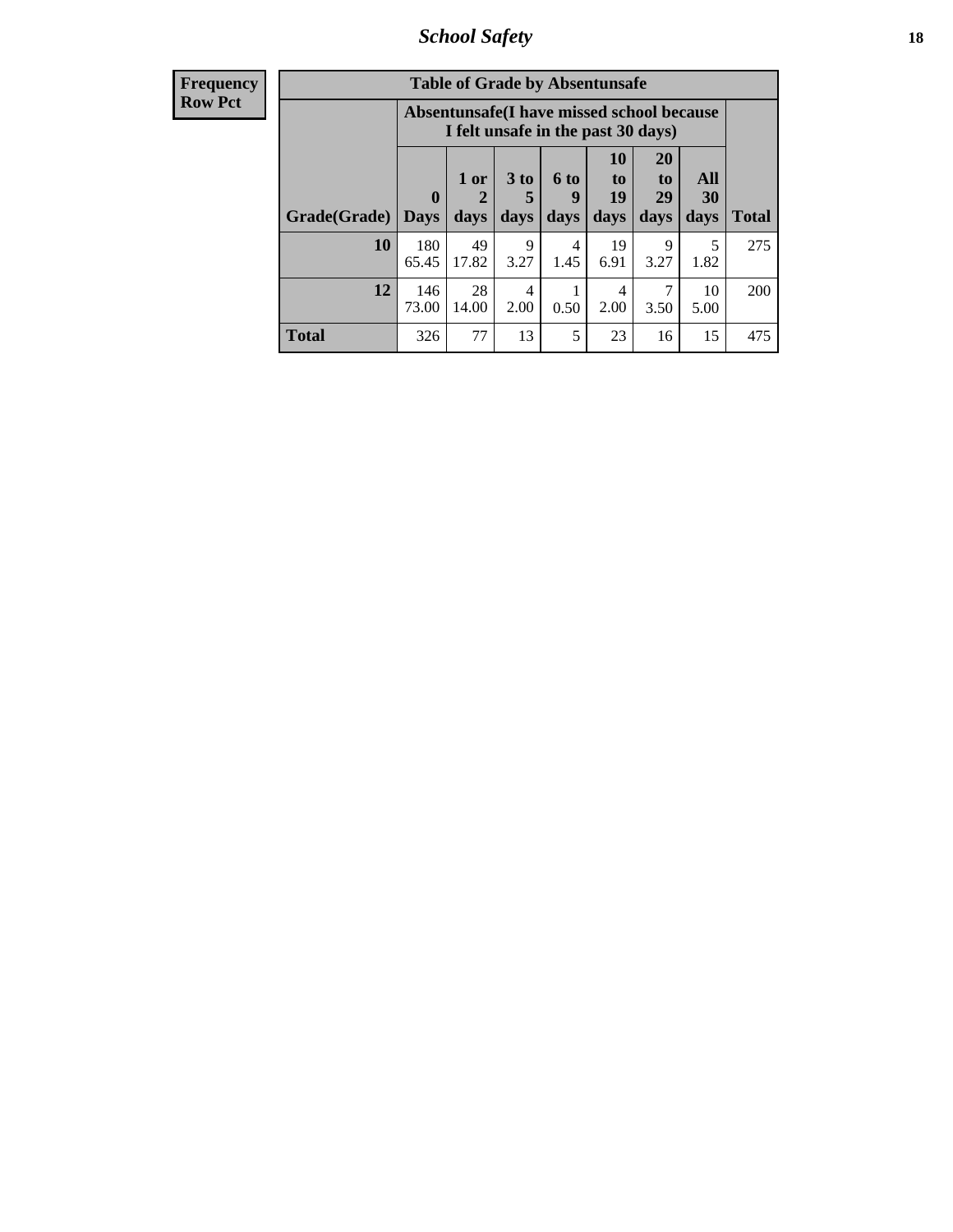### *Drug Use During Last 30 Days* **19**

#### **Frequency Row Pct**

| <b>Table of Grade by Alcohol</b> |                                 |                                     |                 |               |                 |                   |                     |       |  |  |  |  |  |
|----------------------------------|---------------------------------|-------------------------------------|-----------------|---------------|-----------------|-------------------|---------------------|-------|--|--|--|--|--|
|                                  |                                 | Alcohol (Alcohol use, past 30 days) |                 |               |                 |                   |                     |       |  |  |  |  |  |
| Grade(Grade)                     | <b>Did</b><br>not<br><b>use</b> | $1 - 2$<br>days                     | $3 - 5$<br>days | $6-9$<br>days | $10-19$<br>days | $20 - 29$<br>days | <b>Every</b><br>day | Total |  |  |  |  |  |
| 10                               | 206<br>74.91                    | 28<br>10.18                         | 17<br>6.18      | 9<br>3.27     | 9<br>3.27       | 4<br>1.45         | 2<br>0.73           | 275   |  |  |  |  |  |
| 12                               | 142<br>71.00                    | 24<br>12.00                         | 9<br>4.50       | 3<br>1.50     | 12<br>6.00      | 4<br>2.00         | 6<br>3.00           | 200   |  |  |  |  |  |
| <b>Total</b>                     | 348                             | 52                                  | 26              | 12            | 21              | 8                 | 8                   | 475   |  |  |  |  |  |

#### **Frequency Row Pct**

| <b>Table of Grade by Cigarettes</b> |                                 |                                                   |                 |                 |                  |                   |                     |       |  |  |  |  |
|-------------------------------------|---------------------------------|---------------------------------------------------|-----------------|-----------------|------------------|-------------------|---------------------|-------|--|--|--|--|
|                                     |                                 | Cigarettes (Smoking tobacco use,<br>past 30 days) |                 |                 |                  |                   |                     |       |  |  |  |  |
| Grade(Grade)                        | <b>Did</b><br>not<br><b>use</b> | $1 - 2$<br>days                                   | $3 - 5$<br>days | $6 - 9$<br>days | $10-19$<br>days  | $20 - 29$<br>days | <b>Every</b><br>day | Total |  |  |  |  |
| 10                                  | 236<br>85.82                    | 25<br>9.09                                        | 5<br>1.82       | 3<br>1.09       | $\Omega$<br>0.00 | 0.36              | 5<br>1.82           | 275   |  |  |  |  |
| 12                                  | 164<br>82.00                    | 13<br>6.50                                        | 3<br>1.50       | 0.50            | 4<br>2.00        | 3<br>1.50         | 12<br>6.00          | 200   |  |  |  |  |
| <b>Total</b>                        | 400                             | 38                                                | 8               | 4               | $\overline{4}$   | 4                 | 17                  | 475   |  |  |  |  |

**Frequency Row Pct**

| <b>Table of Grade by Smokeless</b> |                                 |                                                        |                 |                 |                   |                     |              |  |  |  |  |  |
|------------------------------------|---------------------------------|--------------------------------------------------------|-----------------|-----------------|-------------------|---------------------|--------------|--|--|--|--|--|
|                                    |                                 | <b>Smokeless</b> (Chewing tobaccouse,<br>past 30 days) |                 |                 |                   |                     |              |  |  |  |  |  |
| Grade(Grade)                       | <b>Did</b><br>not<br><b>use</b> | $1-2$<br>days                                          | $3 - 5$<br>days | $10-19$<br>days | $20 - 29$<br>days | <b>Every</b><br>day | <b>Total</b> |  |  |  |  |  |
| 10                                 | 267<br>97.09                    | 2<br>0.73                                              | 0.36            | 0.36            | 0.36              | 3<br>1.09           | 275          |  |  |  |  |  |
| 12                                 | 197<br>98.50                    | 0.50                                                   | 0<br>0.00       | 0<br>0.00       | 0.00              | 2<br>1.00           | 200          |  |  |  |  |  |
| <b>Total</b>                       | 464                             | 3                                                      |                 |                 | 1                 | 5                   | 475          |  |  |  |  |  |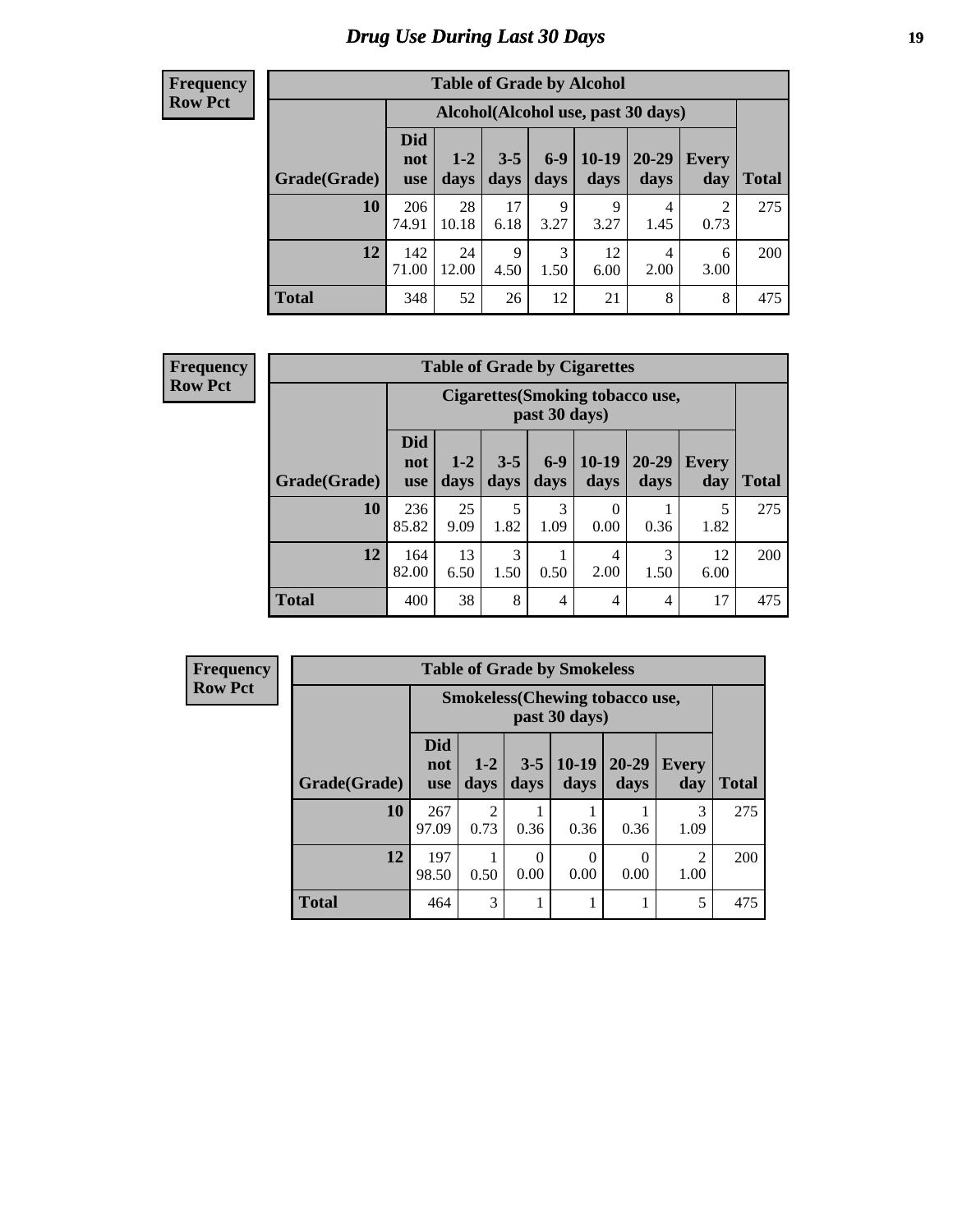#### **Frequency Row Pct**

| <b>Table of Grade by Marijuana</b> |                          |                                         |                 |                        |                 |               |              |       |  |  |  |  |  |
|------------------------------------|--------------------------|-----------------------------------------|-----------------|------------------------|-----------------|---------------|--------------|-------|--|--|--|--|--|
|                                    |                          | Marijuana (Marijuana use, past 30 days) |                 |                        |                 |               |              |       |  |  |  |  |  |
| Grade(Grade)                       | Did<br>not<br><b>use</b> | $1 - 2$<br>days                         | $3 - 5$<br>days | $6 - 9$<br>days        | $10-19$<br>days | 20-29<br>days | Every<br>day | Total |  |  |  |  |  |
| 10                                 | 235<br>85.45             | 21<br>7.64                              | 6<br>2.18       | $\overline{2}$<br>0.73 | 5<br>1.82       | 3<br>1.09     | 3<br>1.09    | 275   |  |  |  |  |  |
| 12                                 | 166<br>83.00             | 12<br>6.00                              | 5<br>2.50       | 0.50                   | 3<br>1.50       | 4<br>2.00     | 9<br>4.50    | 200   |  |  |  |  |  |
| <b>Total</b>                       | 401                      | 33                                      | 11              | 3                      | 8               | 7             | 12           | 475   |  |  |  |  |  |

| Frequency      | <b>Table of Grade by Cocaine</b> |                                 |                 |                 |                   |                  |              |
|----------------|----------------------------------|---------------------------------|-----------------|-----------------|-------------------|------------------|--------------|
| <b>Row Pct</b> |                                  | <b>Cocaine</b> (Cocaine use,    |                 |                 |                   |                  |              |
|                | Grade(Grade)                     | <b>Did</b><br>not<br><b>use</b> | $1 - 2$<br>days | $3 - 5$<br>days | $20 - 29$<br>days | Every<br>day     | <b>Total</b> |
|                | 10                               | 272<br>98.91                    | 0.36            | 0.36            | 0.36              | $\Omega$<br>0.00 | 275          |
|                | 12                               | 199<br>99.50                    | 0<br>0.00       | 0<br>0.00       | $\theta$<br>0.00  | 0.50             | 200          |
|                | <b>Total</b>                     | 471                             |                 |                 |                   |                  | 475          |

| <b>Frequency</b> | <b>Table of Grade by Inhalants</b> |                                 |                                 |                        |                     |              |  |  |
|------------------|------------------------------------|---------------------------------|---------------------------------|------------------------|---------------------|--------------|--|--|
| <b>Row Pct</b>   |                                    |                                 | <b>Inhalants</b> (Inhalant use, | past 30 days)          |                     |              |  |  |
|                  | Grade(Grade)                       | <b>Did</b><br>not<br><b>use</b> | $1-2$<br>days                   | $6-9$<br>days          | <b>Every</b><br>day | <b>Total</b> |  |  |
|                  | 10                                 | 268<br>97.45                    | 6<br>2.18                       | 0<br>0.00              | 0.36                | 275          |  |  |
|                  | 12                                 | 197<br>98.50                    | 0<br>0.00                       | $\mathfrak{D}$<br>1.00 | 0.50                | 200          |  |  |
|                  | <b>Total</b>                       | 465                             | 6                               | $\mathfrak{D}$         | $\overline{2}$      | 475          |  |  |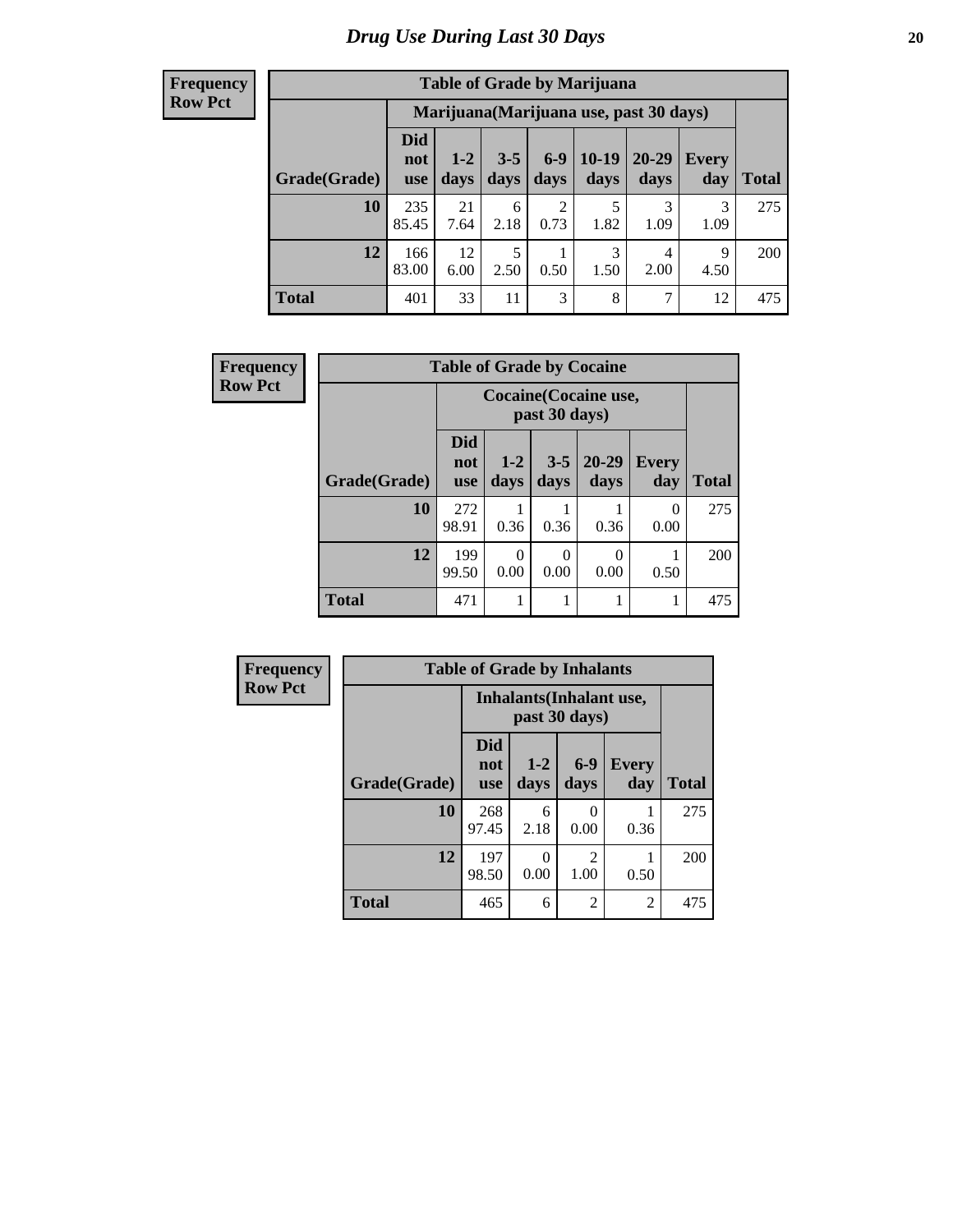| Frequency      | <b>Table of Grade by Steroids</b> |                                 |                  |                  |                        |                     |              |  |  |
|----------------|-----------------------------------|---------------------------------|------------------|------------------|------------------------|---------------------|--------------|--|--|
| <b>Row Pct</b> |                                   |                                 |                  | past 30 days)    | Steroids (Steroid use, |                     |              |  |  |
|                | Grade(Grade)                      | <b>Did</b><br>not<br><b>use</b> | $1 - 2$<br>days  | $10-19$<br>days  | $20 - 29$<br>days      | <b>Every</b><br>day | <b>Total</b> |  |  |
|                | 10                                | 272<br>98.91                    | 2<br>0.73        | 0.36             | 0<br>0.00              | 0<br>0.00           | 275          |  |  |
|                | 12                                | 198<br>99.00                    | $\theta$<br>0.00 | $\Omega$<br>0.00 | 0.50                   | 0.50                | 200          |  |  |
|                | <b>Total</b>                      | 470                             | $\overline{2}$   |                  |                        |                     | 475          |  |  |

| Frequency      | <b>Table of Grade by Ecstasy</b> |                                 |                       |                 |                     |              |  |  |
|----------------|----------------------------------|---------------------------------|-----------------------|-----------------|---------------------|--------------|--|--|
| <b>Row Pct</b> |                                  |                                 | Ecstasy (Ecstasy use, | past 30 days)   |                     |              |  |  |
|                | Grade(Grade)                     | <b>Did</b><br>not<br><b>use</b> | $1-2$<br>days         | $3 - 5$<br>days | <b>Every</b><br>day | <b>Total</b> |  |  |
|                | 10                               | 270<br>98.18                    | 4<br>1.45             | 0<br>0.00       | 0.36                | 275          |  |  |
|                | 12                               | 198<br>99.00                    | $\theta$<br>0.00      | 0.50            | 0.50                | 200          |  |  |
|                | <b>Total</b>                     | 468                             | 4                     |                 | $\overline{c}$      | 475          |  |  |

| Frequency      | <b>Table of Grade by Meth</b> |                                            |                        |                        |                     |              |  |  |  |
|----------------|-------------------------------|--------------------------------------------|------------------------|------------------------|---------------------|--------------|--|--|--|
| <b>Row Pct</b> |                               | Meth(Methamphetamine use,<br>past 30 days) |                        |                        |                     |              |  |  |  |
|                | Grade(Grade)                  | <b>Did</b><br>not<br><b>use</b>            | $1-2$<br>days          | $3 - 5$<br>days        | <b>Every</b><br>day | <b>Total</b> |  |  |  |
|                | 10                            | 271<br>98.55                               | $\mathfrak{D}$<br>0.73 | $\overline{2}$<br>0.73 | $\Omega$<br>0.00    | 275          |  |  |  |
|                | 12                            | 199<br>99.50                               | 0<br>0.00              | $\theta$<br>0.00       | 0.50                | 200          |  |  |  |
|                | <b>Total</b>                  | 470                                        | 2                      | $\overline{2}$         |                     | 475          |  |  |  |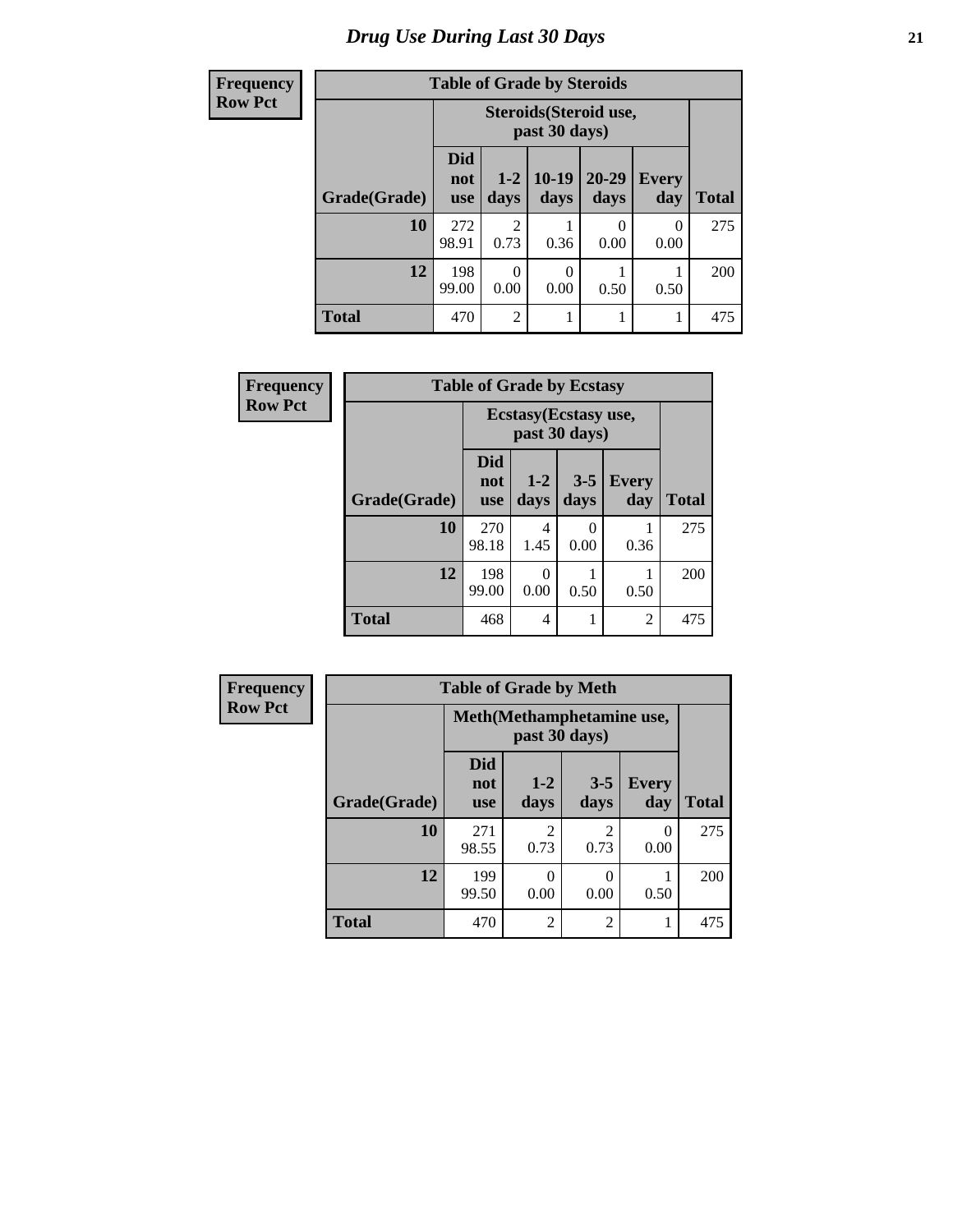### *Drug Use During Last 30 Days* **22**

| <b>Frequency</b> | <b>Table of Grade by Hallucinogens</b> |                                  |               |               |                     |              |  |  |  |
|------------------|----------------------------------------|----------------------------------|---------------|---------------|---------------------|--------------|--|--|--|
| <b>Row Pct</b>   |                                        | Hallucinogens (Hallucinogen use, |               |               |                     |              |  |  |  |
|                  | Grade(Grade)                           | <b>Did</b><br>not use            | $1-2$<br>days | $6-9$<br>days | <b>Every</b><br>day | <b>Total</b> |  |  |  |
|                  | 10                                     | 271<br>98.55                     | 3<br>1.09     | 0.36          | 0.00                | 275          |  |  |  |
|                  | 12                                     | 199<br>99.50                     | 0.00          | 0<br>0.00     | 0.50                | 200          |  |  |  |
|                  | <b>Total</b>                           | 470                              | 3             | 1             |                     | 475          |  |  |  |

| <b>Frequency</b> |              |                                 |                                                                                |                 |                 | <b>Table of Grade by Prescription</b> |                   |                  |              |  |
|------------------|--------------|---------------------------------|--------------------------------------------------------------------------------|-----------------|-----------------|---------------------------------------|-------------------|------------------|--------------|--|
| <b>Row Pct</b>   |              |                                 | <b>Prescription</b> (Prescription drugs not<br>prescribed to me, past 30 days) |                 |                 |                                       |                   |                  |              |  |
|                  | Grade(Grade) | <b>Did</b><br>not<br><b>use</b> | $1-2$<br>days                                                                  | $3 - 5$<br>days | $6 - 9$<br>days | $10-19$<br>days                       | $20 - 29$<br>days | Every<br>day     | <b>Total</b> |  |
|                  | 10           | 253<br>92.00                    | 6<br>2.18                                                                      | 1.82            | 1.82            | 0.36                                  | 5<br>1.82         | $\Omega$<br>0.00 | 275          |  |
|                  | 12           | 190<br>95.00                    | 6<br>3.00                                                                      | 3<br>1.50       | 0<br>0.00       | 0.00                                  | 0.00              | 0.50             | 200          |  |
|                  | <b>Total</b> | 443                             | 12                                                                             | 8               | 5               |                                       | 5                 |                  | 475          |  |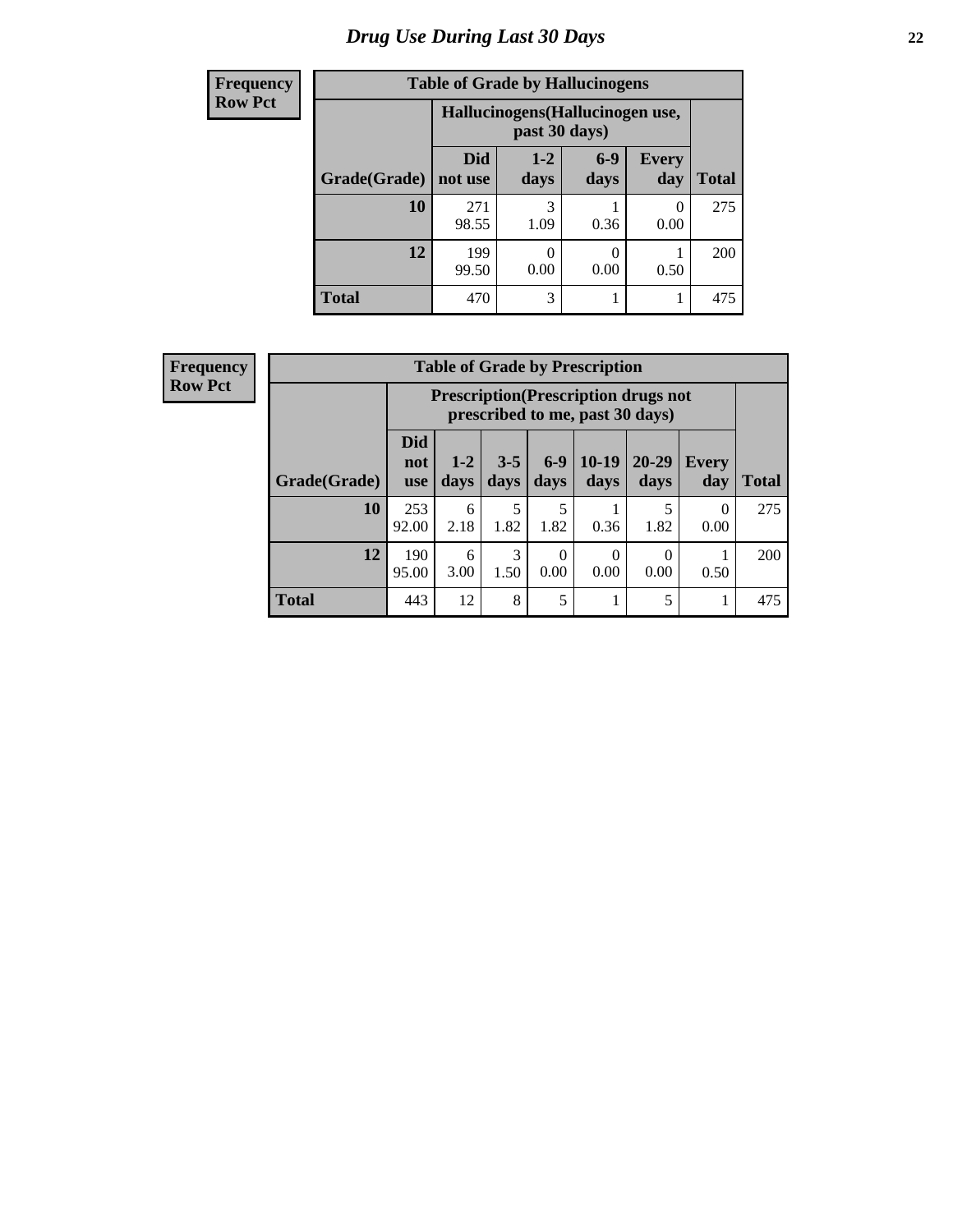| Frequency      | <b>Table of Alcoholease by Grade</b>              |                    |             |              |  |  |
|----------------|---------------------------------------------------|--------------------|-------------|--------------|--|--|
| <b>Col Pct</b> | <b>Alcoholease</b> (It is<br>easy to get alcohol) | Grade(Grade)<br>10 | 12          | <b>Total</b> |  |  |
|                | <b>Strongly Agree</b>                             | 97<br>35.27        | 94<br>47.00 | 191          |  |  |
|                | <b>Somewhat Agree</b>                             | 82<br>29.82        | 63<br>31.50 | 145          |  |  |
|                | <b>Somewhat Disagree</b>                          | 30<br>10.91        | 20<br>10.00 | 50           |  |  |
|                | <b>Strongly Disagree</b>                          | 66<br>24.00        | 23<br>11.50 | 89           |  |  |
|                | <b>Total</b>                                      | 275                | 200         | 475          |  |  |

| Frequency      | <b>Table of Cigarettesease by Grade</b>                  |                    |              |              |  |
|----------------|----------------------------------------------------------|--------------------|--------------|--------------|--|
| <b>Col Pct</b> | Cigarettesease (It is<br>easy to get smoking<br>tobacco) | Grade(Grade)<br>10 | 12           | <b>Total</b> |  |
|                | <b>Strongly Agree</b>                                    | 107<br>38.91       | 115<br>57.50 | 222          |  |
|                | <b>Somewhat Agree</b>                                    | 69<br>25.09        | 50<br>25.00  | 119          |  |
|                | <b>Somewhat Disagree</b>                                 | 26<br>9.45         | 11<br>5.50   | 37           |  |
|                | <b>Strongly Disagree</b>                                 | 73<br>26.55        | 24<br>12.00  | 97           |  |
|                | <b>Total</b>                                             | 275                | 200          | 475          |  |

| Frequency      | <b>Table of Smokelessease by Grade</b>                         |                    |             |              |  |  |  |  |
|----------------|----------------------------------------------------------------|--------------------|-------------|--------------|--|--|--|--|
| <b>Col Pct</b> | <b>Smokelessease</b> (It is<br>easy to get chewing<br>tobacco) | Grade(Grade)<br>10 | 12          | <b>Total</b> |  |  |  |  |
|                | <b>Strongly Agree</b>                                          | 73<br>26.55        | 94<br>47.00 | 167          |  |  |  |  |
|                | <b>Somewhat Agree</b>                                          | 54<br>19.64        | 43<br>21.50 | 97           |  |  |  |  |
|                | <b>Somewhat Disagree</b>                                       | 36<br>13.09        | 23<br>11.50 | 59           |  |  |  |  |
|                | <b>Strongly Disagree</b>                                       | 112<br>40.73       | 40<br>20.00 | 152          |  |  |  |  |
|                | Total                                                          | 275                | 200         | 475          |  |  |  |  |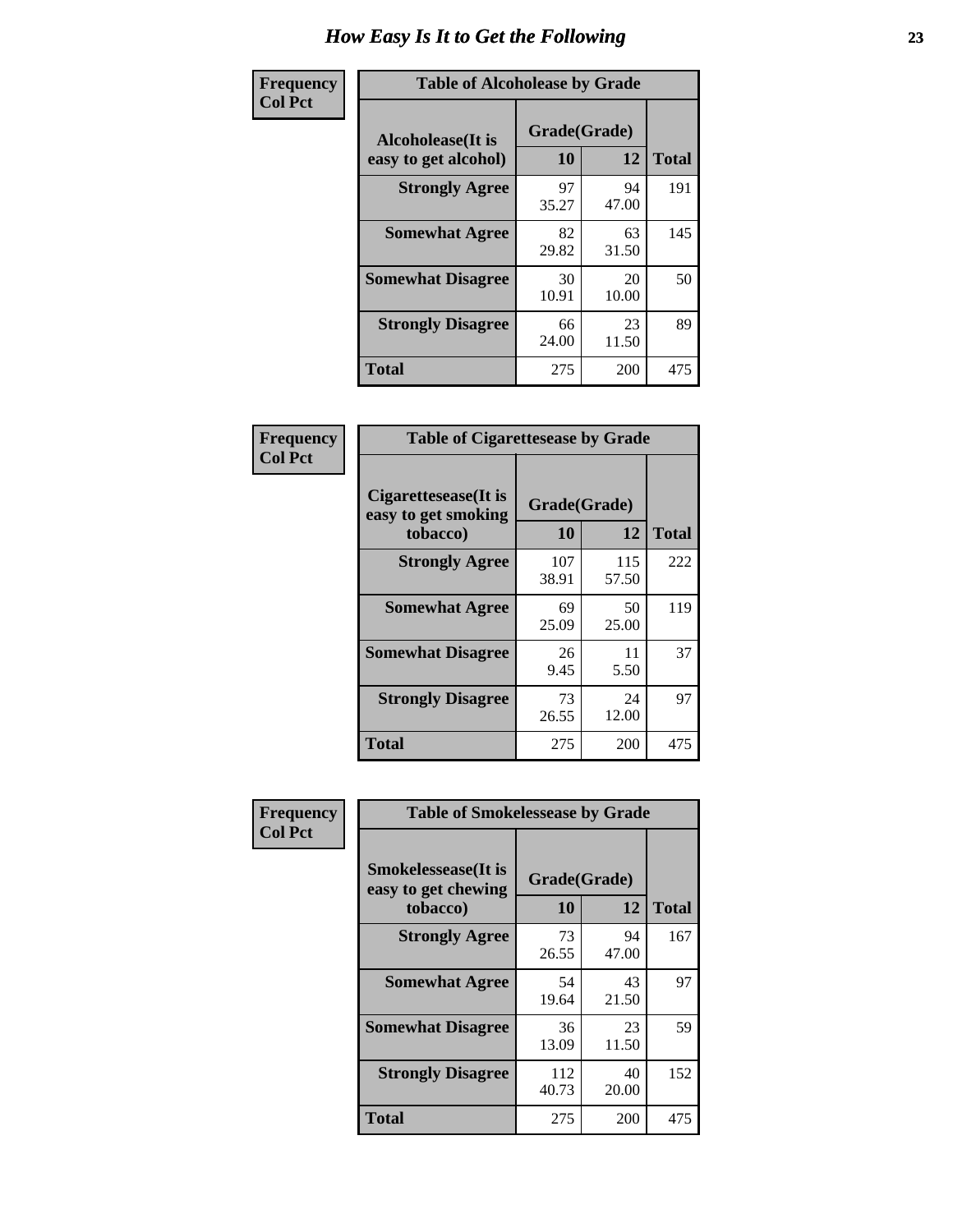| Frequency      | <b>Table of Marijuanaease by Grade</b>           |                    |              |              |  |
|----------------|--------------------------------------------------|--------------------|--------------|--------------|--|
| <b>Col Pct</b> | Marijuanaease(It is<br>easy to get<br>marijuana) | Grade(Grade)<br>10 | 12           | <b>Total</b> |  |
|                | <b>Strongly Agree</b>                            | 110<br>40.00       | 113<br>56.50 | 223          |  |
|                | <b>Somewhat Agree</b>                            | 48<br>17.45        | 42<br>21.00  | 90           |  |
|                | <b>Somewhat Disagree</b>                         | 35<br>12.73        | 18<br>9.00   | 53           |  |
|                | <b>Strongly Disagree</b>                         | 82<br>29.82        | 27<br>13.50  | 109          |  |
|                | Total                                            | 275                | 200          | 475          |  |

| <b>Table of Cocaineease by Grade</b>      |                    |             |              |  |  |  |  |
|-------------------------------------------|--------------------|-------------|--------------|--|--|--|--|
| Cocaineease(It is<br>easy to get cocaine) | Grade(Grade)<br>10 | 12          | <b>Total</b> |  |  |  |  |
| <b>Strongly Agree</b>                     | 51<br>18.55        | 61<br>30.50 | 112          |  |  |  |  |
| <b>Somewhat Agree</b>                     | 53<br>19.27        | 40<br>20.00 | 93           |  |  |  |  |
| <b>Somewhat Disagree</b>                  | 36<br>13.09        | 35<br>17.50 | 71           |  |  |  |  |
| <b>Strongly Disagree</b>                  | 135<br>49.09       | 64<br>32.00 | 199          |  |  |  |  |
| <b>Total</b>                              | 275                | 200         | 475          |  |  |  |  |

| Frequency      | <b>Table of Inhalantsease by Grade</b>                   |                           |             |              |
|----------------|----------------------------------------------------------|---------------------------|-------------|--------------|
| <b>Col Pct</b> | <b>Inhalantsease</b> (It is<br>easy to get<br>inhalants) | Grade(Grade)<br><b>10</b> | 12          | <b>Total</b> |
|                | <b>Strongly Agree</b>                                    | 83<br>30.18               | 93<br>46.50 | 176          |
|                | <b>Somewhat Agree</b>                                    | 54<br>19.64               | 37<br>18.50 | 91           |
|                | <b>Somewhat Disagree</b>                                 | 26<br>9.45                | 23<br>11.50 | 49           |
|                | <b>Strongly Disagree</b>                                 | 112<br>40.73              | 47<br>23.50 | 159          |
|                | <b>Total</b>                                             | 275                       | 200         | 475          |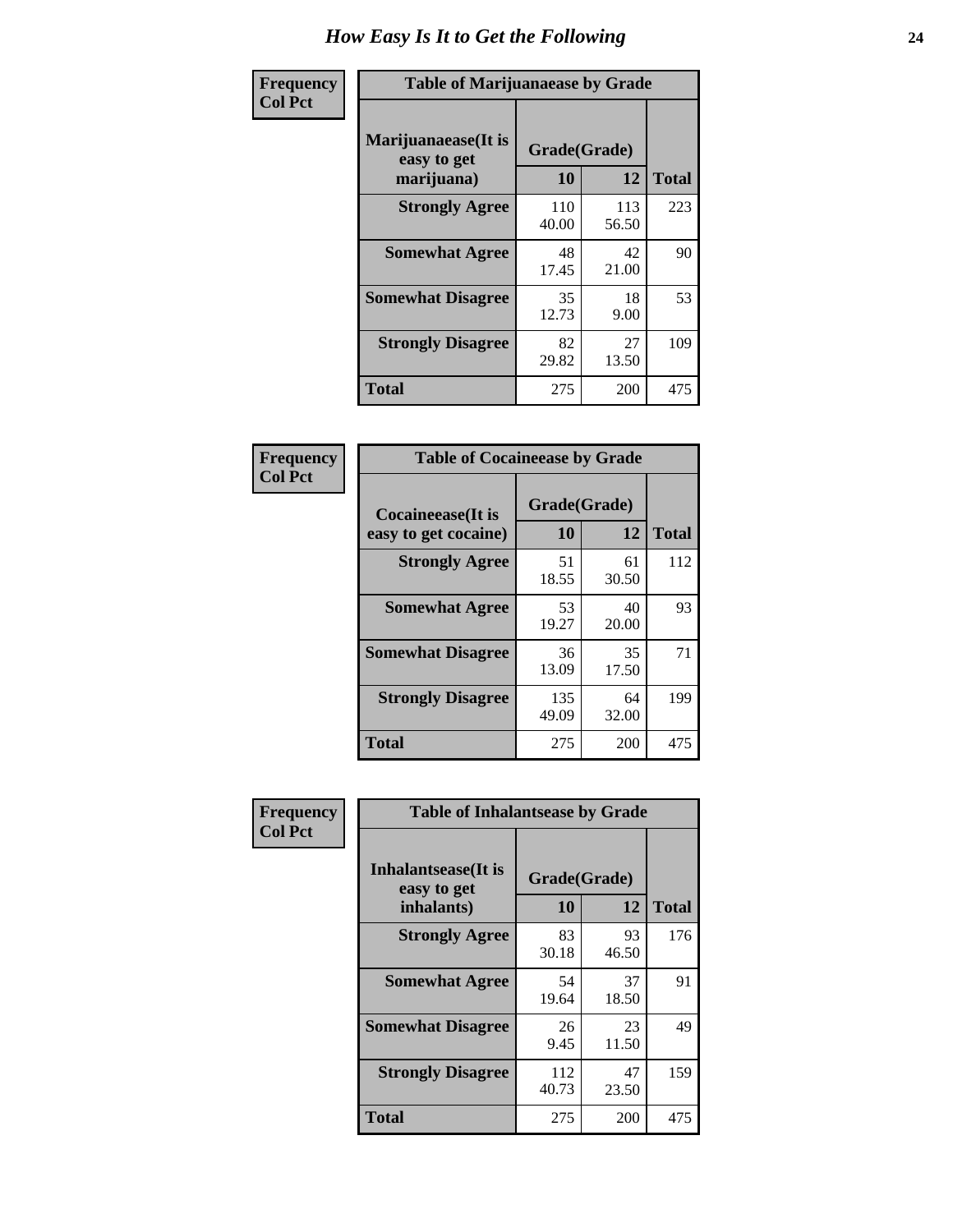| Frequency      | <b>Table of Steroidsease by Grade</b>               |                    |             |              |
|----------------|-----------------------------------------------------|--------------------|-------------|--------------|
| <b>Col Pct</b> | <b>Steroidsease</b> (It is<br>easy to get steroids) | Grade(Grade)<br>10 | 12          | <b>Total</b> |
|                | <b>Strongly Agree</b>                               | 46<br>16.73        | 46<br>23.00 | 92           |
|                | <b>Somewhat Agree</b>                               | 47<br>17.09        | 42<br>21.00 | 89           |
|                | <b>Somewhat Disagree</b>                            | 50<br>18.18        | 45<br>22.50 | 95           |
|                | <b>Strongly Disagree</b>                            | 132<br>48.00       | 67<br>33.50 | 199          |
|                | <b>Total</b>                                        | 275                | 200         | 475          |

| Frequency      | <b>Table of Ecstasyease by Grade</b>              |                    |             |              |  |  |  |  |  |  |  |
|----------------|---------------------------------------------------|--------------------|-------------|--------------|--|--|--|--|--|--|--|
| <b>Col Pct</b> | <b>Ecstasyease</b> (It is<br>easy to get ecstasy) | Grade(Grade)<br>10 | 12          | <b>Total</b> |  |  |  |  |  |  |  |
|                | <b>Strongly Agree</b>                             | 51<br>18.55        | 58<br>29.00 | 109          |  |  |  |  |  |  |  |
|                | <b>Somewhat Agree</b>                             | 51<br>18.55        | 39<br>19.50 | 90           |  |  |  |  |  |  |  |
|                | <b>Somewhat Disagree</b>                          | 44<br>16.00        | 41<br>20.50 | 85           |  |  |  |  |  |  |  |
|                | <b>Strongly Disagree</b>                          | 129<br>46.91       | 62<br>31.00 | 191          |  |  |  |  |  |  |  |
|                | Total                                             | 275                | 200         | 475          |  |  |  |  |  |  |  |

| Frequency      | <b>Table of Methease by Grade</b>     |              |             |              |
|----------------|---------------------------------------|--------------|-------------|--------------|
| <b>Col Pct</b> | <b>Methease</b> (It is easy<br>to get | Grade(Grade) |             |              |
|                | methamphetamines)                     | 10           | 12          | <b>Total</b> |
|                | <b>Strongly Agree</b>                 | 51<br>18.55  | 52<br>26.00 | 103          |
|                | <b>Somewhat Agree</b>                 | 44<br>16.00  | 35<br>17.50 | 79           |
|                | <b>Somewhat Disagree</b>              | 43<br>15.64  | 43<br>21.50 | 86           |
|                | <b>Strongly Disagree</b>              | 137<br>49.82 | 70<br>35.00 | 207          |
|                | Total                                 | 275          | 200         | 475          |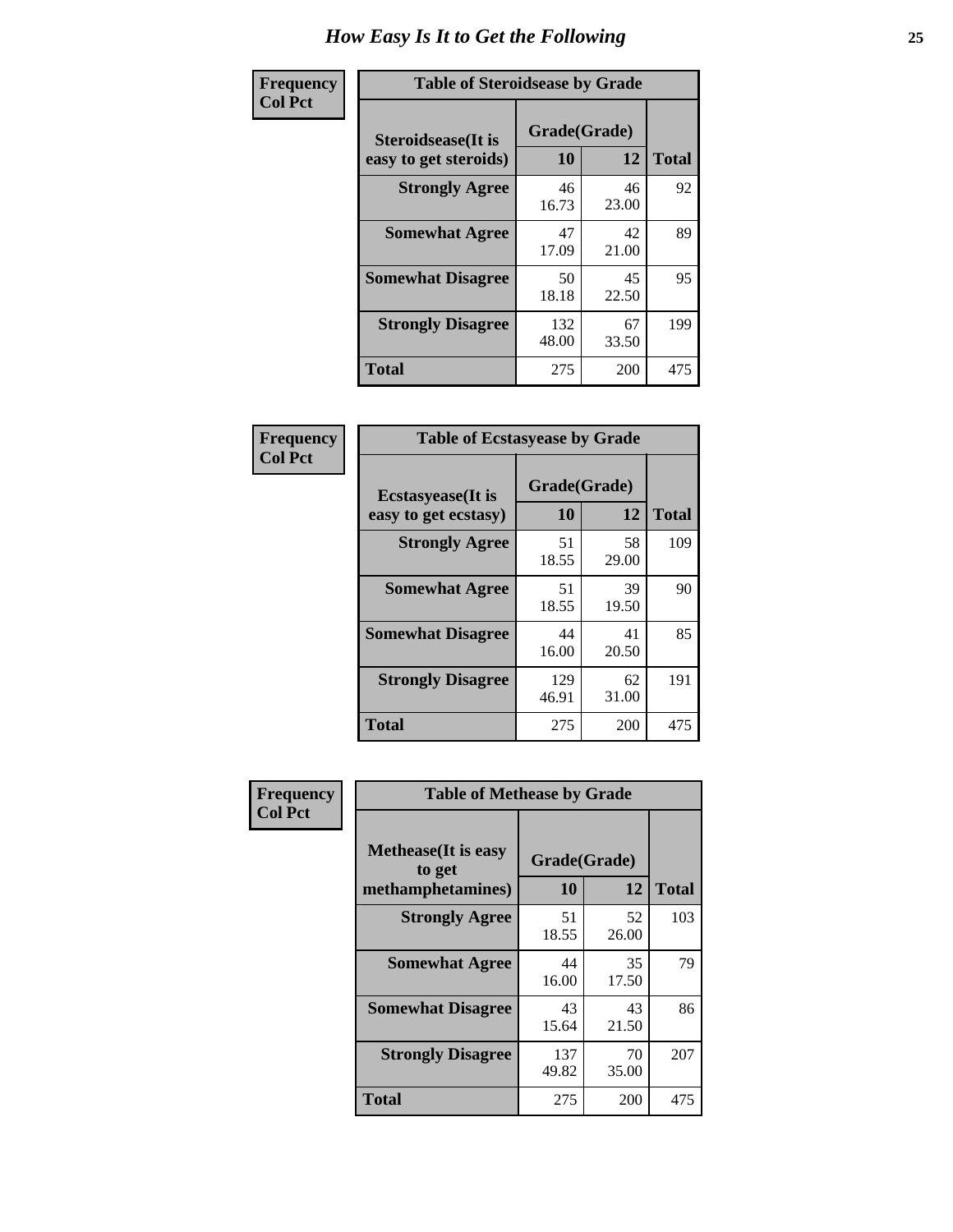| <b>Frequency</b> | <b>Table of Hallucinogensease by Grade</b>               |                    |             |              |
|------------------|----------------------------------------------------------|--------------------|-------------|--------------|
| <b>Col Pct</b>   | Hallucinogensease(It<br>is easy to get<br>hallucinogens) | Grade(Grade)<br>10 | 12          | <b>Total</b> |
|                  | <b>Strongly Agree</b>                                    | 49<br>17.82        | 51<br>25.50 | 100          |
|                  | <b>Somewhat Agree</b>                                    | 42<br>15.27        | 36<br>18.00 | 78           |
|                  | <b>Somewhat Disagree</b>                                 | 48<br>17.45        | 39<br>19.50 | 87           |
|                  | <b>Strongly Disagree</b>                                 | 136<br>49.45       | 74<br>37.00 | 210          |
|                  | <b>Total</b>                                             | 275                | 200         | 475          |

| Frequency<br>  Col Pct |
|------------------------|
|                        |

| <b>Table of Prescriptionease by Grade</b>                                                |              |              |              |
|------------------------------------------------------------------------------------------|--------------|--------------|--------------|
| <b>Prescriptionease</b> (It<br>is easy to get<br>prescription drugs<br>not prescribed to |              | Grade(Grade) |              |
| me)                                                                                      | 10           | 12           | <b>Total</b> |
| <b>Strongly Agree</b>                                                                    | 106<br>38.55 | 92<br>46.00  | 198          |
| <b>Somewhat Agree</b>                                                                    | 44<br>16.00  | 44<br>22.00  | 88           |
| <b>Somewhat Disagree</b>                                                                 | 22<br>8.00   | 21<br>10.50  | 43           |
| <b>Strongly Disagree</b>                                                                 | 103<br>37.45 | 43<br>21.50  | 146          |
| <b>Total</b>                                                                             | 275          | 200          | 475          |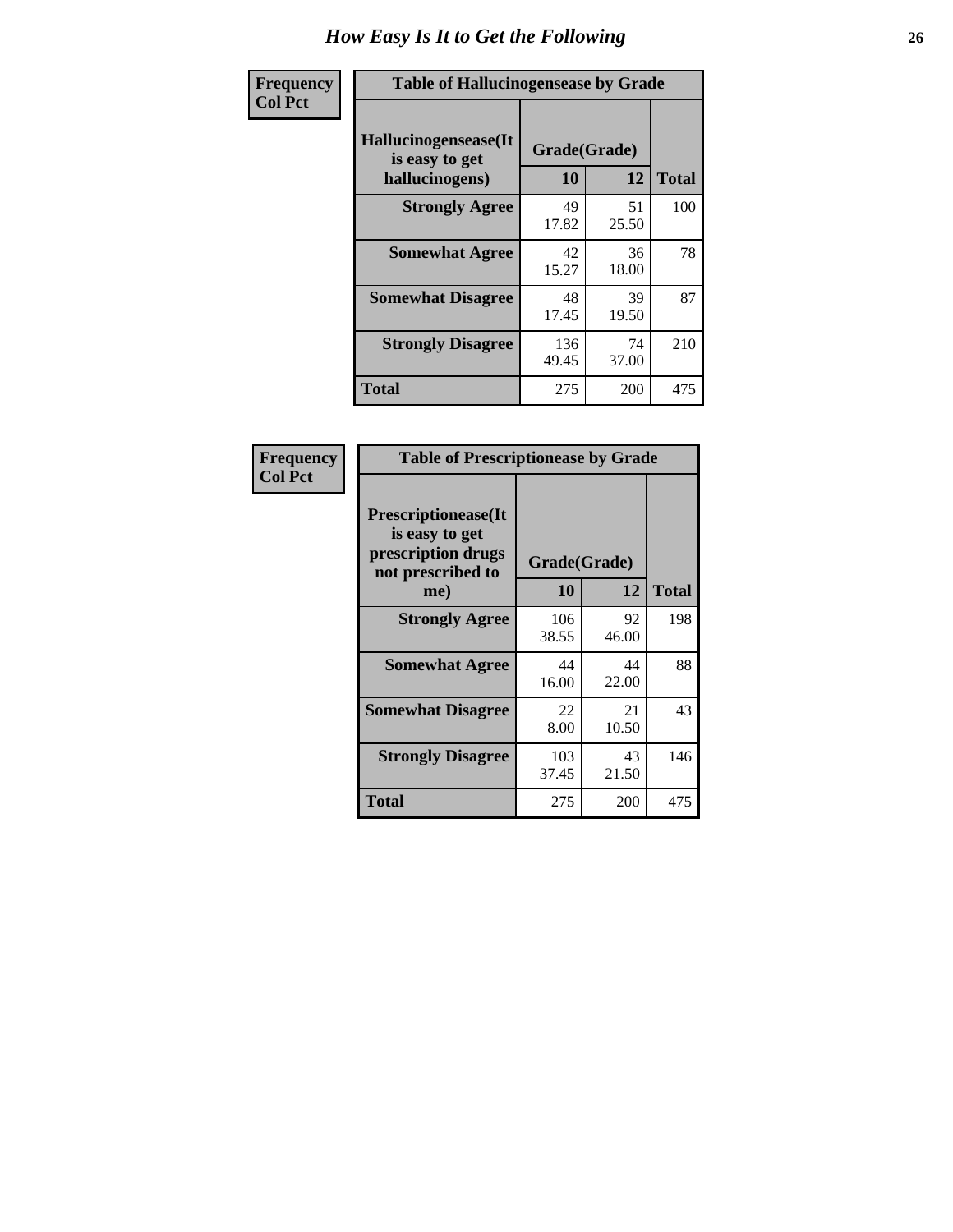#### *Age at Onset of Use* **27** *Results for "Age at Onset of Use" questions exclude students who said they did not use that substance*

| Frequency      | <b>Table of Grade by Alcoholinit</b> |             |                        |            |           |            |                                                  |             |             |             |                  |              |
|----------------|--------------------------------------|-------------|------------------------|------------|-----------|------------|--------------------------------------------------|-------------|-------------|-------------|------------------|--------------|
| <b>Row Pct</b> |                                      |             |                        |            |           |            | Alcoholinit (I started using alcohol when I was) |             |             |             |                  |              |
|                | Grade(Grade)   younger               | <b>8 or</b> | 9                      | 10         | 11        | 12         | 13                                               | 14          | 15          | <b>16</b>   | 17               | <b>Total</b> |
|                | 10                                   | 11<br>8.87  | 4<br>3.23              | 11<br>8.87 | 9<br>7.26 | 10<br>8.06 | 18<br>14.52                                      | 24<br>19.35 | 30<br>24.19 | 7<br>5.65   | $\theta$<br>0.00 | 124          |
|                | 12                                   | 10<br>11.90 | $\overline{2}$<br>2.38 | 3<br>3.57  | 2<br>2.38 | 6<br>7.14  | 10<br>11.90                                      | 10<br>11.90 | 17<br>20.24 | 17<br>20.24 | 7<br>8.33        | 84           |
|                | <b>Total</b>                         | 21          | 6                      | 14         | 11        | 16         | 28                                               | 34          | 47          | 24          | 7                | 208          |
|                |                                      |             |                        |            |           |            | Frequency Missing $= 267$                        |             |             |             |                  |              |

| <b>Frequency</b> | <b>Table of Grade by Cigarettesinit</b><br>Cigarettesinit(I started smoking tobacco when I was) |                 |                |           |                           |            |             |       |             |             |           |                       |              |
|------------------|-------------------------------------------------------------------------------------------------|-----------------|----------------|-----------|---------------------------|------------|-------------|-------|-------------|-------------|-----------|-----------------------|--------------|
| <b>Row Pct</b>   |                                                                                                 |                 |                |           |                           |            |             |       |             |             |           |                       |              |
|                  | Grade(Grade)                                                                                    | 8 or<br>younger | 9 <sup>°</sup> | <b>10</b> | 11                        | 12         | 13          | 14    | 15          | 16          | 17        | <b>18 or</b><br>older | <b>Total</b> |
|                  | 10                                                                                              | 8.93            | 0<br>0.00      | 5.36      | 6<br>10.71                | 8<br>14.29 | 10<br>17.86 | 12.50 | 10<br>17.86 | 8.93        | 2<br>3.57 | $\Omega$<br>0.00      | 56           |
|                  | 12                                                                                              | 4<br>8.33       | 4.17           | 4.17      | 10.42                     | 2<br>4.17  | 4<br>8.33   | 2.08  | 10<br>20.83 | 11<br>22.92 | 10.42     | ◠<br>4.17             | 48           |
|                  | <b>Total</b>                                                                                    | 9               | ∍              | 5         | 11                        | 10         | 14          | 8     | 20          | 16          | 7         | ↑                     | 104          |
|                  |                                                                                                 |                 |                |           | Frequency Missing $= 371$ |            |             |       |             |             |           |                       |              |

| <b>Frequency</b> | <b>Table of Grade by Smokelessinit</b> |                 |                  |                  |                           |                  |       |                  |                                                      |                               |                |  |  |
|------------------|----------------------------------------|-----------------|------------------|------------------|---------------------------|------------------|-------|------------------|------------------------------------------------------|-------------------------------|----------------|--|--|
| <b>Row Pct</b>   |                                        |                 |                  |                  |                           |                  |       |                  | Smokelessinit (I started chewing tobacco when I was) |                               |                |  |  |
|                  | Grade(Grade)                           | 8 or<br>younger | 9 <sup>1</sup>   | 11               | 12                        | 13               | 14    | 15               | 16                                                   | <b>18 or</b><br>older   Total |                |  |  |
|                  | 10                                     | 11.76           | 5.88             | 5.88             | 11.76                     | 11.76            | 17.65 | 29.41            | 0.00                                                 | 5.88                          | 17             |  |  |
|                  | 12                                     | 3<br>60.00      | $\theta$<br>0.00 | $\Omega$<br>0.00 | $\theta$<br>0.00          | $\Omega$<br>0.00 | 20.00 | $\theta$<br>0.00 | 20.00                                                | $\Omega$<br>0.00              | $\overline{5}$ |  |  |
|                  | <b>Total</b>                           |                 |                  |                  | 2                         | 2                | 4     | 5                |                                                      |                               | 22             |  |  |
|                  |                                        |                 |                  |                  | Frequency Missing $= 453$ |                  |       |                  |                                                      |                               |                |  |  |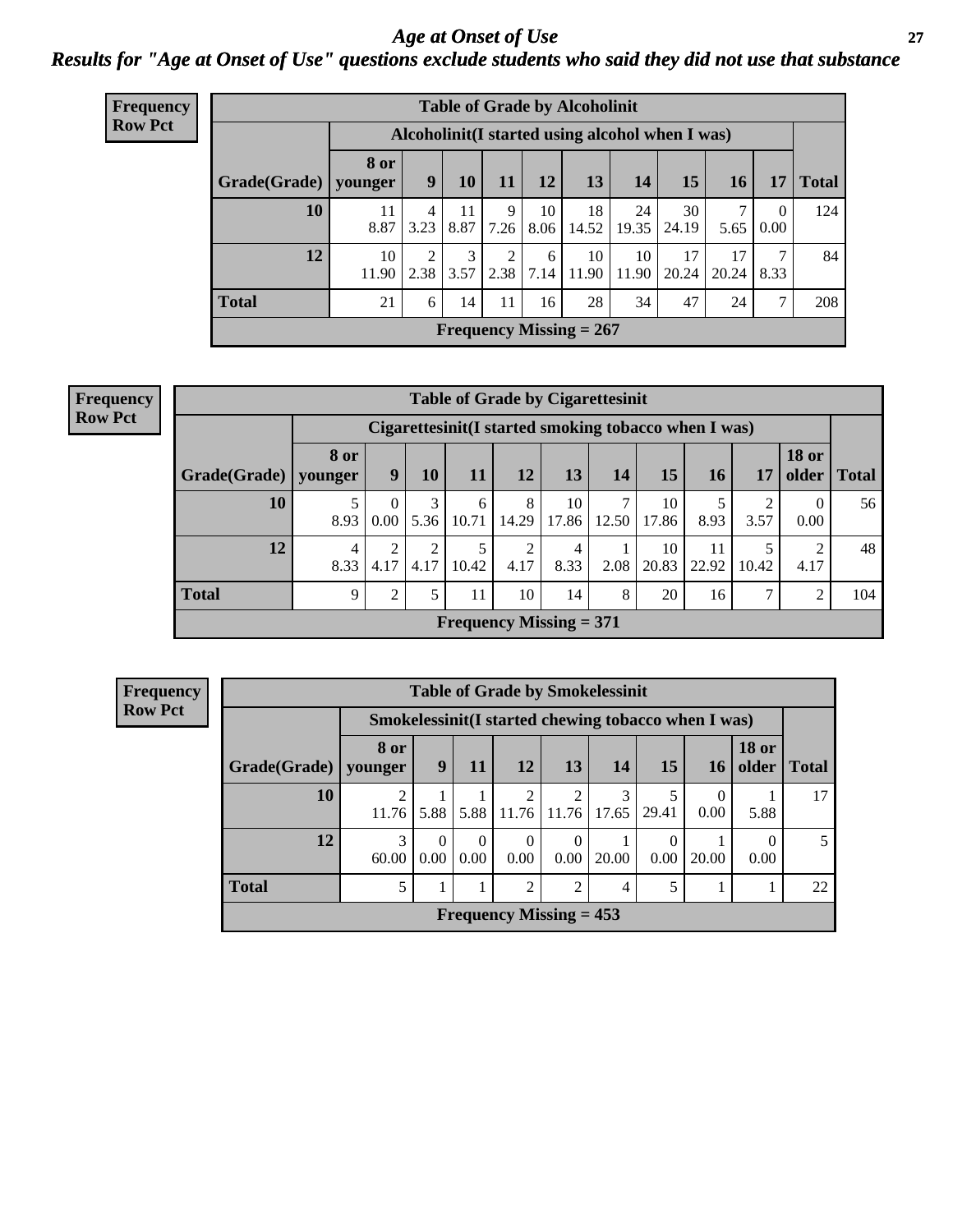#### *Age at Onset of Use* **28**

*Results for "Age at Onset of Use" questions exclude students who said they did not use that substance*

| Frequency      |                                                      | <b>Table of Grade by Marijuanainit</b> |                      |           |           |           |                           |             |             |                 |                  |                  |               |
|----------------|------------------------------------------------------|----------------------------------------|----------------------|-----------|-----------|-----------|---------------------------|-------------|-------------|-----------------|------------------|------------------|---------------|
| <b>Row Pct</b> | Marijuanainit (I started using marijuana when I was) |                                        |                      |           |           |           |                           |             |             |                 |                  |                  |               |
|                | Grade(Grade)                                         | <b>8 or</b><br>younger                 | 9 <sup>°</sup>       | 10        | 11        | <b>12</b> | 13                        | 14          | 15          | 16 <sup>1</sup> | 17               | <b>18 or</b>     | older   Total |
|                | 10                                                   | 4<br>6.67                              | $\theta$<br>$0.00\,$ | 3<br>5.00 | 3.33      | 3         | 13<br>$5.00$   21.67      | 16<br>26.67 | 16<br>26.67 | 3<br>5.00       | $\Omega$<br>0.00 | $\theta$<br>0.00 | 60            |
|                | 12                                                   | 1.92                                   | 1.92                 | 2<br>3.85 | 3<br>5.77 | 5<br>9.62 | $\overline{2}$<br>3.85    | 5<br>9.62   | 14<br>26.92 | 13<br>25.00     | 2<br>3.85        | 4<br>7.69        | 52            |
|                | <b>Total</b>                                         | 5                                      | T.                   | 5         | 5         | 8         | 15                        | 21          | 30          | 16              | 2                | 4                | 112           |
|                |                                                      |                                        |                      |           |           |           | Frequency Missing $= 363$ |             |             |                 |                  |                  |               |

| Frequency      |                        |                                                  | <b>Table of Grade by Cocaineinit</b> |                  |           |                 |           |       |                |
|----------------|------------------------|--------------------------------------------------|--------------------------------------|------------------|-----------|-----------------|-----------|-------|----------------|
| <b>Row Pct</b> |                        | Cocaineinit (I started using cocaine when I was) |                                      |                  |           |                 |           |       |                |
|                | Grade(Grade)   younger | 8 or                                             | 12                                   | 13               | 14        | 15 <sup>1</sup> | <b>16</b> | 17    | <b>Total</b>   |
|                | 10                     | 16.67                                            | 16.67                                | 16.67            | 16.67     | 16.67           | 0.00      | 16.67 | 6              |
|                | 12                     | 25.00                                            | $\Omega$<br>0.00                     | $\Omega$<br>0.00 | 0<br>0.00 | 50.00           | 25.00     | 0.00  | $\overline{4}$ |
|                | <b>Total</b>           | $\overline{2}$                                   |                                      |                  |           | 3               |           |       | 10             |
|                |                        |                                                  | Frequency Missing $= 465$            |                  |           |                 |           |       |                |

| <b>Frequency</b> | <b>Table of Grade by Inhalantsinit</b> |                                          |           |                           |       |            |                       |              |  |  |  |
|------------------|----------------------------------------|------------------------------------------|-----------|---------------------------|-------|------------|-----------------------|--------------|--|--|--|
| <b>Row Pct</b>   |                                        | Inhalantsinit (I started using inhalants |           | when I was)               |       |            |                       |              |  |  |  |
|                  | Grade(Grade)                           | 8 or<br>younger                          | <b>11</b> | <b>12</b>                 | 13    | 14         | <b>18 or</b><br>older | <b>Total</b> |  |  |  |
|                  | <b>10</b>                              | っ<br>22.22                               | 11.11     | っ<br>22.22                | 11.11 | 22.22      |                       | $\mathbf Q$  |  |  |  |
|                  | 12                                     | 33.33                                    | O<br>0.00 | 0.00                      | 0.00  | 2<br>66.67 | 0<br>0.00             | 3            |  |  |  |
|                  | <b>Total</b>                           | 3                                        |           | $\mathfrak{D}$            |       | 4          |                       | 12           |  |  |  |
|                  |                                        |                                          |           | Frequency Missing $= 463$ |       |            |                       |              |  |  |  |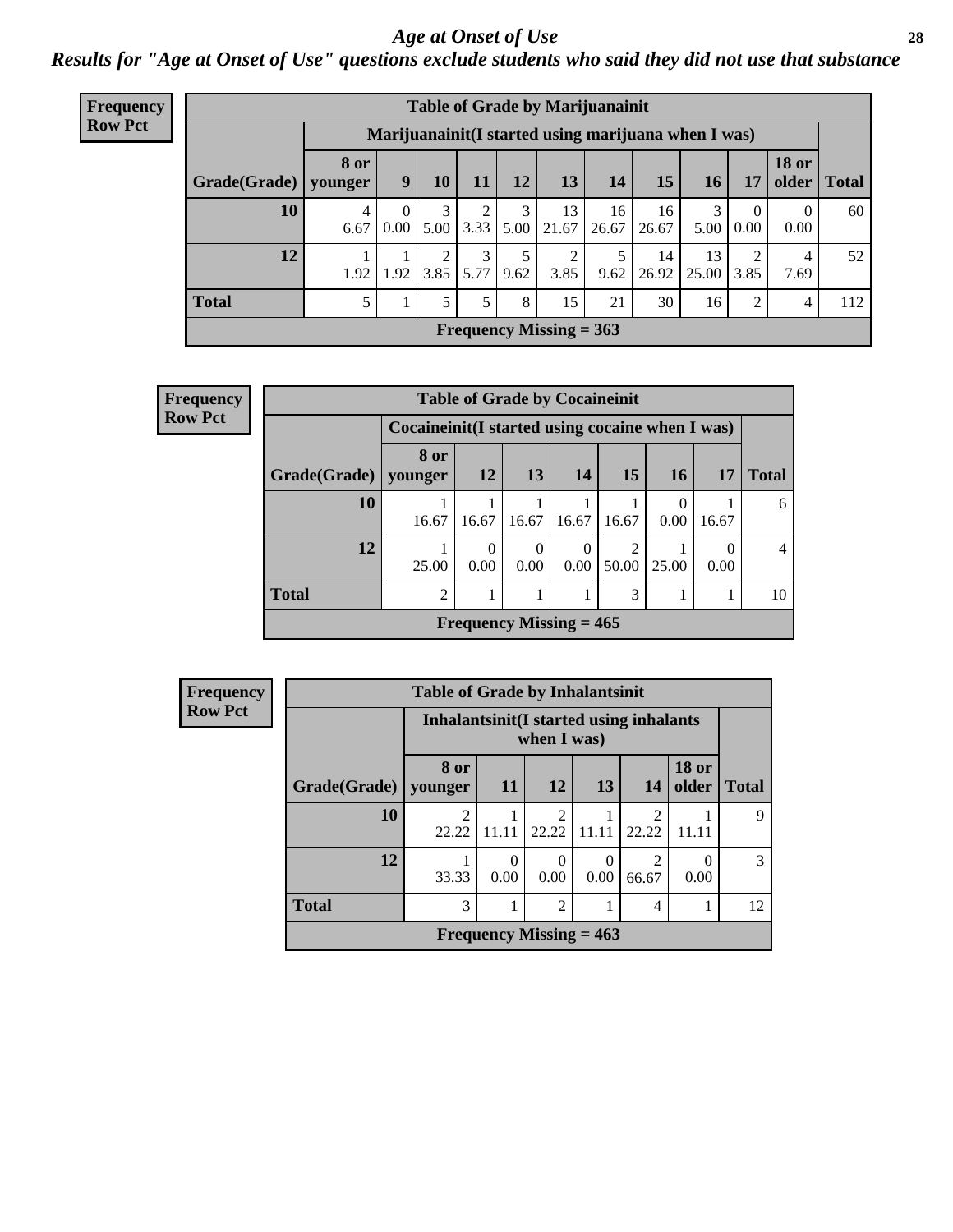#### *Age at Onset of Use* **29**

*Results for "Age at Onset of Use" questions exclude students who said they did not use that substance*

| <b>Frequency</b> | <b>Table of Grade by Steroidsinit</b> |                           |           |                                                              |                  |                       |               |  |  |  |
|------------------|---------------------------------------|---------------------------|-----------|--------------------------------------------------------------|------------------|-----------------------|---------------|--|--|--|
| <b>Row Pct</b>   |                                       |                           |           | <b>Steroidsinit (I started using</b><br>steroids when I was) |                  |                       |               |  |  |  |
|                  | Grade(Grade)                          | 8 or<br>younger           | 9         | <b>10</b>                                                    | 15               | <b>18 or</b><br>older | <b>Total</b>  |  |  |  |
|                  | 10                                    | $\mathcal{D}$<br>40.00    | 20.00     | 0<br>0.00                                                    | 20.00            | 20.00                 | 5             |  |  |  |
|                  | 12                                    | 50.00                     | 0<br>0.00 | 50.00                                                        | $\theta$<br>0.00 | 0.00                  | $\mathcal{L}$ |  |  |  |
|                  | <b>Total</b>                          | 3                         |           | 1                                                            |                  | 1                     |               |  |  |  |
|                  |                                       | Frequency Missing $= 468$ |           |                                                              |                  |                       |               |  |  |  |

| Frequency      | <b>Table of Grade by Ecstasyinit</b> |                                     |                         |                         |                       |              |  |  |  |
|----------------|--------------------------------------|-------------------------------------|-------------------------|-------------------------|-----------------------|--------------|--|--|--|
| <b>Row Pct</b> |                                      | <b>Ecstasyinit</b> (I started using | ecstasy when I was)     |                         |                       |              |  |  |  |
|                | Grade(Grade)   younger               | 8 or                                | <b>15</b>               | <b>16</b>               | <b>18 or</b><br>older | <b>Total</b> |  |  |  |
|                | 10                                   | 25.00                               | $\mathfrak{D}$<br>50.00 | 0.00                    | 25.00                 | 4            |  |  |  |
|                | 12                                   | 33.33                               | 0<br>0.00               | $\overline{c}$<br>66.67 | 0<br>0.00             | 3            |  |  |  |
|                | <b>Total</b>                         | $\overline{c}$                      | $\overline{2}$          | $\overline{c}$          |                       |              |  |  |  |
|                |                                      | Frequency Missing $= 468$           |                         |                         |                       |              |  |  |  |

| <b>Frequency</b> |              | <b>Table of Grade by Methinit</b>                               |           |                        |           |                       |                |  |  |  |
|------------------|--------------|-----------------------------------------------------------------|-----------|------------------------|-----------|-----------------------|----------------|--|--|--|
| <b>Row Pct</b>   |              | <b>Methinit(I started using</b><br>methamphetamines when I was) |           |                        |           |                       |                |  |  |  |
|                  | Grade(Grade) | 8 or<br>younger                                                 | <b>12</b> | 15                     | <b>16</b> | <b>18 or</b><br>older | <b>Total</b>   |  |  |  |
|                  | 10           | 16.67                                                           | 16.67     | $\mathcal{D}$<br>33.33 | 16.67     | 16.67                 | 6              |  |  |  |
|                  | 12           | 50.00                                                           | 0<br>0.00 | $\theta$<br>0.00       | 50.00     | $\Omega$<br>0.00      | $\mathfrak{D}$ |  |  |  |
|                  | <b>Total</b> | $\overline{c}$                                                  |           | $\overline{2}$         | 2         |                       | 8              |  |  |  |
|                  |              | Frequency Missing $= 467$                                       |           |                        |           |                       |                |  |  |  |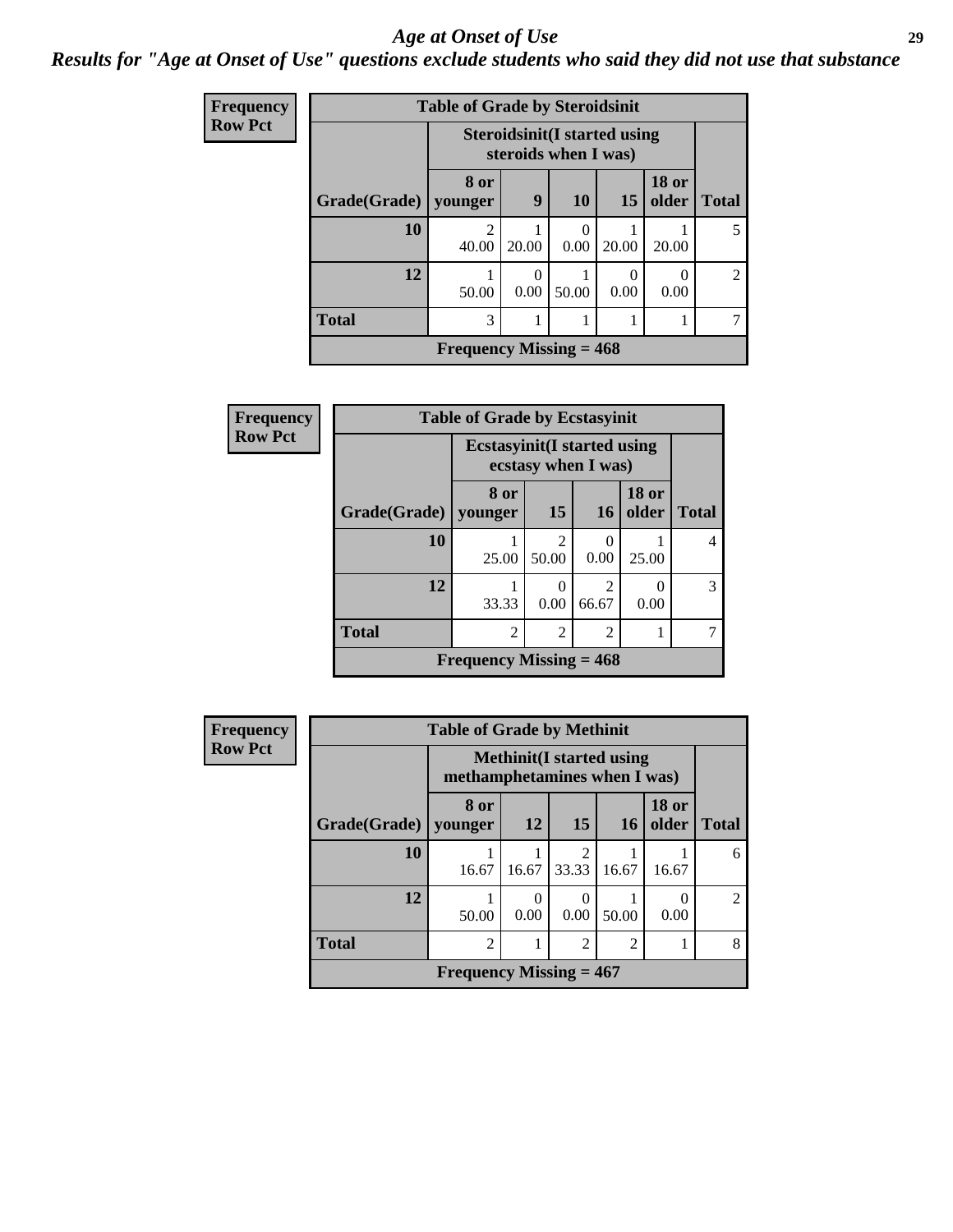#### Age at Onset of Use **30**

*Results for "Age at Onset of Use" questions exclude students who said they did not use that substance*

| Frequency      |              | <b>Table of Grade by Hallucinogensinit</b>                      |           |                         |           |                       |              |  |  |  |  |
|----------------|--------------|-----------------------------------------------------------------|-----------|-------------------------|-----------|-----------------------|--------------|--|--|--|--|
| <b>Row Pct</b> |              | Hallucinogensinit (I started using<br>hallucinogens when I was) |           |                         |           |                       |              |  |  |  |  |
|                | Grade(Grade) | 8 or<br>younger                                                 | 13        | 15                      | <b>16</b> | <b>18 or</b><br>older | <b>Total</b> |  |  |  |  |
|                | 10           | 28.57                                                           | 14.29     | $\mathfrak{D}$<br>28.57 | 14.29     | 14.29                 | 7            |  |  |  |  |
|                | 12           | 100.00                                                          | 0<br>0.00 | 0<br>0.00               | 0.00      | 0.00                  |              |  |  |  |  |
|                | <b>Total</b> | 3                                                               |           | $\mathfrak{D}$          |           |                       | 8            |  |  |  |  |
|                |              | Frequency Missing $= 467$                                       |           |                         |           |                       |              |  |  |  |  |

| Frequency<br>Row Pct |  |
|----------------------|--|
|                      |  |

|              | <b>Table of Grade by Prescriptioninit</b> |                                                                                         |            |                  |                               |                        |            |                         |            |                |                       |              |
|--------------|-------------------------------------------|-----------------------------------------------------------------------------------------|------------|------------------|-------------------------------|------------------------|------------|-------------------------|------------|----------------|-----------------------|--------------|
|              |                                           | Prescriptioninit(I started using prescription drugs not prescribed to<br>me when I was) |            |                  |                               |                        |            |                         |            |                |                       |              |
| Grade(Grade) | <b>8 or</b><br>younger                    | 9                                                                                       | <b>10</b>  | 11               | 12                            | 13                     | 14         | 15                      | 16         | <b>17</b>      | <b>18 or</b><br>older | <b>Total</b> |
| 10           | 4<br>17.39                                | 4.35                                                                                    | 2<br>8.70  | 4.35             | 2<br>8.70                     | $\overline{2}$<br>8.70 | 4<br>17.39 | 5<br>21.74              | 4.35       | 0<br>0.00      | 4.35                  | 23           |
| 12           | $\overline{2}$<br>11.11                   | $\Omega$<br>0.00                                                                        | 2<br>11.11 | $\Omega$<br>0.00 | $\Omega$<br>0.00 <sub>1</sub> | 3<br>16.67             | 3<br>16.67 | $\overline{2}$<br>11.11 | 4<br>22.22 | 2<br>11.11     | $\Omega$<br>0.00      | 18           |
| <b>Total</b> | 6                                         |                                                                                         | 4          |                  | $\mathfrak{D}$                | 5                      |            | 7                       | 5          | $\overline{c}$ |                       | 41           |
|              | Frequency Missing $= 434$                 |                                                                                         |            |                  |                               |                        |            |                         |            |                |                       |              |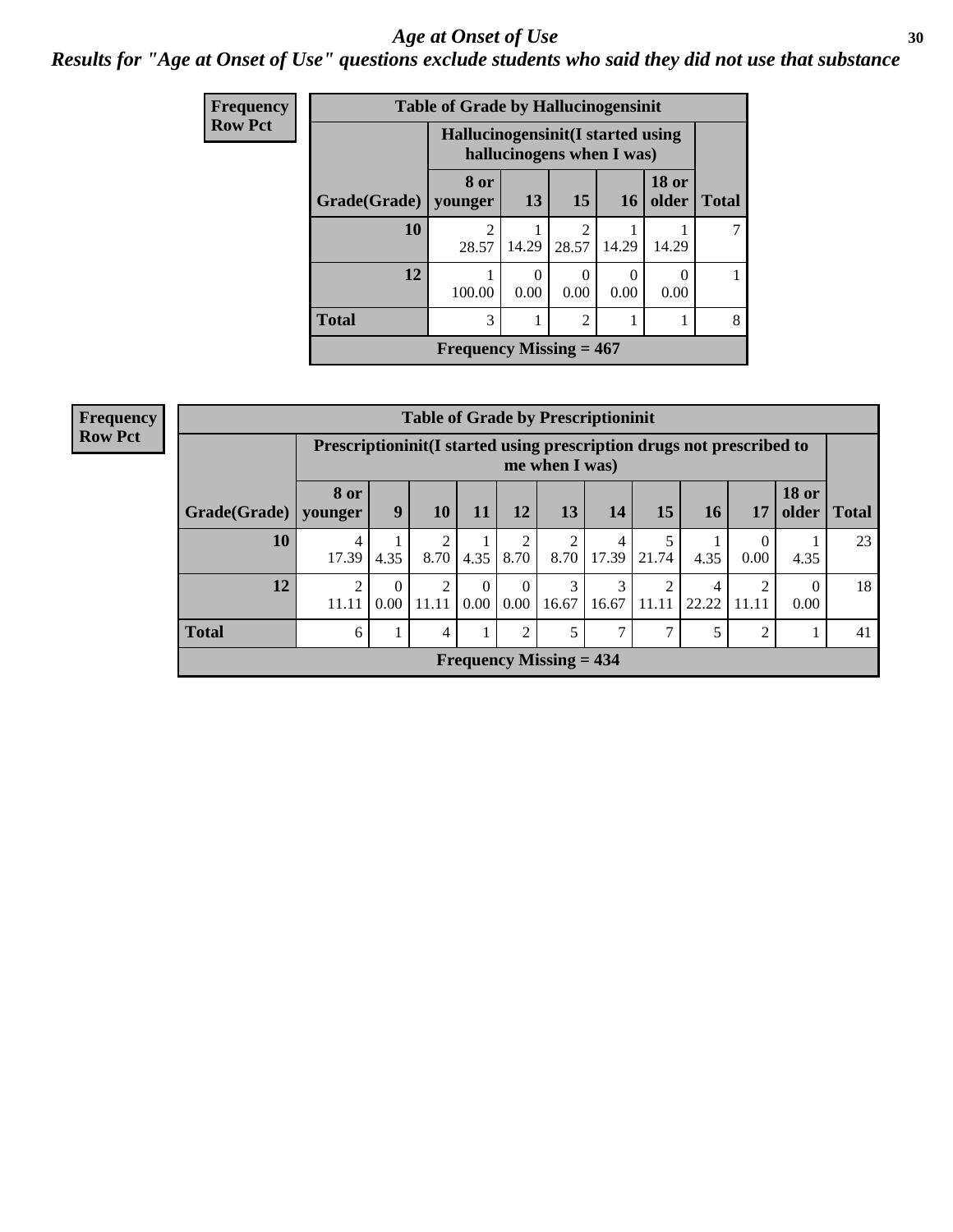| Frequency      | <b>Table of Alcoholharm by Grade</b>          |                    |             |              |  |  |  |
|----------------|-----------------------------------------------|--------------------|-------------|--------------|--|--|--|
| <b>Col Pct</b> | Alcoholharm(I<br>think alcohol is<br>harmful) | Grade(Grade)<br>10 | 12          | <b>Total</b> |  |  |  |
|                | <b>Strongly Agree</b>                         | 133<br>48.36       | 96<br>48.00 | 229          |  |  |  |
|                | <b>Somewhat Agree</b>                         | 73<br>26.55        | 57<br>28.50 | 130          |  |  |  |
|                | <b>Somewhat Disagree</b>                      | 33<br>12.00        | 22<br>11.00 | 55           |  |  |  |
|                | <b>Strongly Disagree</b>                      | 36<br>13.09        | 25<br>12.50 | 61           |  |  |  |
|                | <b>Total</b>                                  | 275                | 200         | 475          |  |  |  |

| <b>Table of Cigarettesharm by Grade</b>                  |                    |              |              |  |  |  |  |
|----------------------------------------------------------|--------------------|--------------|--------------|--|--|--|--|
| Cigarettesharm(I<br>think smoking<br>tobacco is harmful) | Grade(Grade)<br>10 | 12           | <b>Total</b> |  |  |  |  |
| <b>Strongly Agree</b>                                    | 189<br>68.73       | 154<br>77.00 | 343          |  |  |  |  |
| <b>Somewhat Agree</b>                                    | 52<br>18.91        | 23<br>11.50  | 75           |  |  |  |  |
| <b>Somewhat Disagree</b>                                 | 9<br>3.27          | 6<br>3.00    | 15           |  |  |  |  |
| <b>Strongly Disagree</b>                                 | 25<br>9.09         | 17<br>8.50   | 42           |  |  |  |  |
| <b>Total</b>                                             | 275                | 200          | 475          |  |  |  |  |

| Frequency      | <b>Table of Smokelessharm by Grade</b>                  |                    |              |              |  |  |  |  |  |  |
|----------------|---------------------------------------------------------|--------------------|--------------|--------------|--|--|--|--|--|--|
| <b>Col Pct</b> | Smokelessharm(I<br>think chewing<br>tobacco is harmful) | Grade(Grade)<br>10 | 12           | <b>Total</b> |  |  |  |  |  |  |
|                | <b>Strongly Agree</b>                                   | 190<br>69.09       | 153<br>76.50 | 343          |  |  |  |  |  |  |
|                | <b>Somewhat Agree</b>                                   | 49<br>17.82        | 21<br>10.50  | 70           |  |  |  |  |  |  |
|                | <b>Somewhat Disagree</b>                                | 9<br>3.27          | 10<br>5.00   | 19           |  |  |  |  |  |  |
|                | <b>Strongly Disagree</b>                                | 27<br>9.82         | 16<br>8.00   | 43           |  |  |  |  |  |  |
|                | Total                                                   | 275                | 200          | 475          |  |  |  |  |  |  |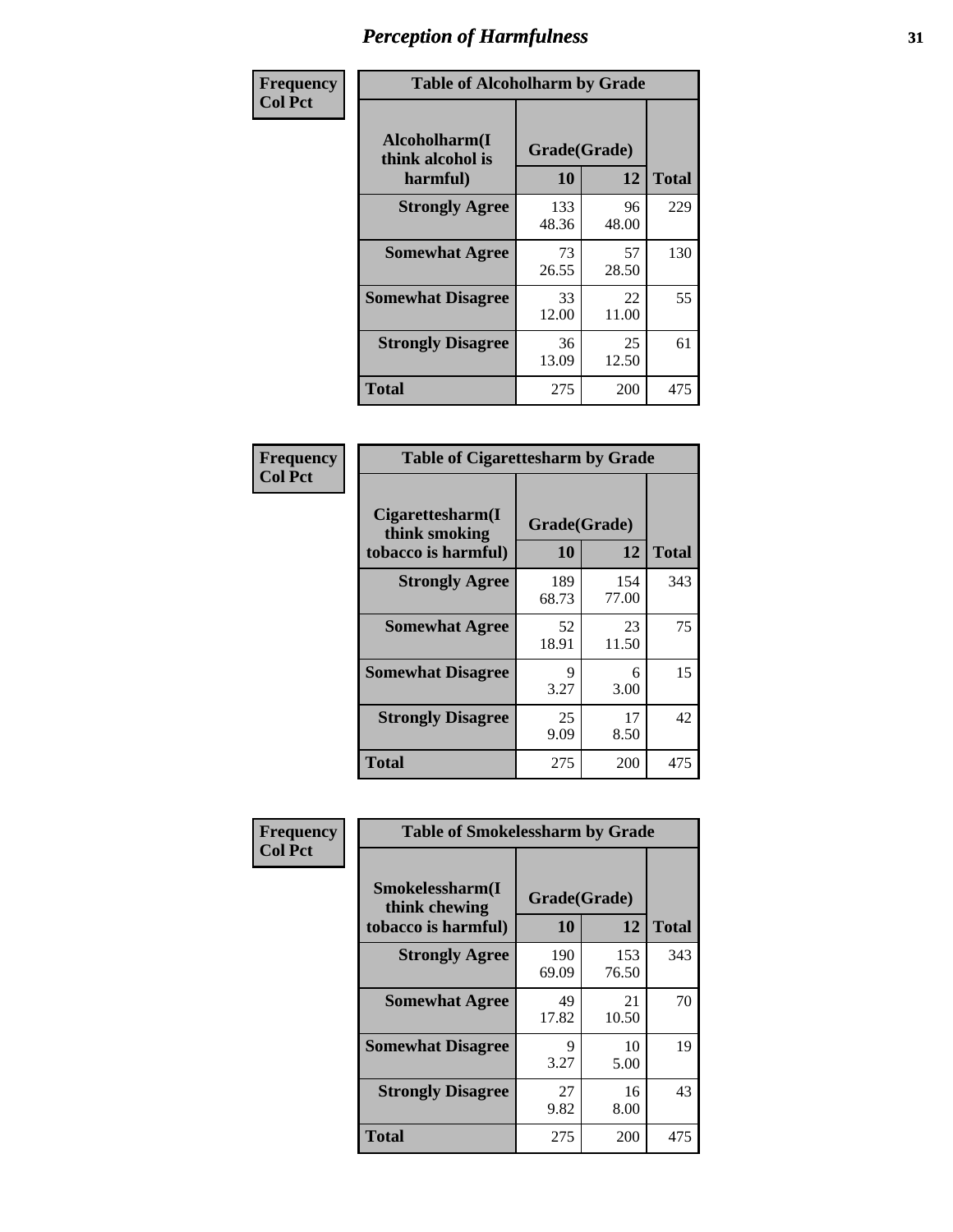| Frequency      | <b>Table of Marijuanaharm by Grade</b>            |                    |              |              |  |  |  |
|----------------|---------------------------------------------------|--------------------|--------------|--------------|--|--|--|
| <b>Col Pct</b> | Marijuanaharm(I<br>think marijuana is<br>harmful) | Grade(Grade)<br>10 | 12           | <b>Total</b> |  |  |  |
|                | <b>Strongly Agree</b>                             | 160<br>58.18       | 132<br>66.00 | 292          |  |  |  |
|                | <b>Somewhat Agree</b>                             | 45<br>16.36        | 24<br>12.00  | 69           |  |  |  |
|                | <b>Somewhat Disagree</b>                          | 27<br>9.82         | 14<br>7.00   | 41           |  |  |  |
|                | <b>Strongly Disagree</b>                          | 43<br>15.64        | 30<br>15.00  | 73           |  |  |  |
|                | <b>Total</b>                                      | 275                | 200          | 475          |  |  |  |

| <b>Table of Cocaineharm by Grade</b>          |                    |                        |              |  |  |  |  |  |
|-----------------------------------------------|--------------------|------------------------|--------------|--|--|--|--|--|
| Cocaineharm(I<br>think cocaine is<br>harmful) | Grade(Grade)<br>10 | 12                     | <b>Total</b> |  |  |  |  |  |
| <b>Strongly Agree</b>                         | 223<br>81.09       | 173<br>86.50           | 396          |  |  |  |  |  |
| <b>Somewhat Agree</b>                         | 23<br>8.36         | 10<br>5.00             | 33           |  |  |  |  |  |
| <b>Somewhat Disagree</b>                      | 2<br>0.73          | $\mathfrak{D}$<br>1.00 | 4            |  |  |  |  |  |
| <b>Strongly Disagree</b>                      | 27<br>9.82         | 15<br>7.50             | 42           |  |  |  |  |  |
| <b>Total</b>                                  | 275                | 200                    | 475          |  |  |  |  |  |

| Frequency      | <b>Table of Inhalantsharm by Grade</b>              |                    |              |              |
|----------------|-----------------------------------------------------|--------------------|--------------|--------------|
| <b>Col Pct</b> | Inhalantsharm(I)<br>think inhalants are<br>harmful) | Grade(Grade)<br>10 | 12           | <b>Total</b> |
|                | <b>Strongly Agree</b>                               | 211<br>76.73       | 168<br>84.00 | 379          |
|                | <b>Somewhat Agree</b>                               | 35<br>12.73        | 11<br>5.50   | 46           |
|                | <b>Somewhat Disagree</b>                            | 4<br>1.45          | 3<br>1.50    | 7            |
|                | <b>Strongly Disagree</b>                            | 25<br>9.09         | 18<br>9.00   | 43           |
|                | <b>Total</b>                                        | 275                | 200          | 475          |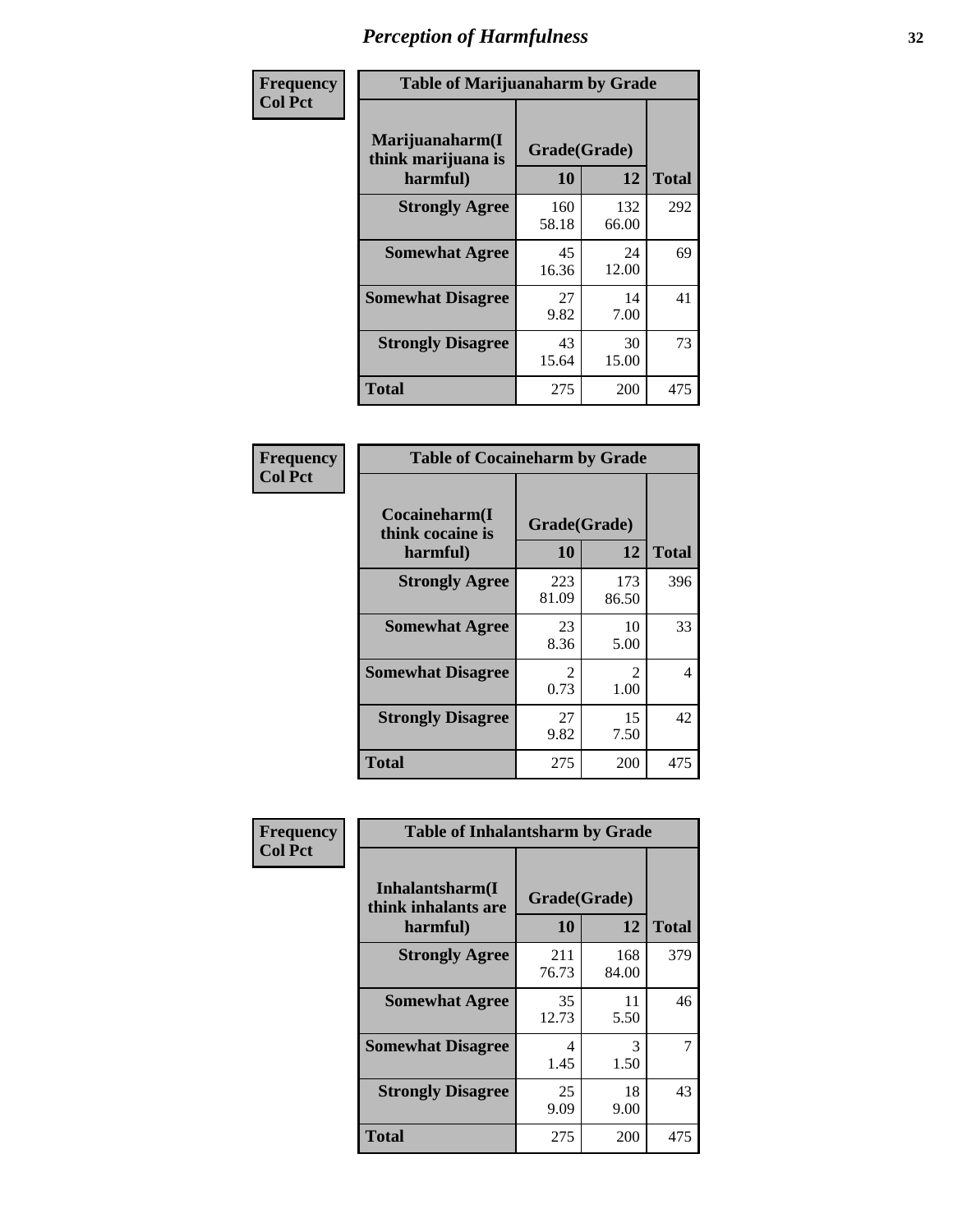| Frequency      | <b>Table of Steroidsharm by Grade</b>            |                    |              |              |
|----------------|--------------------------------------------------|--------------------|--------------|--------------|
| <b>Col Pct</b> | Steroidsharm(I<br>think steroids are<br>harmful) | Grade(Grade)<br>10 | 12           | <b>Total</b> |
|                | <b>Strongly Agree</b>                            | 202<br>73.45       | 153<br>76.50 | 355          |
|                | <b>Somewhat Agree</b>                            | 38<br>13.82        | 20<br>10.00  | 58           |
|                | <b>Somewhat Disagree</b>                         | 10<br>3.64         | 8<br>4.00    | 18           |
|                | <b>Strongly Disagree</b>                         | 25<br>9.09         | 19<br>9.50   | 44           |
|                | <b>Total</b>                                     | 275                | 200          | 475          |

| <b>Table of Ecstasyharm by Grade</b>          |                    |              |     |  |  |
|-----------------------------------------------|--------------------|--------------|-----|--|--|
| Ecstasyharm(I<br>think ecstasy is<br>harmful) | Grade(Grade)<br>10 | <b>Total</b> |     |  |  |
| <b>Strongly Agree</b>                         | 214<br>77.82       | 161<br>80.50 | 375 |  |  |
| <b>Somewhat Agree</b>                         | 29<br>10.55        | 15<br>7.50   | 44  |  |  |
| <b>Somewhat Disagree</b>                      | 3<br>1.09          | 8<br>4.00    | 11  |  |  |
| <b>Strongly Disagree</b>                      | 29<br>10.55        | 16<br>8.00   | 45  |  |  |
| Total                                         | 275                | 200          | 475 |  |  |

| Frequency      | <b>Table of Methharm by Grade</b>                            |                    |              |              |
|----------------|--------------------------------------------------------------|--------------------|--------------|--------------|
| <b>Col Pct</b> | <b>Methharm</b> (I think<br>methamphetamines<br>are harmful) | Grade(Grade)<br>10 | 12           | <b>Total</b> |
|                | <b>Strongly Agree</b>                                        | 221<br>80.36       | 173<br>86.50 | 394          |
|                | <b>Somewhat Agree</b>                                        | 23<br>8.36         | 10<br>5.00   | 33           |
|                | <b>Somewhat Disagree</b>                                     | 3<br>1.09          | 3<br>1.50    | 6            |
|                | <b>Strongly Disagree</b>                                     | 28<br>10.18        | 14<br>7.00   | 42           |
|                | <b>Total</b>                                                 | 275                | 200          | 475          |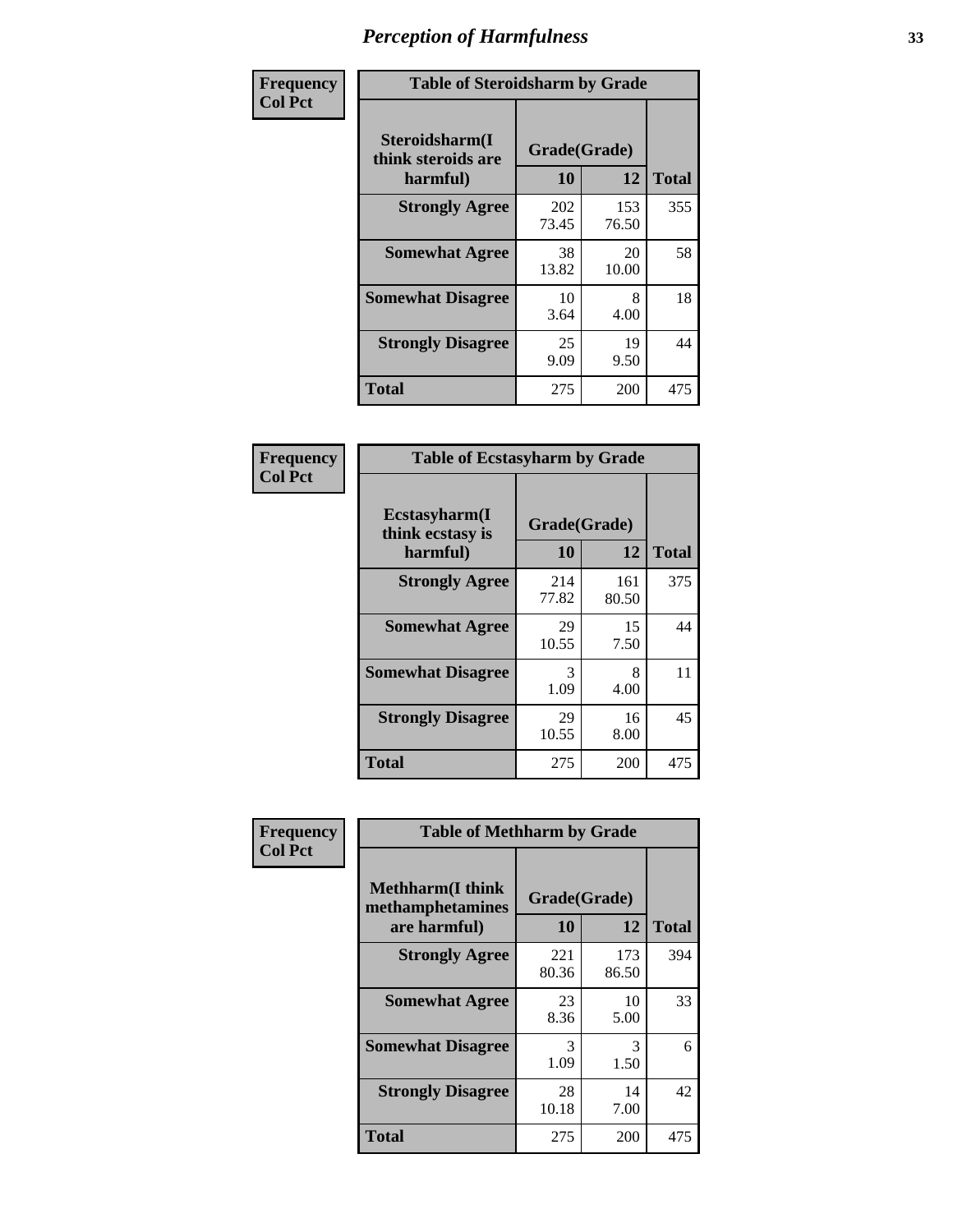| Frequency      | <b>Table of Hallucinogensharm by Grade</b>                 |                    |              |              |
|----------------|------------------------------------------------------------|--------------------|--------------|--------------|
| <b>Col Pct</b> | Hallucinogensharm(I<br>think hallucinogens<br>are harmful) | Grade(Grade)<br>10 | 12           | <b>Total</b> |
|                | <b>Strongly Agree</b>                                      | 215<br>78.18       | 170<br>85.00 | 385          |
|                | <b>Somewhat Agree</b>                                      | 26<br>9.45         | 11<br>5.50   | 37           |
|                | <b>Somewhat Disagree</b>                                   | 3<br>1.09          | 4<br>2.00    | 7            |
|                | <b>Strongly Disagree</b>                                   | 31<br>11.27        | 15<br>7.50   | 46           |
|                | <b>Total</b>                                               | 275                | 200          | 475          |

| <b>Table of Prescriptionharm by Grade</b>                                                 |              |                    |              |  |  |
|-------------------------------------------------------------------------------------------|--------------|--------------------|--------------|--|--|
| Prescriptionharm(I<br>think prescription<br>drugs not<br>prescribed to me<br>are harmful) | 10           | Grade(Grade)<br>12 | <b>Total</b> |  |  |
| <b>Strongly Agree</b>                                                                     | 177<br>64.36 | 142<br>71.00       | 319          |  |  |
| <b>Somewhat Agree</b>                                                                     | 50<br>18.18  | 25<br>12.50        | 75           |  |  |
| <b>Somewhat Disagree</b>                                                                  | 16<br>5.82   | 18<br>9.00         | 34           |  |  |
| <b>Strongly Disagree</b>                                                                  | 32<br>11.64  | 15<br>7.50         | 47           |  |  |
| <b>Total</b>                                                                              | 275          | 200                | 475          |  |  |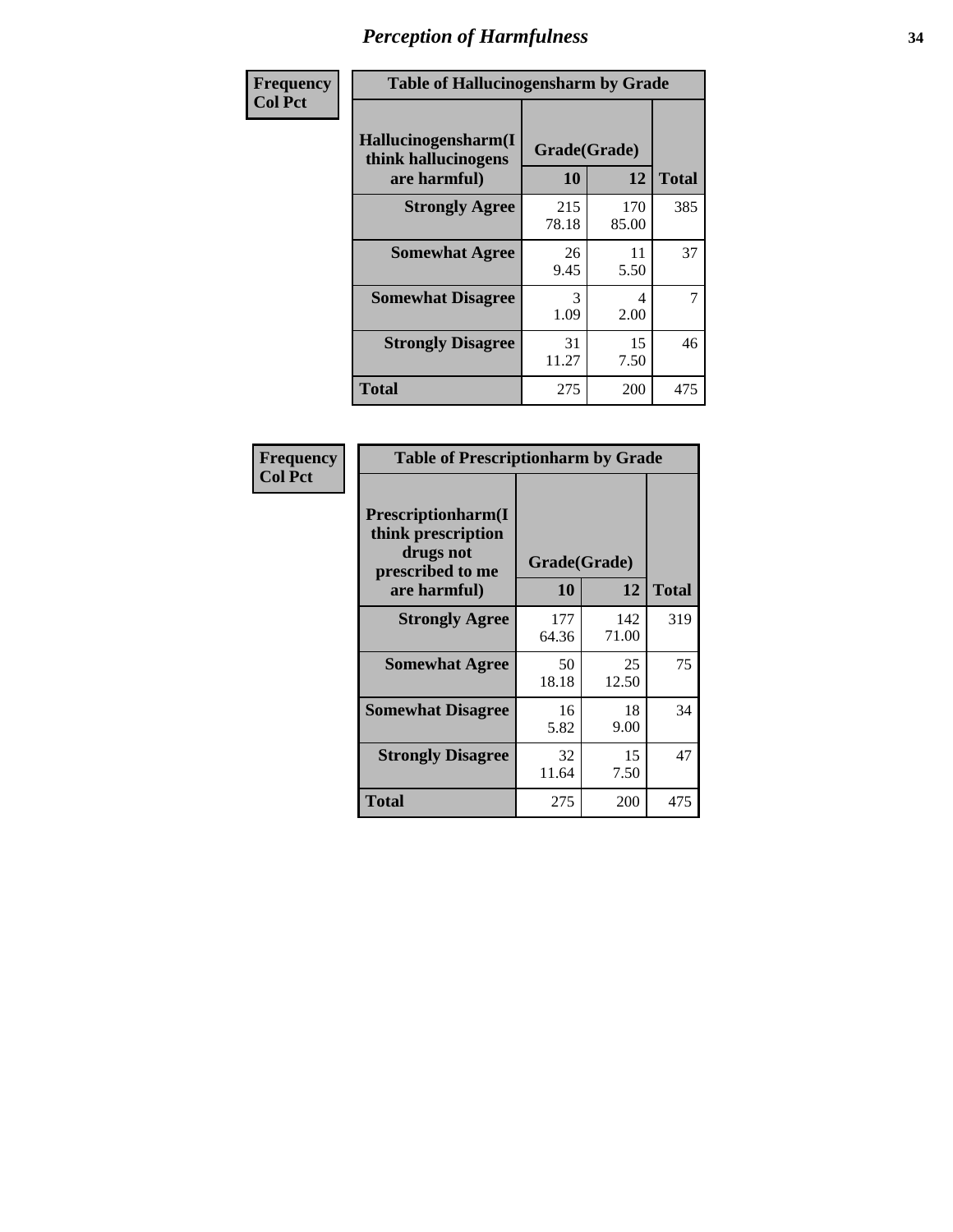### *Disapproval by Adults* **35**

| Frequency      | <b>Table of Alcoholadult by Grade</b>                                 |              |                    |              |
|----------------|-----------------------------------------------------------------------|--------------|--------------------|--------------|
| <b>Col Pct</b> | <b>Alcoholadult</b> (Adults<br>would disapprove if<br>I used alcohol) | 10           | Grade(Grade)<br>12 | <b>Total</b> |
|                | <b>Strongly Agree</b>                                                 | 151<br>54.91 | 108<br>54.00       | 259          |
|                | <b>Somewhat Agree</b>                                                 | 66<br>24.00  | 44<br>22.00        | 110          |
|                | <b>Somewhat Disagree</b>                                              | 32<br>11.64  | 32<br>16.00        | 64           |
|                | <b>Strongly Disagree</b>                                              | 26<br>9.45   | 16<br>8.00         | 42           |
|                | <b>Total</b>                                                          | 275          | 200                | 475          |

| <b>Table of Tobaccoadult by Grade</b>                                 |                          |              |     |  |  |
|-----------------------------------------------------------------------|--------------------------|--------------|-----|--|--|
| <b>Tobaccoadult</b> (Adults<br>would disapprove if<br>I used tobacco) | Grade(Grade)<br>10<br>12 |              |     |  |  |
| <b>Strongly Agree</b>                                                 | 188<br>68.36             | 144<br>72.00 | 332 |  |  |
| <b>Somewhat Agree</b>                                                 | 41<br>14.91              | 25<br>12.50  | 66  |  |  |
| <b>Somewhat Disagree</b>                                              | 18<br>6.55               | 19<br>9.50   | 37  |  |  |
| <b>Strongly Disagree</b>                                              | 28<br>10.18              | 12<br>6.00   | 40  |  |  |
| Total                                                                 | 275                      | 200          | 475 |  |  |

| Frequency<br><b>Col Pct</b> | <b>Table of Marijuanaadult by Grade</b>                           |                    |              |              |  |
|-----------------------------|-------------------------------------------------------------------|--------------------|--------------|--------------|--|
|                             | Marijuanaadult(Adults<br>would disapprove if I<br>used marijuana) | Grade(Grade)<br>10 | 12           | <b>Total</b> |  |
|                             | <b>Strongly Agree</b>                                             | 199<br>72.36       | 158<br>79.00 | 357          |  |
|                             | <b>Somewhat Agree</b>                                             | 26<br>9.45         | 14<br>7.00   | 40           |  |
|                             | <b>Somewhat Disagree</b>                                          | 16<br>5.82         | 15<br>7.50   | 31           |  |
|                             | <b>Strongly Disagree</b>                                          | 34<br>12.36        | 13<br>6.50   | 47           |  |
|                             | <b>Total</b>                                                      | 275                | 200          | 475          |  |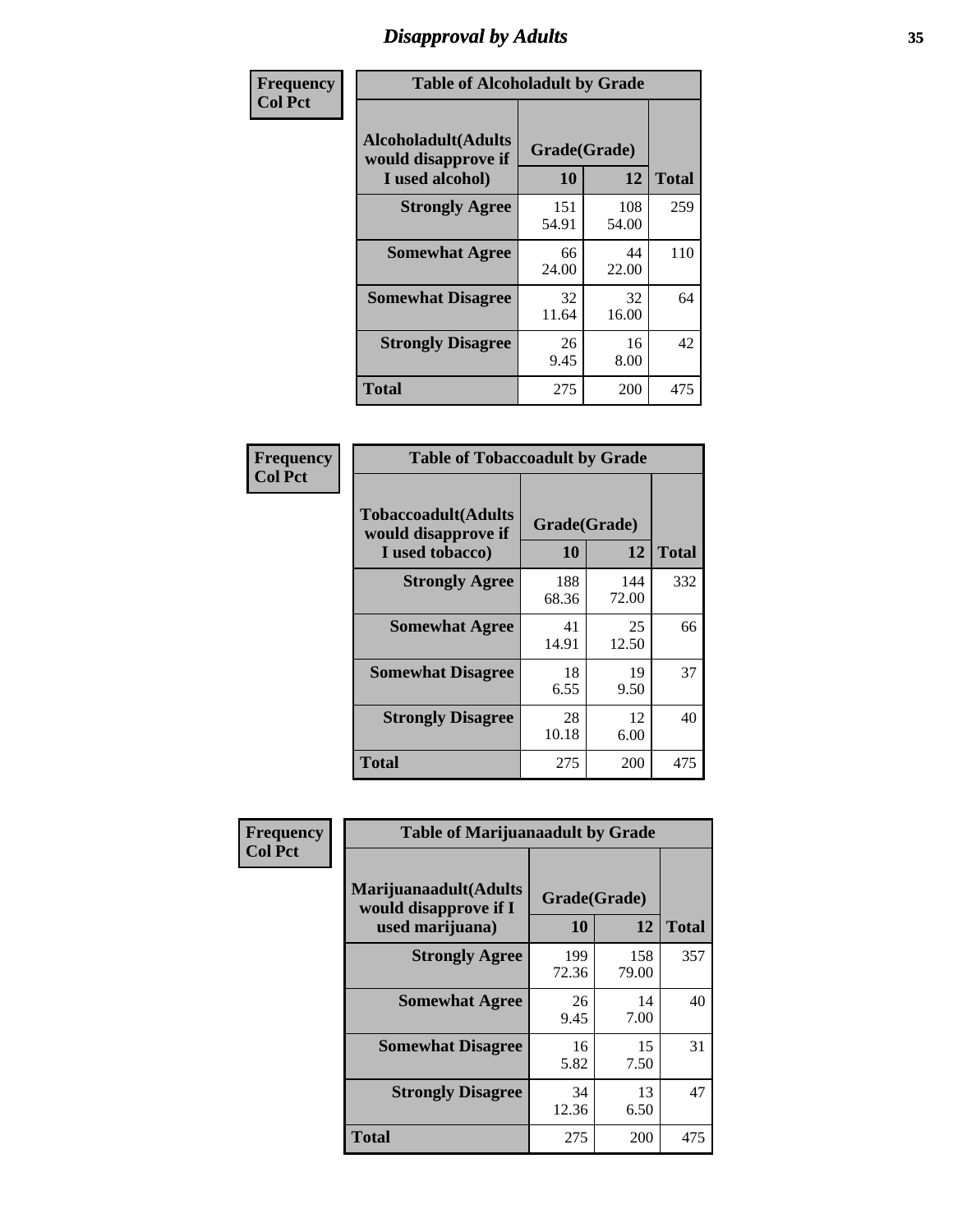### *Disapproval by Adults* **36**

| Frequency      | <b>Table of Otherdrugadult by Grade</b>                                     |                    |              |              |
|----------------|-----------------------------------------------------------------------------|--------------------|--------------|--------------|
| <b>Col Pct</b> | <b>Otherdrugadult</b> (Adults<br>would disapprove if I<br>used other drugs) | Grade(Grade)<br>10 | 12           | <b>Total</b> |
|                | <b>Strongly Agree</b>                                                       | 220<br>80.00       | 177<br>88.50 | 397          |
|                | <b>Somewhat Agree</b>                                                       | 21<br>7.64         | 4<br>2.00    | 25           |
|                | <b>Somewhat Disagree</b>                                                    | 8<br>2.91          | 3.50         | 15           |
|                | <b>Strongly Disagree</b>                                                    | 26<br>9.45         | 12<br>6.00   | 38           |
|                | <b>Total</b>                                                                | 275                | 200          | 475          |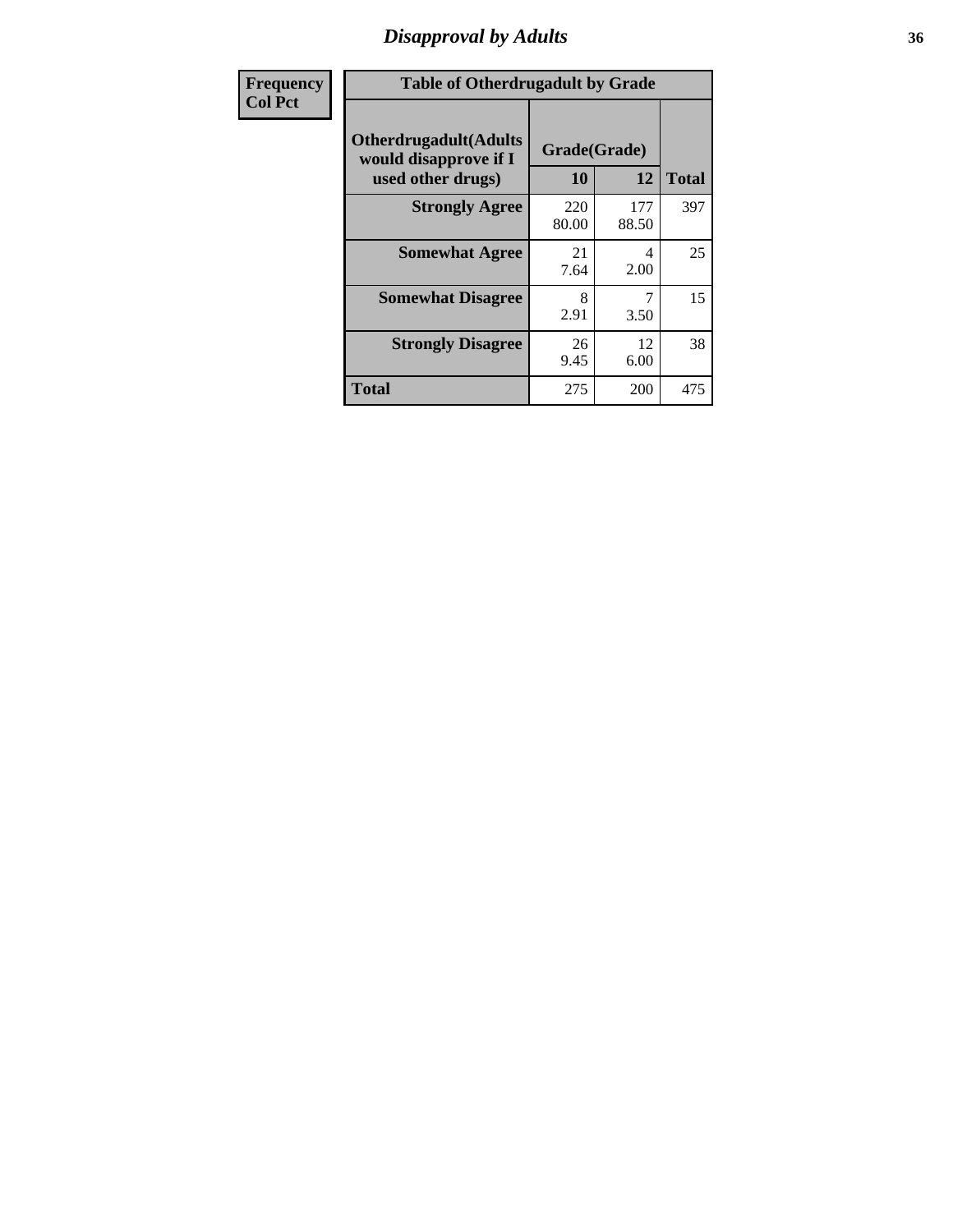# *Disapproval by Peers* **37**

| Frequency      | <b>Table of Alcoholpeer by Grade</b>                    |              |             |              |  |
|----------------|---------------------------------------------------------|--------------|-------------|--------------|--|
| <b>Col Pct</b> | Alcoholpeer(My<br>friends would<br>disapprove if I used | Grade(Grade) |             |              |  |
|                | alcohol)                                                | 10           | 12          | <b>Total</b> |  |
|                | <b>Strongly Agree</b>                                   | 54<br>19.64  | 47<br>23.50 | 101          |  |
|                | <b>Somewhat Agree</b>                                   | 58<br>21.09  | 49<br>24.50 | 107          |  |
|                | <b>Somewhat Disagree</b>                                | 63<br>22.91  | 44<br>22.00 | 107          |  |
|                | <b>Strongly Disagree</b>                                | 100<br>36.36 | 60<br>30.00 | 160          |  |
|                | Total                                                   | 275          | 200         | 475          |  |

| Frequency      | <b>Table of Tobaccopeer by Grade</b>                                |                    |             |              |
|----------------|---------------------------------------------------------------------|--------------------|-------------|--------------|
| <b>Col Pct</b> | Tobaccopeer(My<br>friends would<br>disapprove if I used<br>tobacco) | Grade(Grade)<br>10 | 12          | <b>Total</b> |
|                | <b>Strongly Agree</b>                                               | 93                 | 78          | 171          |
|                |                                                                     | 33.82              | 39.00       |              |
|                | <b>Somewhat Agree</b>                                               | 55<br>20.00        | 36<br>18.00 | 91           |
|                | <b>Somewhat Disagree</b>                                            | 46<br>16.73        | 40<br>20.00 | 86           |
|                | <b>Strongly Disagree</b>                                            | 81<br>29.45        | 46<br>23.00 | 127          |
|                | Total                                                               | 275                | 200         | 475          |

| Frequency<br><b>Col Pct</b> | <b>Table of Marijuanapeer by Grade</b>                    |              |             |              |  |
|-----------------------------|-----------------------------------------------------------|--------------|-------------|--------------|--|
|                             | Marijuanapeer(My<br>friends would<br>disapprove if I used | Grade(Grade) |             |              |  |
|                             | marijuana)                                                | 10           | 12          | <b>Total</b> |  |
|                             | <b>Strongly Agree</b>                                     | 97<br>35.27  | 75<br>37.50 | 172          |  |
|                             | <b>Somewhat Agree</b>                                     | 58<br>21.09  | 39<br>19.50 | 97           |  |
|                             | <b>Somewhat Disagree</b>                                  | 37<br>13.45  | 38<br>19.00 | 75           |  |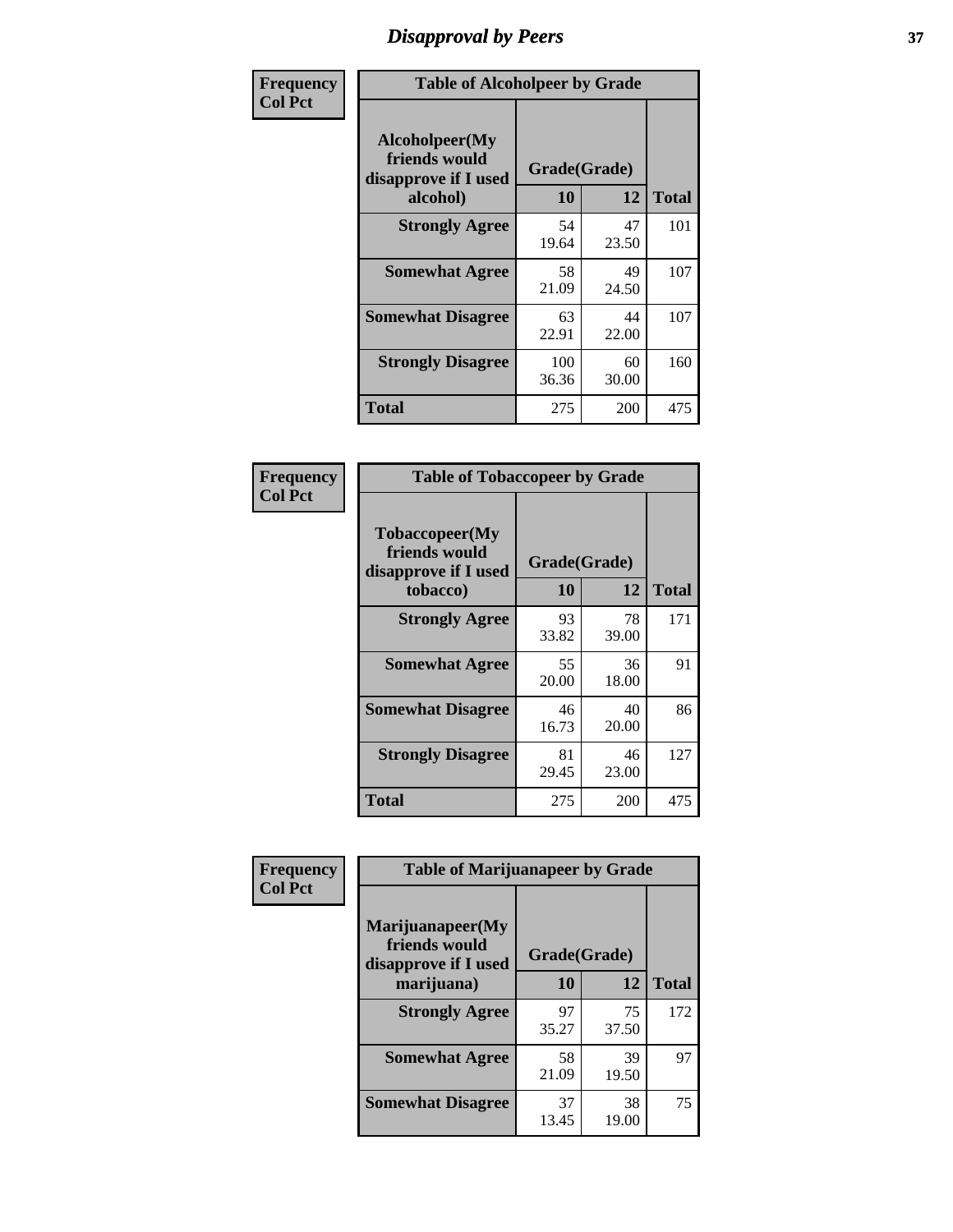# *Disapproval by Peers* **38**

| <b>Frequency</b><br><b>Col Pct</b> | <b>Table of Marijuanapeer by Grade</b>                                  |                    |             |              |
|------------------------------------|-------------------------------------------------------------------------|--------------------|-------------|--------------|
|                                    | Marijuanapeer(My<br>friends would<br>disapprove if I used<br>marijuana) | Grade(Grade)<br>10 | 12          | <b>Total</b> |
|                                    | <b>Strongly Disagree</b>                                                | 83<br>30.18        | 48<br>24.00 | 131          |
|                                    | Total                                                                   | 275                | 200         | 475          |

| Frequency      | <b>Table of Otherdrugpeer by Grade</b>                                    |                    |             |              |
|----------------|---------------------------------------------------------------------------|--------------------|-------------|--------------|
| <b>Col Pct</b> | Otherdrugpeer(My<br>friends would<br>disapprove if I used<br>other drugs) | Grade(Grade)<br>10 | 12          | <b>Total</b> |
|                | <b>Strongly Agree</b>                                                     | 136                | 109         | 245          |
|                |                                                                           | 49.45              | 54.50       |              |
|                | <b>Somewhat Agree</b>                                                     | 53<br>19.27        | 35<br>17.50 | 88           |
|                | <b>Somewhat Disagree</b>                                                  | 29<br>10.55        | 25<br>12.50 | 54           |
|                | <b>Strongly Disagree</b>                                                  | 57<br>20.73        | 31<br>15.50 | 88           |
|                | <b>Total</b>                                                              | 275                | 200         | 475          |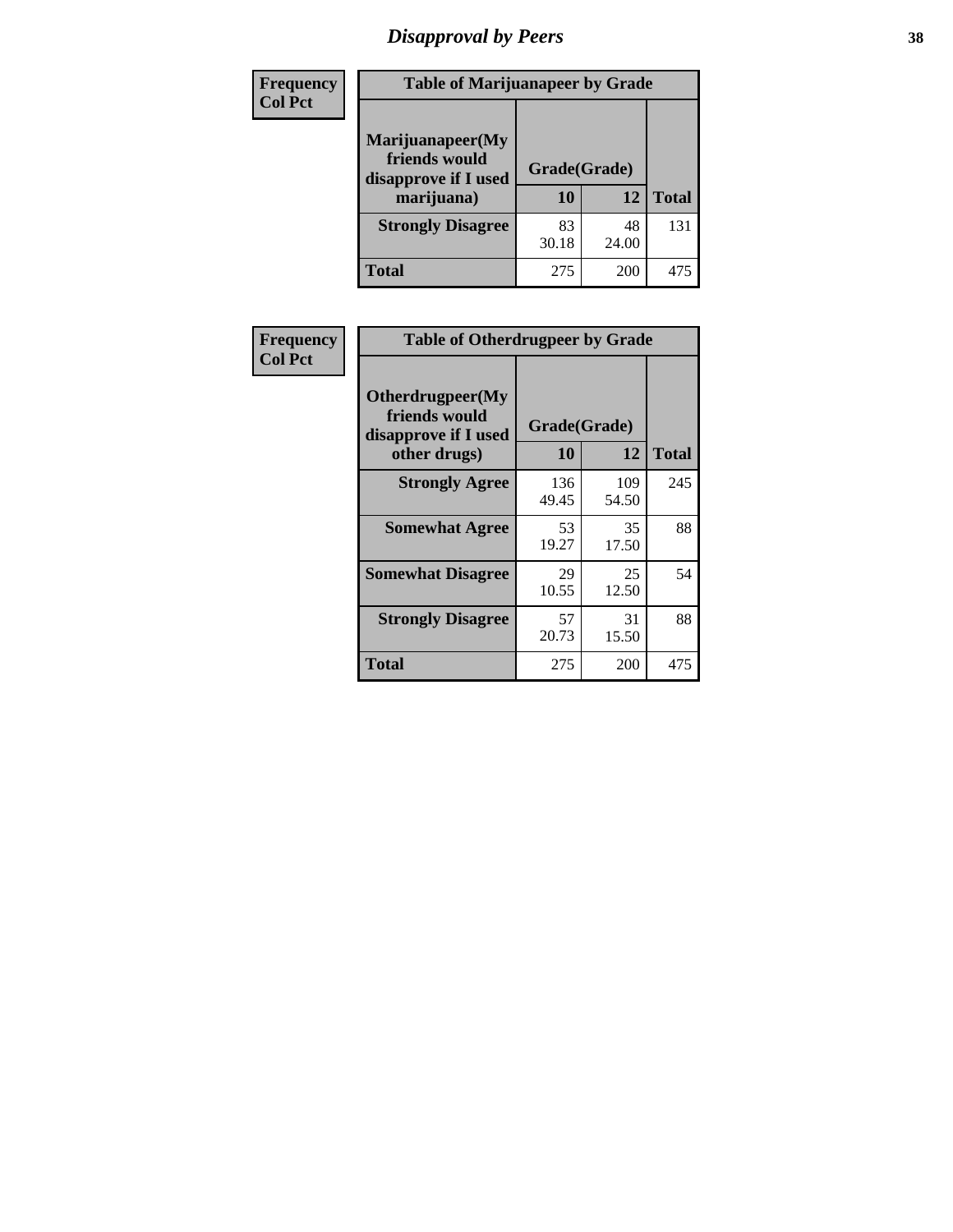| Frequency      | <b>Table of Alcohollocation1 by Grade</b> |              |              |              |
|----------------|-------------------------------------------|--------------|--------------|--------------|
| <b>Col Pct</b> | <b>Alcohollocation1(Places</b>            | Grade(Grade) |              |              |
|                | <b>Friends Use Alcohol)</b>               | 10           | 12           | <b>Total</b> |
|                |                                           | 179<br>65.09 | 129<br>64.50 | 308          |
|                | Do Not Use                                | 96<br>34.91  | 71<br>35.50  | 167          |
|                | <b>Total</b>                              | 275          | 200          | 475          |

| <b>Frequency</b> | <b>Table of Alcohollocation2 by Grade</b> |              |              |              |
|------------------|-------------------------------------------|--------------|--------------|--------------|
| <b>Col Pct</b>   | <b>Alcohollocation2(Places</b>            | Grade(Grade) |              |              |
|                  | <b>Friends Use Alcohol)</b>               | 10           | 12           | <b>Total</b> |
|                  |                                           | 149<br>54.18 | 104<br>52.00 | 253          |
|                  | Home                                      | 126<br>45.82 | 96<br>48.00  | 222          |
|                  | <b>Total</b>                              | 275          | 200          | 475          |

| Frequency<br><b>Col Pct</b> | <b>Table of Alcohollocation 3 by Grade</b> |              |              |              |
|-----------------------------|--------------------------------------------|--------------|--------------|--------------|
|                             | <b>Alcohollocation3(Places</b>             | Grade(Grade) |              |              |
|                             | <b>Friends Use Alcohol)</b>                | 10           | 12           | <b>Total</b> |
|                             |                                            | 243<br>88.36 | 177<br>88.50 | 420          |
|                             | <b>School</b>                              | 32<br>11.64  | 23<br>11.50  | 55           |
|                             | <b>Total</b>                               | 275          | 200          | 475          |

| <b>Frequency</b> | <b>Table of Alcohollocation4 by Grade</b> |                     |              |              |  |
|------------------|-------------------------------------------|---------------------|--------------|--------------|--|
| <b>Col Pct</b>   | <b>Alcohollocation4(Places</b>            | Grade(Grade)        |              |              |  |
|                  | <b>Friends Use Alcohol)</b>               | 10                  | 12           | <b>Total</b> |  |
|                  |                                           | <b>200</b><br>72.73 | 152<br>76.00 | 352          |  |
|                  | Car                                       | 75<br>27.27         | 48<br>24.00  | 123          |  |
|                  | <b>Total</b>                              | 275                 | 200          | 475          |  |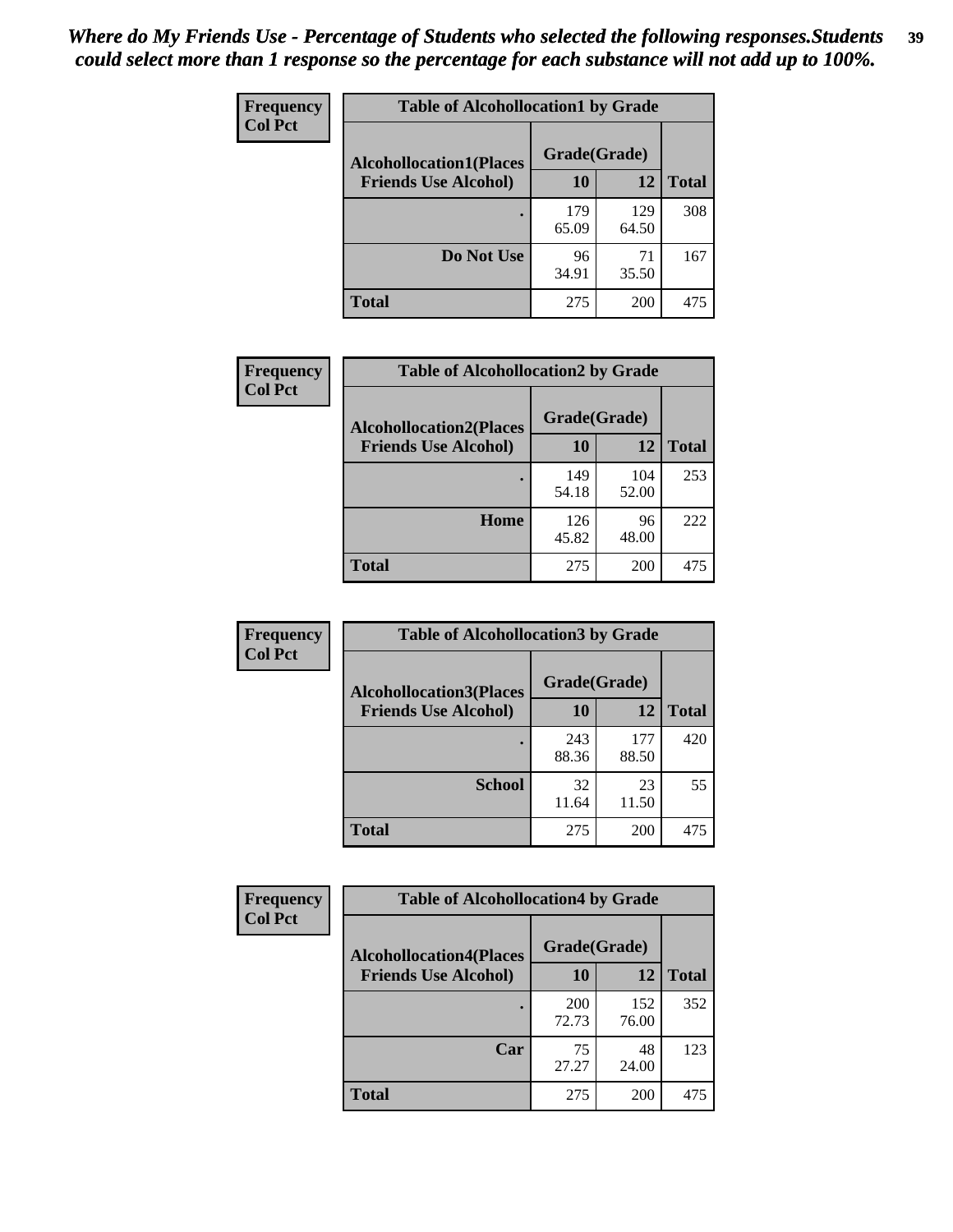| <b>Frequency</b><br><b>Col Pct</b> | <b>Table of Alcohollocation5 by Grade</b> |              |              |              |  |
|------------------------------------|-------------------------------------------|--------------|--------------|--------------|--|
|                                    | <b>Alcohollocation5(Places</b>            | Grade(Grade) |              |              |  |
|                                    | <b>Friends Use Alcohol)</b>               | 10           | 12           | <b>Total</b> |  |
|                                    |                                           | 144<br>52.36 | 117<br>58.50 | 261          |  |
|                                    | <b>Friend's House</b>                     | 131<br>47.64 | 83<br>41.50  | 214          |  |
|                                    | Total                                     | 275          | <b>200</b>   | 475          |  |

| <b>Frequency</b> | <b>Table of Alcohollocation6 by Grade</b> |              |              |              |  |  |
|------------------|-------------------------------------------|--------------|--------------|--------------|--|--|
| <b>Col Pct</b>   | <b>Alcohollocation6(Places</b>            | Grade(Grade) |              |              |  |  |
|                  | <b>Friends Use Alcohol)</b>               | 10           | 12           | <b>Total</b> |  |  |
|                  |                                           | 168<br>61.09 | 149<br>74.50 | 317          |  |  |
|                  | <b>Other</b>                              | 107<br>38.91 | 51<br>25.50  | 158          |  |  |
|                  | <b>Total</b>                              | 275          | 200          | 475          |  |  |

| <b>Frequency</b> | <b>Table of Tobaccolocation1 by Grade</b> |              |              |              |
|------------------|-------------------------------------------|--------------|--------------|--------------|
| <b>Col Pct</b>   | <b>Tobaccolocation1(Places</b>            | Grade(Grade) |              |              |
|                  | <b>Friends Use Tobacco)</b>               | 10           | 12           | <b>Total</b> |
|                  |                                           | 133<br>48.36 | 102<br>51.00 | 235          |
|                  | Do Not Use                                | 142<br>51.64 | 98<br>49.00  | 240          |
|                  | <b>Total</b>                              | 275          | 200          | 475          |

| <b>Frequency</b> | <b>Table of Tobaccolocation2 by Grade</b> |              |              |              |
|------------------|-------------------------------------------|--------------|--------------|--------------|
| <b>Col Pct</b>   | <b>Tobaccolocation2(Places</b>            | Grade(Grade) |              |              |
|                  | <b>Friends Use Tobacco)</b>               | 10           | 12           | <b>Total</b> |
|                  |                                           | 179<br>65.09 | 120<br>60.00 | 299          |
|                  | Home                                      | 96<br>34.91  | 80<br>40.00  | 176          |
|                  | <b>Total</b>                              | 275          | 200          | 475          |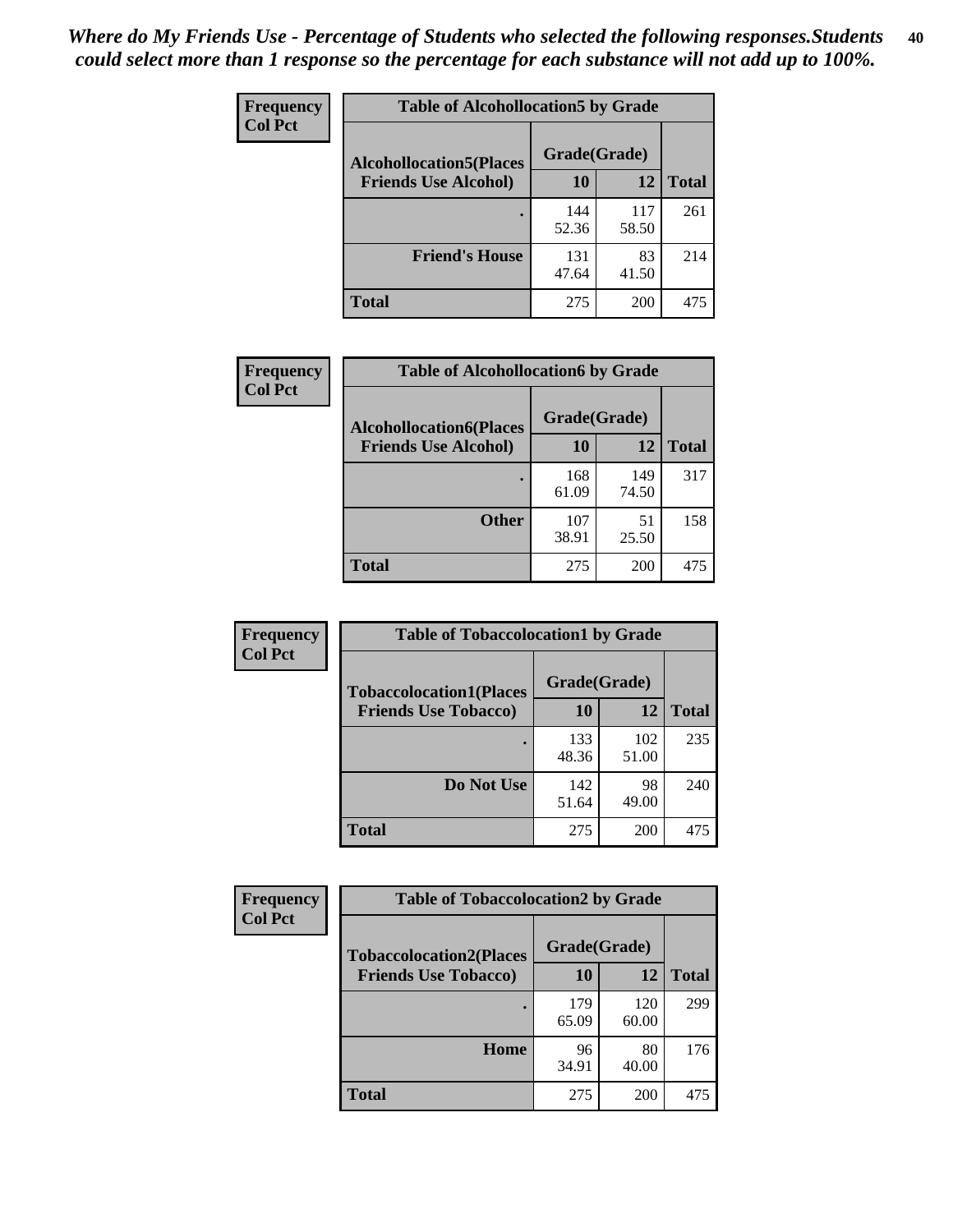| Frequency      | <b>Table of Tobaccolocation3 by Grade</b> |              |              |              |  |
|----------------|-------------------------------------------|--------------|--------------|--------------|--|
| <b>Col Pct</b> | <b>Tobaccolocation3(Places</b>            | Grade(Grade) |              |              |  |
|                | <b>Friends Use Tobacco)</b>               | 10           | 12           | <b>Total</b> |  |
|                |                                           | 239<br>86.91 | 161<br>80.50 | 400          |  |
|                | <b>School</b>                             | 36<br>13.09  | 39<br>19.50  | 75           |  |
|                | <b>Total</b>                              | 275          | 200          | 475          |  |

| Frequency      | <b>Table of Tobaccolocation4 by Grade</b> |              |              |              |
|----------------|-------------------------------------------|--------------|--------------|--------------|
| <b>Col Pct</b> | <b>Tobaccolocation4(Places</b>            | Grade(Grade) |              |              |
|                | <b>Friends Use Tobacco)</b>               | 10           | 12           | <b>Total</b> |
|                |                                           | 197<br>71.64 | 134<br>67.00 | 331          |
|                | Car                                       | 78<br>28.36  | 66<br>33.00  | 144          |
|                | <b>Total</b>                              | 275          | 200          | 475          |

| Frequency      | <b>Table of Tobaccolocation5 by Grade</b> |              |              |              |
|----------------|-------------------------------------------|--------------|--------------|--------------|
| <b>Col Pct</b> | <b>Tobaccolocation5(Places</b>            | Grade(Grade) |              |              |
|                | <b>Friends Use Tobacco)</b>               | 10           | 12           | <b>Total</b> |
|                |                                           | 180<br>65.45 | 128<br>64.00 | 308          |
|                | <b>Friend's House</b>                     | 95<br>34.55  | 72<br>36.00  | 167          |
|                | <b>Total</b>                              | 275          | 200          | 475          |

| Frequency      | <b>Table of Tobaccolocation6 by Grade</b> |              |              |              |
|----------------|-------------------------------------------|--------------|--------------|--------------|
| <b>Col Pct</b> | <b>Tobaccolocation6(Places</b>            | Grade(Grade) |              |              |
|                | <b>Friends Use Tobacco)</b>               | 10           | 12           | <b>Total</b> |
|                |                                           | 190<br>69.09 | 150<br>75.00 | 340          |
|                | <b>Other</b>                              | 85<br>30.91  | 50<br>25.00  | 135          |
|                | <b>Total</b>                              | 275          | 200          | 475          |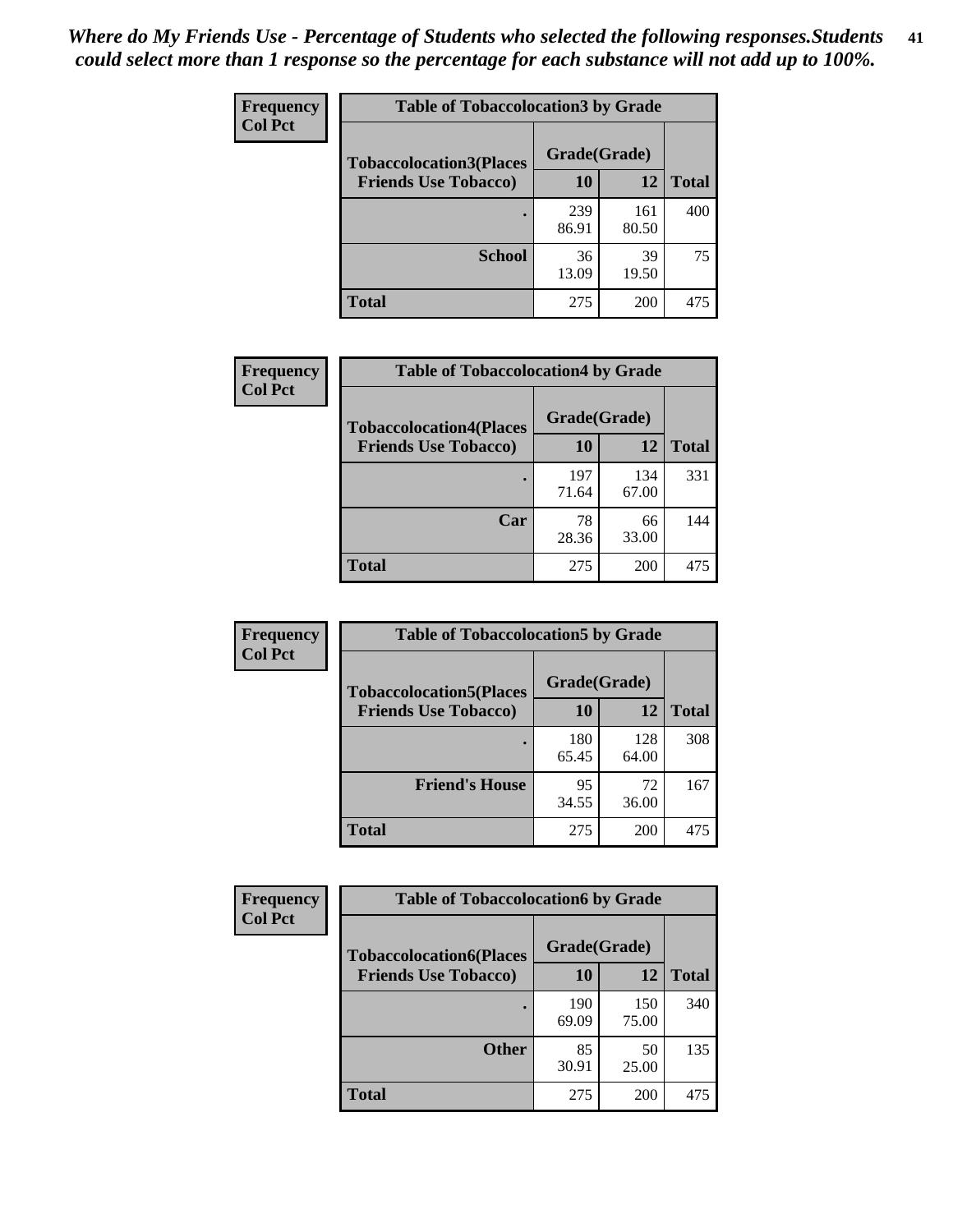| <b>Frequency</b> | <b>Table of Marijuanalocation1 by Grade</b> |              |              |              |
|------------------|---------------------------------------------|--------------|--------------|--------------|
| <b>Col Pct</b>   | <b>Marijuanalocation1(Places</b>            | Grade(Grade) |              |              |
|                  | <b>Friends Use Marijuana</b> )              | 10           | 12           | <b>Total</b> |
|                  |                                             | 138<br>50.18 | 106<br>53.00 | 244          |
|                  | Do Not Use                                  | 137<br>49.82 | 94<br>47.00  | 231          |
|                  | <b>Total</b>                                | 275          | 200          | 475          |

| <b>Frequency</b> | <b>Table of Marijuanalocation2 by Grade</b>                        |                    |              |              |
|------------------|--------------------------------------------------------------------|--------------------|--------------|--------------|
| <b>Col Pct</b>   | <b>Marijuanalocation2(Places</b><br><b>Friends Use Marijuana</b> ) | Grade(Grade)<br>10 | 12           | <b>Total</b> |
|                  |                                                                    |                    |              |              |
|                  |                                                                    | 183<br>66.55       | 123<br>61.50 | 306          |
|                  | Home                                                               | 92<br>33.45        | 77<br>38.50  | 169          |
|                  | <b>Total</b>                                                       | 275                | 200          | 475          |

| Frequency<br><b>Col Pct</b> | <b>Table of Marijuanalocation3 by Grade</b> |              |              |       |
|-----------------------------|---------------------------------------------|--------------|--------------|-------|
|                             | <b>Marijuanalocation3</b> (Places           | Grade(Grade) |              |       |
|                             | <b>Friends Use Marijuana</b> )              | 10           | 12           | Total |
|                             |                                             | 243<br>88.36 | 177<br>88.50 | 420   |
|                             | <b>School</b>                               | 32<br>11.64  | 23<br>11.50  | 55    |
|                             | <b>Total</b>                                | 275          | 200          | 475   |

| <b>Frequency</b><br><b>Col Pct</b> | <b>Table of Marijuanalocation4 by Grade</b> |              |              |              |  |
|------------------------------------|---------------------------------------------|--------------|--------------|--------------|--|
|                                    | <b>Marijuanalocation4(Places</b>            | Grade(Grade) |              |              |  |
|                                    | <b>Friends Use Marijuana</b> )              | <b>10</b>    | 12           | <b>Total</b> |  |
|                                    |                                             | 193<br>70.18 | 134<br>67.00 | 327          |  |
|                                    | Car                                         | 82<br>29.82  | 66<br>33.00  | 148          |  |
|                                    | <b>Total</b>                                | 275          | 200          | 475          |  |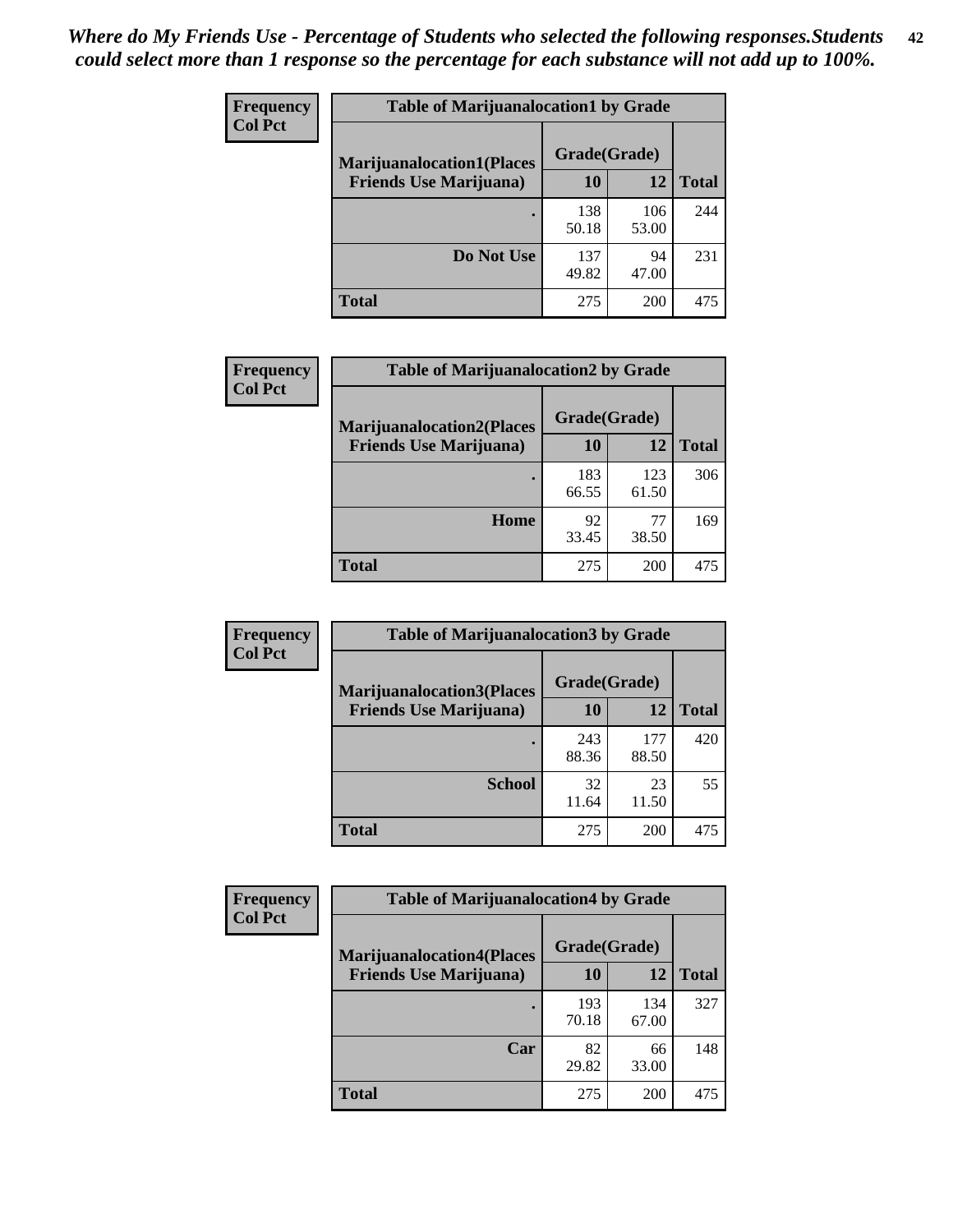| <b>Frequency</b> | <b>Table of Marijuanalocation5 by Grade</b> |              |              |              |
|------------------|---------------------------------------------|--------------|--------------|--------------|
| <b>Col Pct</b>   | <b>Marijuanalocation5</b> (Places           | Grade(Grade) |              |              |
|                  | <b>Friends Use Marijuana</b> )              | 10           | 12           | <b>Total</b> |
|                  |                                             | 171<br>62.18 | 119<br>59.50 | 290          |
|                  | <b>Friend's House</b>                       | 104<br>37.82 | 81<br>40.50  | 185          |
|                  | <b>Total</b>                                | 275          | 200          | 475          |

| <b>Frequency</b> | <b>Table of Marijuanalocation6 by Grade</b>                        |                    |              |              |
|------------------|--------------------------------------------------------------------|--------------------|--------------|--------------|
| <b>Col Pct</b>   | <b>Marijuanalocation6(Places</b><br><b>Friends Use Marijuana</b> ) | Grade(Grade)<br>10 | 12           | <b>Total</b> |
|                  |                                                                    | 190<br>69.09       | 150<br>75.00 | 340          |
|                  | <b>Other</b>                                                       | 85<br>30.91        | 50<br>25.00  | 135          |
|                  | <b>Total</b>                                                       | 275                | 200          | 475          |

| Frequency      | <b>Table of Otherdruglocation1 by Grade</b>                          |              |              |              |
|----------------|----------------------------------------------------------------------|--------------|--------------|--------------|
| <b>Col Pct</b> | <b>Otherdruglocation1(Places</b><br><b>Friends Use Other Illegal</b> | Grade(Grade) |              |              |
|                | Drugs)                                                               | 10           | 12           | <b>Total</b> |
|                |                                                                      | 74<br>26.91  | 57<br>28.50  | 131          |
|                | Do Not Use                                                           | 201<br>73.09 | 143<br>71.50 | 344          |
|                | <b>Total</b>                                                         | 275          | 200          | 475          |

| <b>Frequency</b> | <b>Table of Otherdruglocation2 by Grade</b>                           |              |              |              |
|------------------|-----------------------------------------------------------------------|--------------|--------------|--------------|
| <b>Col Pct</b>   | <b>Otherdruglocation2(Places)</b><br><b>Friends Use Other Illegal</b> | Grade(Grade) |              |              |
|                  | Drugs)                                                                | 10           | 12           | <b>Total</b> |
|                  |                                                                       | 233<br>84.73 | 161<br>80.50 | 394          |
|                  | <b>Home</b>                                                           | 42<br>15.27  | 39<br>19.50  | 81           |
|                  | <b>Total</b>                                                          | 275          | 200          | 475          |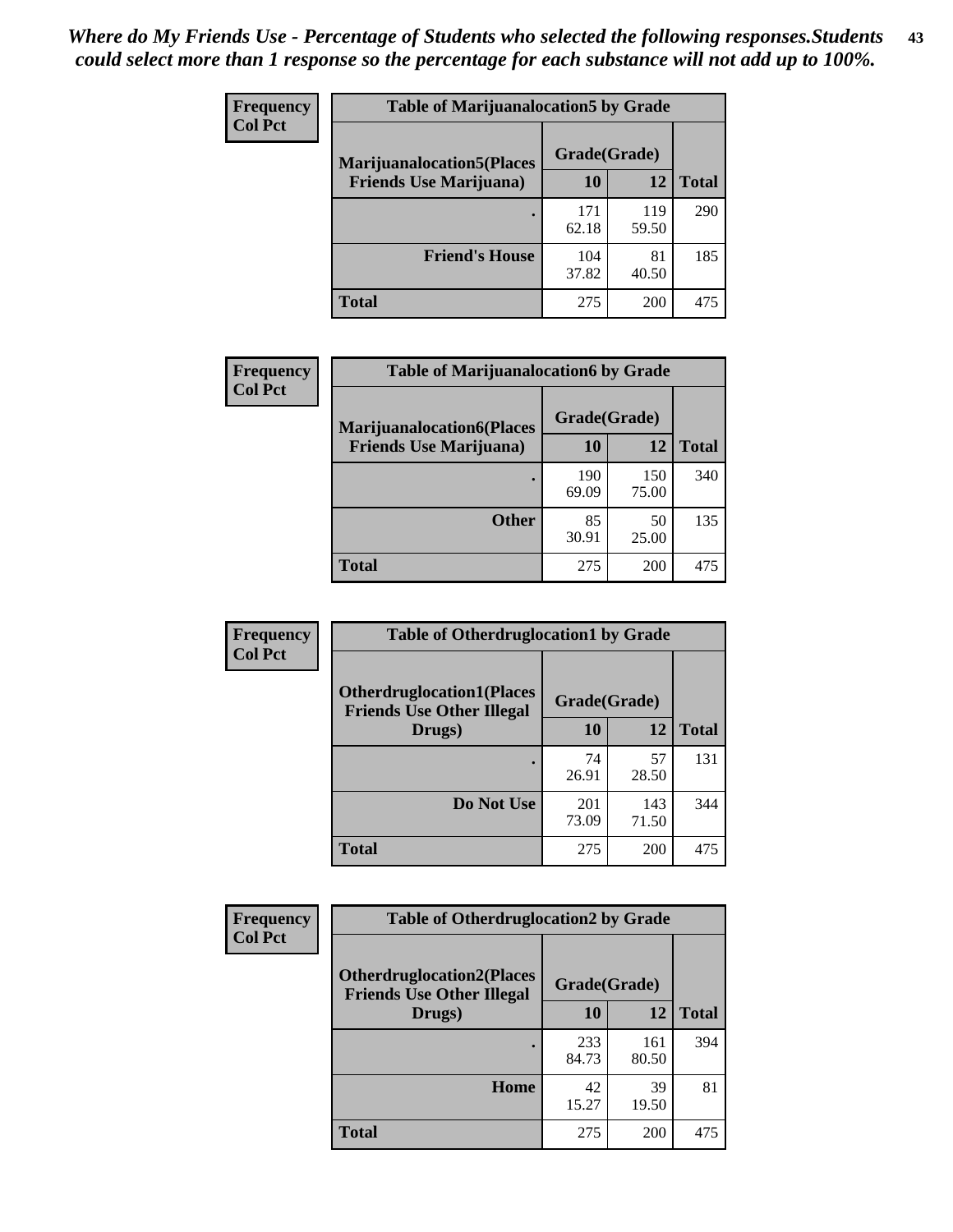| <b>Frequency</b> | <b>Table of Otherdruglocation 3 by Grade</b>                          |              |              |              |
|------------------|-----------------------------------------------------------------------|--------------|--------------|--------------|
| <b>Col Pct</b>   | <b>Otherdruglocation3(Places)</b><br><b>Friends Use Other Illegal</b> | Grade(Grade) |              |              |
|                  | Drugs)                                                                | 10           | 12           | <b>Total</b> |
|                  |                                                                       | 250<br>90.91 | 183<br>91.50 | 433          |
|                  | <b>School</b>                                                         | 25<br>9.09   | 17<br>8.50   | 42           |
|                  | <b>Total</b>                                                          | 275          | 200          | 475          |

| Frequency      | <b>Table of Otherdruglocation4 by Grade</b>                          |              |              |              |
|----------------|----------------------------------------------------------------------|--------------|--------------|--------------|
| <b>Col Pct</b> | <b>Otherdruglocation4(Places</b><br><b>Friends Use Other Illegal</b> | Grade(Grade) |              |              |
|                | Drugs)                                                               | 10           | 12           | <b>Total</b> |
|                |                                                                      | 243<br>88.36 | 172<br>86.00 | 415          |
|                | Car                                                                  | 32<br>11.64  | 28<br>14.00  | 60           |
|                | <b>Total</b>                                                         | 275          | 200          | 475          |

| <b>Frequency</b> | <b>Table of Otherdruglocation5 by Grade</b>                          |              |              |              |
|------------------|----------------------------------------------------------------------|--------------|--------------|--------------|
| <b>Col Pct</b>   | <b>Otherdruglocation5(Places</b><br><b>Friends Use Other Illegal</b> | Grade(Grade) |              |              |
|                  | Drugs)                                                               | <b>10</b>    | 12           | <b>Total</b> |
|                  |                                                                      | 222<br>80.73 | 164<br>82.00 | 386          |
|                  | <b>Friend's House</b>                                                | 53<br>19.27  | 36<br>18.00  | 89           |
|                  | <b>Total</b>                                                         | 275          | 200          | 475          |

| <b>Frequency</b> | <b>Table of Otherdruglocation6 by Grade</b>                          |              |              |              |
|------------------|----------------------------------------------------------------------|--------------|--------------|--------------|
| <b>Col Pct</b>   | <b>Otherdruglocation6(Places</b><br><b>Friends Use Other Illegal</b> | Grade(Grade) |              |              |
|                  | Drugs)                                                               | 10           | 12           | <b>Total</b> |
|                  |                                                                      | 226<br>82.18 | 169<br>84.50 | 395          |
|                  | <b>Other</b>                                                         | 49<br>17.82  | 31<br>15.50  | 80           |
|                  | <b>Total</b>                                                         | 275          | 200          | 475          |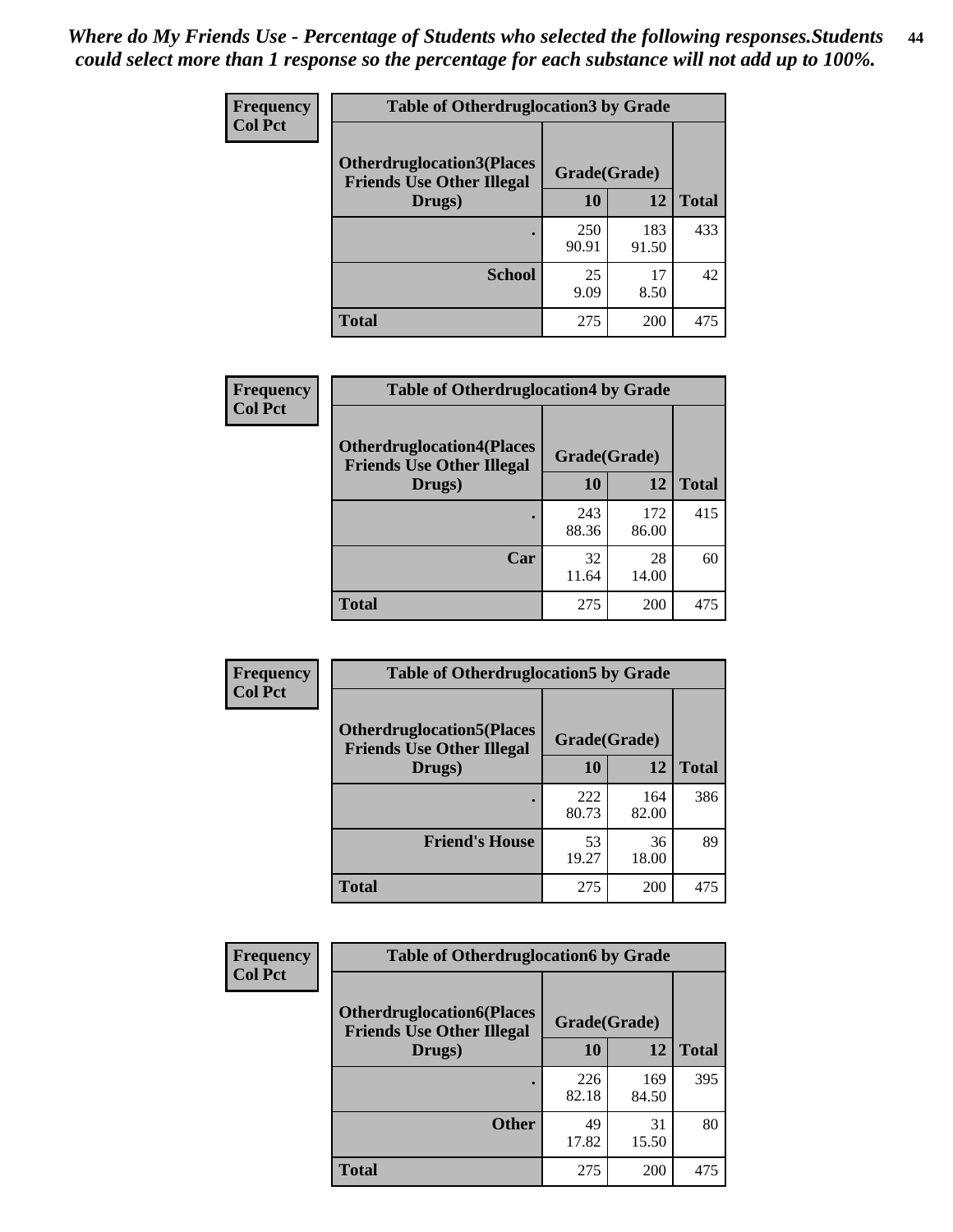| Frequency      | <b>Table of Alcoholtime1 by Grade</b>           |              |              |              |
|----------------|-------------------------------------------------|--------------|--------------|--------------|
| <b>Col Pct</b> | <b>Alcoholtime1(Times</b><br><b>Friends Use</b> | Grade(Grade) |              |              |
|                | Alcohol)                                        | 10           | 12           | <b>Total</b> |
|                |                                                 | 181<br>65.82 | 135<br>67.50 | 316          |
|                | Do Not Use                                      | 94<br>34.18  | 65<br>32.50  | 159          |
|                | <b>Total</b>                                    | 275          | 200          | 475          |

| Frequency      | <b>Table of Alcoholtime2 by Grade</b>           |              |              |              |
|----------------|-------------------------------------------------|--------------|--------------|--------------|
| <b>Col Pct</b> | <b>Alcoholtime2(Times</b><br><b>Friends Use</b> | Grade(Grade) |              |              |
|                | Alcohol)                                        | 10           | 12           | <b>Total</b> |
|                |                                                 | 227<br>82.55 | 170<br>85.00 | 397          |
|                | <b>On Way to School</b>                         | 48<br>17.45  | 30<br>15.00  | 78           |
|                | <b>Total</b>                                    | 275          | 200          | 475          |

| Frequency<br><b>Col Pct</b> | <b>Table of Alcoholtime3 by Grade</b>           |              |              |              |
|-----------------------------|-------------------------------------------------|--------------|--------------|--------------|
|                             | <b>Alcoholtime3(Times</b><br><b>Friends Use</b> | Grade(Grade) |              |              |
|                             | Alcohol)                                        | 10           | 12           | <b>Total</b> |
|                             |                                                 | 246<br>89.45 | 183<br>91.50 | 429          |
|                             | <b>During School</b>                            | 29<br>10.55  | 17<br>8.50   | 46           |
|                             | Total                                           | 275          | 200          | 475          |

| <b>Frequency</b><br><b>Col Pct</b> | <b>Table of Alcoholtime4 by Grade</b> |              |              |              |
|------------------------------------|---------------------------------------|--------------|--------------|--------------|
|                                    | <b>Alcoholtime4(Times</b>             | Grade(Grade) |              |              |
|                                    | <b>Friends Use Alcohol)</b>           | 10           | 12           | <b>Total</b> |
|                                    |                                       | 225<br>81.82 | 168<br>84.00 | 393          |
|                                    | <b>On Way Home From School</b>        | 50<br>18.18  | 32<br>16.00  | 82           |
|                                    | <b>Total</b>                          | 275          | 200          | 475          |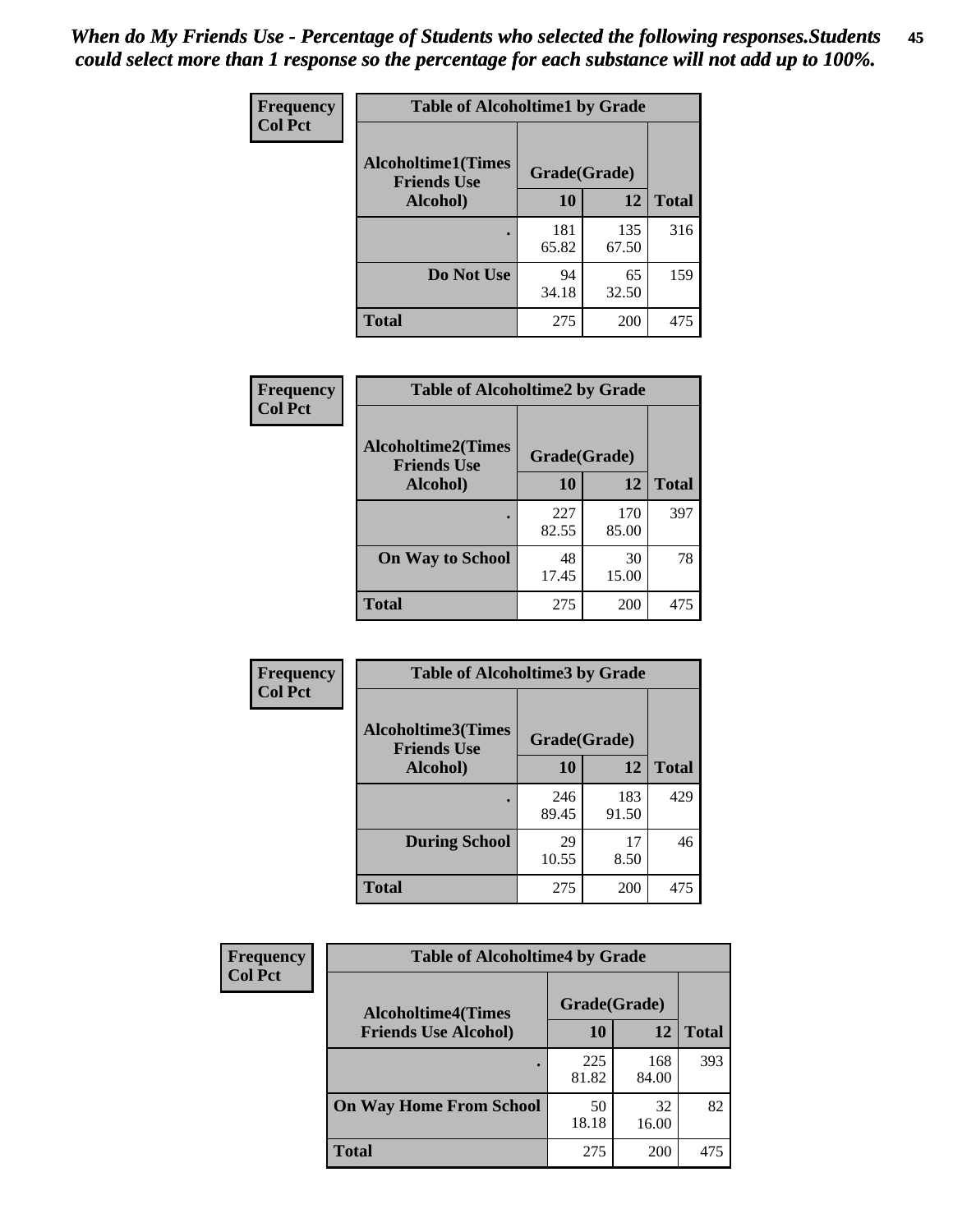*When do My Friends Use - Percentage of Students who selected the following responses.Students could select more than 1 response so the percentage for each substance will not add up to 100%.* **46**

| Frequency      | <b>Table of Alcoholtime5 by Grade</b>           |              |              |              |
|----------------|-------------------------------------------------|--------------|--------------|--------------|
| <b>Col Pct</b> | <b>Alcoholtime5(Times</b><br><b>Friends Use</b> | Grade(Grade) |              |              |
|                | Alcohol)                                        | 10           | 12           | <b>Total</b> |
|                |                                                 | 185<br>67.27 | 131<br>65.50 | 316          |
|                | Weeknights                                      | 90<br>32.73  | 69<br>34.50  | 159          |
|                | <b>Total</b>                                    | 275          | 200          | 475          |

| <b>Frequency</b> | <b>Table of Alcoholtime6 by Grade</b>           |              |              |              |
|------------------|-------------------------------------------------|--------------|--------------|--------------|
| <b>Col Pct</b>   | <b>Alcoholtime6(Times</b><br><b>Friends Use</b> | Grade(Grade) |              |              |
|                  | Alcohol)                                        | 10           | 12           | <b>Total</b> |
|                  |                                                 | 94<br>34.18  | 69<br>34.50  | 163          |
|                  | Weekends                                        | 181<br>65.82 | 131<br>65.50 | 312          |
|                  | <b>Total</b>                                    | 275          | 200          | 475          |

| Frequency      | <b>Table of Tobaccotime1 by Grade</b>           |              |              |              |
|----------------|-------------------------------------------------|--------------|--------------|--------------|
| <b>Col Pct</b> | <b>Tobaccotime1(Times</b><br><b>Friends Use</b> | Grade(Grade) |              |              |
|                | <b>Tobacco</b> )                                | 10           | 12           | <b>Total</b> |
|                | ٠                                               | 132<br>48.00 | 103<br>51.50 | 235          |
|                | Do Not Use                                      | 143<br>52.00 | 97<br>48.50  | 240          |
|                | <b>Total</b>                                    | 275          | 200          | 475          |

| <b>Frequency</b> | <b>Table of Tobaccotime2 by Grade</b>           |              |              |              |
|------------------|-------------------------------------------------|--------------|--------------|--------------|
| <b>Col Pct</b>   | <b>Tobaccotime2(Times</b><br><b>Friends Use</b> | Grade(Grade) |              |              |
|                  | <b>Tobacco</b> )                                | 10           | 12           | <b>Total</b> |
|                  |                                                 | 201<br>73.09 | 137<br>68.50 | 338          |
|                  | <b>On Way to School</b>                         | 74<br>26.91  | 63<br>31.50  | 137          |
|                  | <b>Total</b>                                    | 275          | 200          | 475          |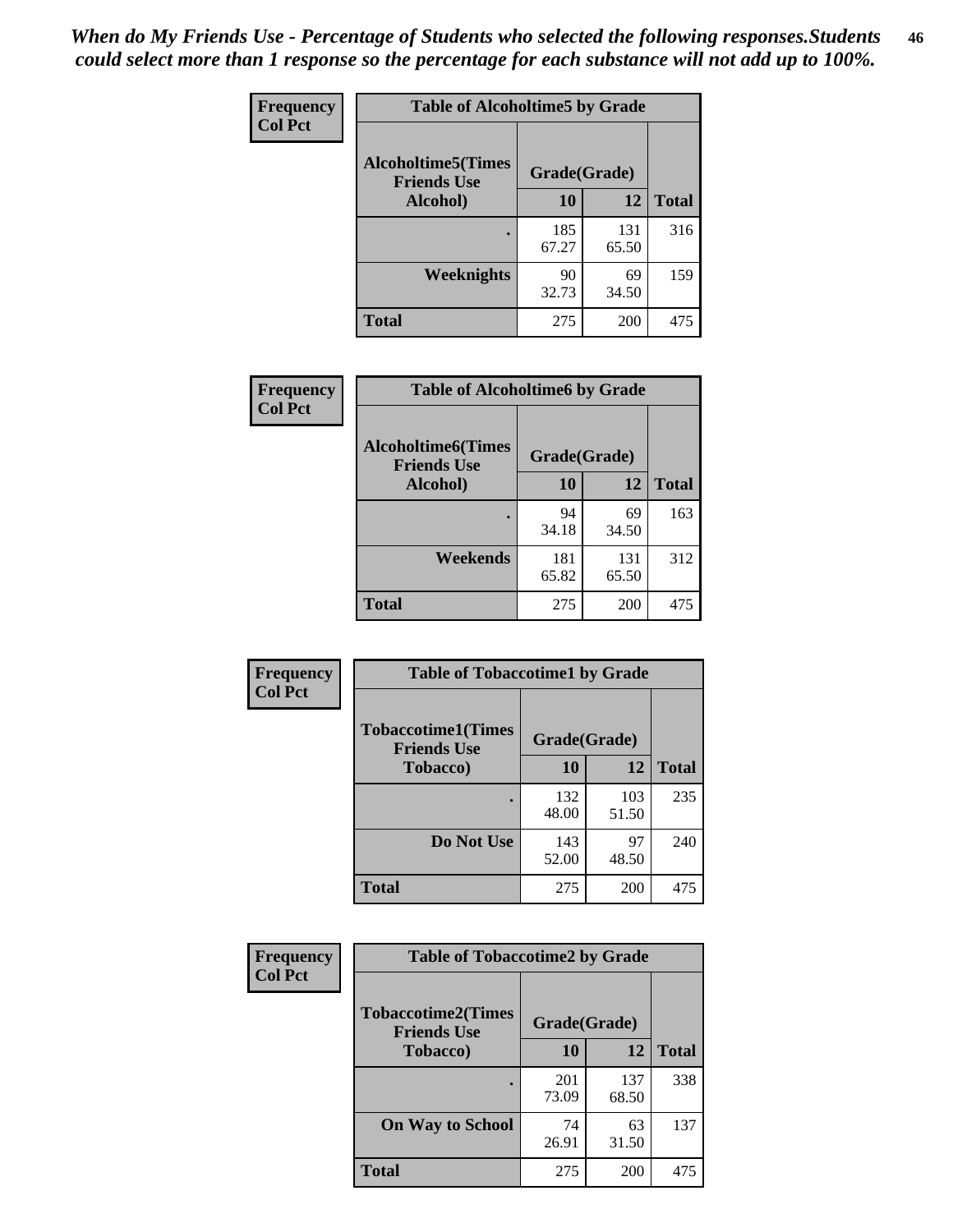*When do My Friends Use - Percentage of Students who selected the following responses.Students could select more than 1 response so the percentage for each substance will not add up to 100%.* **47**

| <b>Frequency</b> | <b>Table of Tobaccotime3 by Grade</b>           |              |              |              |  |
|------------------|-------------------------------------------------|--------------|--------------|--------------|--|
| <b>Col Pct</b>   | <b>Tobaccotime3(Times</b><br><b>Friends Use</b> |              | Grade(Grade) |              |  |
|                  | <b>Tobacco</b> )                                | 10           | 12           | <b>Total</b> |  |
|                  |                                                 | 241<br>87.64 | 175<br>87.50 | 416          |  |
|                  | <b>During School</b>                            | 34<br>12.36  | 25<br>12.50  | 59           |  |
|                  | <b>Total</b>                                    | 275          | 200          | 475          |  |

| <b>Frequency</b> | <b>Table of Tobaccotime4 by Grade</b> |              |              |              |
|------------------|---------------------------------------|--------------|--------------|--------------|
| <b>Col Pct</b>   | <b>Tobaccotime4(Times</b>             | Grade(Grade) |              |              |
|                  | <b>Friends Use Tobacco)</b>           | 10           | 12           | <b>Total</b> |
|                  |                                       | 225<br>81.82 | 168<br>84.00 | 393          |
|                  | <b>On Way Home From School</b>        | 50<br>18.18  | 32<br>16.00  | 82           |
|                  | <b>Total</b>                          | 275          | 200          | 475          |

| Frequency      | <b>Table of Tobaccotime5 by Grade</b>            |              |              |              |
|----------------|--------------------------------------------------|--------------|--------------|--------------|
| <b>Col Pct</b> | <b>Tobaccotime5</b> (Times<br><b>Friends Use</b> | Grade(Grade) |              |              |
|                | <b>Tobacco</b> )                                 | 10           | 12           | <b>Total</b> |
|                |                                                  | 172<br>62.55 | 116<br>58.00 | 288          |
|                | Weeknights                                       | 103<br>37.45 | 84<br>42.00  | 187          |
|                | <b>Total</b>                                     | 275          | 200          | 475          |

| <b>Frequency</b> | <b>Table of Tobaccotime6 by Grade</b>           |              |              |              |
|------------------|-------------------------------------------------|--------------|--------------|--------------|
| <b>Col Pct</b>   | <b>Tobaccotime6(Times</b><br><b>Friends Use</b> | Grade(Grade) |              |              |
|                  | <b>Tobacco</b> )                                | 10           | 12           | <b>Total</b> |
|                  |                                                 | 157<br>57.09 | 110<br>55.00 | 267          |
|                  | Weekends                                        | 118<br>42.91 | 90<br>45.00  | 208          |
|                  | <b>Total</b>                                    | 275          | 200          | 475          |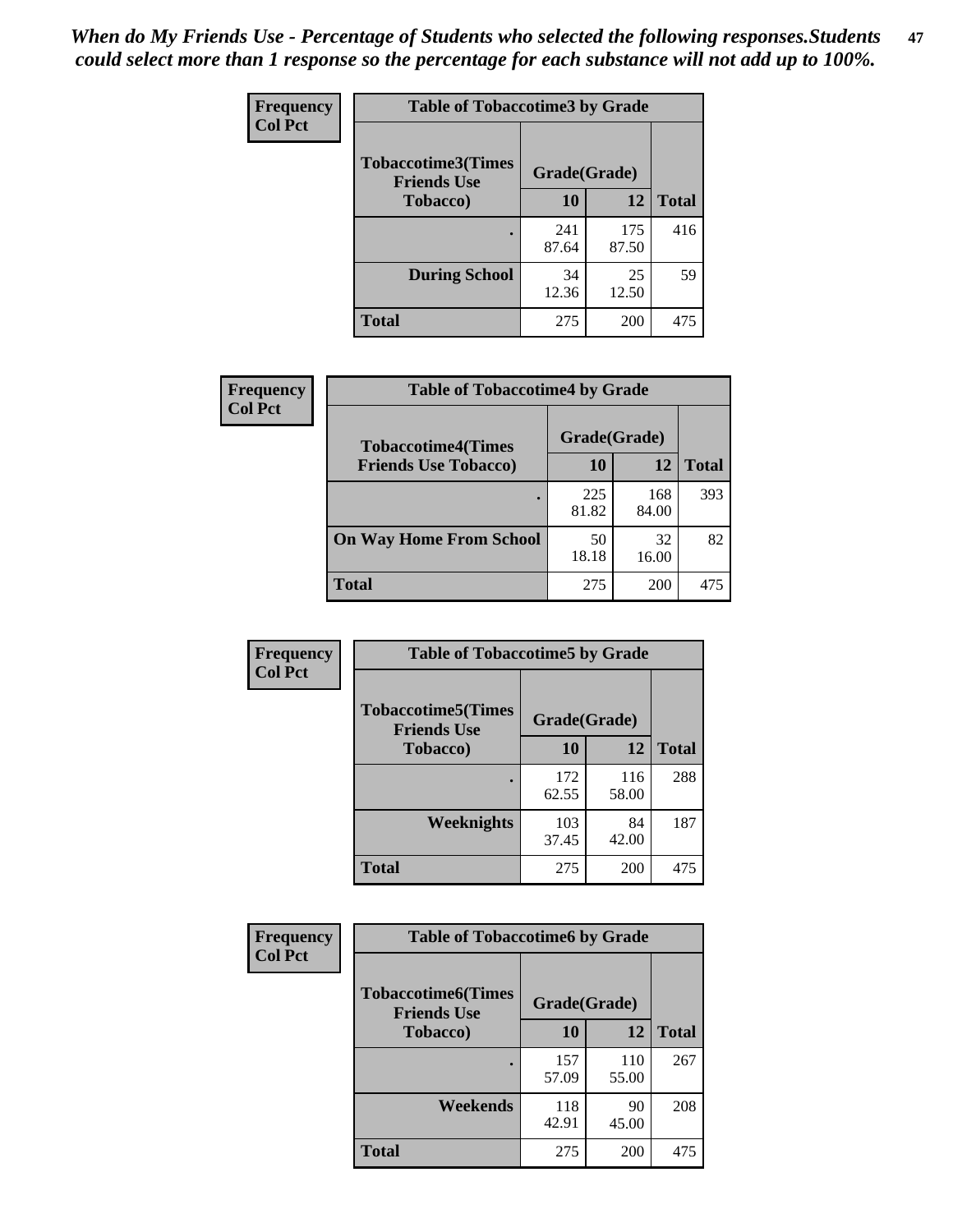| Frequency      | <b>Table of Marijuanatime1 by Grade</b>           |              |              |              |
|----------------|---------------------------------------------------|--------------|--------------|--------------|
| <b>Col Pct</b> | <b>Marijuanatime1(Times</b><br><b>Friends Use</b> | Grade(Grade) |              |              |
|                | Marijuana)                                        | 10           | 12           | <b>Total</b> |
|                |                                                   | 137<br>49.82 | 108<br>54.00 | 245          |
|                | Do Not Use                                        | 138<br>50.18 | 92<br>46.00  | 230          |
|                | <b>Total</b>                                      | 275          | 200          | 475          |

| Frequency      | <b>Table of Marijuanatime2 by Grade</b>           |              |              |              |
|----------------|---------------------------------------------------|--------------|--------------|--------------|
| <b>Col Pct</b> | <b>Marijuanatime2(Times</b><br><b>Friends Use</b> | Grade(Grade) |              |              |
|                | Marijuana)                                        | 10           | 12           | <b>Total</b> |
|                | ٠                                                 | 207<br>75.27 | 145<br>72.50 | 352          |
|                | <b>On Way to School</b>                           | 68<br>24.73  | 55<br>27.50  | 123          |
|                | <b>Total</b>                                      | 275          | 200          | 475          |

| Frequency<br><b>Col Pct</b> | <b>Table of Marijuanatime3 by Grade</b>    |              |              |              |  |
|-----------------------------|--------------------------------------------|--------------|--------------|--------------|--|
|                             | Marijuanatime3(Times<br><b>Friends Use</b> | Grade(Grade) |              |              |  |
|                             | Marijuana)                                 | 10           | 12           | <b>Total</b> |  |
|                             |                                            | 249<br>90.55 | 178<br>89.00 | 427          |  |
|                             | <b>During School</b>                       | 26<br>9.45   | 22<br>11.00  | 48           |  |
|                             | Total                                      | 275          | 200          | 475          |  |

| <b>Frequency</b> | <b>Table of Marijuanatime4 by Grade</b>                        |              |              |              |
|------------------|----------------------------------------------------------------|--------------|--------------|--------------|
| <b>Col Pct</b>   | <b>Marijuanatime4</b> (Times<br><b>Friends Use Marijuana</b> ) | Grade(Grade) |              |              |
|                  |                                                                | 10           | 12           | <b>Total</b> |
|                  |                                                                | 205<br>74.55 | 146<br>73.00 | 351          |
|                  | <b>On Way Home From School</b>                                 | 70<br>25.45  | 54<br>27.00  | 124          |
|                  | <b>Total</b>                                                   | 275          | 200          | 475          |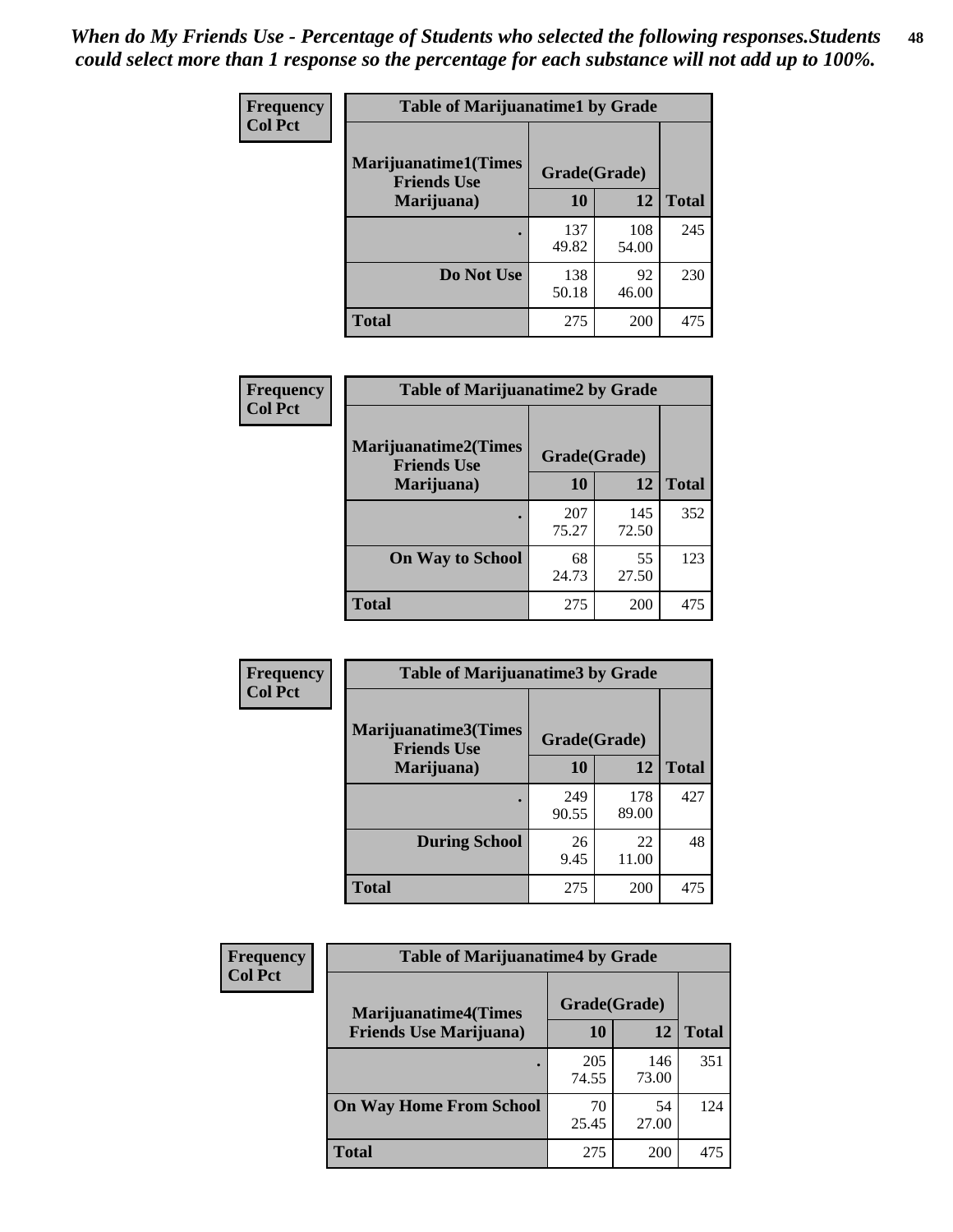| Frequency      | <b>Table of Marijuanatime5 by Grade</b>            |              |              |              |  |
|----------------|----------------------------------------------------|--------------|--------------|--------------|--|
| <b>Col Pct</b> | <b>Marijuanatime5</b> (Times<br><b>Friends Use</b> | Grade(Grade) |              |              |  |
|                | Marijuana)                                         | 10           | 12           | <b>Total</b> |  |
|                |                                                    | 174<br>63.27 | 123<br>61.50 | 297          |  |
|                | Weeknights                                         | 101<br>36.73 | 77<br>38.50  | 178          |  |
|                | <b>Total</b>                                       | 275          | 200          | 475          |  |

| Frequency      | <b>Table of Marijuanatime6 by Grade</b>            |              |              |              |
|----------------|----------------------------------------------------|--------------|--------------|--------------|
| <b>Col Pct</b> | <b>Marijuanatime6</b> (Times<br><b>Friends Use</b> | Grade(Grade) |              |              |
|                | Marijuana)                                         | 10           | 12           | <b>Total</b> |
|                |                                                    | 137<br>49.82 | 101<br>50.50 | 238          |
|                | Weekends                                           | 138<br>50.18 | 99<br>49.50  | 237          |
|                | <b>Total</b>                                       | 275          | 200          | 475          |

| <b>Frequency</b> | <b>Table of Otherdrugtime1 by Grade</b>                 |              |              |              |  |
|------------------|---------------------------------------------------------|--------------|--------------|--------------|--|
| <b>Col Pct</b>   | <b>Otherdrugtime1(Times</b><br><b>Friends Use Other</b> | Grade(Grade) |              |              |  |
|                  | <b>Illegal Drugs</b> )                                  | 10           | 12           | <b>Total</b> |  |
|                  |                                                         | 75<br>27.27  | 54<br>27.00  | 129          |  |
|                  | Do Not Use                                              | 200<br>72.73 | 146<br>73.00 | 346          |  |
|                  | <b>Total</b>                                            | 275          | 200          | 475          |  |

| Frequency      | <b>Table of Otherdrugtime2 by Grade</b>                 |              |              |              |  |  |
|----------------|---------------------------------------------------------|--------------|--------------|--------------|--|--|
| <b>Col Pct</b> | <b>Otherdrugtime2(Times</b><br><b>Friends Use Other</b> | Grade(Grade) |              |              |  |  |
|                | <b>Illegal Drugs</b> )                                  | 10           | 12           | <b>Total</b> |  |  |
|                |                                                         | 241<br>87.64 | 179<br>89.50 | 420          |  |  |
|                | <b>On Way to School</b>                                 | 34<br>12.36  | 21<br>10.50  | 55           |  |  |
|                | <b>Total</b>                                            | 275          | 200          | 475          |  |  |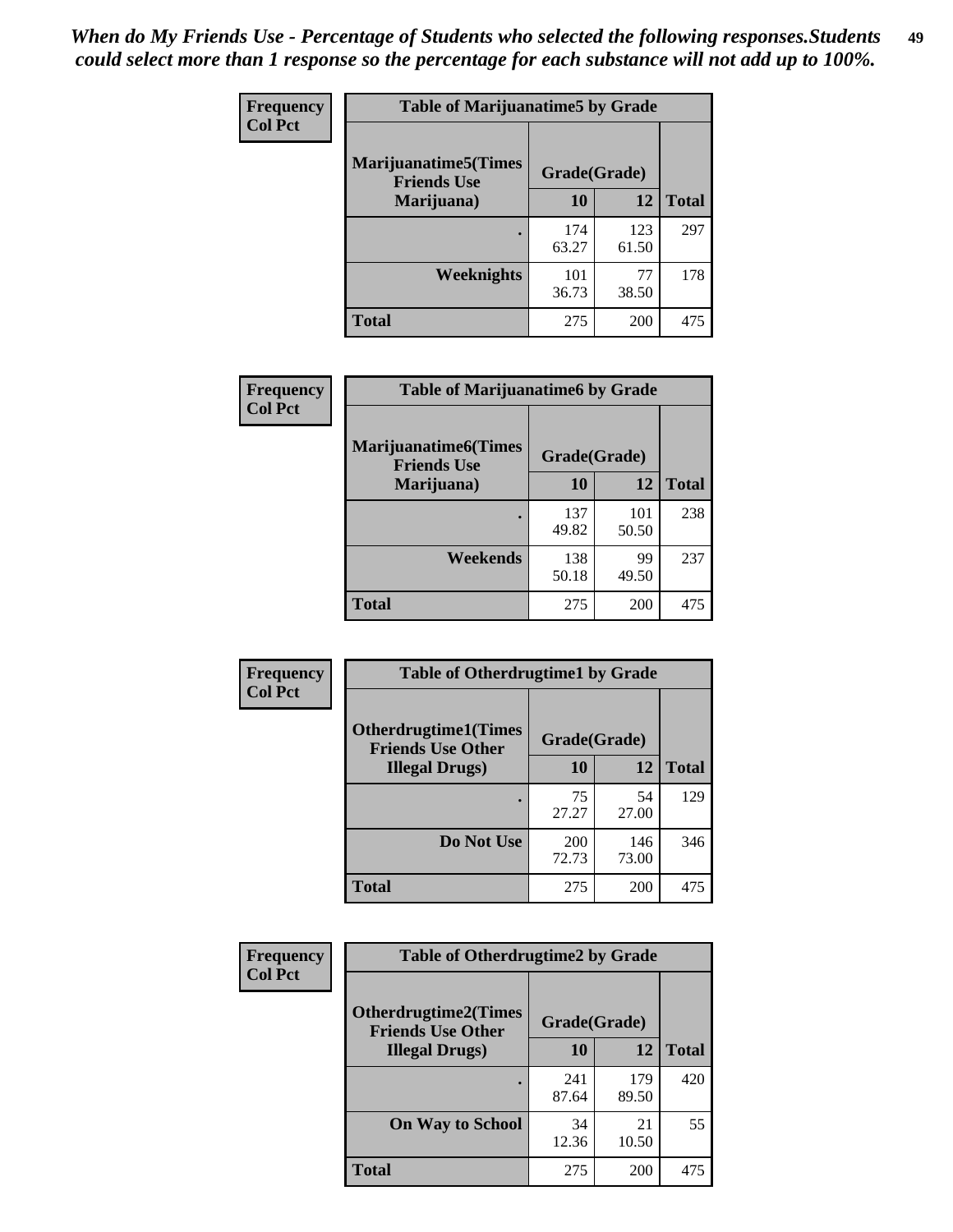| <b>Frequency</b><br><b>Col Pct</b> | <b>Table of Otherdrugtime3 by Grade</b>                 |              |              |              |  |  |
|------------------------------------|---------------------------------------------------------|--------------|--------------|--------------|--|--|
|                                    | <b>Otherdrugtime3(Times</b><br><b>Friends Use Other</b> | Grade(Grade) |              |              |  |  |
|                                    | <b>Illegal Drugs</b> )                                  | 10           | 12           | <b>Total</b> |  |  |
|                                    |                                                         | 249<br>90.55 | 189<br>94.50 | 438          |  |  |
|                                    | <b>During School</b>                                    | 26<br>9.45   | 11<br>5.50   | 37           |  |  |
|                                    | <b>Total</b>                                            | 275          | 200          | 475          |  |  |

| Frequency      | <b>Table of Otherdrugtime4 by Grade</b>                         |              |              |              |  |  |
|----------------|-----------------------------------------------------------------|--------------|--------------|--------------|--|--|
| <b>Col Pct</b> | <b>Otherdrugtime4(Times</b><br><b>Friends Use Other Illegal</b> | Grade(Grade) |              |              |  |  |
|                | Drugs)                                                          | 10           | 12           | <b>Total</b> |  |  |
|                | $\bullet$                                                       | 233<br>84.73 | 177<br>88.50 | 410          |  |  |
|                | <b>On Way Home From School</b>                                  | 42<br>15.27  | 23<br>11.50  | 65           |  |  |
|                | <b>Total</b>                                                    | 275          | 200          | 475          |  |  |

| <b>Frequency</b> | <b>Table of Otherdrugtime5 by Grade</b>                  |              |              |              |  |  |
|------------------|----------------------------------------------------------|--------------|--------------|--------------|--|--|
| <b>Col Pct</b>   | <b>Otherdrugtime5</b> (Times<br><b>Friends Use Other</b> | Grade(Grade) |              |              |  |  |
|                  | <b>Illegal Drugs</b> )                                   | 10           | 12           | <b>Total</b> |  |  |
|                  |                                                          | 227<br>82.55 | 168<br>84.00 | 395          |  |  |
|                  | Weeknights                                               | 48<br>17.45  | 32<br>16.00  | 80           |  |  |
|                  | <b>Total</b>                                             | 275          | 200          | 475          |  |  |

| Frequency      | <b>Table of Otherdrugtime6 by Grade</b>                 |                     |              |              |  |  |
|----------------|---------------------------------------------------------|---------------------|--------------|--------------|--|--|
| <b>Col Pct</b> | <b>Otherdrugtime6(Times</b><br><b>Friends Use Other</b> | Grade(Grade)        |              |              |  |  |
|                | <b>Illegal Drugs)</b>                                   | 10                  | 12           | <b>Total</b> |  |  |
|                |                                                         | <b>200</b><br>72.73 | 146<br>73.00 | 346          |  |  |
|                | Weekends                                                | 75<br>27.27         | 54<br>27.00  | 129          |  |  |
|                | <b>Total</b>                                            | 275                 | 200          | 475          |  |  |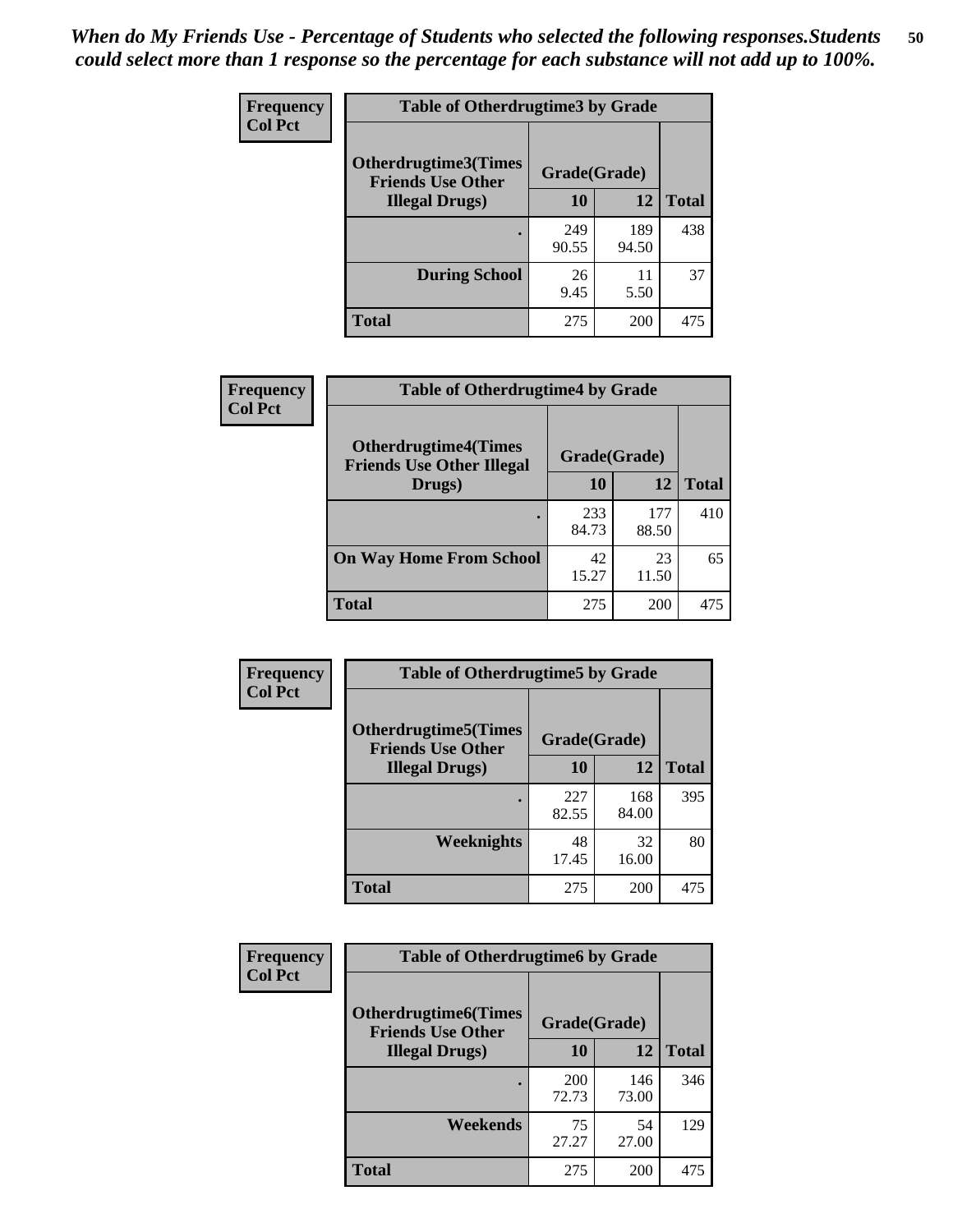| Frequency      | <b>Table of Educationalcohol by Grade</b>                                                                  |              |              |              |  |  |
|----------------|------------------------------------------------------------------------------------------------------------|--------------|--------------|--------------|--|--|
| <b>Col Pct</b> | Educationalcohol(I<br>have been taught<br>about alcohol,<br>tobacco,<br>and other drugs<br>within the last | Grade(Grade) |              |              |  |  |
|                | year at school)                                                                                            | 10           | 12           | <b>Total</b> |  |  |
|                | <b>Yes</b>                                                                                                 | 213<br>77.45 | 106<br>53.00 | 319          |  |  |
|                | N <sub>0</sub>                                                                                             | 62<br>22.55  | 94<br>47.00  | 156          |  |  |
|                | <b>Total</b>                                                                                               | 275          | 200          | 475          |  |  |

| Frequency      | <b>Table of Eversmoked by Grade</b> |              |              |              |  |  |  |
|----------------|-------------------------------------|--------------|--------------|--------------|--|--|--|
| <b>Col Pct</b> | Eversmoked(I<br>have smoked         | Grade(Grade) |              |              |  |  |  |
|                | a cigarette)                        | 10           | 12           | <b>Total</b> |  |  |  |
|                | Yes                                 | 116<br>42.18 | 72<br>36.00  | 188          |  |  |  |
|                | N <sub>0</sub>                      | 159<br>57.82 | 128<br>64.00 | 287          |  |  |  |
|                | <b>Total</b>                        | 275          | 200          | 475          |  |  |  |

| Frequency<br><b>Col Pct</b> | <b>Table of Drovedrinking by Grade</b>                                                                              |                          |              |              |  |  |
|-----------------------------|---------------------------------------------------------------------------------------------------------------------|--------------------------|--------------|--------------|--|--|
|                             | Drovedrinking(In<br>the past 30 days I<br>have driven a car<br>or other vehicle<br>while I was<br>drinking alcohol) | Grade(Grade)<br>10<br>12 |              | <b>Total</b> |  |  |
|                             | <b>Yes</b>                                                                                                          | 13<br>4.73               | 20<br>10.00  | 33           |  |  |
|                             | N <sub>0</sub>                                                                                                      | 262<br>95.27             | 180<br>90.00 | 442          |  |  |
|                             | <b>Total</b>                                                                                                        | 275                      | 200          | 475          |  |  |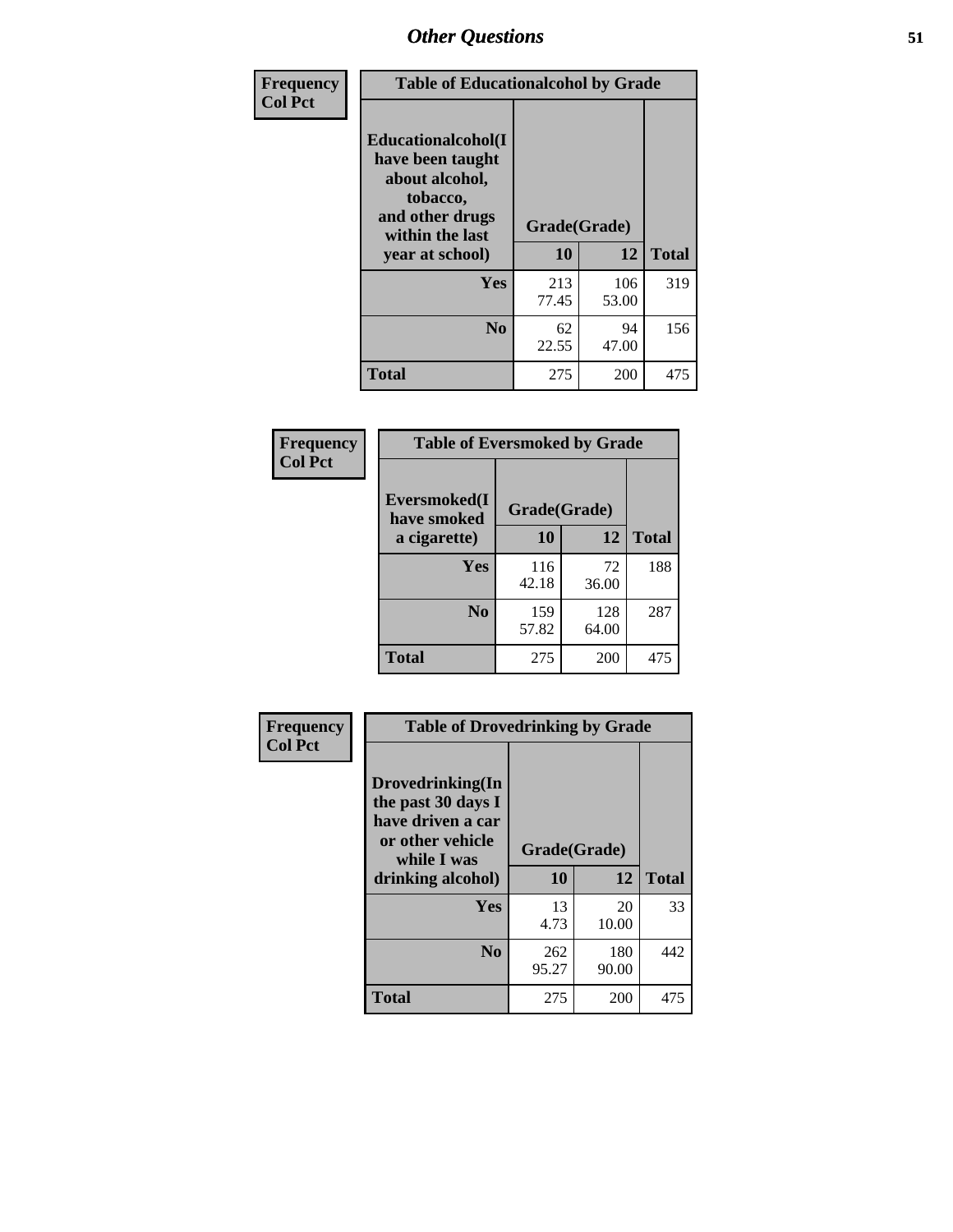| Frequency<br><b>Col Pct</b> | <b>Table of Rodedrinking by Grade</b>                                                                                  |                          |              |              |  |  |
|-----------------------------|------------------------------------------------------------------------------------------------------------------------|--------------------------|--------------|--------------|--|--|
|                             | Rodedrinking(In<br>the past 30 days<br>I have ridden in<br>a car with a<br>driver who had<br>been drinking<br>alcohol) | Grade(Grade)<br>10<br>12 |              | <b>Total</b> |  |  |
|                             | <b>Yes</b>                                                                                                             | 73<br>26.55              | 38<br>19.00  | 111          |  |  |
|                             | N <sub>0</sub>                                                                                                         | 202<br>73.45             | 162<br>81.00 | 364          |  |  |
|                             | <b>Total</b>                                                                                                           | 275                      | 200          | 475          |  |  |

#### **Frequency Col Pct**

| <b>Table of Drugsschool by Grade</b>                                                                                      |              |              |              |  |  |  |
|---------------------------------------------------------------------------------------------------------------------------|--------------|--------------|--------------|--|--|--|
| <b>Drugsschool</b> (During<br>the past 12 months,<br>I have been offered,<br>sold,<br>or given illegal<br>drugs on school |              | Grade(Grade) |              |  |  |  |
| property)                                                                                                                 | 10           | 12           | <b>Total</b> |  |  |  |
| Yes                                                                                                                       | 53<br>19.27  | 38<br>19.00  | 91           |  |  |  |
| N <sub>0</sub>                                                                                                            | 222<br>80.73 | 162<br>81.00 | 384          |  |  |  |
| Total                                                                                                                     | 275          | 200          | 475          |  |  |  |

| Frequency      | <b>Table of Helpbullied by Grade</b>                              |                    |             |              |  |  |  |
|----------------|-------------------------------------------------------------------|--------------------|-------------|--------------|--|--|--|
| <b>Col Pct</b> | Helpbullied(I)<br>would help<br>someone who was<br>being bullied) | Grade(Grade)<br>10 | 12          | <b>Total</b> |  |  |  |
|                | <b>Strongly Agree</b>                                             | 101                | 85          | 186          |  |  |  |
|                |                                                                   | 36.73              | 42.50       |              |  |  |  |
|                | <b>Somewhat Agree</b>                                             | 112<br>40.73       | 86<br>43.00 | 198          |  |  |  |
|                | <b>Somewhat Disagree</b>                                          | 35<br>12.73        | 16<br>8.00  | 51           |  |  |  |
|                | <b>Strongly Disagree</b>                                          | 27<br>9.82         | 13<br>6.50  | 40           |  |  |  |
|                | <b>Total</b>                                                      | 275                | 200         | 475          |  |  |  |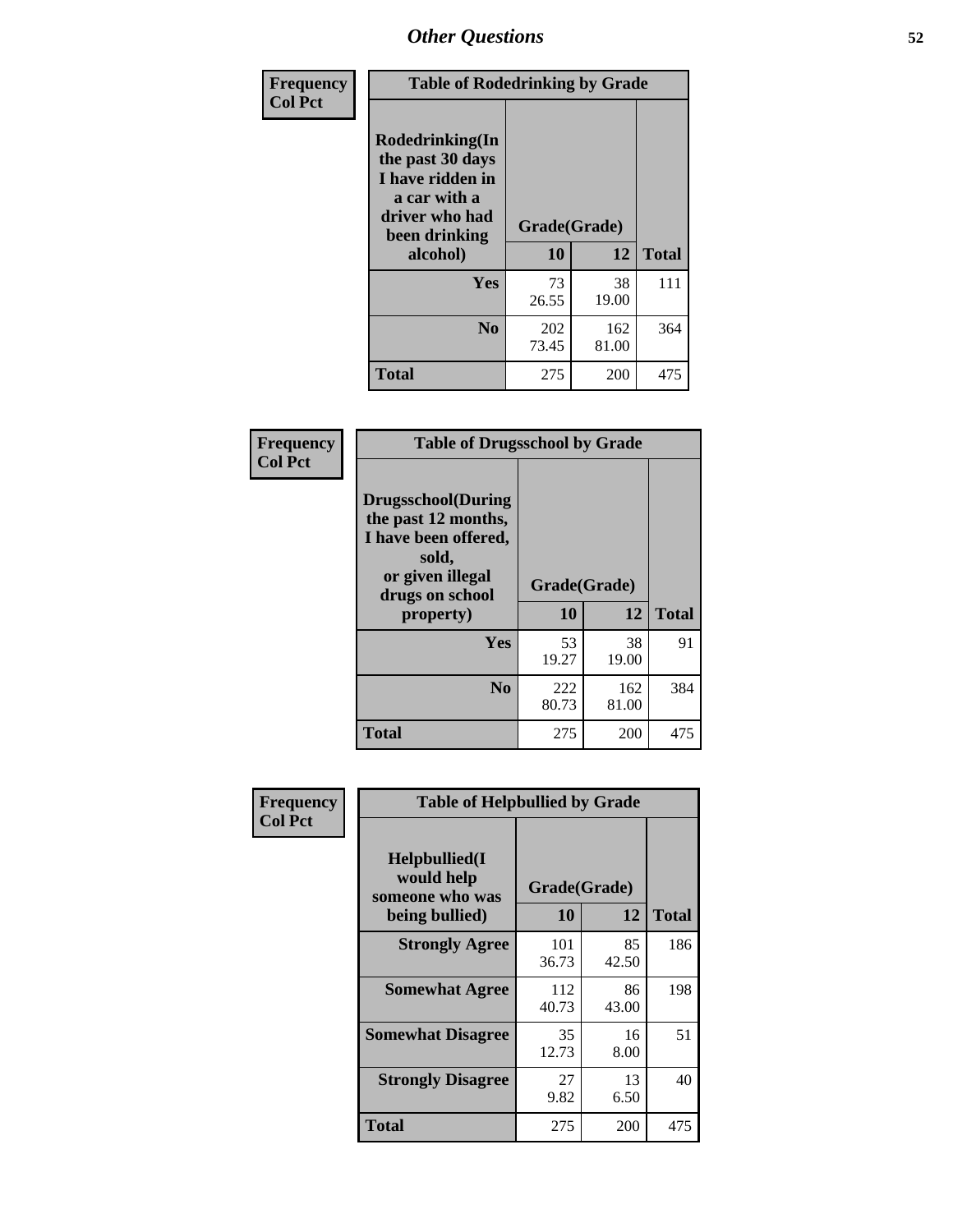| <b>Frequency</b> | <b>Table of Grade by Bingedrinking</b> |                                                                                                         |                |              |                              |                        |                               |                   |              |
|------------------|----------------------------------------|---------------------------------------------------------------------------------------------------------|----------------|--------------|------------------------------|------------------------|-------------------------------|-------------------|--------------|
| <b>Row Pct</b>   |                                        | Bingedrinking(I have drunk five or more<br>drinks of alcohol at one sitting during the<br>last 30 days) |                |              |                              |                        |                               |                   |              |
|                  | Grade(Grade)                           | $\bf{0}$<br><b>Days</b>                                                                                 | $1$ or<br>days | 3 to<br>days | 6 <sub>to</sub><br>9<br>days | 10<br>to<br>19<br>days | <b>20</b><br>to<br>29<br>days | All<br>30<br>days | <b>Total</b> |
|                  | <b>10</b>                              | 240<br>87.27                                                                                            | 11<br>4.00     | 8<br>2.91    | 4<br>1.45                    | 2.55                   | 4<br>1.45                     | 0.36              | 275          |
|                  | 12                                     | 169<br>84.50                                                                                            | 9<br>4.50      | 7<br>3.50    | 4<br>2.00                    | 8<br>4.00              | $\Omega$<br>0.00              | 3<br>1.50         | 200          |
|                  | <b>Total</b>                           | 409                                                                                                     | 20             | 15           | 8                            | 15                     | 4                             | 4                 | 475          |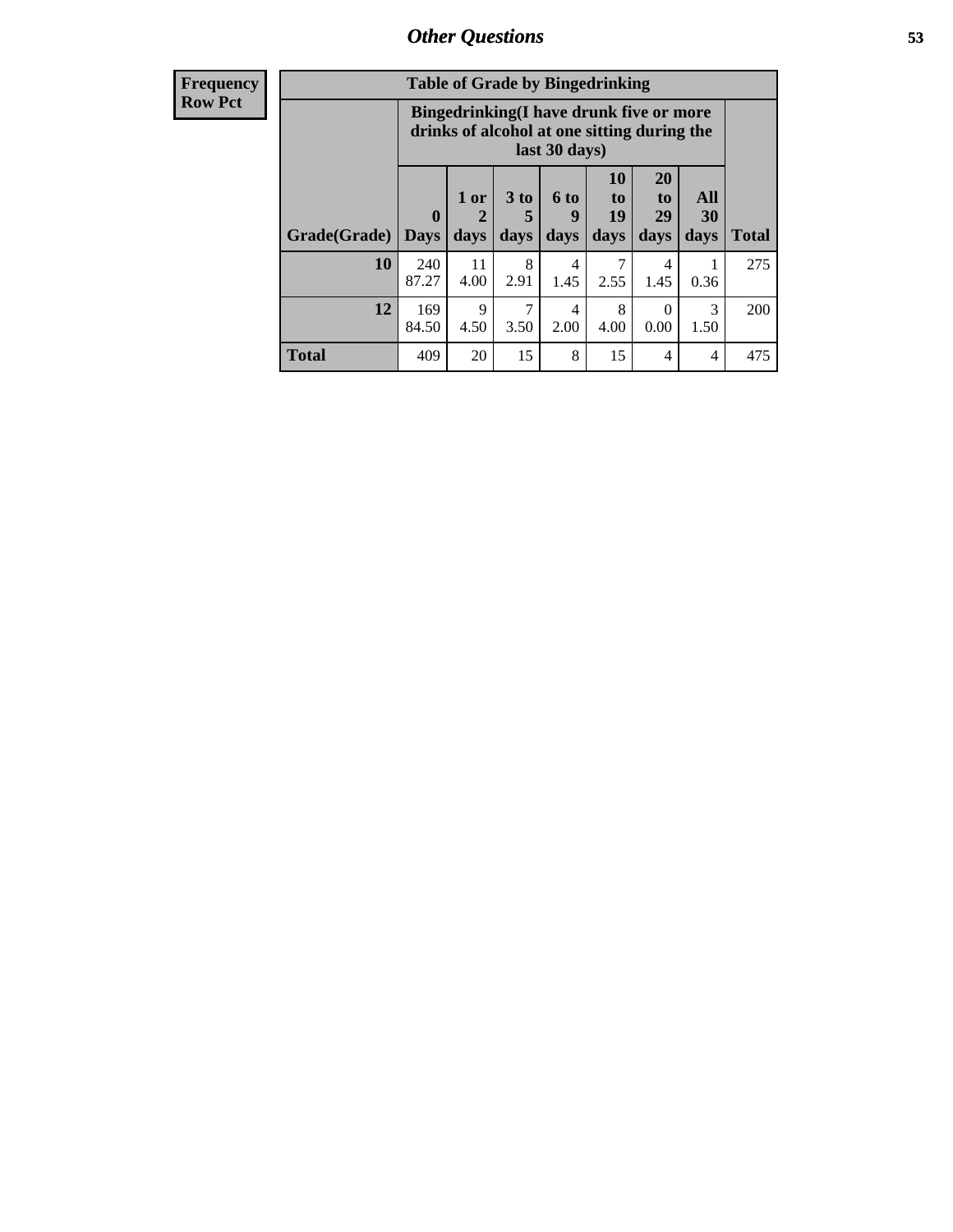## *Nutrition* **54**

| <b>Frequency</b><br>Row Pct |
|-----------------------------|
|                             |

| <b>Table of Grade by Dairy</b> |                          |                                                                 |                                    |                                    |              |
|--------------------------------|--------------------------|-----------------------------------------------------------------|------------------------------------|------------------------------------|--------------|
|                                |                          | Dairy (I eat at least 3 servings of dairy<br>products each day) |                                    |                                    |              |
| Grade(Grade)                   | <b>Strongly</b><br>Agree | <b>Somewhat</b><br>Agree                                        | <b>Somewhat</b><br><b>Disagree</b> | <b>Strongly</b><br><b>Disagree</b> | <b>Total</b> |
| 10                             | 70<br>25.45              | 102<br>37.09                                                    | 52<br>18.91                        | 51<br>18.55                        | 275          |
| 12                             | 55<br>27.50              | 69<br>34.50                                                     | 52<br>26.00                        | 24<br>12.00                        | 200          |
| <b>Total</b>                   | 125                      | 171                                                             | 104                                | 75                                 | 475          |

| <b>Frequency</b> |  |
|------------------|--|
| <b>Row Pct</b>   |  |

| <b>Table of Grade by Fruitveg</b> |                                                                          |             |                                 |                                    |              |
|-----------------------------------|--------------------------------------------------------------------------|-------------|---------------------------------|------------------------------------|--------------|
|                                   | Fruitveg(I eat at least 5 servings of fruits<br>and vegetables each day) |             |                                 |                                    |              |
| Grade(Grade)                      | <b>Strongly</b><br>Agree                                                 | Agree       | Somewhat   Somewhat<br>Disagree | <b>Strongly</b><br><b>Disagree</b> | <b>Total</b> |
| 10                                | 46<br>16.73                                                              | 88<br>32.00 | 74<br>26.91                     | 67<br>24.36                        | 275          |
| 12                                | 27<br>13.50                                                              | 68<br>34.00 | 67<br>33.50                     | 38<br>19.00                        | 200          |
| <b>Total</b>                      | 73                                                                       | 156         | 141                             | 105                                | 475          |

|                | <b>Table of Grade by Cafeteriahealthy</b> |                          |                                                                       |                                   |                                    |              |
|----------------|-------------------------------------------|--------------------------|-----------------------------------------------------------------------|-----------------------------------|------------------------------------|--------------|
| Frequency      |                                           |                          |                                                                       |                                   |                                    |              |
| <b>Row Pct</b> |                                           |                          | Cafeteriahealthy (School meals in my<br>school cafeteria are healthy) |                                   |                                    |              |
|                | Grade(Grade)                              | <b>Strongly</b><br>Agree | Agree                                                                 | Somewhat   Somewhat  <br>Disagree | <b>Strongly</b><br><b>Disagree</b> | <b>Total</b> |
|                | 10                                        | 40<br>14.55              | 113<br>41.09                                                          | 47<br>17.09                       | 75<br>27.27                        | 275          |
|                | 12                                        | 36<br>18.00              | 66<br>33.00                                                           | 45<br>22.50                       | 53<br>26.50                        | <b>200</b>   |
|                | <b>Total</b>                              | 76                       | 179                                                                   | 92                                | 128                                | 475          |

| <b>Frequency</b> |
|------------------|
| <b>Row Pct</b>   |

| <b>Table of Grade by Cafeterianutrition</b> |                          |                                                                                           |                                    |                                    |              |
|---------------------------------------------|--------------------------|-------------------------------------------------------------------------------------------|------------------------------------|------------------------------------|--------------|
|                                             |                          | <b>Cafeterianutrition</b> (Facts about nutrition<br>are available in my school cafeteria) |                                    |                                    |              |
| Grade(Grade)                                | <b>Strongly</b><br>Agree | Somewhat  <br>Agree                                                                       | <b>Somewhat</b><br><b>Disagree</b> | <b>Strongly</b><br><b>Disagree</b> | <b>Total</b> |
| <b>10</b>                                   | 46<br>16.73              | 104<br>37.82                                                                              | 49<br>17.82                        | 76<br>27.64                        | 275          |
| 12                                          | 47<br>23.50              | 65<br>32.50                                                                               | 45<br>22.50                        | 43<br>21.50                        | 200          |
| <b>Total</b>                                | 93                       | 169                                                                                       | 94                                 | 119                                | 475          |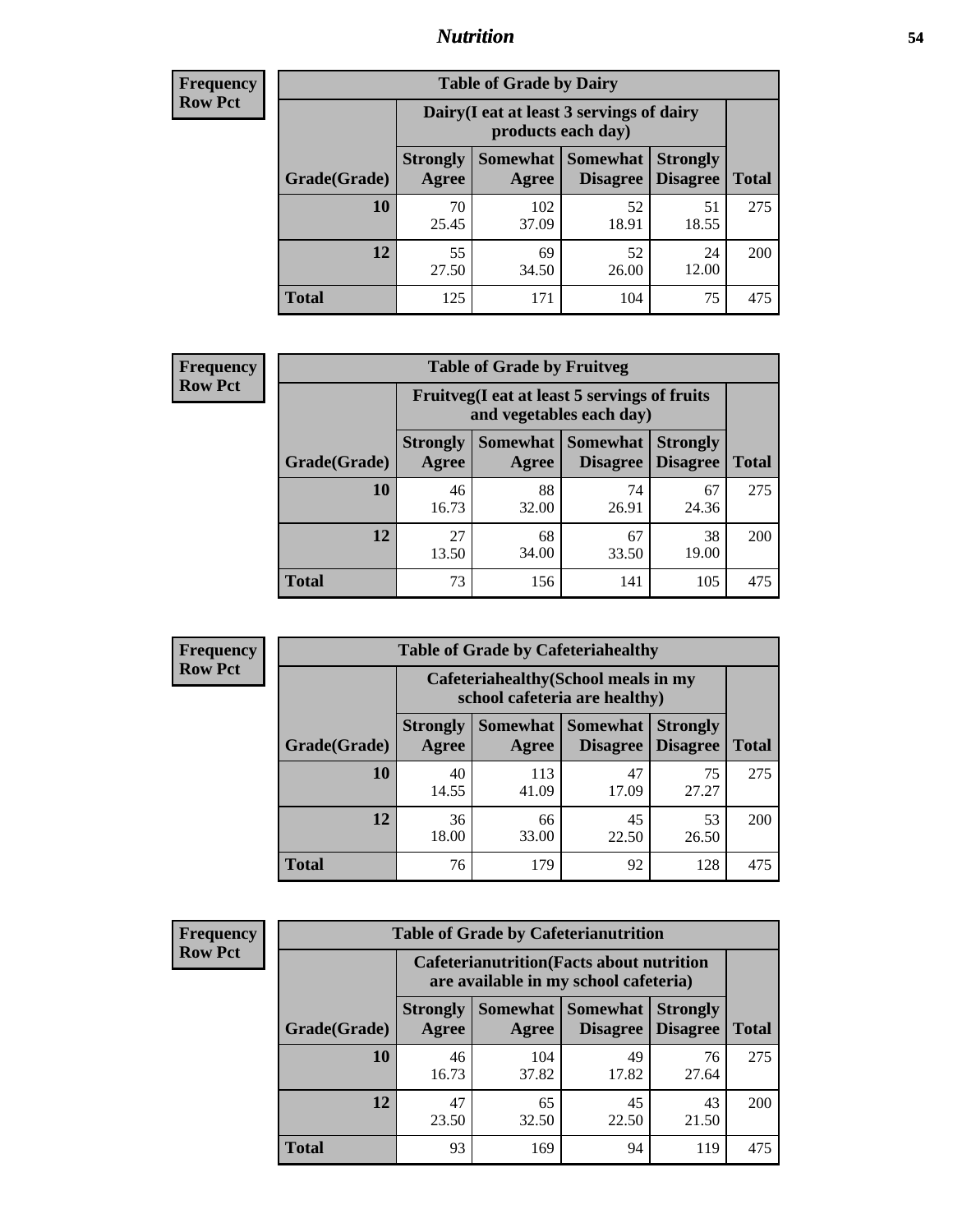## *Nutrition* **55**

| Frequency      |
|----------------|
| <b>Row Pct</b> |

| <b>Table of Grade by Schoollunch</b> |                                                                                                                                    |                                                                 |             |             |     |
|--------------------------------------|------------------------------------------------------------------------------------------------------------------------------------|-----------------------------------------------------------------|-------------|-------------|-----|
|                                      |                                                                                                                                    | Schoollunch(I eat school lunch three or<br>more times per week) |             |             |     |
| Grade(Grade)                         | Somewhat<br><b>Somewhat</b><br><b>Strongly</b><br><b>Strongly</b><br><b>Disagree</b><br>Agree<br>Disagree<br><b>Total</b><br>Agree |                                                                 |             |             |     |
| 10                                   | 109<br>39.64                                                                                                                       | 70<br>25.45                                                     | 33<br>12.00 | 63<br>22.91 | 275 |
| 12                                   | 104<br>52.00                                                                                                                       | 52<br>26.00                                                     | 19<br>9.50  | 25<br>12.50 | 200 |
| <b>Total</b>                         | 213                                                                                                                                | 122                                                             | 52          | 88          | 475 |

| <b>Frequency</b> |  |
|------------------|--|
| <b>Row Pct</b>   |  |

| <b>Table of Grade by Foodchoices</b> |                          |                                                                     |                                 |                                    |              |
|--------------------------------------|--------------------------|---------------------------------------------------------------------|---------------------------------|------------------------------------|--------------|
|                                      |                          | Foodchoices (I make healthy food choices in<br>my school cafeteria) |                                 |                                    |              |
| Grade(Grade)                         | <b>Strongly</b><br>Agree | Agree                                                               | Somewhat   Somewhat<br>Disagree | <b>Strongly</b><br><b>Disagree</b> | <b>Total</b> |
| 10                                   | 56<br>20.36              | 101<br>36.73                                                        | 52<br>18.91                     | 66<br>24.00                        | 275          |
| 12                                   | 59<br>29.50              | 73<br>36.50                                                         | 35<br>17.50                     | 33<br>16.50                        | 200          |
| <b>Total</b>                         | 115                      | 174                                                                 | 87                              | 99                                 | 475          |

| <b>Frequency</b><br>Row Pct |
|-----------------------------|

| V |              | <b>Table of Grade by Wholewheat</b>                                                                         |                     |                                    |                                    |              |  |  |
|---|--------------|-------------------------------------------------------------------------------------------------------------|---------------------|------------------------------------|------------------------------------|--------------|--|--|
|   |              | Wholewheat (There are whole wheat and<br>multigrain breads and cereals available in<br>my school cafeteria) |                     |                                    |                                    |              |  |  |
|   | Grade(Grade) | <b>Strongly</b><br>Agree                                                                                    | Somewhat  <br>Agree | <b>Somewhat</b><br><b>Disagree</b> | <b>Strongly</b><br><b>Disagree</b> | <b>Total</b> |  |  |
|   | 10           | 107<br>38.91                                                                                                | 94<br>34.18         | 36<br>13.09                        | 38<br>13.82                        | 275          |  |  |
|   | 12           | 103<br>51.50                                                                                                | 63<br>31.50         | 16<br>8.00                         | 18<br>9.00                         | 200          |  |  |
|   | <b>Total</b> | 210                                                                                                         | 157                 | 52                                 | 56                                 | 475          |  |  |

Ŧ.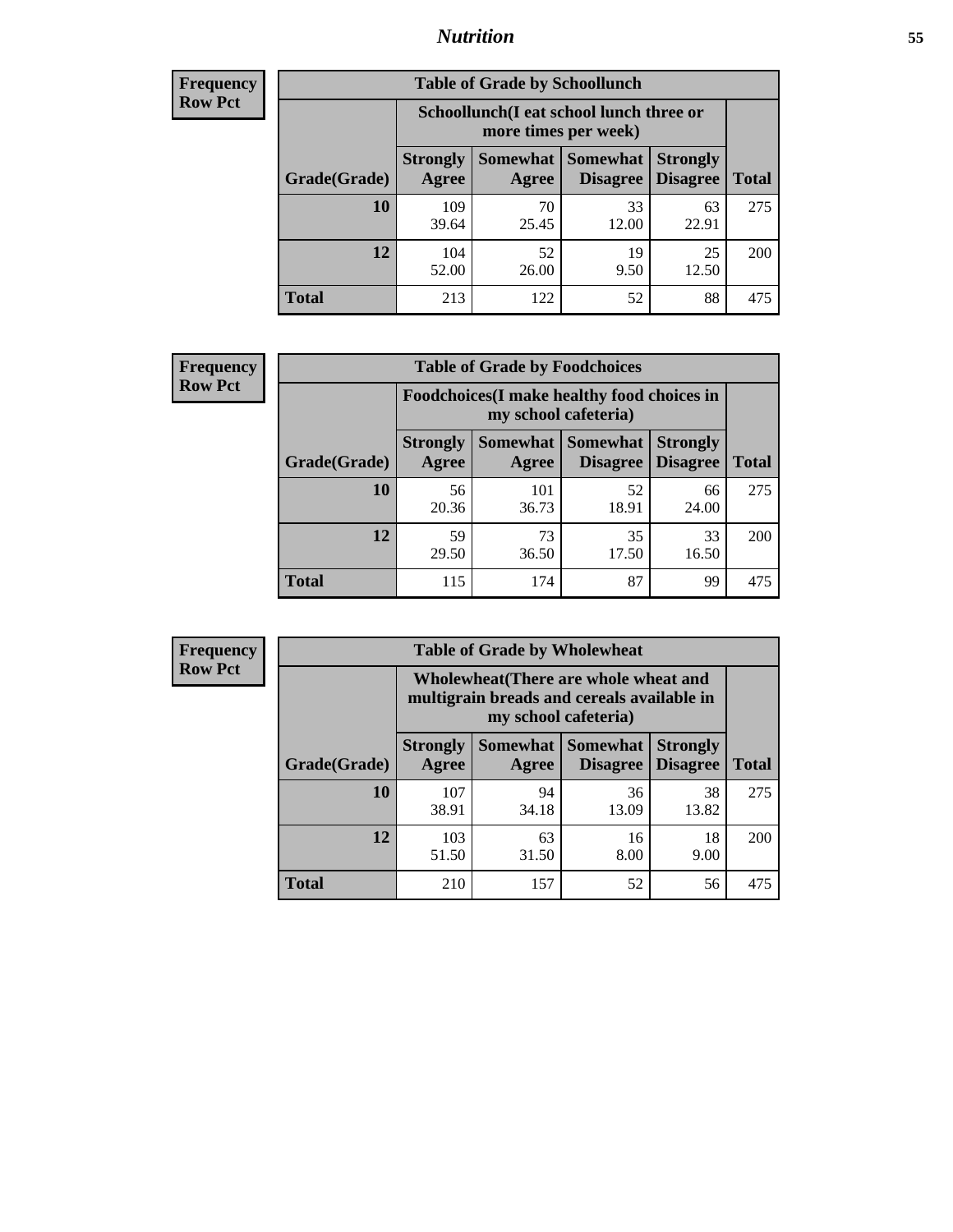## *Nutrition* **56**

**Frequency Row Pct**

| <b>Table of Grade by Healthyvending</b> |                                                                                                                                               |                          |                                    |                                    |              |  |  |
|-----------------------------------------|-----------------------------------------------------------------------------------------------------------------------------------------------|--------------------------|------------------------------------|------------------------------------|--------------|--|--|
|                                         | Healthyvending (If only healthy snacks and<br>beverages were available in the vending<br>machines during the school day,<br>I would buy them) |                          |                                    |                                    |              |  |  |
| Grade(Grade)                            | <b>Strongly</b><br>Agree                                                                                                                      | <b>Somewhat</b><br>Agree | <b>Somewhat</b><br><b>Disagree</b> | <b>Strongly</b><br><b>Disagree</b> | <b>Total</b> |  |  |
| 10                                      | 71<br>25.82                                                                                                                                   | 71<br>25.82              | 58<br>21.09                        | 75<br>27.27                        | 275          |  |  |
| 12                                      | 41<br>20.50                                                                                                                                   | 49<br>24.50              | 46<br>23.00                        | 64<br>32.00                        | 200          |  |  |
| Total                                   | 112                                                                                                                                           | 120                      | 104                                | 139                                | 475          |  |  |

**Frequency Row Pct**

| <b>Table of Grade by Schoolbreakfast</b> |                                                                                                                                        |             |             |             |              |  |
|------------------------------------------|----------------------------------------------------------------------------------------------------------------------------------------|-------------|-------------|-------------|--------------|--|
|                                          | Schoolbreakfast(If breakfast were<br>available at school,<br>but outside the cafeteria,<br>I would eat breakfast at school more often) |             |             |             |              |  |
| Grade(Grade)                             | <b>Somewhat   Somewhat</b><br><b>Strongly</b><br><b>Strongly</b><br><b>Disagree</b><br>Agree<br><b>Disagree</b><br>Agree               |             |             |             | <b>Total</b> |  |
| 10                                       | 102<br>37.09                                                                                                                           | 94<br>34.18 | 31<br>11.27 | 48<br>17.45 | 275          |  |
| 12                                       | 68<br>34.00                                                                                                                            | 66<br>33.00 | 28<br>14.00 | 38<br>19.00 | 200          |  |
| <b>Total</b>                             | 170                                                                                                                                    | 160         | 59          | 86          | 475          |  |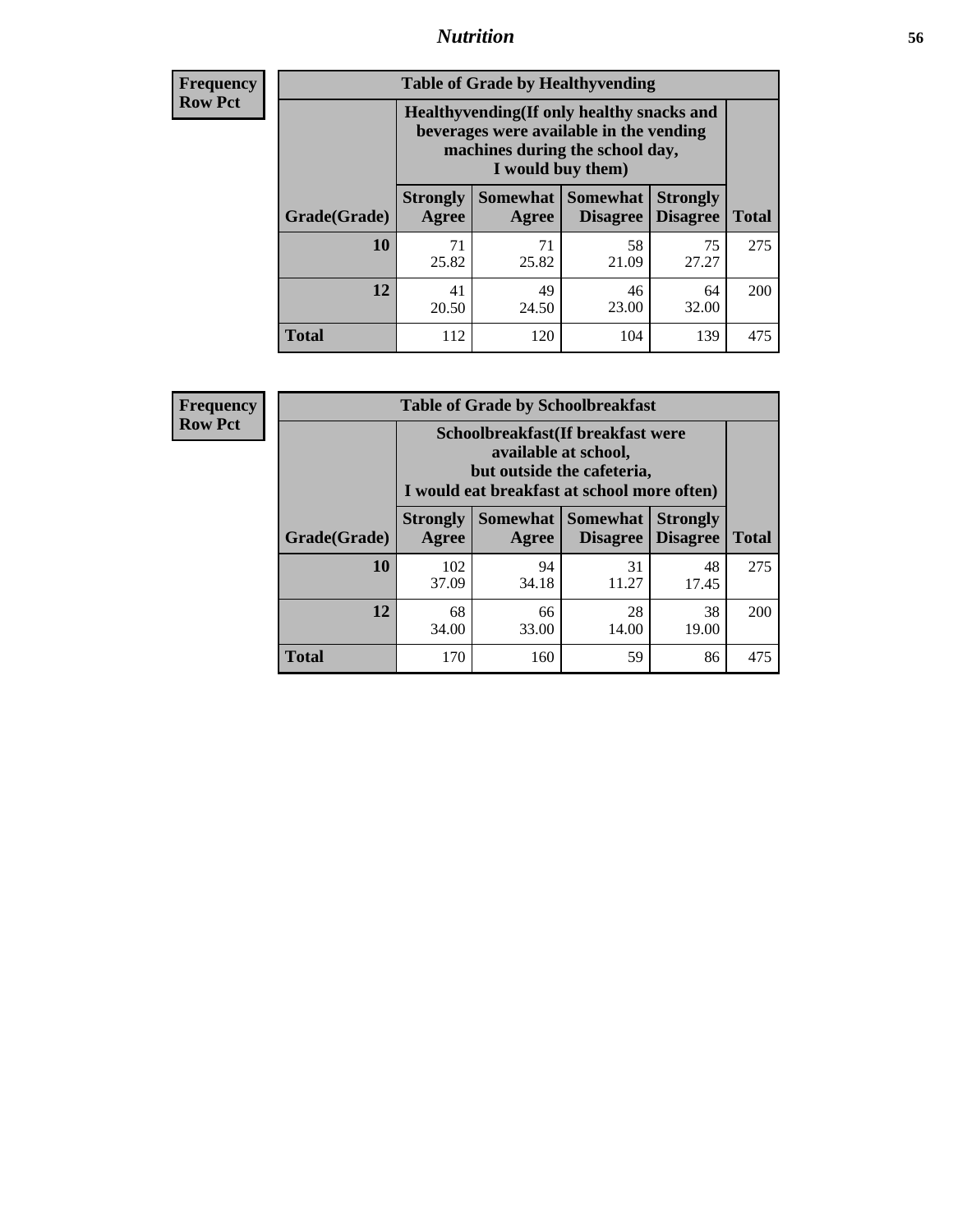| Frequency<br><b>Col Pct</b> | <b>Table of Educationaids by Grade</b>                                                                    |                    |              |              |
|-----------------------------|-----------------------------------------------------------------------------------------------------------|--------------------|--------------|--------------|
|                             | <b>Educationaids</b> (I<br>have been<br>taught about<br><b>HIV/AIDS</b> at<br>school in the<br>past year) | Grade(Grade)<br>10 | 12           | <b>Total</b> |
|                             | Yes                                                                                                       | 232<br>84.36       | 115<br>57.50 | 347          |
|                             | N <sub>0</sub>                                                                                            | 43<br>15.64        | 85<br>42.50  | 128          |
|                             | <b>Total</b>                                                                                              | 275                | 200          | 475          |

| <b>Frequency</b> | <b>Table of Educationcharacter by Grade</b> |              |              |              |
|------------------|---------------------------------------------|--------------|--------------|--------------|
| <b>Col Pct</b>   | Educationcharacter(I<br>have been taught    |              |              |              |
|                  | about character<br>education in the past    | Grade(Grade) |              |              |
|                  | year at school)                             | 10           | 12           | <b>Total</b> |
|                  | <b>Yes</b>                                  | 209<br>76.00 | 149<br>74.50 | 358          |
|                  | N <sub>0</sub>                              | 66<br>24.00  | 51<br>25.50  | 117          |
|                  | <b>Total</b>                                | 275          | 200          | 475          |

| Frequency      | <b>Table of Gradcoach1 by Grade</b>              |              |              |              |
|----------------|--------------------------------------------------|--------------|--------------|--------------|
| <b>Col Pct</b> | Gradcoach1(I<br>know who my<br><b>Graduation</b> | Grade(Grade) |              |              |
|                | Coach is)                                        | 10           | 12           | <b>Total</b> |
|                | Yes                                              | 111<br>40.36 | 163<br>81.50 | 274          |
|                | N <sub>0</sub>                                   | 164<br>59.64 | 37<br>18.50  | 201          |
|                | <b>Total</b>                                     | 275          | 200          | 475          |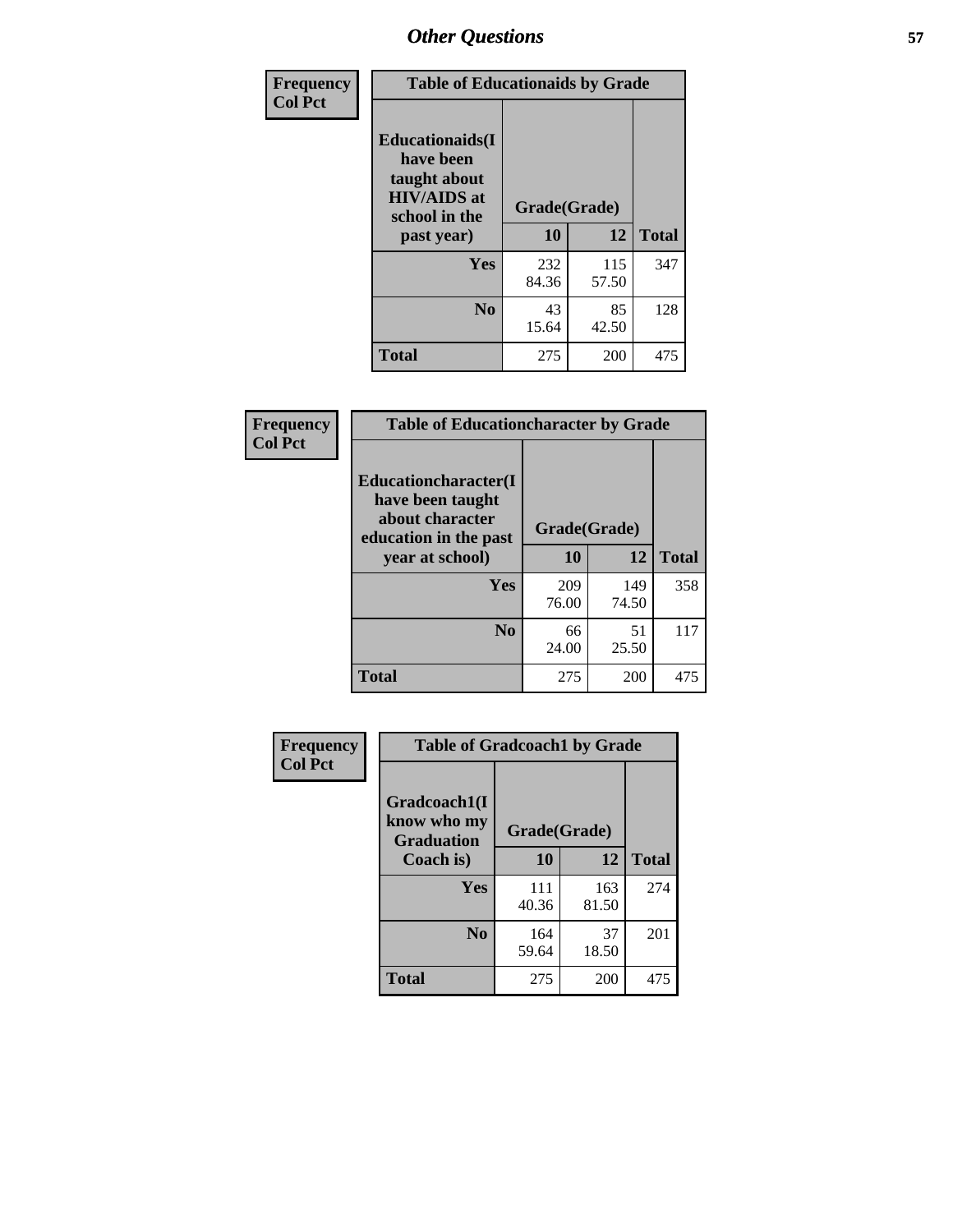| Frequency      | <b>Table of Gradcoach2 by Grade</b> |              |              |              |  |
|----------------|-------------------------------------|--------------|--------------|--------------|--|
| <b>Col Pct</b> |                                     |              |              |              |  |
|                | Gradcoach2(I<br>have                |              |              |              |  |
|                | contacted my<br><b>Graduation</b>   | Grade(Grade) |              |              |  |
|                | Coach)                              | 10           | 12           | <b>Total</b> |  |
|                | Yes                                 | 25<br>9.09   | 79<br>39.50  | 104          |  |
|                | N <sub>0</sub>                      | 250<br>90.91 | 121<br>60.50 | 371          |  |
|                | <b>Total</b>                        | 275          | 200          | 475          |  |

| <b>Frequency</b><br><b>Col Pct</b> | <b>Table of Gradcoach3 by Grade</b>                                         |              |             |              |
|------------------------------------|-----------------------------------------------------------------------------|--------------|-------------|--------------|
|                                    | Gradcoach3(I<br>have received<br>assistance<br>from my<br><b>Graduation</b> | Grade(Grade) |             |              |
|                                    | Coach)                                                                      | 10           | 12          | <b>Total</b> |
|                                    | Yes                                                                         | 18<br>6.55   | 68<br>34.00 | 86           |
|                                    | N <sub>0</sub>                                                              | 77<br>28.00  | 41<br>20.50 | 118          |
|                                    | Don't know                                                                  | 180<br>65.45 | 91<br>45.50 | 271          |
|                                    | <b>Total</b>                                                                | 275          | 200         | 475          |

| Frequency      | <b>Table of Selfharm by Grade</b>                                                                                                                                                      |                    |              |              |
|----------------|----------------------------------------------------------------------------------------------------------------------------------------------------------------------------------------|--------------------|--------------|--------------|
| <b>Col Pct</b> | <b>Selfharm</b> (During<br>the past 12<br>months,<br>I harmed myself<br>on purpose<br><b>Suicideconsider</b><br>During the past<br>12 months,<br>I seriously<br>considered<br>suicide) | Grade(Grade)<br>10 | 12           | <b>Total</b> |
|                | Yes                                                                                                                                                                                    | 28<br>10.18        | 14<br>7.00   | 42           |
|                | N <sub>0</sub>                                                                                                                                                                         | 247<br>89.82       | 186<br>93.00 | 433          |
|                | <b>Total</b>                                                                                                                                                                           | 275                | 200          | 475          |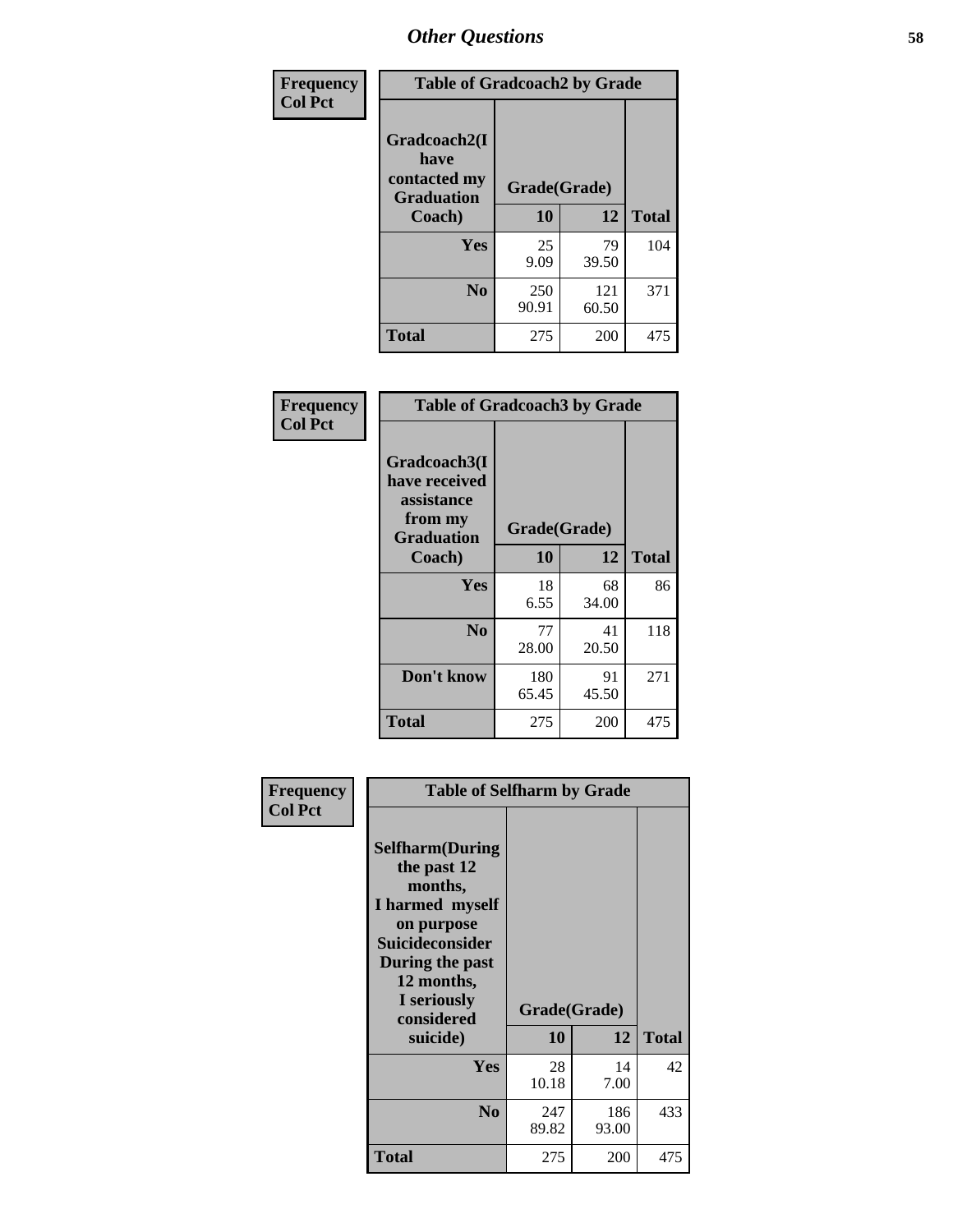| <b>Frequency</b> | <b>Table of Suicideconsider by Grade</b> |              |              |              |
|------------------|------------------------------------------|--------------|--------------|--------------|
| <b>Col Pct</b>   |                                          | Grade(Grade) |              |              |
|                  | Suicideconsider                          | <b>10</b>    | 12           | <b>Total</b> |
|                  | Yes                                      | 32<br>11.64  | 19<br>9.50   | 51           |
|                  | N <sub>0</sub>                           | 243<br>88.36 | 181<br>90.50 | 424          |
|                  | Total                                    | 275          | 200          | 475          |

| Frequency      | <b>Table of Suicideattempt by Grade</b>              |              |              |              |
|----------------|------------------------------------------------------|--------------|--------------|--------------|
| <b>Col Pct</b> | Suicideattempt(I<br>have attempted<br>suicide in the | Grade(Grade) |              |              |
|                | last year)                                           | 10           | 12           | <b>Total</b> |
|                | Yes                                                  | 12<br>4.36   | 11<br>5.50   | 23           |
|                | $\bf No$                                             | 263<br>95.64 | 189<br>94.50 | 452          |
|                | <b>Total</b>                                         | 275          | 200          | 475          |

| Frequency      | <b>Table of Instantmessaged by Grade</b>                       |              |              |              |
|----------------|----------------------------------------------------------------|--------------|--------------|--------------|
| <b>Col Pct</b> | <b>Instantmessaged</b> (I<br>have instant<br>messaged people I | Grade(Grade) |              |              |
|                | do not even know)                                              | 10           | 12           | <b>Total</b> |
|                | Yes                                                            | 95<br>34.55  | 69<br>34.50  | 164          |
|                | N <sub>0</sub>                                                 | 180<br>65.45 | 131<br>65.50 | 311          |
|                | <b>Total</b>                                                   | 275          | 200          | 475          |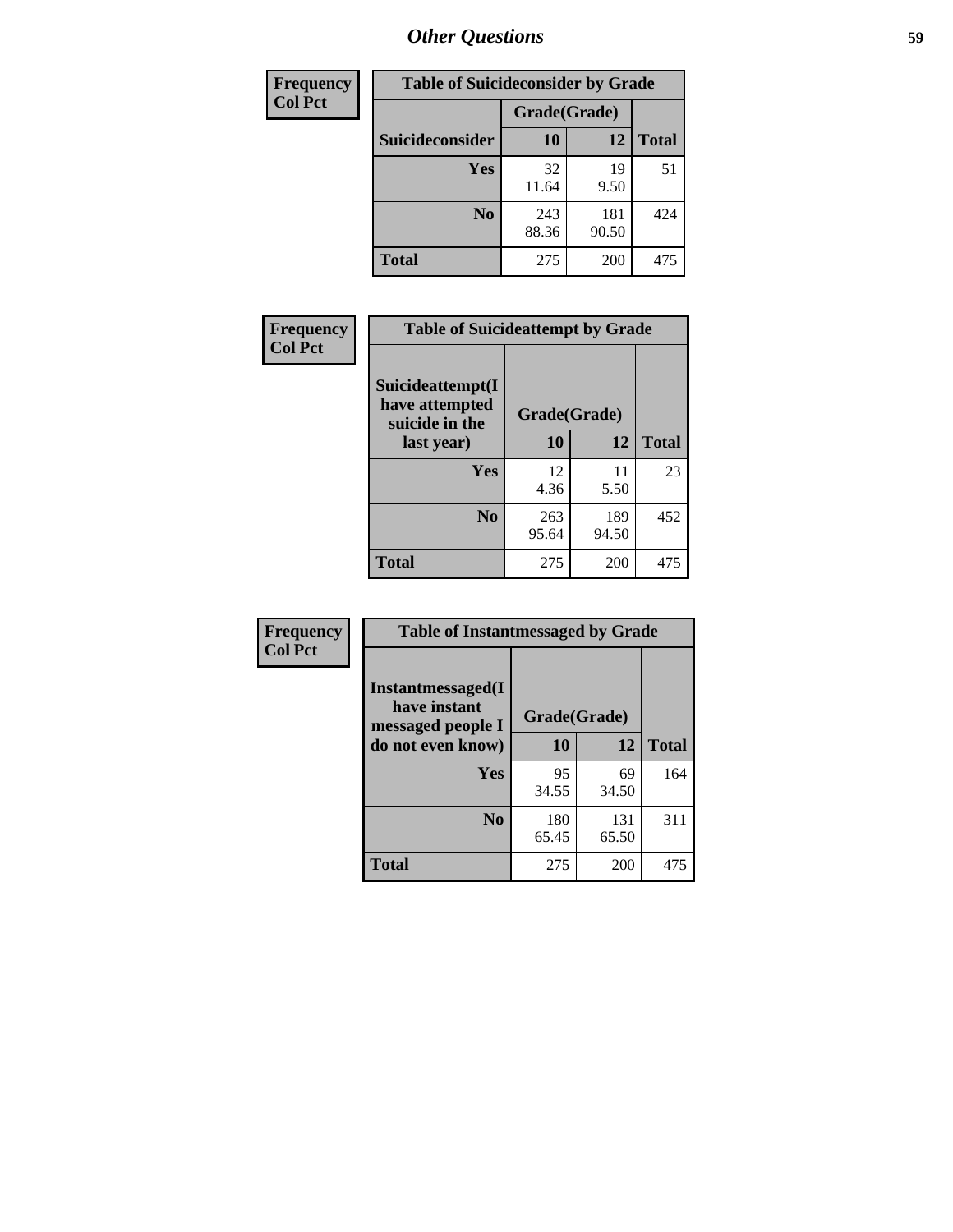| Frequency      | <b>Table of Getsalong by Grade</b>                          |              |              |              |  |  |  |
|----------------|-------------------------------------------------------------|--------------|--------------|--------------|--|--|--|
| <b>Col Pct</b> | <b>Getsalong</b> (I get<br>along with other<br>students and | Grade(Grade) |              |              |  |  |  |
|                | adults)                                                     | 10           | 12           | <b>Total</b> |  |  |  |
|                | <b>Strongly Agree</b>                                       | 97<br>35.27  | 113<br>56.50 | 210          |  |  |  |
|                | <b>Somewhat Agree</b>                                       | 140<br>50.91 | 71<br>35.50  | 211          |  |  |  |
|                | <b>Somewhat Disagree</b>                                    | 24<br>8.73   | 9<br>4.50    | 33           |  |  |  |
|                | <b>Strongly Disagree</b>                                    | 14<br>5.09   | 7<br>3.50    | 21           |  |  |  |
|                | <b>Total</b>                                                | 275          | 200          | 475          |  |  |  |

| Frequency      | <b>Table of Safehome by Grade</b> |              |              |              |  |  |  |
|----------------|-----------------------------------|--------------|--------------|--------------|--|--|--|
| <b>Col Pct</b> | Safehome(I feel                   | Grade(Grade) |              |              |  |  |  |
|                | safe at home)                     | 10           | 12           | <b>Total</b> |  |  |  |
|                | <b>Strongly Agree</b>             | 185<br>67.27 | 151<br>75.50 | 336          |  |  |  |
|                | <b>Somewhat Agree</b>             | 61<br>22.18  | 35<br>17.50  | 96           |  |  |  |
|                | <b>Somewhat Disagree</b>          | 11<br>4.00   | 9<br>4.50    | 20           |  |  |  |
|                | <b>Strongly Disagree</b>          | 18<br>6.55   | 5<br>2.50    | 23           |  |  |  |
|                | <b>Total</b>                      | 275          | 200          | 475          |  |  |  |

| Frequency      |                                                                                      | <b>Table of Adulttalk by Grade</b> |              |              |
|----------------|--------------------------------------------------------------------------------------|------------------------------------|--------------|--------------|
| <b>Col Pct</b> | <b>Adulttalk</b> (I<br>know an<br>adult at<br>school that<br>I can talk<br>with if I | Grade(Grade)                       |              |              |
|                | need help)                                                                           | 10                                 | 12           | <b>Total</b> |
|                | <b>Yes</b>                                                                           | 171<br>62.18                       | 157<br>78.50 | 328          |
|                | N <sub>0</sub>                                                                       | 104<br>37.82                       | 43<br>21.50  | 147          |
|                | <b>Total</b>                                                                         | 275                                | 200          | 475          |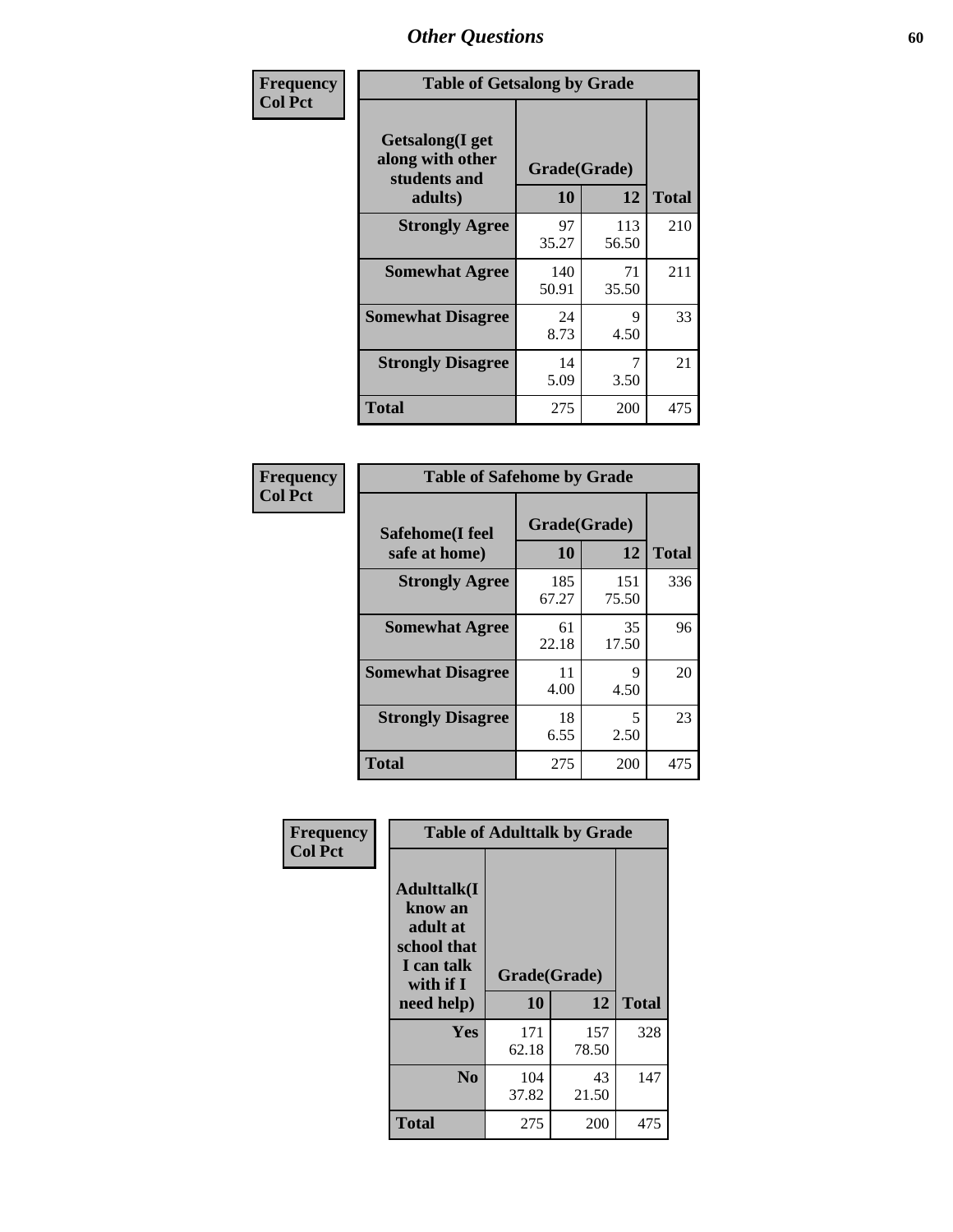**Frequency Row Pct**

r

| <b>Table of Grade by Tvtime</b> |             |                                                                                         |             |                      |                      |                     |              |  |  |  |
|---------------------------------|-------------|-----------------------------------------------------------------------------------------|-------------|----------------------|----------------------|---------------------|--------------|--|--|--|
|                                 |             | Tytime (On an average school day,<br>how much unsupervised time do I spend watching TV) |             |                      |                      |                     |              |  |  |  |
| Grade(Grade)   None             |             | Less that<br>hour/day                                                                   | hour/day    | $2 - 3$<br>hours/day | $4 - 5$<br>hours/day | $6+$<br>  hours/day | <b>Total</b> |  |  |  |
| 10                              | 33<br>12.00 | 40<br>14.55                                                                             | 32<br>11.64 | 75<br>27.27          | 32<br>11.64          | 63<br>22.91         | 275          |  |  |  |
| 12                              | 22<br>11.00 | 42<br>21.00                                                                             | 20<br>10.00 | 58<br>29.00          | 26<br>13.00          | 32<br>16.00         | <b>200</b>   |  |  |  |
| <b>Total</b>                    | 55          | 82                                                                                      | 52          | 133                  | 58                   | 95                  | 475          |  |  |  |

**Frequency Row Pct**

| <b>Table of Grade by Computertime</b> |             |                                                                                                   |                     |                      |                      |                   |              |  |  |  |
|---------------------------------------|-------------|---------------------------------------------------------------------------------------------------|---------------------|----------------------|----------------------|-------------------|--------------|--|--|--|
|                                       |             | Computertime (On an average school day,<br>how much unsupervised time do I spend on the computer) |                     |                      |                      |                   |              |  |  |  |
| Grade(Grade)                          | None $ $    | <b>Less that</b>                                                                                  | hour/day   hour/day | $2 - 3$<br>hours/day | $4 - 5$<br>hours/day | $6+$<br>hours/day | <b>Total</b> |  |  |  |
| 10                                    | 53<br>19.27 | 58<br>21.09                                                                                       | 45<br>16.36         | 57<br>20.73          | 25<br>9.09           | 37<br>13.45       | 275          |  |  |  |
| 12                                    | 33<br>16.50 | 39<br>31<br>67<br>13<br>17<br>6.50<br>19.50<br>15.50<br>33.50<br>8.50                             |                     |                      |                      |                   |              |  |  |  |
| <b>Total</b>                          | 86          | 97                                                                                                | 76                  | 124                  | 38                   | 54                | 475          |  |  |  |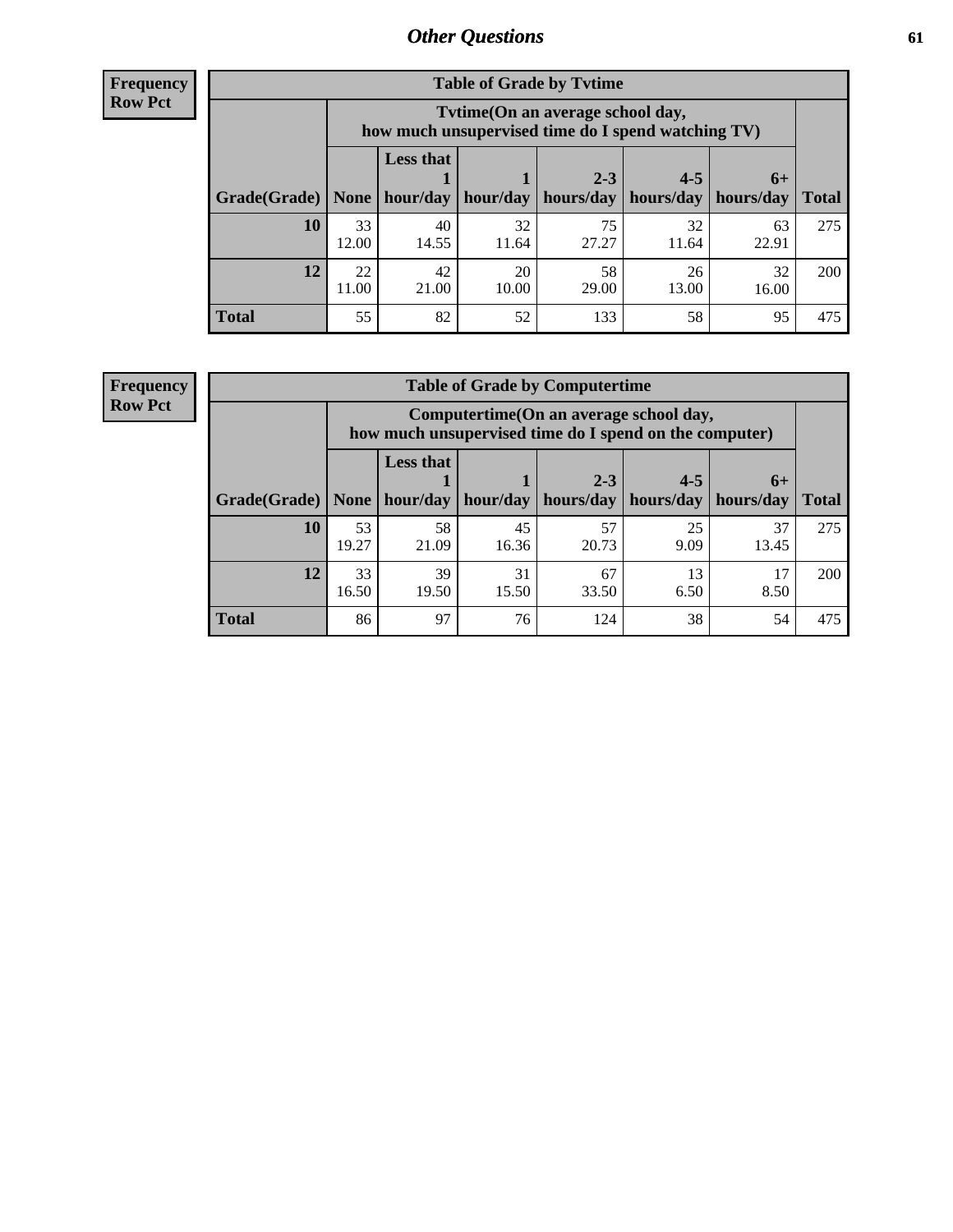#### *Questions about Driving Laws* **62** *Driving Questions were asked only of high school students.*

| <b>Frequency</b> |
|------------------|
| <b>Row Pct</b>   |

| <b>Table of Grade by License1</b> |                                                                      |                                                                                                                                           |                |             |               |              |  |  |  |
|-----------------------------------|----------------------------------------------------------------------|-------------------------------------------------------------------------------------------------------------------------------------------|----------------|-------------|---------------|--------------|--|--|--|
|                                   |                                                                      | License1(During the first 6 months of driving<br>with a provisional license,<br>the only passengers who can ride with the<br>driver are:) |                |             |               |              |  |  |  |
| Grade(Grade)                      | <b>Parent or</b><br><b>Guardian</b>                                  | Family<br><b>Members</b>                                                                                                                  | <b>Friends</b> | Anyone      | Don't<br>Know | <b>Total</b> |  |  |  |
| 10                                | 99<br>36.00                                                          | 87<br>31.64                                                                                                                               | 15<br>5.45     | 32<br>11.64 | 42<br>15.27   | 275          |  |  |  |
| 12                                | 73<br>86<br>22<br>5<br>14<br>7.00<br>11.00<br>43.00<br>2.50<br>36.50 |                                                                                                                                           |                |             |               |              |  |  |  |
| Total                             | 172                                                                  | 173                                                                                                                                       | 20             | 46          | 64            | 475          |  |  |  |

| Frequency      |                                                                                                          | <b>Table of Grade by License2</b> |                  |                         |                                                      |               |              |  |  |  |
|----------------|----------------------------------------------------------------------------------------------------------|-----------------------------------|------------------|-------------------------|------------------------------------------------------|---------------|--------------|--|--|--|
| <b>Row Pct</b> | License2(17 yr old drivers with a<br>provisional driver's license cannot<br>drive between the hours of:) |                                   |                  |                         |                                                      |               |              |  |  |  |
|                | Grade(Grade)                                                                                             | <b>Midnight</b><br>to 6am         | 1am<br>to<br>5am | 1am<br>to<br><b>6am</b> | N <sub>0</sub><br>curfew<br>for $17$<br>year<br>olds | Don't<br>Know | <b>Total</b> |  |  |  |
|                | 10                                                                                                       | 132<br>48.00                      | 23<br>8.36       | 20<br>7.27              | 18<br>6.55                                           | 82<br>29.82   | 275          |  |  |  |
|                | 12                                                                                                       | 122<br>61.00                      | 19<br>9.50       | 24<br>12.00             | 7<br>3.50                                            | 28<br>14.00   | 200          |  |  |  |
|                | <b>Total</b>                                                                                             | 254                               | 42               | 44                      | 25                                                   | 110           | 475          |  |  |  |

| Frequency      |                                                                                        | <b>Table of Grade by License3</b> |                  |            |             |             |               |              |  |
|----------------|----------------------------------------------------------------------------------------|-----------------------------------|------------------|------------|-------------|-------------|---------------|--------------|--|
| <b>Row Pct</b> | License3(For drivers under the age of 21,<br>what level of alcohol is considered DUI?) |                                   |                  |            |             |             |               |              |  |
|                | Grade(Grade)                                                                           | Any<br><b>Amount</b>              | $0.02 \mid 0.04$ |            | 0.06        | 0.08        | Don't<br>know | <b>Total</b> |  |
|                | 10                                                                                     | 46<br>16.73                       | 49<br>17.82      | 25<br>9.09 | 21<br>7.64  | 36<br>13.09 | 98<br>35.64   | 275          |  |
|                | 12                                                                                     | 51<br>25.50                       | 39<br>19.50      | 19<br>9.50 | 21<br>10.50 | 18<br>9.00  | 52<br>26.00   | 200          |  |
|                | <b>Total</b>                                                                           | 97                                | 88               | 44         | 42          | 54          | 150           | 475          |  |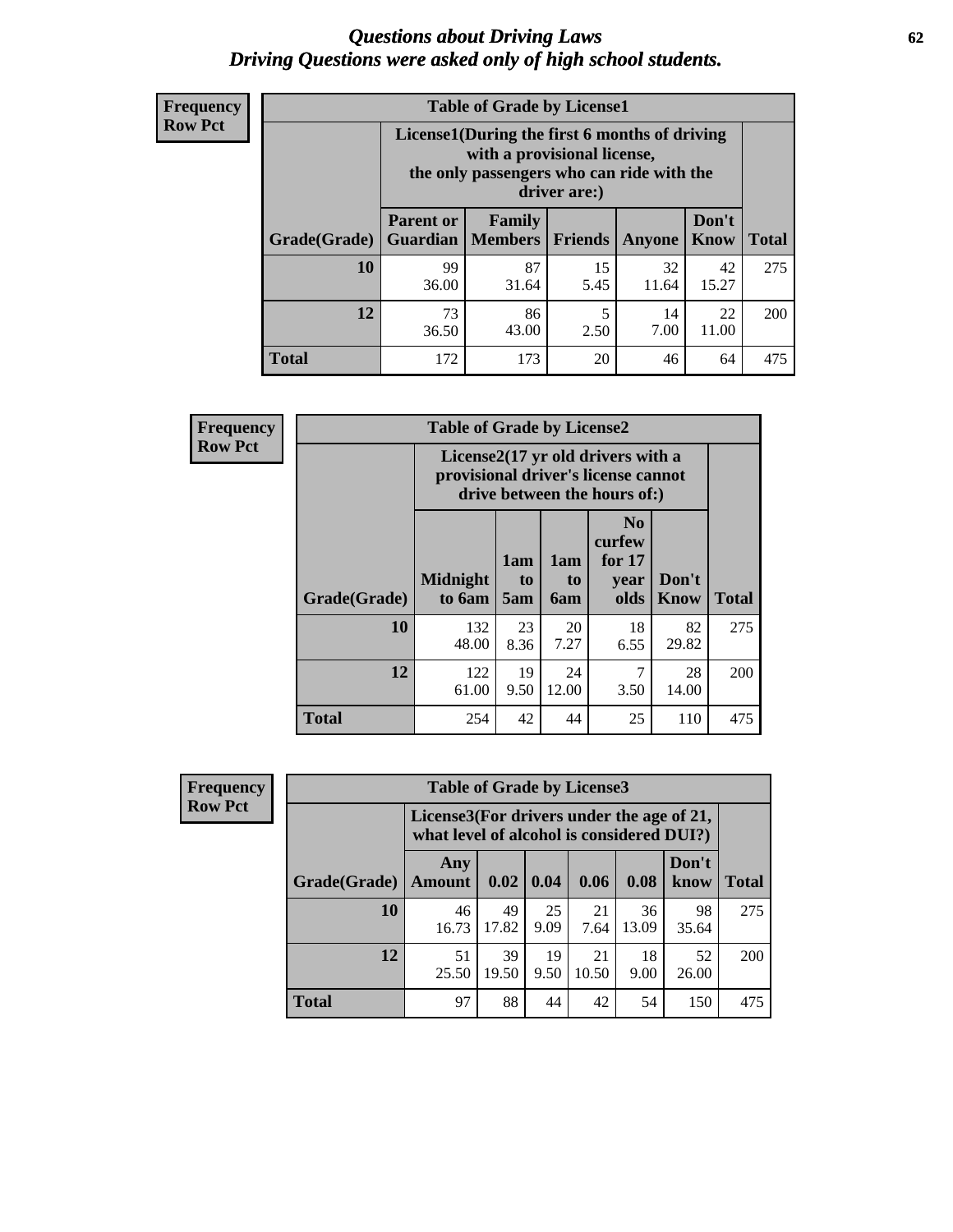#### *Questions about Driving Laws* **63** *Driving Questions were asked only of high school students.*

**Frequency Row Pct**

| <b>Table of Grade by License4</b> |             |                                                                                                                                                                                                                                                                                       |             |            |            |              |     |  |  |
|-----------------------------------|-------------|---------------------------------------------------------------------------------------------------------------------------------------------------------------------------------------------------------------------------------------------------------------------------------------|-------------|------------|------------|--------------|-----|--|--|
|                                   |             | License4(A driver under 21 automatically<br>loses his/her license if caught exceeding the<br>posted speet limit by:)<br>Can't<br>lose<br>license<br><b>Depends</b><br>$15+$<br>$35+$<br>$25+$<br>Don't<br>for<br><b>on</b><br>speeding<br><b>Total</b><br>mph<br>know<br>mph<br>judge |             |            |            |              |     |  |  |
| Grade(Grade)                      | mph         |                                                                                                                                                                                                                                                                                       |             |            |            |              |     |  |  |
| 10                                | 57<br>20.73 | 36<br>13.09                                                                                                                                                                                                                                                                           | 33<br>12.00 | 26<br>9.45 | 18<br>6.55 | 105<br>38.18 | 275 |  |  |
| 12                                | 53<br>26.50 | 38<br>27<br>13<br>11<br>58<br>19.00<br>5.50<br>13.50<br>29.00<br>6.50                                                                                                                                                                                                                 |             |            |            |              |     |  |  |
| <b>Total</b>                      | 110         | 74                                                                                                                                                                                                                                                                                    | 60          | 39         | 29         | 163          | 475 |  |  |

| Frequency      | <b>Table of Grade by License5</b> |             |                                                                                                                                                            |               |              |  |
|----------------|-----------------------------------|-------------|------------------------------------------------------------------------------------------------------------------------------------------------------------|---------------|--------------|--|
| <b>Row Pct</b> |                                   |             | License5(A<br>Georgia teenager<br>with family<br>connections or a<br>good lawyer can<br>break a teen<br>driving law and<br>keep their driver's<br>license) |               |              |  |
|                | Grade(Grade)                      | <b>Yes</b>  | N <sub>0</sub>                                                                                                                                             | Don't<br>know | <b>Total</b> |  |
|                | 10                                | 47<br>17.09 | 117<br>42.55                                                                                                                                               | 111<br>40.36  | 275          |  |
|                | 12                                | 53<br>26.50 | 83<br>41.50                                                                                                                                                | 64<br>32.00   | 200          |  |
|                | <b>Total</b>                      | 100         | 200                                                                                                                                                        | 175           | 475          |  |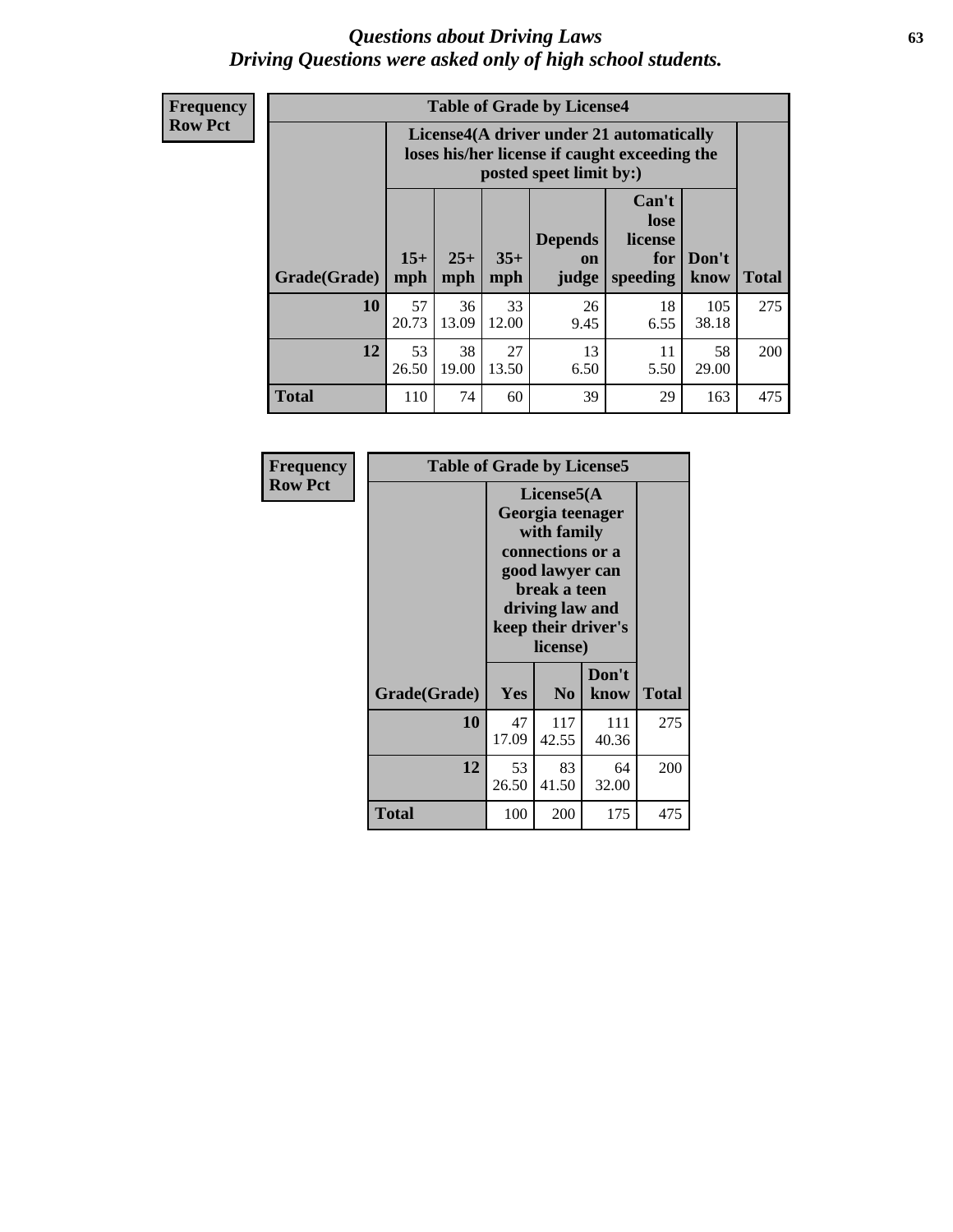#### *Questions about Driving Laws* **64** *Driving Questions were asked only of high school students.*

| <b>Frequency</b> |              | <b>Table of Grade by License6</b>                                                                                                               |                |               |              |  |
|------------------|--------------|-------------------------------------------------------------------------------------------------------------------------------------------------|----------------|---------------|--------------|--|
| <b>Row Pct</b>   |              | License <sub>6</sub> (I know a<br>friend or<br>classmate that<br>broke a teen<br>driving law,<br>but was allowed to<br>keep his/her<br>license) |                |               |              |  |
|                  | Grade(Grade) | Yes                                                                                                                                             | N <sub>0</sub> | Don't<br>know | <b>Total</b> |  |
|                  | 10           | 67<br>109<br>99<br>24.36<br>36.00<br>39.64                                                                                                      |                |               | 275          |  |
|                  | 12           | 65<br>77<br>58<br>29.00<br>32.50<br>38.50                                                                                                       |                |               | 200          |  |
|                  | <b>Total</b> | 132                                                                                                                                             | 186            | 157           | 475          |  |

| <b>Frequency</b> |              |                                                                             | <b>Table of Grade by License7</b>                                                             |                                                   |                        |              |  |
|------------------|--------------|-----------------------------------------------------------------------------|-----------------------------------------------------------------------------------------------|---------------------------------------------------|------------------------|--------------|--|
| <b>Row Pct</b>   |              |                                                                             | License7(A student under the age of 18 cam loser<br>his/her driving privileges if he or she:) |                                                   |                        |              |  |
|                  | Grade(Grade) | <b>Have</b><br>more than<br>10<br>unexcused<br>absences<br>per school<br>yr | Drop out<br>without  <br>graduating                                                           | <b>Bring</b><br>alcohol/drugs/weapon<br>to school | All of<br>the<br>above | <b>Total</b> |  |
|                  | 10           | 29<br>10.55                                                                 | 24<br>8.73                                                                                    | 11<br>4.00                                        | 211<br>76.73           | 275          |  |
|                  | 12           | 33<br>16.50                                                                 | 23<br>11.50                                                                                   | 9<br>4.50                                         | 135<br>67.50           | 200          |  |
|                  | <b>Total</b> | 62                                                                          | 47                                                                                            | 20                                                | 346                    | 475          |  |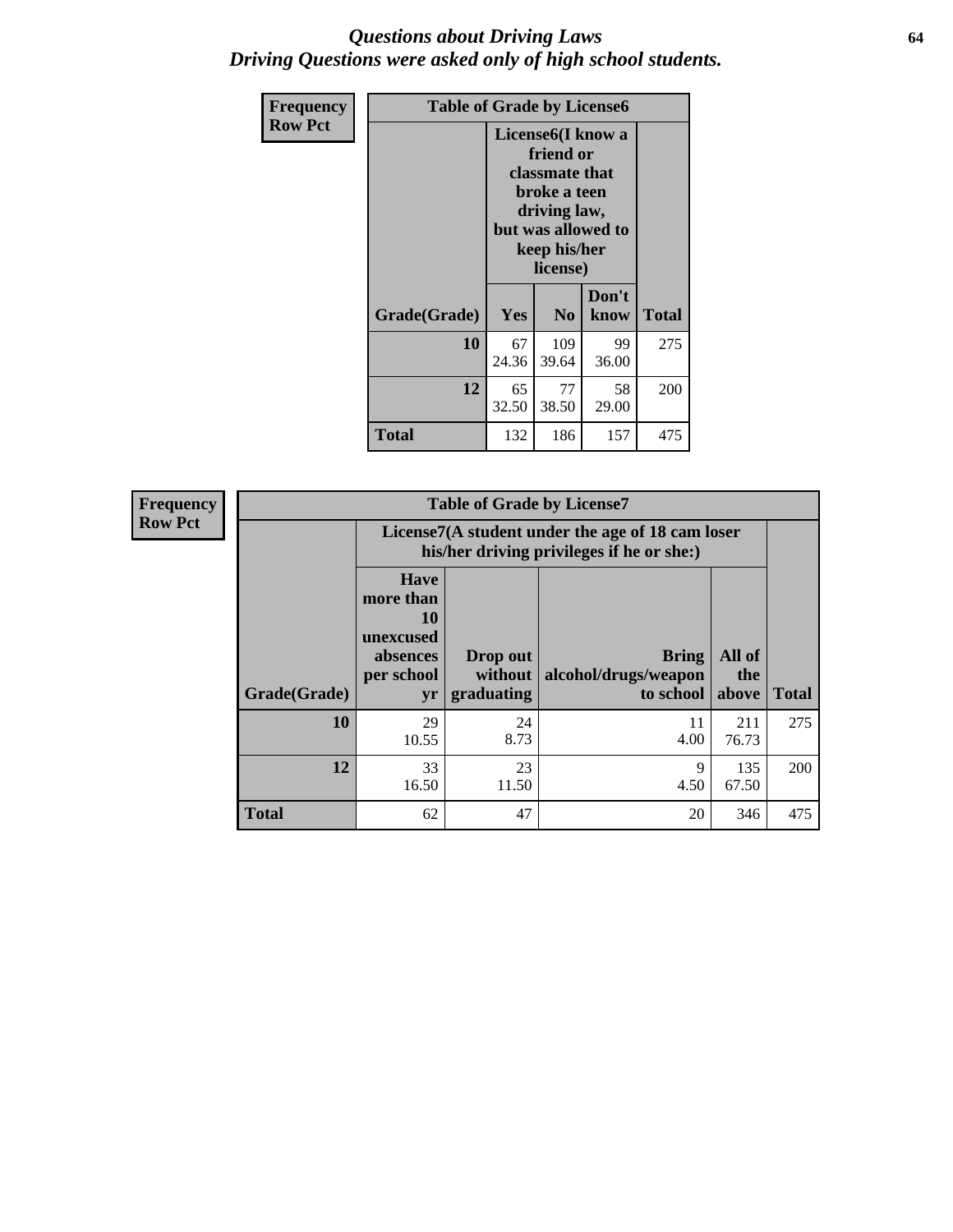# *Select Results by Gender* **65**

| Frequency      | <b>Table of SchoolClimate2 by Gender</b>          |                                 |              |              |
|----------------|---------------------------------------------------|---------------------------------|--------------|--------------|
| <b>Col Pct</b> | SchoolClimate2(I<br>feel successful at<br>school) | Gender(Gender)<br><b>Female</b> | <b>Male</b>  | <b>Total</b> |
|                | <b>Strongly Agree</b>                             | 66<br>25.78                     | 63<br>28.77  | 129          |
|                | <b>Somewhat Agree</b>                             | 158<br>61.72                    | 128<br>58.45 | 286          |
|                | <b>Somewhat Disagree</b>                          | 28<br>10.94                     | 19<br>8.68   | 47           |
|                | <b>Strongly Disagree</b>                          | 4<br>1.56                       | 9<br>4.11    | 13           |
|                | <b>Total</b>                                      | 256                             | 219          | 475          |

| <b>Frequency</b> | <b>Table of SchoolClimate6 by Gender</b>                 |                |             |              |  |
|------------------|----------------------------------------------------------|----------------|-------------|--------------|--|
| <b>Col Pct</b>   | <b>SchoolClimate6(Teachers</b><br>treat me with respect) | Gender(Gender) |             |              |  |
|                  |                                                          | Female         | <b>Male</b> | <b>Total</b> |  |
|                  | <b>Strongly Agree</b>                                    | 53<br>20.70    | 49<br>22.37 | 102          |  |
|                  | <b>Somewhat Agree</b>                                    | 116<br>45.31   | 97<br>44.29 | 213          |  |
|                  | <b>Somewhat Disagree</b>                                 | 58<br>22.66    | 40<br>18.26 | 98           |  |
|                  | <b>Strongly Disagree</b>                                 | 29<br>11.33    | 33<br>15.07 | 62           |  |
|                  | <b>Total</b>                                             | 256            | 219         | 475          |  |

| Frequency      | <b>Table of SchoolClimate8 by Gender</b>                                             |                                 |             |              |
|----------------|--------------------------------------------------------------------------------------|---------------------------------|-------------|--------------|
| <b>Col Pct</b> | <b>SchoolClimate8(Students</b><br>are frequently<br>recognized for good<br>behavior) | Gender(Gender)<br><b>Female</b> | <b>Male</b> | <b>Total</b> |
|                |                                                                                      |                                 |             |              |
|                | <b>Strongly Agree</b>                                                                | 37<br>14.45                     | 34<br>15.53 | 71           |
|                | <b>Somewhat Agree</b>                                                                | 109<br>42.58                    | 94<br>42.92 | 203          |
|                | <b>Somewhat Disagree</b>                                                             | 58<br>22.66                     | 55<br>25.11 | 113          |
|                | <b>Strongly Disagree</b>                                                             | 52<br>20.31                     | 36<br>16.44 | 88           |
|                | <b>Total</b>                                                                         | 256                             | 219         | 475          |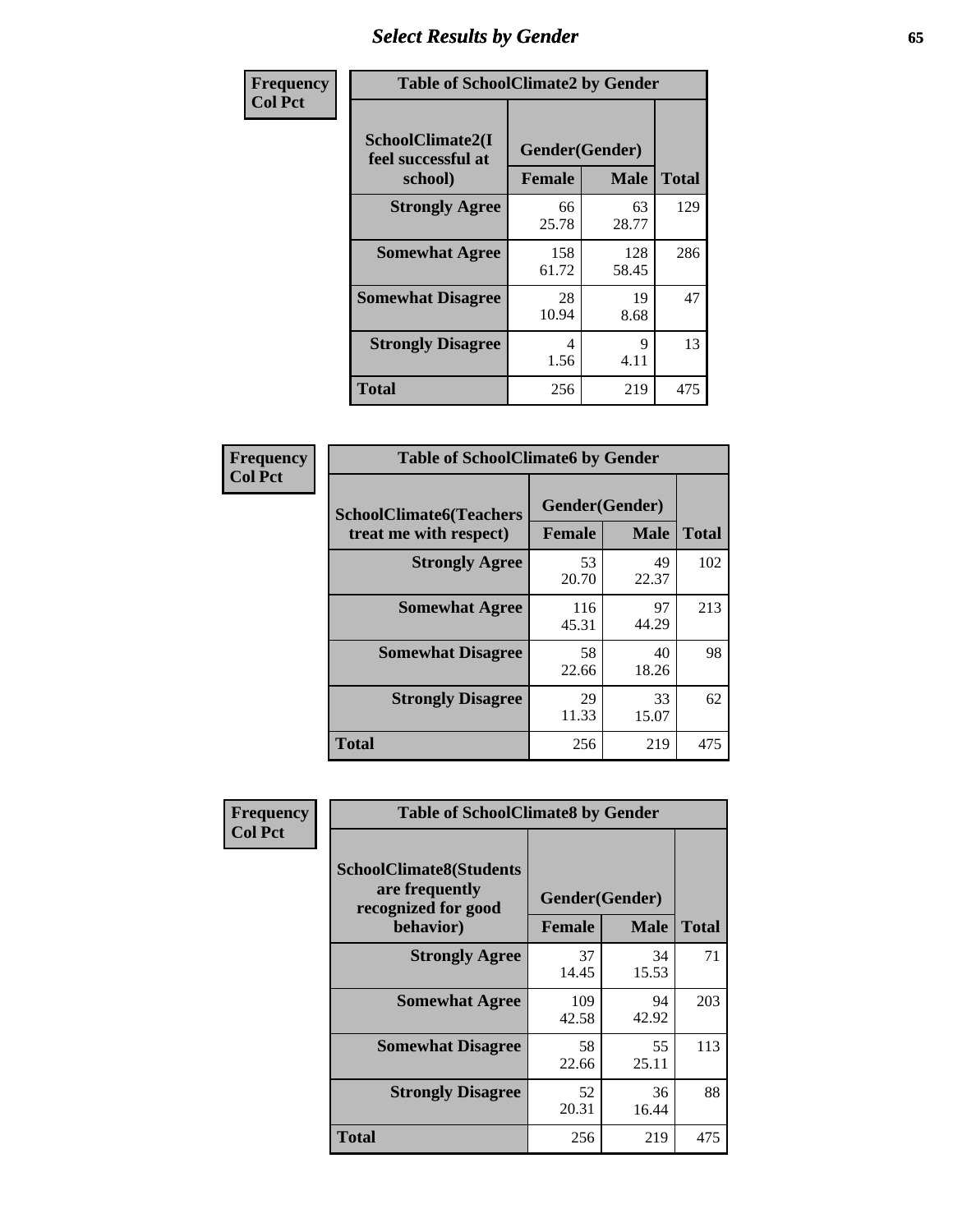# *Select Results by Gender* **66**

| Frequency      | <b>Table of Gender by Dropout</b> |                                                                        |                |              |
|----------------|-----------------------------------|------------------------------------------------------------------------|----------------|--------------|
| <b>Row Pct</b> |                                   | Dropout(I<br>have<br>thought<br>about<br>dropping<br>out of<br>school) |                |              |
|                | Gender(Gender)                    | Yes                                                                    | N <sub>0</sub> | <b>Total</b> |
|                | <b>Female</b>                     | 93<br>36.33                                                            | 163<br>63.67   | 256          |
|                | <b>Male</b>                       | 77<br>35.16                                                            | 142<br>64.84   | 219          |
|                | <b>Total</b>                      | 170                                                                    | 305            | 475          |

| <b>Frequency</b> | <b>Table of Gender by Dropoutreason</b> |                                                                     |              |                          |                                |              |              |
|------------------|-----------------------------------------|---------------------------------------------------------------------|--------------|--------------------------|--------------------------------|--------------|--------------|
| <b>Row Pct</b>   |                                         | Dropoutreason (If I dropped out the<br>reason would most likely be) |              |                          |                                |              |              |
|                  | <b>Gender(Gender)</b>                   | Won't<br>Drop<br>out                                                | <b>Bored</b> | Family<br><b>Reasons</b> | <b>Being</b><br><b>Bullied</b> | <b>Other</b> | <b>Total</b> |
|                  | <b>Female</b>                           | 131<br>51.17                                                        | 49<br>19.14  | 17<br>6.64               | 3<br>1.17                      | 56<br>21.88  | 256          |
|                  | <b>Male</b>                             | 111<br>50.68                                                        | 43<br>19.63  | 25<br>11.42              | 3<br>1.37                      | 37<br>16.89  | 219          |
|                  | <b>Total</b>                            | 242                                                                 | 92           | 42                       | 6                              | 93           | 475          |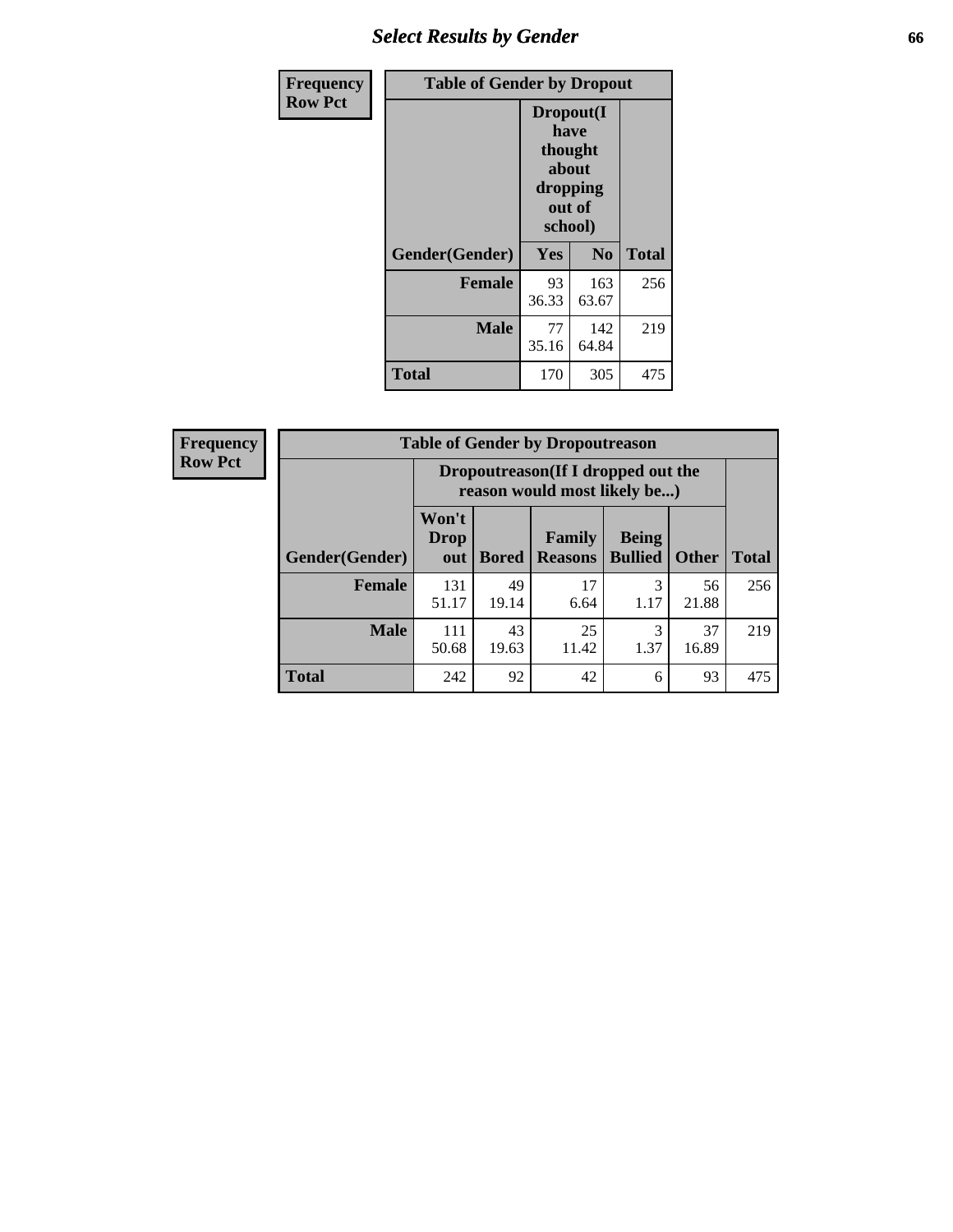*School Safety* **67**

| Frequency      | <b>Table of Gender by Bullied2</b> |                 |                |              |
|----------------|------------------------------------|-----------------|----------------|--------------|
| <b>Row Pct</b> |                                    | <b>Bullied2</b> |                |              |
|                | Gender(Gender)                     | Yes             | N <sub>0</sub> | <b>Total</b> |
|                | <b>Female</b>                      | 34<br>13.28     | 222<br>86.72   | 256          |
|                | <b>Male</b>                        | 16<br>7.31      | 203<br>92.69   | 219          |
|                | <b>Total</b>                       | 50              | 425            | 475          |

| Frequency      | <b>Table of Gender by Bulliedothers2</b> |                       |                |              |
|----------------|------------------------------------------|-----------------------|----------------|--------------|
| <b>Row Pct</b> |                                          | <b>Bulliedothers2</b> |                |              |
|                | Gender(Gender)                           | Yes                   | N <sub>0</sub> | <b>Total</b> |
|                | <b>Female</b>                            | 38<br>14.84           | 218<br>85.16   | 256          |
|                | <b>Male</b>                              | 42<br>19.18           | 177<br>80.82   | 219          |
|                | <b>Total</b>                             | 80                    | 395            | 475          |

| Frequency      | <b>Table of Gender by Weaponschool2</b> |                      |                |              |
|----------------|-----------------------------------------|----------------------|----------------|--------------|
| <b>Row Pct</b> |                                         | <b>Weaponschool2</b> |                |              |
|                | Gender(Gender)                          | Yes                  | N <sub>0</sub> | <b>Total</b> |
|                | Female                                  | 10<br>3.91           | 246<br>96.09   | 256          |
|                | <b>Male</b>                             | 10<br>4.57           | 209<br>95.43   | 219          |
|                | <b>Total</b>                            | 20                   | 455            | 475          |

| Frequency      | <b>Table of Gender by Absentunsafe2</b> |               |                |              |
|----------------|-----------------------------------------|---------------|----------------|--------------|
| <b>Row Pct</b> |                                         | Absentunsafe2 |                |              |
|                | Gender(Gender)                          | Yes           | N <sub>0</sub> | <b>Total</b> |
|                | <b>Female</b>                           | 101<br>39.45  | 155<br>60.55   | 256          |
|                | <b>Male</b>                             | 48<br>21.92   | 171<br>78.08   | 219          |
|                | <b>Total</b>                            | 149           | 326            | 475          |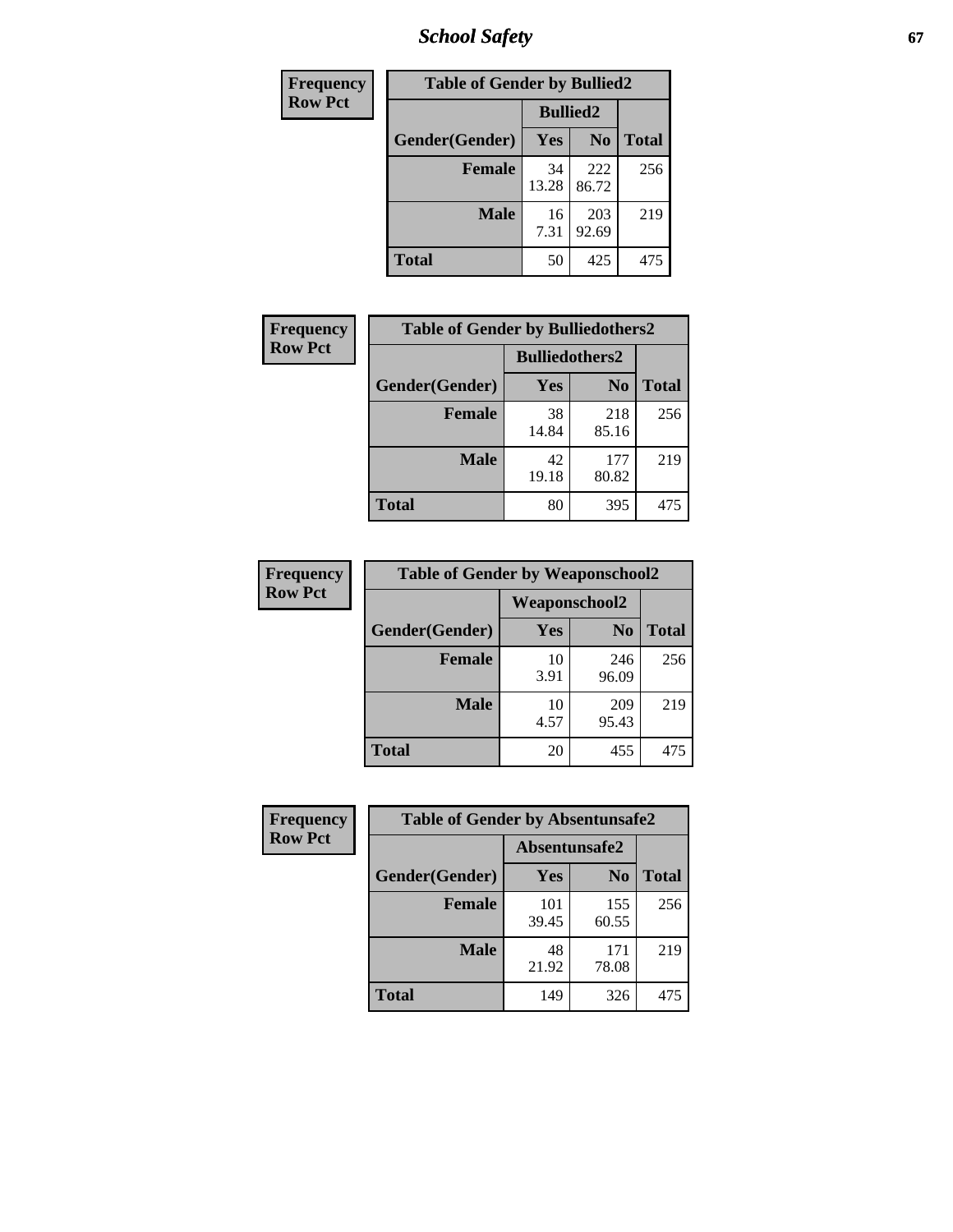*School Safety* **68**

| Frequency      | <b>Table of Gender by Gangself</b> |                                                                                                |                |              |
|----------------|------------------------------------|------------------------------------------------------------------------------------------------|----------------|--------------|
| <b>Row Pct</b> |                                    | Gangself(I<br>have<br>participated<br>in illegal gang<br>activities in<br>the past 30<br>days) |                |              |
|                | Gender(Gender)                     | Yes                                                                                            | N <sub>0</sub> | <b>Total</b> |
|                | <b>Female</b>                      | 12<br>4.69                                                                                     | 244<br>95.31   | 256          |
|                | <b>Male</b>                        | 28<br>12.79                                                                                    | 191<br>87.21   | 219          |
|                | <b>Total</b>                       | 40                                                                                             | 435            | 475          |

| Frequency      | <b>Table of Gender by Gangpeers</b> |                                                                                                                             |                |              |
|----------------|-------------------------------------|-----------------------------------------------------------------------------------------------------------------------------|----------------|--------------|
| <b>Row Pct</b> |                                     | <b>Gangpeers</b> (I<br>have friends<br>who have<br>participated<br>in illegal gang<br>activities in<br>the past 30<br>days) |                |              |
|                | Gender(Gender)                      | Yes                                                                                                                         | N <sub>0</sub> | <b>Total</b> |
|                | <b>Female</b>                       | 87<br>33.98                                                                                                                 | 169<br>66.02   | 256          |
|                | <b>Male</b>                         | 83<br>37.90                                                                                                                 | 136<br>62.10   | 219          |
|                | <b>Total</b>                        | 170                                                                                                                         | 305            | 475          |

| <b>Frequency</b> | <b>Table of Gender by Pickedon2</b> |             |                |              |
|------------------|-------------------------------------|-------------|----------------|--------------|
| <b>Row Pct</b>   |                                     |             | Pickedon2      |              |
|                  | Gender(Gender)                      | Yes         | N <sub>0</sub> | <b>Total</b> |
|                  | <b>Female</b>                       | 84<br>32.81 | 172<br>67.19   | 256          |
|                  | <b>Male</b>                         | 56<br>25.57 | 163<br>74.43   | 219          |
|                  | <b>Total</b>                        | 140         | 335            | 475          |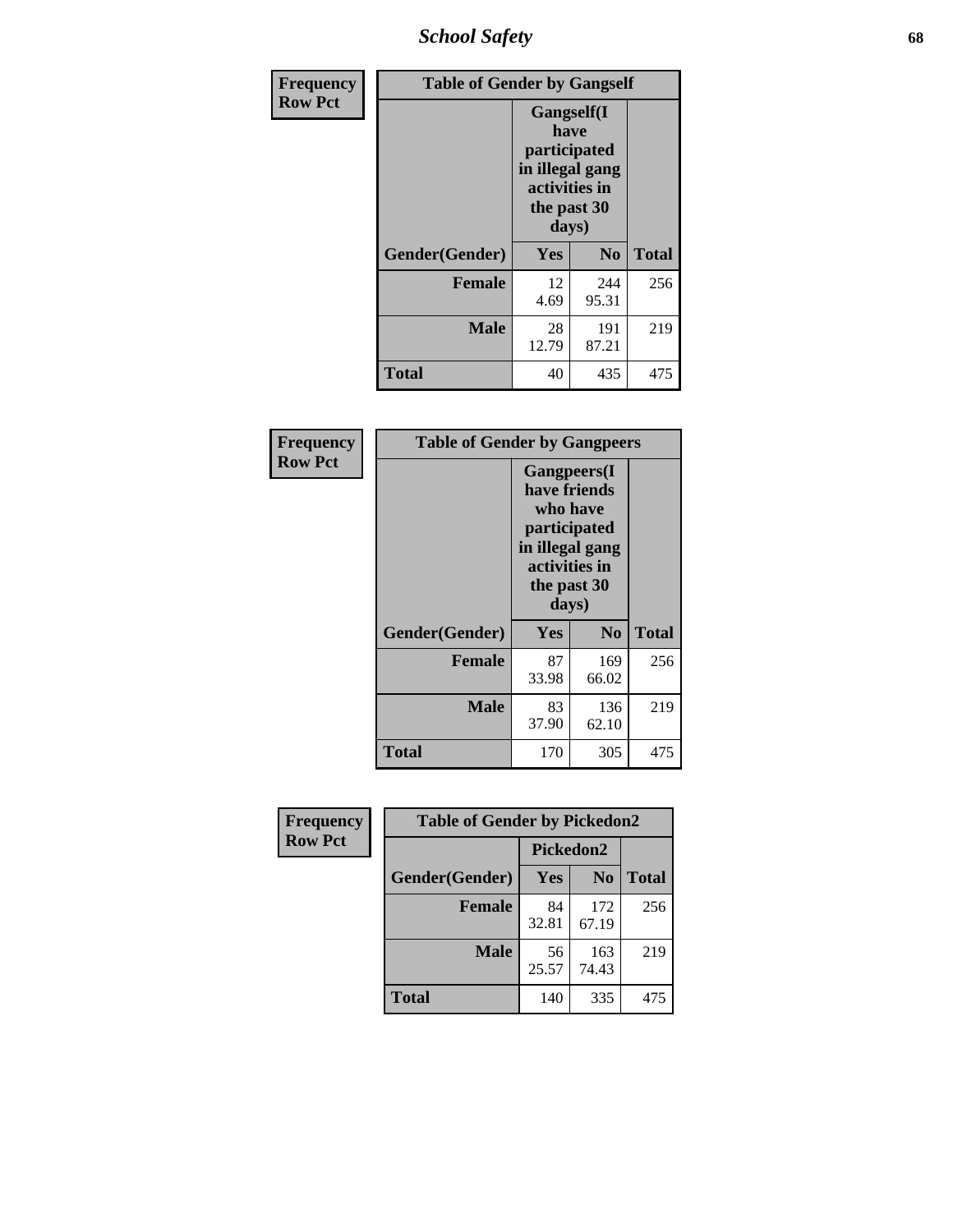*School Safety* **69**

| Frequency      | <b>Table of Gender by Safeschool2</b> |              |                |              |
|----------------|---------------------------------------|--------------|----------------|--------------|
| <b>Row Pct</b> |                                       |              | Safeschool2    |              |
|                | Gender(Gender)                        | Yes          | N <sub>0</sub> | <b>Total</b> |
|                | <b>Female</b>                         | 103<br>40.23 | 153<br>59.77   | 256          |
|                | Male                                  | 125<br>57.08 | 94<br>42.92    | 219          |
|                | <b>Total</b>                          | 228          | 247            | 475          |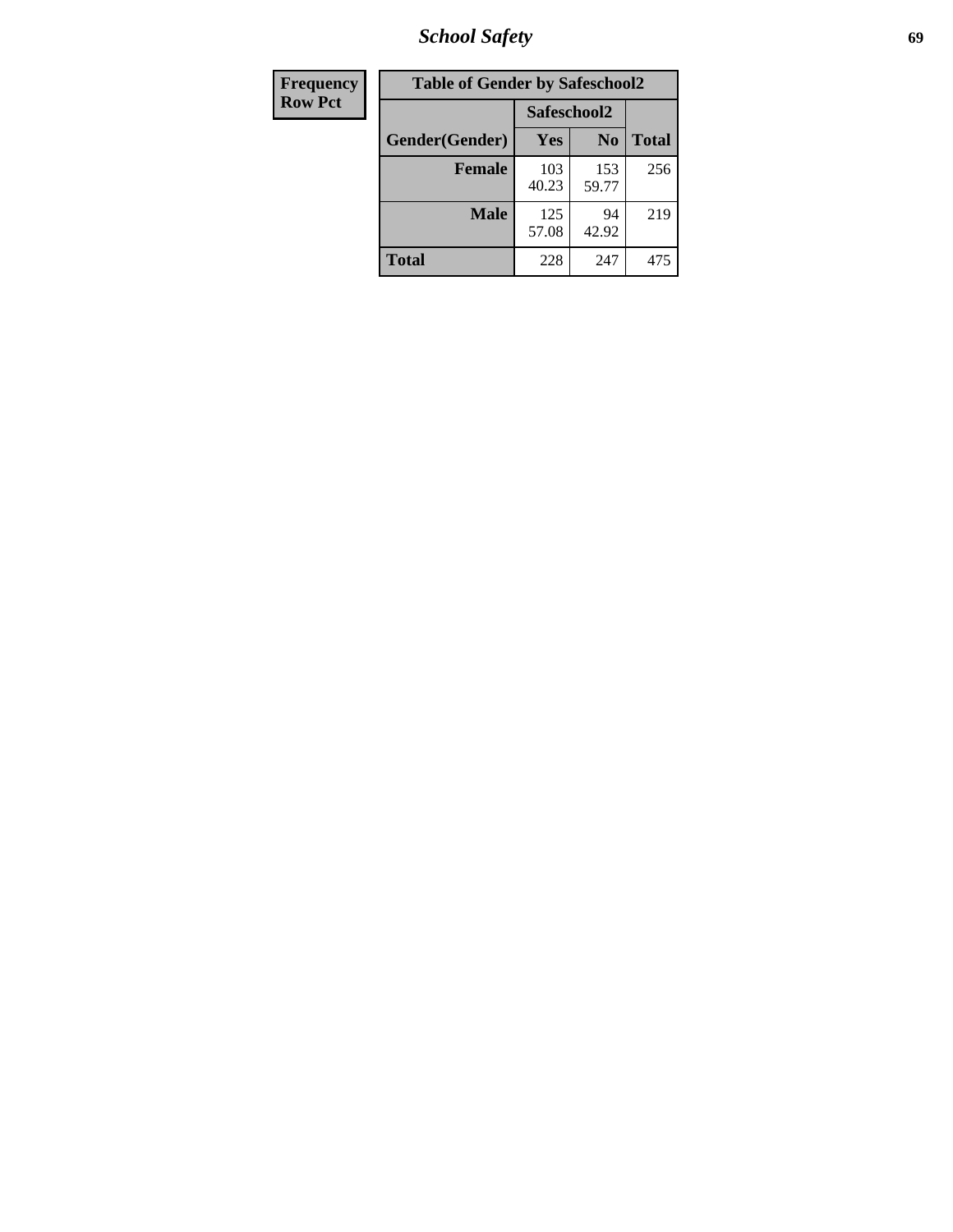# *Incidence of Drug Use* **70**

| Frequency      |                | <b>Table of Gender by AlcoholAlt</b>     |                |              |
|----------------|----------------|------------------------------------------|----------------|--------------|
| <b>Row Pct</b> |                | AlcoholAlt(Alcohol<br>use, past 30 days) |                |              |
|                | Gender(Gender) | Yes                                      | N <sub>0</sub> | <b>Total</b> |
|                | <b>Female</b>  | 57<br>22.27                              | 199<br>77.73   | 256          |
|                | <b>Male</b>    | 70<br>31.96                              | 149<br>68.04   | 219          |
|                | <b>Total</b>   | 127                                      | 348            | 475          |

| <b>Frequency</b> | <b>Table of Gender by TobaccoAny</b> |                    |                    |              |
|------------------|--------------------------------------|--------------------|--------------------|--------------|
| <b>Row Pct</b>   |                                      | use, past 30 days) | TobaccoAny(Tobacco |              |
|                  | Gender(Gender)                       | Yes                | N <sub>0</sub>     | <b>Total</b> |
|                  | <b>Female</b>                        | 25<br>9.77         | 231<br>90.23       | 256          |
|                  | <b>Male</b>                          | 54<br>24.66        | 165<br>75.34       | 219          |
|                  | <b>Total</b>                         | 79                 | 396                | 475          |

| <b>Frequency</b> | <b>Table of Gender by MarijuanaAlt</b> |             |                                              |              |
|------------------|----------------------------------------|-------------|----------------------------------------------|--------------|
| <b>Row Pct</b>   |                                        |             | MarijuanaAlt(Marijuana<br>use, past 30 days) |              |
|                  | Gender(Gender)                         | <b>Yes</b>  | N <sub>0</sub>                               | <b>Total</b> |
|                  | <b>Female</b>                          | 26<br>10.16 | 230<br>89.84                                 | 256          |
|                  | <b>Male</b>                            | 48<br>21.92 | 171<br>78.08                                 | 219          |
|                  | <b>Total</b>                           | 74          | 401                                          | 475          |

| <b>Frequency</b> | <b>Table of Gender by OtherDrugAny</b> |                                                      |                |              |
|------------------|----------------------------------------|------------------------------------------------------|----------------|--------------|
| <b>Row Pct</b>   |                                        | <b>OtherDrugAny(Other</b><br>drug use, past 30 days) |                |              |
|                  | Gender(Gender)                         | <b>Yes</b>                                           | N <sub>0</sub> | <b>Total</b> |
|                  | <b>Female</b>                          | 23<br>8.98                                           | 233<br>91.02   | 256          |
|                  | <b>Male</b>                            | 15<br>6.85                                           | 204<br>93.15   | 219          |
|                  | <b>Total</b>                           | 38                                                   | 437            | 475          |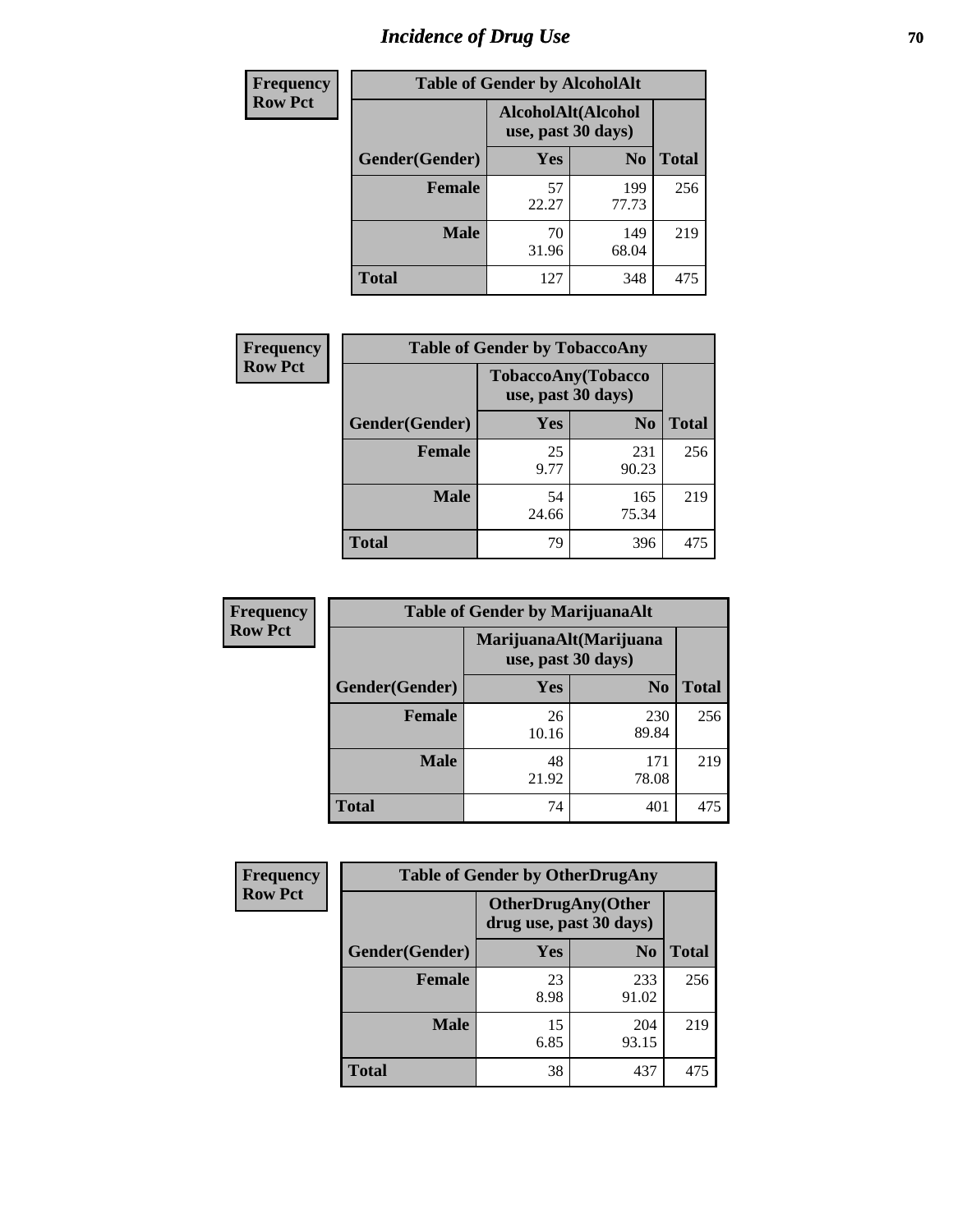### *Average Age at Onset of Use* **71** *Results for "Average Age at Onset of Use" questions exclude students who said they did not use that substance*

#### **Gender=Female**

| <b>Variable</b>    | <b>Label</b>                                                       | <b>Mean</b> |
|--------------------|--------------------------------------------------------------------|-------------|
| Alcoholinit2       | I started using alcohol when I was                                 | 13.03       |
| Cigarettesinit2    | I started smoking tobacco when I was                               | 12.93       |
| Smokelessinit2     | I started chewing tobacco when I was                               | 12.40       |
| Marijuanainit2     | I started using marijuana when I was                               | 14.57       |
| Cocaineinit2       | I started using cocaine when I was                                 | 13.33       |
| Inhalantsinit2     | I started using inhalants when I was                               | 12.67       |
| Steroidsinit2      | I started using steroids when I was                                | 10.67       |
| Ecstasyinit2       | I started using ecstasy when I was                                 | 15.33       |
| Methinit2          | I started using methamphetamines when I was                        | 14.00       |
| Hallucinogensinit2 | I started using hallucinogens when I was                           | 12.75       |
| Prescription in t2 | I started using prescription drugs not prescribed to me when I was | 12.48       |

#### **Gender=Male**

| <b>Variable</b>    | Label                                                              | <b>Mean</b> |
|--------------------|--------------------------------------------------------------------|-------------|
| Alcoholinit2       | I started using alcohol when I was                                 | 13.16       |
| Cigarettesinit2    | I started smoking tobacco when I was                               | 13.62       |
| Smokelessinit2     | I started chewing tobacco when I was                               | 12.53       |
| Marijuanainit2     | I started using marijuana when I was                               | 13.32       |
| Cocaineinit2       | I started using cocaine when I was                                 | 13.29       |
| Inhalantsinit2     | I started using inhalants when I was                               | 11.67       |
| Steroidsinit2      | I started using steroids when I was                                | 11.00       |
| Ecstasyinit2       | I started using ecstasy when I was                                 | 12.50       |
| Methinit2          | I started using methamphetamines when I was                        | 13.20       |
| Hallucinogensinit2 | I started using hallucinogens when I was                           | 12.50       |
| Prescription in t2 | I started using prescription drugs not prescribed to me when I was | 13.93       |
|                    |                                                                    |             |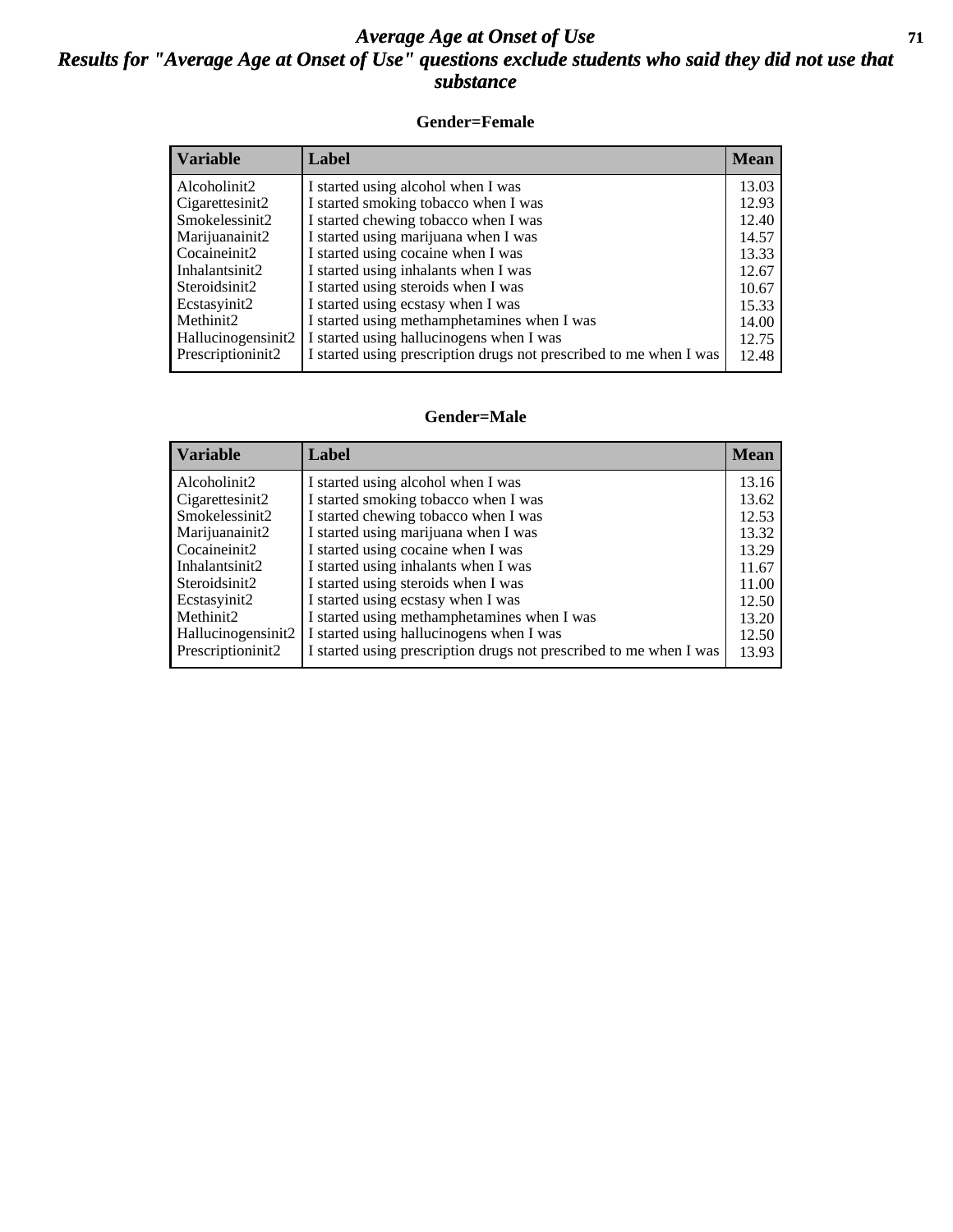# *I Think These Drugs are Harmful* **72**

| <b>Frequency</b> | <b>Table of Gender by Alcoholharmdich</b> |                                       |                |              |
|------------------|-------------------------------------------|---------------------------------------|----------------|--------------|
| <b>Row Pct</b>   |                                           | Alcoholharmdich(I<br>think alcohol is | harmful)       |              |
|                  | Gender(Gender)                            | <b>Yes</b>                            | N <sub>0</sub> | <b>Total</b> |
|                  | <b>Female</b>                             | 197<br>76.95                          | 59<br>23.05    | 256          |
|                  | <b>Male</b>                               | 162<br>73.97                          | 57<br>26.03    | 219          |
|                  | <b>Total</b>                              | 359                                   | 116            | 475          |

| Frequency      | <b>Table of Gender by Tobaccoharmdich</b> |                                                   |                |              |
|----------------|-------------------------------------------|---------------------------------------------------|----------------|--------------|
| <b>Row Pct</b> |                                           | Tobaccoharmdich(I<br>think tobacco is<br>harmful) |                |              |
|                | Gender(Gender)                            | Yes                                               | N <sub>0</sub> | <b>Total</b> |
|                | <b>Female</b>                             | 233<br>91.02                                      | 23<br>8.98     | 256          |
|                | <b>Male</b>                               | 196<br>89.50                                      | 23<br>10.50    | 219          |
|                | <b>Total</b>                              | 429                                               | 46             | 475          |

| Frequency      | <b>Table of Gender by Marijuanaharmdich</b> |                                |                     |              |  |
|----------------|---------------------------------------------|--------------------------------|---------------------|--------------|--|
| <b>Row Pct</b> |                                             | think marijuana is<br>harmful) | Marijuanaharmdich(I |              |  |
|                | Gender(Gender)                              | <b>Yes</b>                     | N <sub>0</sub>      | <b>Total</b> |  |
|                | <b>Female</b>                               | 207<br>80.86                   | 49<br>19.14         | 256          |  |
|                | <b>Male</b>                                 | 154<br>70.32                   | 65<br>29.68         | 219          |  |
|                | <b>Total</b>                                | 361                            | 114                 | 475          |  |

| Frequency      | <b>Table of Gender by Otherdrugharmdich</b> |                                                          |                |              |  |
|----------------|---------------------------------------------|----------------------------------------------------------|----------------|--------------|--|
| <b>Row Pct</b> |                                             | Otherdrugharmdich(I<br>think other drugs are<br>harmful) |                |              |  |
|                | Gender(Gender)                              | <b>Yes</b>                                               | N <sub>0</sub> | <b>Total</b> |  |
|                | <b>Female</b>                               | 239<br>93.36                                             | 17<br>6.64     | 256          |  |
|                | <b>Male</b>                                 | 196<br>89.50                                             | 23<br>10.50    | 219          |  |
|                | <b>Total</b>                                | 435                                                      | 40             | 475          |  |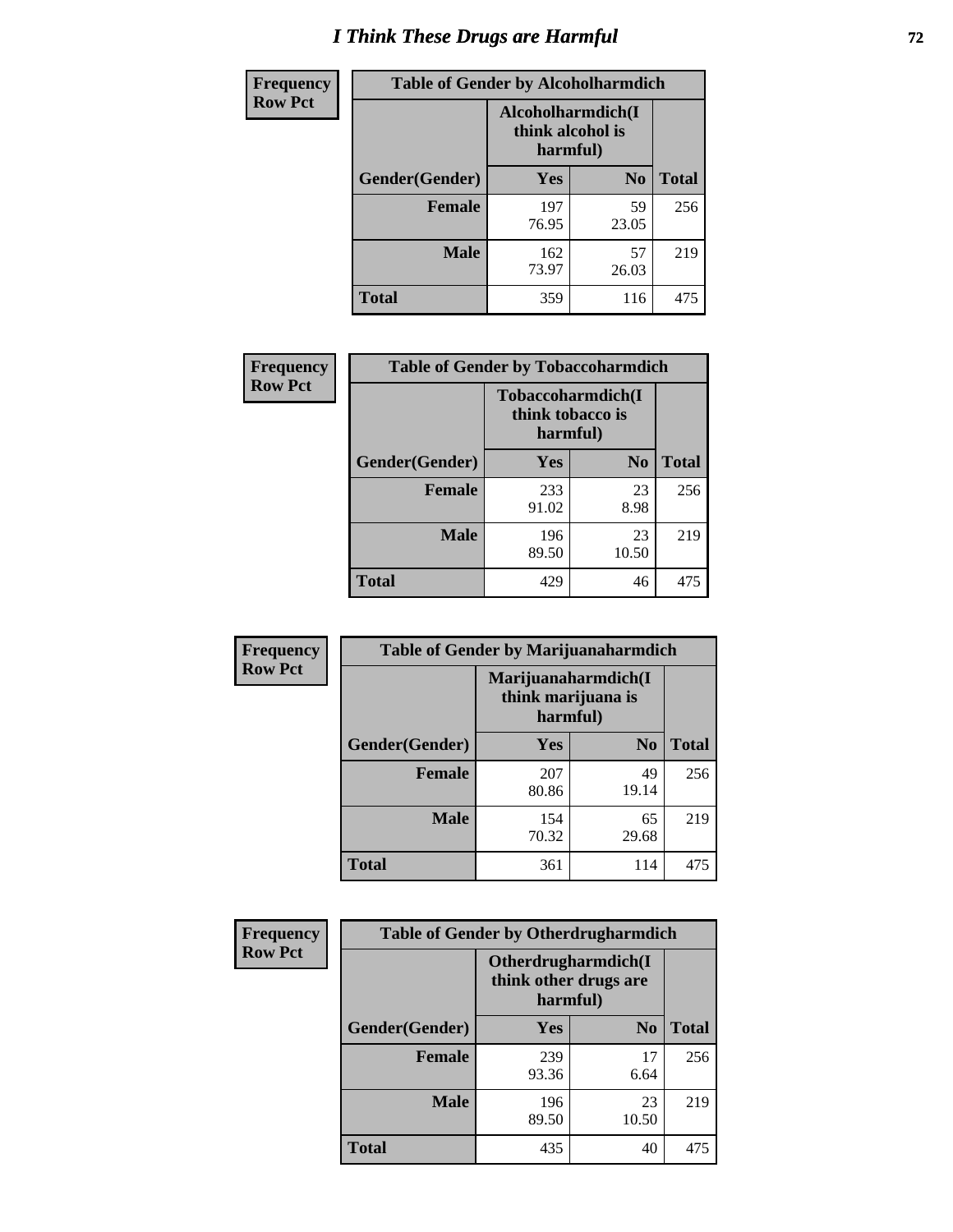| <b>Frequency</b> | <b>Table of Gender by Alcohollocation1</b> |                                                               |             |              |
|------------------|--------------------------------------------|---------------------------------------------------------------|-------------|--------------|
| <b>Row Pct</b>   |                                            | <b>Alcohollocation1(Places</b><br><b>Friends Use Alcohol)</b> |             |              |
|                  | Gender(Gender)                             |                                                               | Do Not Use  | <b>Total</b> |
|                  | <b>Female</b>                              | 167<br>65.23                                                  | 89<br>34.77 | 256          |
|                  | <b>Male</b>                                | 141<br>64.38                                                  | 78<br>35.62 | 219          |
|                  | <b>Total</b>                               | 308                                                           | 167         | 475          |

| <b>Frequency</b> | <b>Table of Gender by Alcohollocation2</b> |                                                               |              |              |
|------------------|--------------------------------------------|---------------------------------------------------------------|--------------|--------------|
| <b>Row Pct</b>   |                                            | <b>Alcohollocation2(Places</b><br><b>Friends Use Alcohol)</b> |              |              |
|                  | Gender(Gender)                             |                                                               | Home         | <b>Total</b> |
|                  | <b>Female</b>                              | 144<br>56.25                                                  | 112<br>43.75 | 256          |
|                  | <b>Male</b>                                | 109<br>49.77                                                  | 110<br>50.23 | 219          |
|                  | <b>Total</b>                               | 253                                                           | 222          | 475          |

| Frequency      | <b>Table of Gender by Alcohollocation3</b> |                                                               |               |              |
|----------------|--------------------------------------------|---------------------------------------------------------------|---------------|--------------|
| <b>Row Pct</b> |                                            | <b>Alcohollocation3(Places</b><br><b>Friends Use Alcohol)</b> |               |              |
|                | Gender(Gender)                             |                                                               | <b>School</b> | <b>Total</b> |
|                | <b>Female</b>                              | 230<br>89.84                                                  | 26<br>10.16   | 256          |
|                | <b>Male</b>                                | 190<br>86.76                                                  | 29<br>13.24   | 219          |
|                | <b>Total</b>                               | 420                                                           | 55            | 475          |

| <b>Frequency</b> | <b>Table of Gender by Alcohollocation4</b> |                                                               |             |              |
|------------------|--------------------------------------------|---------------------------------------------------------------|-------------|--------------|
| <b>Row Pct</b>   |                                            | <b>Alcohollocation4(Places</b><br><b>Friends Use Alcohol)</b> |             |              |
|                  | Gender(Gender)                             |                                                               | Car         | <b>Total</b> |
|                  | <b>Female</b>                              | 193<br>75.39                                                  | 63<br>24.61 | 256          |
|                  | <b>Male</b>                                | 159<br>72.60                                                  | 60<br>27.40 | 219          |
|                  | <b>Total</b>                               | 352                                                           | 123         | 475          |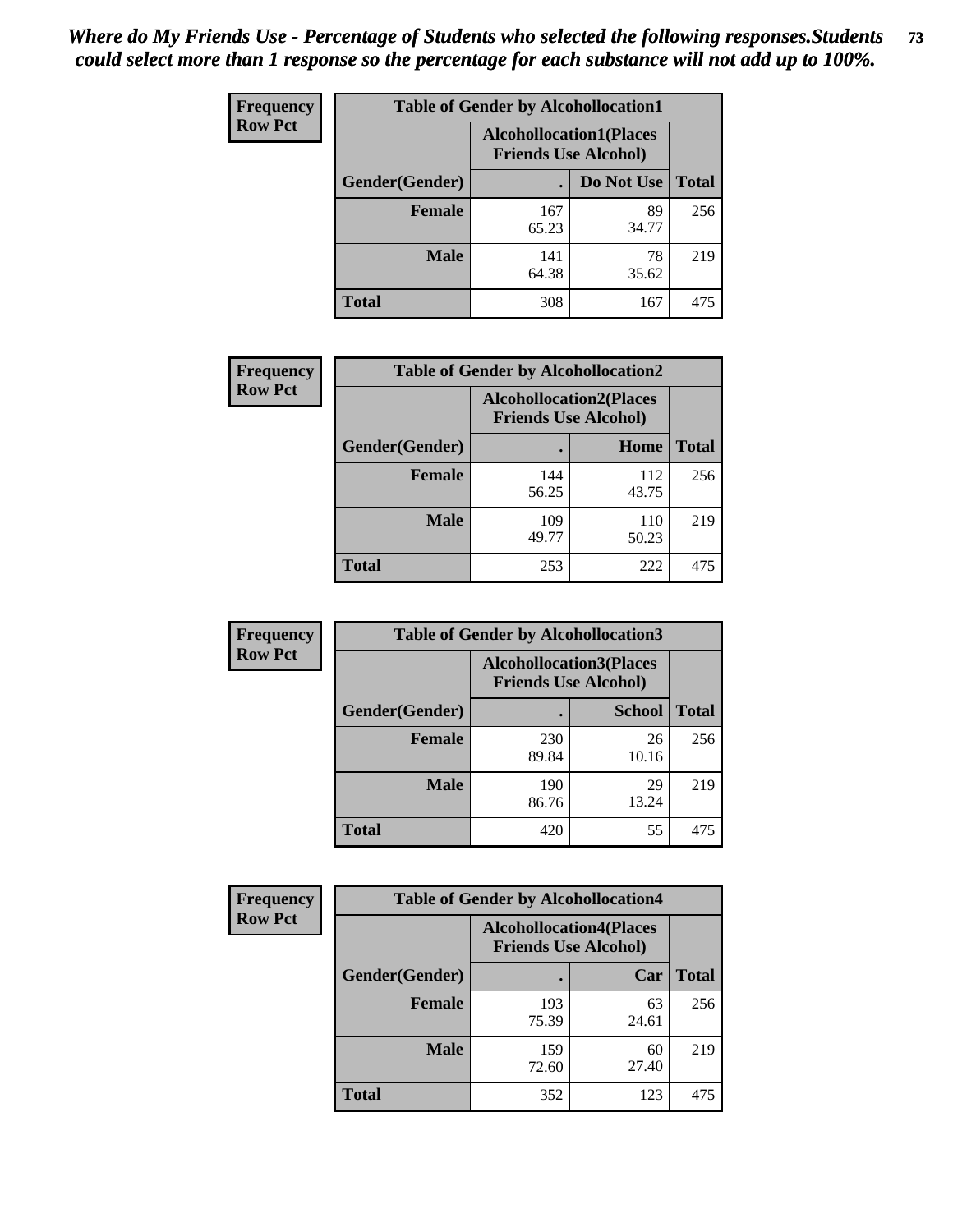| <b>Frequency</b> | <b>Table of Gender by Alcohollocation5</b> |                                                               |                                 |              |
|------------------|--------------------------------------------|---------------------------------------------------------------|---------------------------------|--------------|
| <b>Row Pct</b>   |                                            | <b>Alcohollocation5(Places</b><br><b>Friends Use Alcohol)</b> |                                 |              |
|                  | Gender(Gender)                             | $\bullet$                                                     | <b>Friend's</b><br><b>House</b> | <b>Total</b> |
|                  | <b>Female</b>                              | 134<br>52.34                                                  | 122<br>47.66                    | 256          |
|                  | <b>Male</b>                                | 127<br>57.99                                                  | 92<br>42.01                     | 219          |
|                  | <b>Total</b>                               | 261                                                           | 214                             | 475          |

| Frequency      |                        |                                                               | <b>Table of Gender by Alcohollocation6</b> |              |  |
|----------------|------------------------|---------------------------------------------------------------|--------------------------------------------|--------------|--|
| <b>Row Pct</b> |                        | <b>Alcohollocation6(Places</b><br><b>Friends Use Alcohol)</b> |                                            |              |  |
|                | <b>Gender</b> (Gender) |                                                               | <b>Other</b>                               | <b>Total</b> |  |
|                | Female                 | 172<br>67.19                                                  | 84<br>32.81                                | 256          |  |
|                | <b>Male</b>            | 145<br>66.21                                                  | 74<br>33.79                                | 219          |  |
|                | <b>Total</b>           | 317                                                           | 158                                        | 475          |  |

| Frequency      | <b>Table of Gender by Tobaccolocation1</b> |                                                               |              |              |
|----------------|--------------------------------------------|---------------------------------------------------------------|--------------|--------------|
| <b>Row Pct</b> |                                            | <b>Tobaccolocation1(Places</b><br><b>Friends Use Tobacco)</b> |              |              |
|                | Gender(Gender)                             |                                                               | Do Not Use   | <b>Total</b> |
|                | Female                                     | 116<br>45.31                                                  | 140<br>54.69 | 256          |
|                | <b>Male</b>                                | 119<br>54.34                                                  | 100<br>45.66 | 219          |
|                | <b>Total</b>                               | 235                                                           | 240          | 475          |

| Frequency      | <b>Table of Gender by Tobaccolocation2</b> |                                                               |             |              |
|----------------|--------------------------------------------|---------------------------------------------------------------|-------------|--------------|
| <b>Row Pct</b> |                                            | <b>Tobaccolocation2(Places</b><br><b>Friends Use Tobacco)</b> |             |              |
|                | Gender(Gender)                             |                                                               | Home        | <b>Total</b> |
|                | Female                                     | 168<br>65.63                                                  | 88<br>34.38 | 256          |
|                | <b>Male</b>                                | 131<br>59.82                                                  | 88<br>40.18 | 219          |
|                | <b>Total</b>                               | 299                                                           | 176         | 475          |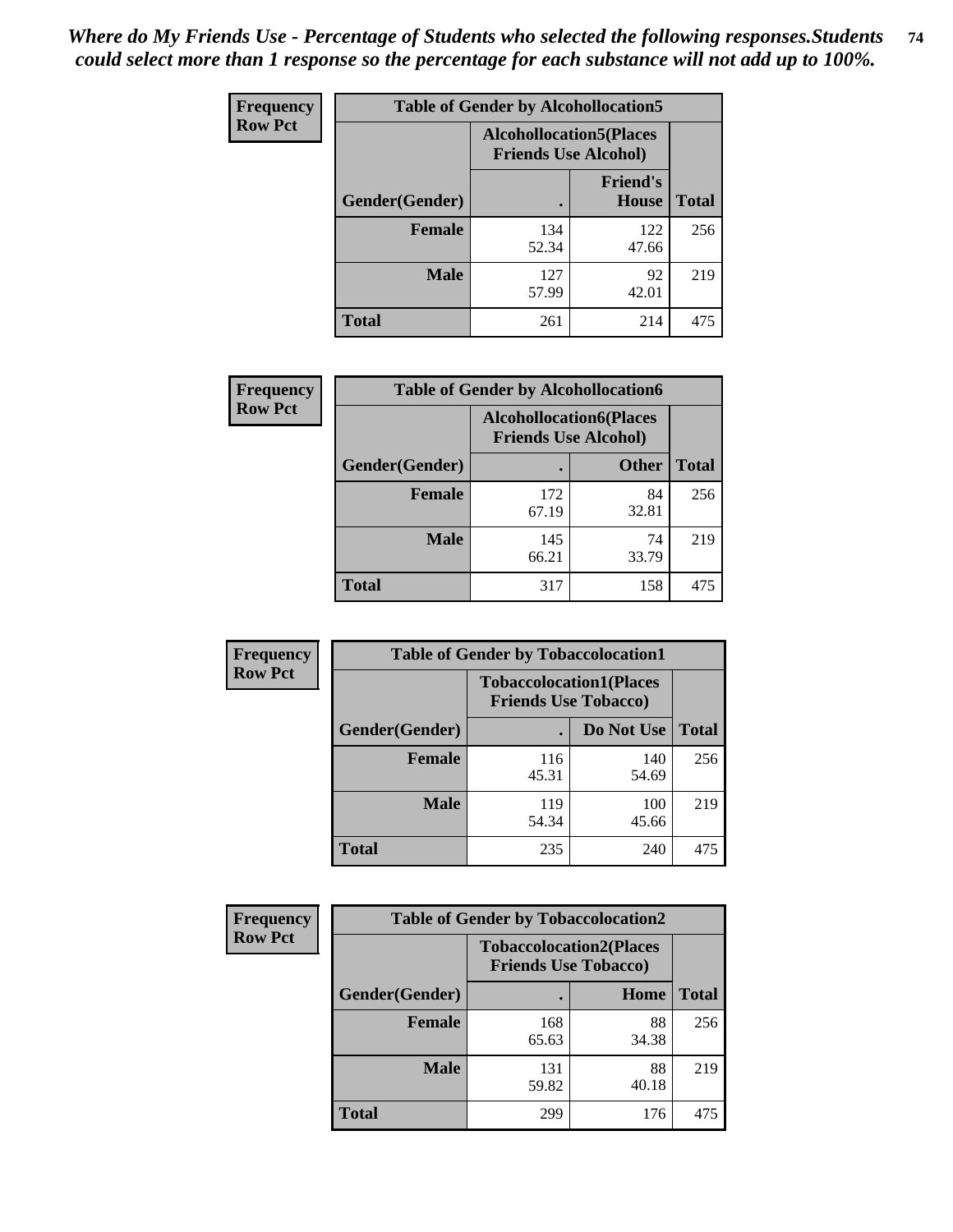| <b>Frequency</b> | <b>Table of Gender by Tobaccolocation3</b> |                                                               |               |              |  |
|------------------|--------------------------------------------|---------------------------------------------------------------|---------------|--------------|--|
| <b>Row Pct</b>   |                                            | <b>Tobaccolocation3(Places</b><br><b>Friends Use Tobacco)</b> |               |              |  |
|                  | Gender(Gender)                             |                                                               | <b>School</b> | <b>Total</b> |  |
|                  | <b>Female</b>                              | 224<br>87.50                                                  | 32<br>12.50   | 256          |  |
|                  | <b>Male</b>                                | 176<br>80.37                                                  | 43<br>19.63   | 219          |  |
|                  | <b>Total</b>                               | 400                                                           | 75            | 475          |  |

| <b>Frequency</b> | <b>Table of Gender by Tobaccolocation4</b> |              |                                                               |              |
|------------------|--------------------------------------------|--------------|---------------------------------------------------------------|--------------|
| <b>Row Pct</b>   |                                            |              | <b>Tobaccolocation4(Places</b><br><b>Friends Use Tobacco)</b> |              |
|                  | Gender(Gender)                             |              | Car                                                           | <b>Total</b> |
|                  | <b>Female</b>                              | 186<br>72.66 | 70<br>27.34                                                   | 256          |
|                  | <b>Male</b>                                | 145<br>66.21 | 74<br>33.79                                                   | 219          |
|                  | <b>Total</b>                               | 331          | 144                                                           | 475          |

| <b>Frequency</b> | <b>Table of Gender by Tobaccolocation5</b> |                                                               |                                 |              |
|------------------|--------------------------------------------|---------------------------------------------------------------|---------------------------------|--------------|
| <b>Row Pct</b>   |                                            | <b>Tobaccolocation5(Places</b><br><b>Friends Use Tobacco)</b> |                                 |              |
|                  | Gender(Gender)                             |                                                               | <b>Friend's</b><br><b>House</b> | <b>Total</b> |
|                  | <b>Female</b>                              | 170<br>66.41                                                  | 86<br>33.59                     | 256          |
|                  | <b>Male</b>                                | 138<br>63.01                                                  | 81<br>36.99                     | 219          |
|                  | <b>Total</b>                               | 308                                                           | 167                             | 475          |

| <b>Frequency</b> | <b>Table of Gender by Tobaccolocation6</b> |                                                               |              |              |
|------------------|--------------------------------------------|---------------------------------------------------------------|--------------|--------------|
| <b>Row Pct</b>   |                                            | <b>Tobaccolocation6(Places</b><br><b>Friends Use Tobacco)</b> |              |              |
|                  | Gender(Gender)                             |                                                               | <b>Other</b> | <b>Total</b> |
|                  | Female                                     | 194<br>75.78                                                  | 62<br>24.22  | 256          |
|                  | <b>Male</b>                                | 146<br>66.67                                                  | 73<br>33.33  | 219          |
|                  | <b>Total</b>                               | 340                                                           | 135          | 475          |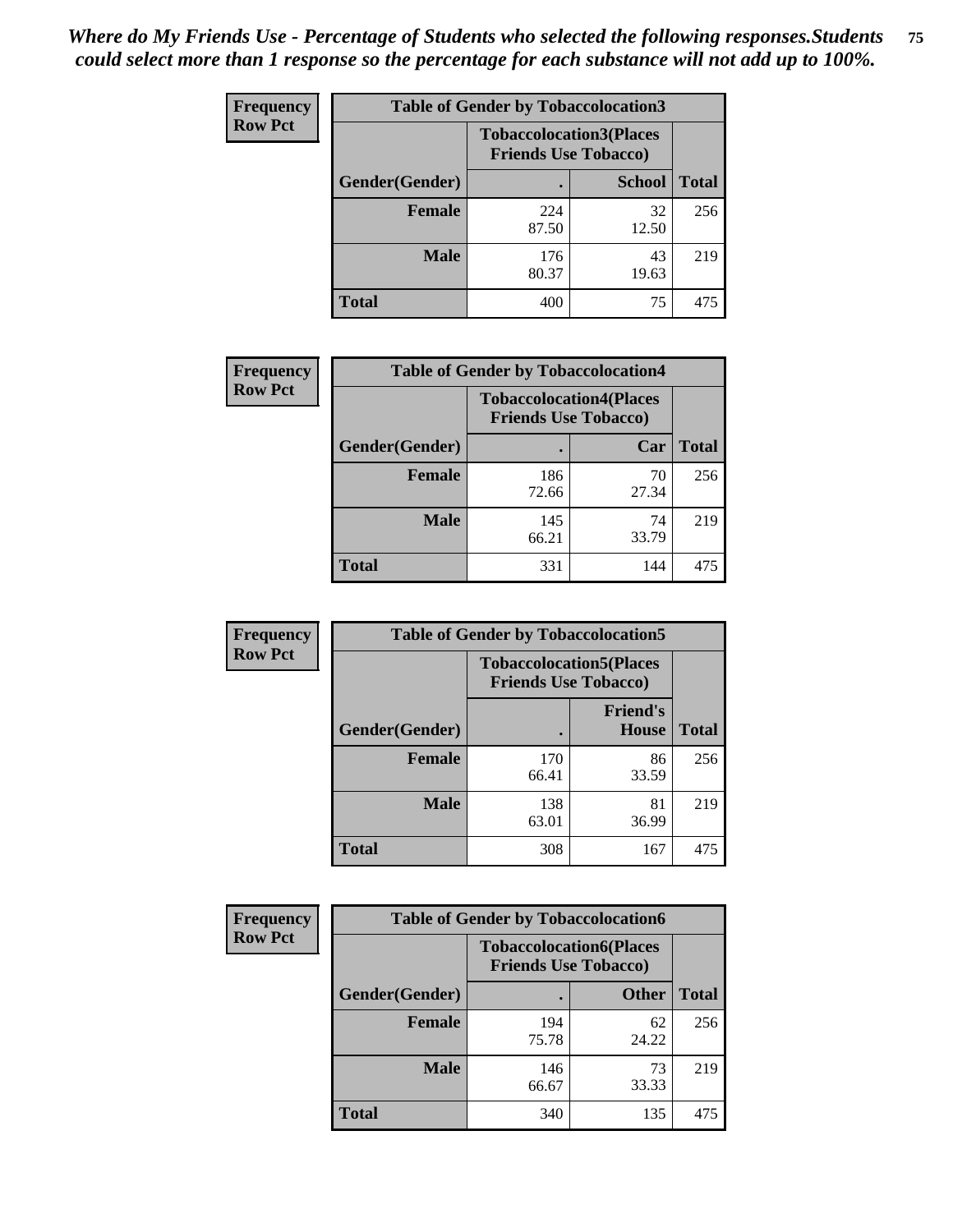| <b>Frequency</b> | <b>Table of Gender by Marijuanalocation1</b> |                                                                    |              |              |
|------------------|----------------------------------------------|--------------------------------------------------------------------|--------------|--------------|
| <b>Row Pct</b>   |                                              | <b>Marijuanalocation1(Places</b><br><b>Friends Use Marijuana</b> ) |              |              |
|                  | Gender(Gender)                               |                                                                    | Do Not Use   | <b>Total</b> |
|                  | <b>Female</b>                                | 124<br>48.44                                                       | 132<br>51.56 | 256          |
|                  | <b>Male</b>                                  | 120<br>54.79                                                       | 99<br>45.21  | 219          |
|                  | <b>Total</b>                                 | 244                                                                | 231          | 475          |

| <b>Frequency</b> | <b>Table of Gender by Marijuanalocation2</b> |                                                                    |             |              |
|------------------|----------------------------------------------|--------------------------------------------------------------------|-------------|--------------|
| <b>Row Pct</b>   |                                              | <b>Marijuanalocation2(Places</b><br><b>Friends Use Marijuana</b> ) |             |              |
|                  | Gender(Gender)                               |                                                                    | Home        | <b>Total</b> |
|                  | <b>Female</b>                                | 176<br>68.75                                                       | 80<br>31.25 | 256          |
|                  | <b>Male</b>                                  | 130<br>59.36                                                       | 89<br>40.64 | 219          |
|                  | <b>Total</b>                                 | 306                                                                | 169         | 475          |

| Frequency      |                | <b>Table of Gender by Marijuanalocation3</b>                       |               |              |
|----------------|----------------|--------------------------------------------------------------------|---------------|--------------|
| <b>Row Pct</b> |                | <b>Marijuanalocation3(Places</b><br><b>Friends Use Marijuana</b> ) |               |              |
|                | Gender(Gender) |                                                                    | <b>School</b> | <b>Total</b> |
|                | Female         | 233<br>91.02                                                       | 23<br>8.98    | 256          |
|                | <b>Male</b>    | 187<br>85.39                                                       | 32<br>14.61   | 219          |
|                | <b>Total</b>   | 420                                                                | 55            | 475          |

| Frequency      | <b>Table of Gender by Marijuanalocation4</b> |                                                                    |             |              |
|----------------|----------------------------------------------|--------------------------------------------------------------------|-------------|--------------|
| <b>Row Pct</b> |                                              | <b>Marijuanalocation4(Places</b><br><b>Friends Use Marijuana</b> ) |             |              |
|                | <b>Gender</b> (Gender)                       |                                                                    | Car         | <b>Total</b> |
|                | <b>Female</b>                                | 181<br>70.70                                                       | 75<br>29.30 | 256          |
|                | <b>Male</b>                                  | 146<br>66.67                                                       | 73<br>33.33 | 219          |
|                | <b>Total</b>                                 | 327                                                                | 148         | 475          |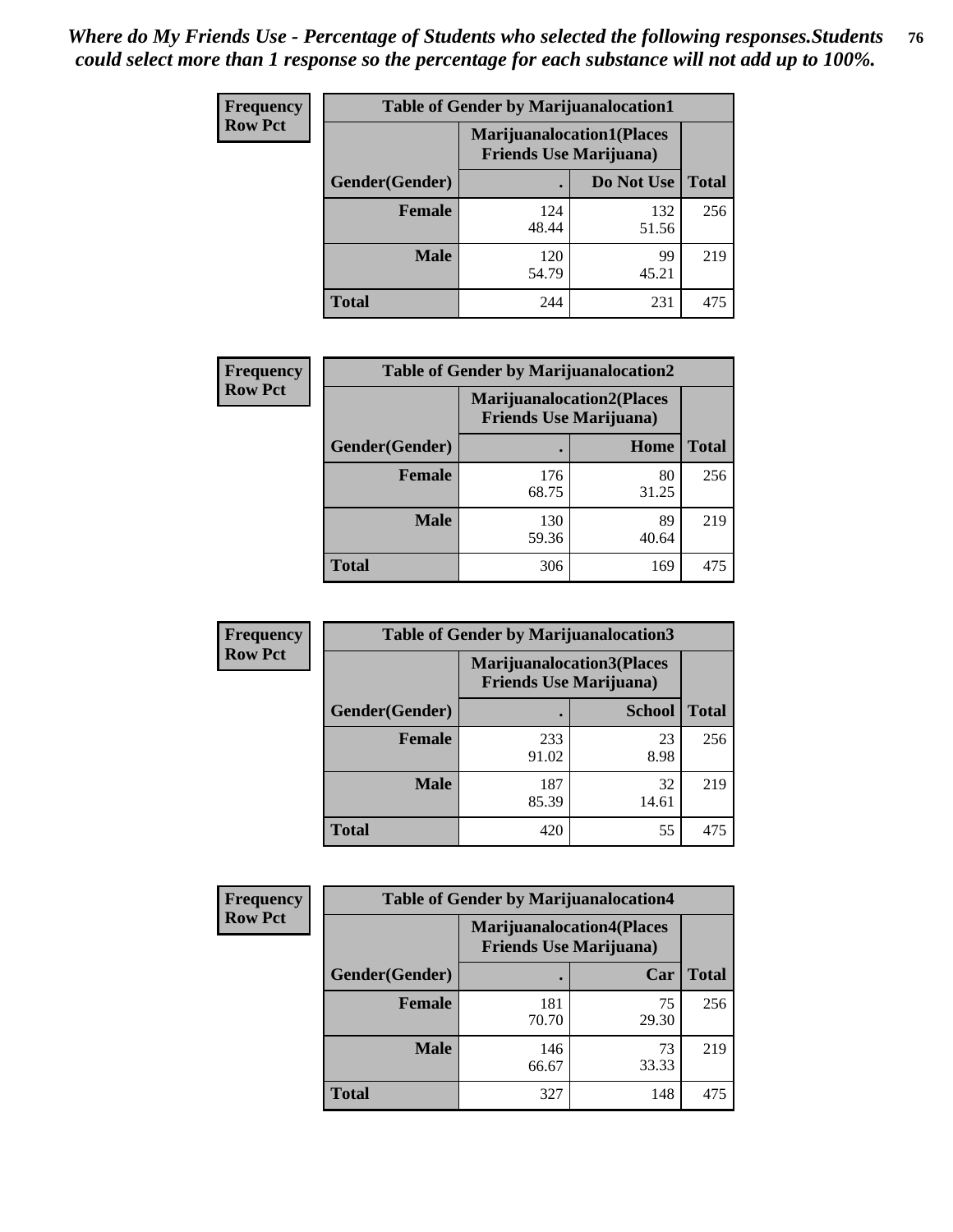| <b>Frequency</b> | <b>Table of Gender by Marijuanalocation5</b> |                                                                     |                                 |              |
|------------------|----------------------------------------------|---------------------------------------------------------------------|---------------------------------|--------------|
| <b>Row Pct</b>   |                                              | <b>Marijuanalocation5</b> (Places<br><b>Friends Use Marijuana</b> ) |                                 |              |
|                  | Gender(Gender)                               |                                                                     | <b>Friend's</b><br><b>House</b> | <b>Total</b> |
|                  | <b>Female</b>                                | 154<br>60.16                                                        | 102<br>39.84                    | 256          |
|                  | <b>Male</b>                                  | 136<br>62.10                                                        | 83<br>37.90                     | 219          |
|                  | <b>Total</b>                                 | 290                                                                 | 185                             | 475          |

| <b>Frequency</b> | <b>Table of Gender by Marijuanalocation6</b> |                                |                                  |              |
|------------------|----------------------------------------------|--------------------------------|----------------------------------|--------------|
| <b>Row Pct</b>   |                                              | <b>Friends Use Marijuana</b> ) | <b>Marijuanalocation6(Places</b> |              |
|                  | <b>Gender</b> (Gender)                       |                                | <b>Other</b>                     | <b>Total</b> |
|                  | Female                                       | 193<br>75.39                   | 63<br>24.61                      | 256          |
|                  | <b>Male</b>                                  | 147<br>67.12                   | 72<br>32.88                      | 219          |
|                  | Total                                        | 340                            | 135                              | 475          |

| Frequency      | <b>Table of Gender by Otherdruglocation1</b> |                                                                                |              |              |
|----------------|----------------------------------------------|--------------------------------------------------------------------------------|--------------|--------------|
| <b>Row Pct</b> |                                              | <b>Otherdruglocation1(Places</b><br><b>Friends Use Other Illegal</b><br>Drugs) |              |              |
|                | Gender(Gender)                               |                                                                                | Do Not Use   | <b>Total</b> |
|                | <b>Female</b>                                | 72<br>28.13                                                                    | 184<br>71.88 | 256          |
|                | <b>Male</b>                                  | 59<br>26.94                                                                    | 160<br>73.06 | 219          |
|                | <b>Total</b>                                 | 131                                                                            | 344          | 475          |

| <b>Frequency</b> | <b>Table of Gender by Otherdruglocation2</b> |                                            |                                  |              |
|------------------|----------------------------------------------|--------------------------------------------|----------------------------------|--------------|
| <b>Row Pct</b>   |                                              | <b>Friends Use Other Illegal</b><br>Drugs) | <b>Otherdruglocation2(Places</b> |              |
|                  | Gender(Gender)                               |                                            | Home                             | <b>Total</b> |
|                  | Female                                       | 214<br>83.59                               | 42<br>16.41                      | 256          |
|                  | <b>Male</b>                                  | 180<br>82.19                               | 39<br>17.81                      | 219          |
|                  | <b>Total</b>                                 | 394                                        | 81                               | 475          |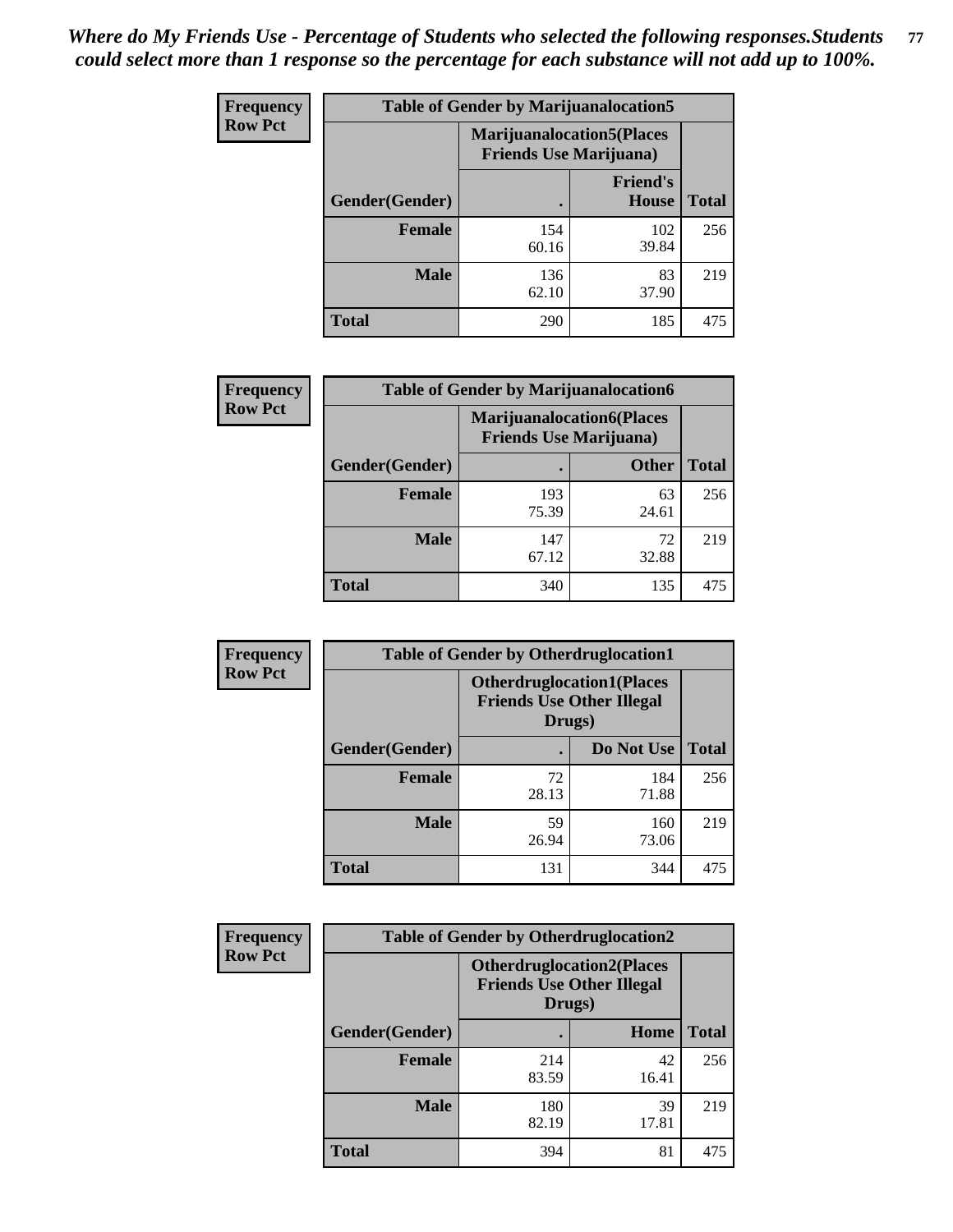| <b>Frequency</b> | <b>Table of Gender by Otherdruglocation3</b> |              |                                                                      |              |
|------------------|----------------------------------------------|--------------|----------------------------------------------------------------------|--------------|
| <b>Row Pct</b>   |                                              | Drugs)       | <b>Otherdruglocation3(Places</b><br><b>Friends Use Other Illegal</b> |              |
|                  | Gender(Gender)                               |              | <b>School</b>                                                        | <b>Total</b> |
|                  | <b>Female</b>                                | 232<br>90.63 | 24<br>9.38                                                           | 256          |
|                  | <b>Male</b>                                  | 201<br>91.78 | 18<br>8.22                                                           | 219          |
|                  | <b>Total</b>                                 | 433          | 42                                                                   | 475          |

| <b>Frequency</b> | <b>Table of Gender by Otherdruglocation4</b> |              |                                                                      |              |
|------------------|----------------------------------------------|--------------|----------------------------------------------------------------------|--------------|
| <b>Row Pct</b>   |                                              | Drugs)       | <b>Otherdruglocation4(Places</b><br><b>Friends Use Other Illegal</b> |              |
|                  | Gender(Gender)                               |              | Car                                                                  | <b>Total</b> |
|                  | Female                                       | 223<br>87.11 | 33<br>12.89                                                          | 256          |
|                  | <b>Male</b>                                  | 192<br>87.67 | 27<br>12.33                                                          | 219          |
|                  | <b>Total</b>                                 | 415          | 60                                                                   | 475          |

| Frequency      | <b>Table of Gender by Otherdruglocation5</b>                                   |              |                                 |              |
|----------------|--------------------------------------------------------------------------------|--------------|---------------------------------|--------------|
| <b>Row Pct</b> | <b>Otherdruglocation5(Places</b><br><b>Friends Use Other Illegal</b><br>Drugs) |              |                                 |              |
|                | Gender(Gender)                                                                 |              | <b>Friend's</b><br><b>House</b> | <b>Total</b> |
|                | <b>Female</b>                                                                  | 204<br>79.69 | 52<br>20.31                     | 256          |
|                | <b>Male</b>                                                                    | 182<br>83.11 | 37<br>16.89                     | 219          |
|                | <b>Total</b>                                                                   | 386          | 89                              | 475          |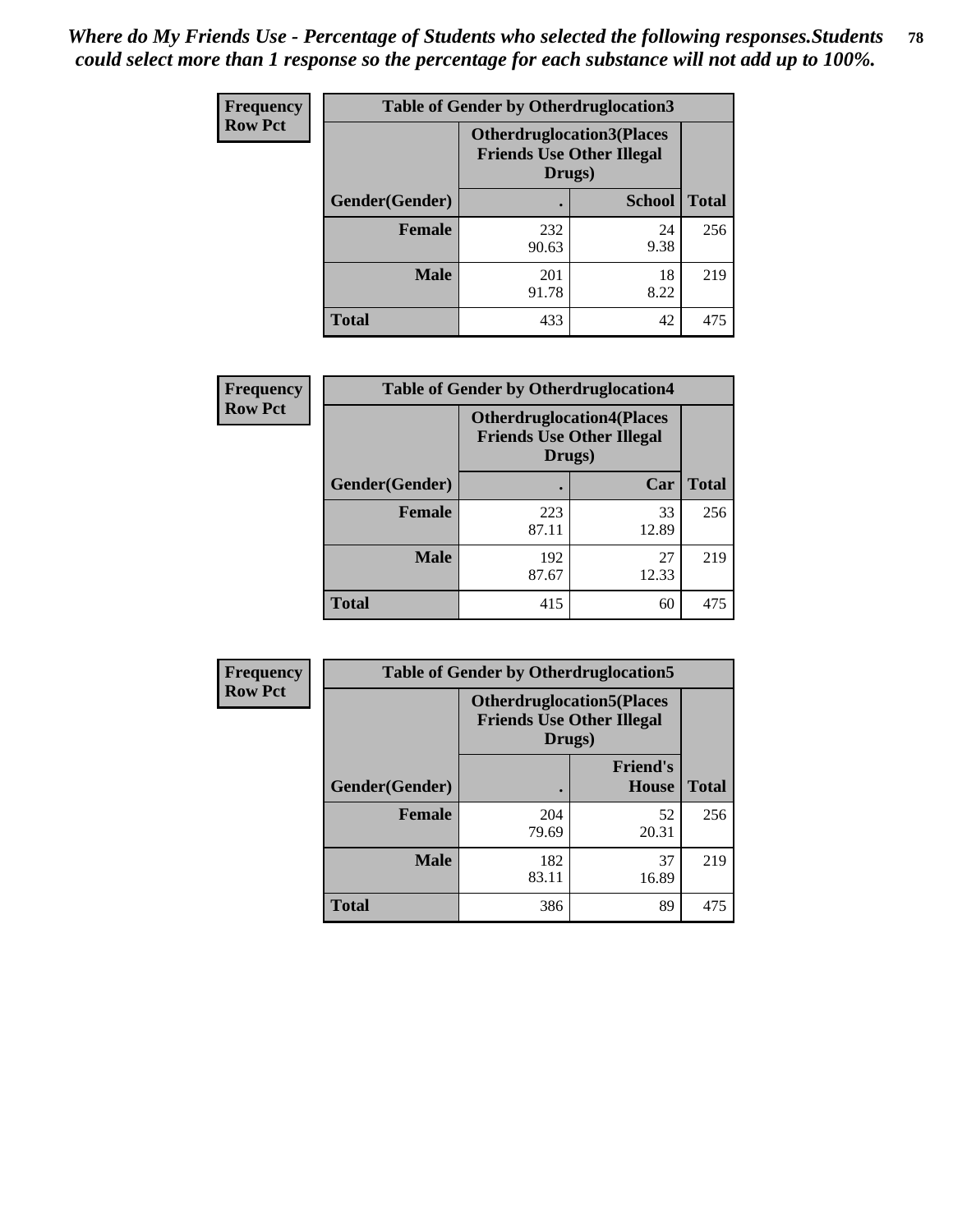| <b>Frequency</b> | <b>Table of Gender by Otherdruglocation6</b> |                                                                                |              |              |
|------------------|----------------------------------------------|--------------------------------------------------------------------------------|--------------|--------------|
| <b>Row Pct</b>   |                                              | <b>Otherdruglocation6(Places</b><br><b>Friends Use Other Illegal</b><br>Drugs) |              |              |
|                  | Gender(Gender)                               |                                                                                | <b>Other</b> | <b>Total</b> |
|                  | <b>Female</b>                                | 212<br>82.81                                                                   | 44<br>17.19  | 256          |
|                  | <b>Male</b>                                  | 183<br>83.56                                                                   | 36<br>16.44  | 219          |
|                  | <b>Total</b>                                 | 395                                                                            | 80           | 475          |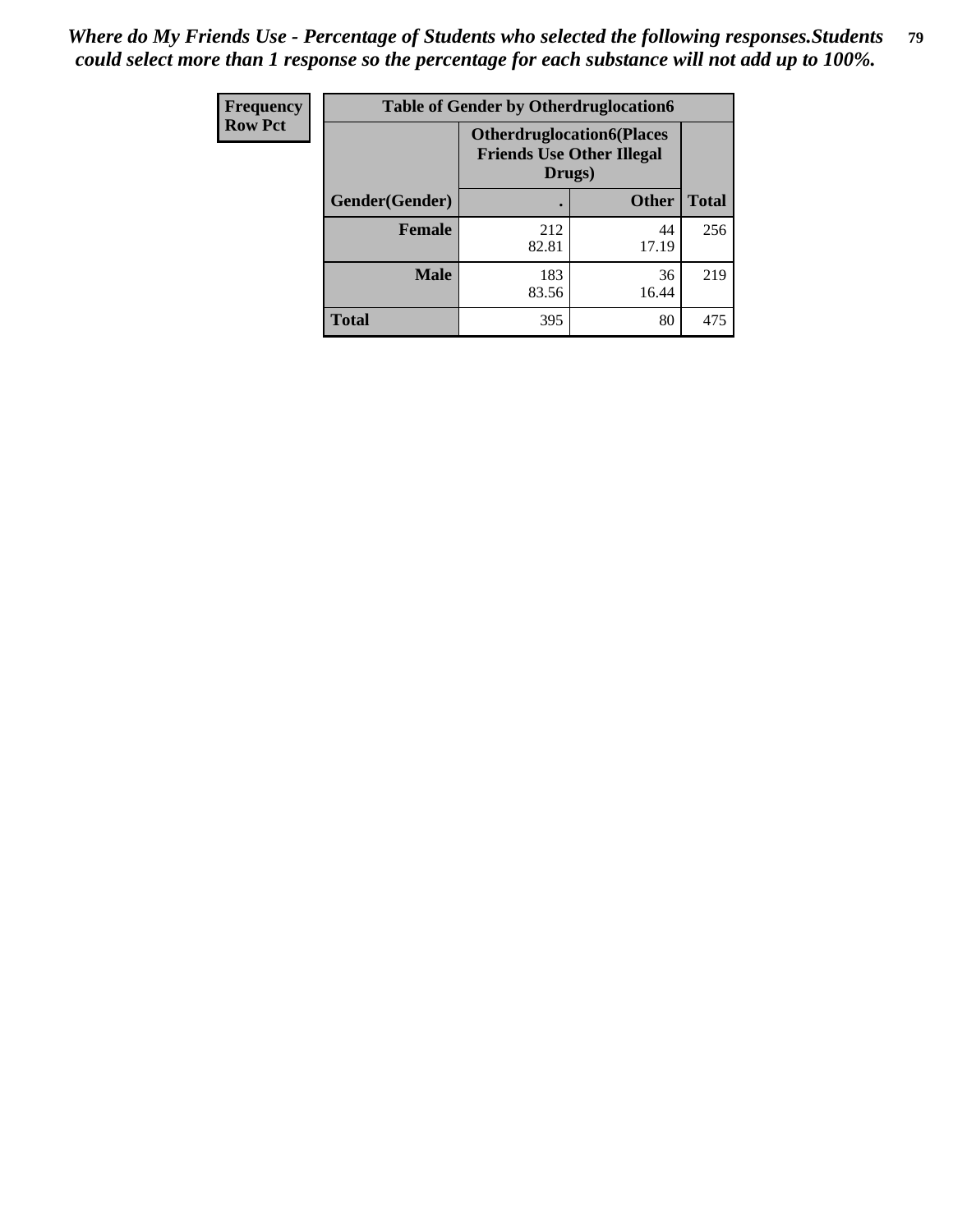| <b>Frequency</b> | <b>Table of Gender by Alcoholtime1</b> |                                                   |                      |              |
|------------------|----------------------------------------|---------------------------------------------------|----------------------|--------------|
| <b>Row Pct</b>   |                                        | Alcoholtime1(Times<br><b>Friends Use Alcohol)</b> |                      |              |
|                  | Gender(Gender)                         | $\bullet$                                         | Do Not<br><b>Use</b> | <b>Total</b> |
|                  | <b>Female</b>                          | 169<br>66.02                                      | 87<br>33.98          | 256          |
|                  | <b>Male</b>                            | 147<br>67.12                                      | 72<br>32.88          | 219          |
|                  | <b>Total</b>                           | 316                                               | 159                  | 475          |

| Frequency      | <b>Table of Gender by Alcoholtime2</b> |                                                          |                            |              |
|----------------|----------------------------------------|----------------------------------------------------------|----------------------------|--------------|
| <b>Row Pct</b> |                                        | <b>Alcoholtime2(Times</b><br><b>Friends Use Alcohol)</b> |                            |              |
|                | Gender(Gender)                         |                                                          | <b>On Way</b><br>to School | <b>Total</b> |
|                | <b>Female</b>                          | 217<br>84.77                                             | 39<br>15.23                | 256          |
|                | <b>Male</b>                            | 180<br>82.19                                             | 39<br>17.81                | 219          |
|                | <b>Total</b>                           | 397                                                      | 78                         | 475          |

| <b>Frequency</b> | <b>Table of Gender by Alcoholtime3</b> |                                                   |                                |              |
|------------------|----------------------------------------|---------------------------------------------------|--------------------------------|--------------|
| <b>Row Pct</b>   |                                        | Alcoholtime3(Times<br><b>Friends Use Alcohol)</b> |                                |              |
|                  | Gender(Gender)                         |                                                   | <b>During</b><br><b>School</b> | <b>Total</b> |
|                  | Female                                 | 232<br>90.63                                      | 24<br>9.38                     | 256          |
|                  | <b>Male</b>                            | 197<br>89.95                                      | 22<br>10.05                    | 219          |
|                  | <b>Total</b>                           | 429                                               | 46                             | 475          |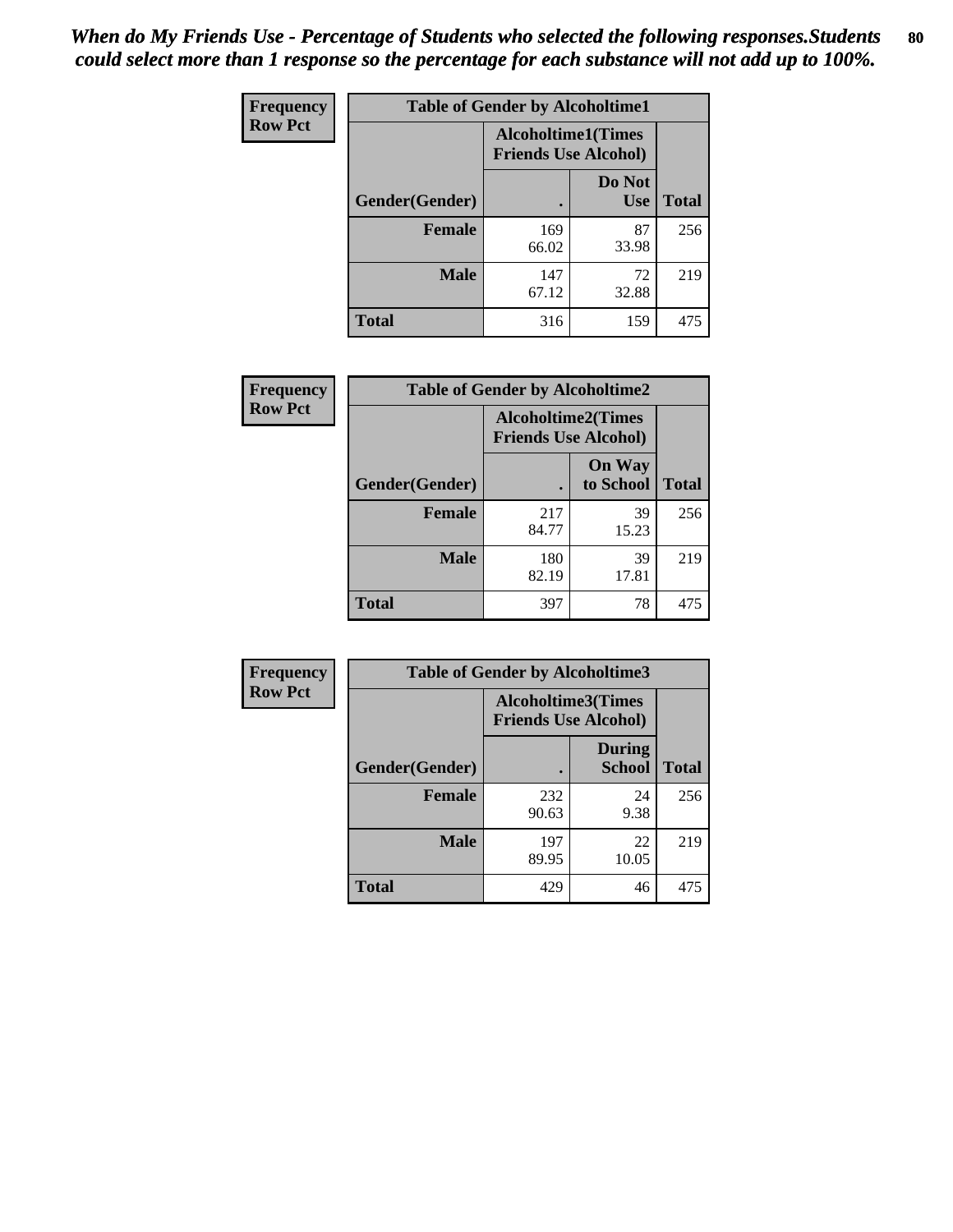*When do My Friends Use - Percentage of Students who selected the following responses.Students could select more than 1 response so the percentage for each substance will not add up to 100%.* **81**

| <b>Frequency</b> | <b>Table of Gender by Alcoholtime4</b> |                                                          |                                                |              |
|------------------|----------------------------------------|----------------------------------------------------------|------------------------------------------------|--------------|
| <b>Row Pct</b>   |                                        | <b>Alcoholtime4(Times</b><br><b>Friends Use Alcohol)</b> |                                                |              |
|                  | Gender(Gender)                         |                                                          | <b>On Way</b><br>Home<br>From<br><b>School</b> | <b>Total</b> |
|                  | <b>Female</b>                          | 215<br>83.98                                             | 41<br>16.02                                    | 256          |
|                  | <b>Male</b>                            | 178<br>81.28                                             | 41<br>18.72                                    | 219          |
|                  | <b>Total</b>                           | 393                                                      | 82                                             | 475          |

| <b>Frequency</b> | <b>Table of Gender by Alcoholtime5</b> |                                                           |             |              |
|------------------|----------------------------------------|-----------------------------------------------------------|-------------|--------------|
| <b>Row Pct</b>   |                                        | <b>Alcoholtime5</b> (Times<br><b>Friends Use Alcohol)</b> |             |              |
|                  | Gender(Gender)                         |                                                           | Weeknights  | <b>Total</b> |
|                  | <b>Female</b>                          | 174<br>67.97                                              | 82<br>32.03 | 256          |
|                  | <b>Male</b>                            | 142<br>64.84                                              | 77<br>35.16 | 219          |
|                  | <b>Total</b>                           | 316                                                       | 159         | 475          |

| <b>Frequency</b> | <b>Table of Gender by Alcoholtime6</b> |             |                                                          |              |
|------------------|----------------------------------------|-------------|----------------------------------------------------------|--------------|
| <b>Row Pct</b>   |                                        |             | <b>Alcoholtime6(Times</b><br><b>Friends Use Alcohol)</b> |              |
|                  | Gender(Gender)                         |             | Weekends                                                 | <b>Total</b> |
|                  | Female                                 | 82<br>32.03 | 174<br>67.97                                             | 256          |
|                  | <b>Male</b>                            | 81<br>36.99 | 138<br>63.01                                             | 219          |
|                  | <b>Total</b>                           | 163         | 312                                                      | 475          |

| Frequency      | <b>Table of Gender by Tobaccotime1</b> |                                                          |                      |              |
|----------------|----------------------------------------|----------------------------------------------------------|----------------------|--------------|
| <b>Row Pct</b> |                                        | <b>Tobaccotime1(Times</b><br><b>Friends Use Tobacco)</b> |                      |              |
|                | Gender(Gender)                         |                                                          | Do Not<br><b>Use</b> | <b>Total</b> |
|                | <b>Female</b>                          | 113<br>44.14                                             | 143<br>55.86         | 256          |
|                | <b>Male</b>                            | 122<br>55.71                                             | 97<br>44.29          | 219          |
|                | <b>Total</b>                           | 235                                                      | 240                  | 475          |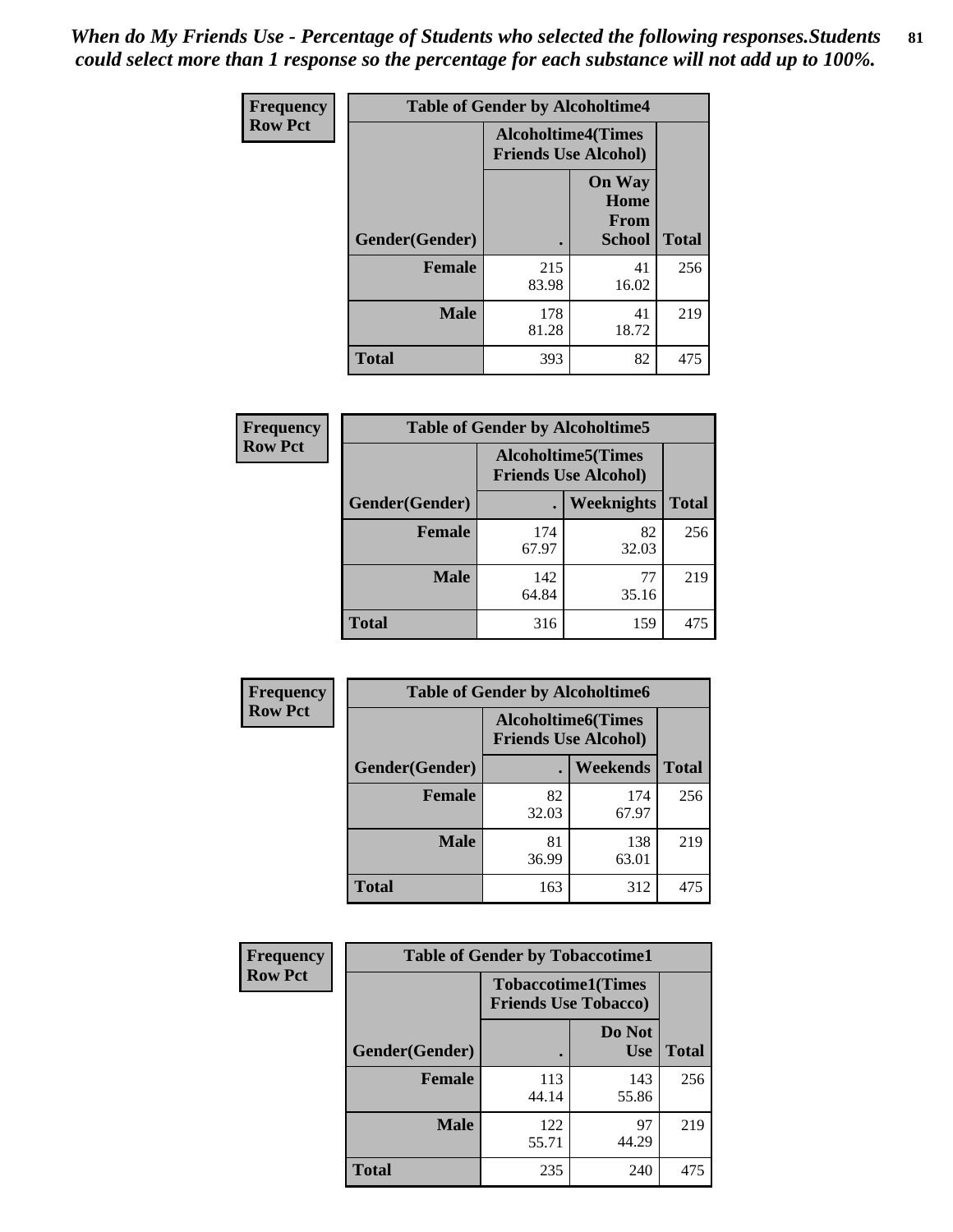| <b>Frequency</b> | <b>Table of Gender by Tobaccotime2</b> |                                                          |                            |              |
|------------------|----------------------------------------|----------------------------------------------------------|----------------------------|--------------|
| <b>Row Pct</b>   |                                        | <b>Tobaccotime2(Times</b><br><b>Friends Use Tobacco)</b> |                            |              |
|                  | <b>Gender</b> (Gender)                 |                                                          | <b>On Way</b><br>to School | <b>Total</b> |
|                  | <b>Female</b>                          | 189<br>73.83                                             | 67<br>26.17                | 256          |
|                  | <b>Male</b>                            | 149<br>68.04                                             | 70<br>31.96                | 219          |
|                  | <b>Total</b>                           | 338                                                      | 137                        | 475          |

| <b>Frequency</b> | <b>Table of Gender by Tobaccotime3</b> |                                                          |                                |              |
|------------------|----------------------------------------|----------------------------------------------------------|--------------------------------|--------------|
| <b>Row Pct</b>   |                                        | <b>Tobaccotime3(Times</b><br><b>Friends Use Tobacco)</b> |                                |              |
|                  | Gender(Gender)                         |                                                          | <b>During</b><br><b>School</b> | <b>Total</b> |
|                  | <b>Female</b>                          | 228<br>89.06                                             | 28<br>10.94                    | 256          |
|                  | <b>Male</b>                            | 188<br>85.84                                             | 31<br>14.16                    | 219          |
|                  | <b>Total</b>                           | 416                                                      | 59                             | 475          |

| <b>Frequency</b> | <b>Table of Gender by Tobaccotime4</b> |                                                          |                                                       |              |
|------------------|----------------------------------------|----------------------------------------------------------|-------------------------------------------------------|--------------|
| <b>Row Pct</b>   |                                        | <b>Tobaccotime4(Times</b><br><b>Friends Use Tobacco)</b> |                                                       |              |
|                  | Gender(Gender)                         |                                                          | <b>On Way</b><br>Home<br><b>From</b><br><b>School</b> | <b>Total</b> |
|                  | <b>Female</b>                          | 215<br>83.98                                             | 41<br>16.02                                           | 256          |
|                  | <b>Male</b>                            | 178<br>81.28                                             | 41<br>18.72                                           | 219          |
|                  | <b>Total</b>                           | 393                                                      | 82                                                    | 475          |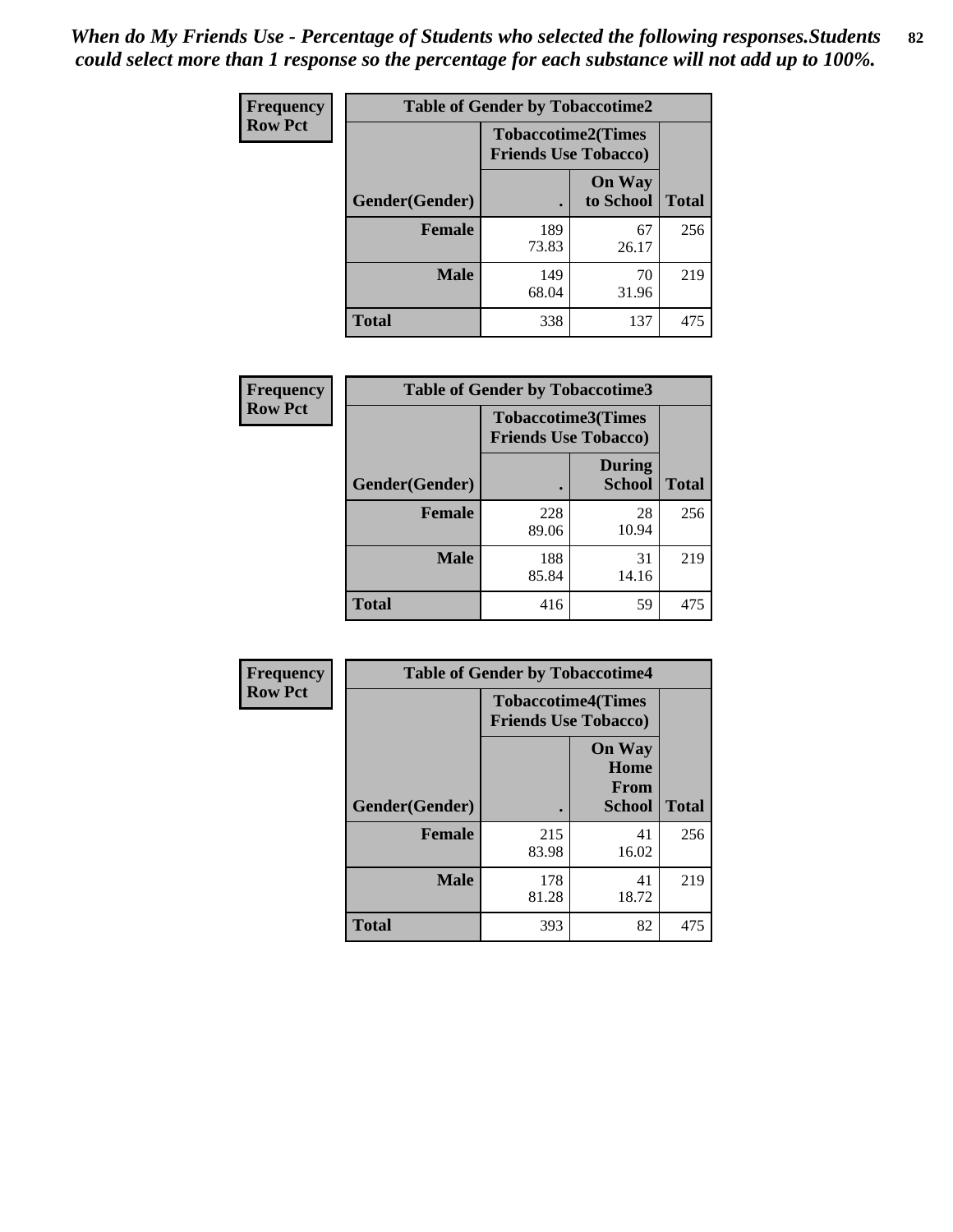| Frequency      | <b>Table of Gender by Tobaccotime5</b> |              |                                                          |              |
|----------------|----------------------------------------|--------------|----------------------------------------------------------|--------------|
| <b>Row Pct</b> |                                        |              | <b>Tobaccotime5(Times</b><br><b>Friends Use Tobacco)</b> |              |
|                | <b>Gender</b> (Gender)                 |              | Weeknights                                               | <b>Total</b> |
|                | <b>Female</b>                          | 163<br>63.67 | 93<br>36.33                                              | 256          |
|                | <b>Male</b>                            | 125<br>57.08 | 94<br>42.92                                              | 219          |
|                | <b>Total</b>                           | 288          | 187                                                      | 475          |

| <b>Frequency</b> | <b>Table of Gender by Tobaccotime6</b> |                                                          |              |              |
|------------------|----------------------------------------|----------------------------------------------------------|--------------|--------------|
| <b>Row Pct</b>   |                                        | <b>Tobaccotime6(Times</b><br><b>Friends Use Tobacco)</b> |              |              |
|                  | Gender(Gender)                         |                                                          | Weekends     | <b>Total</b> |
|                  | Female                                 | 148<br>57.81                                             | 108<br>42.19 | 256          |
|                  | <b>Male</b>                            | 119<br>54.34                                             | 100<br>45.66 | 219          |
|                  | <b>Total</b>                           | 267                                                      | 208          | 475          |

| <b>Frequency</b> | <b>Table of Gender by Marijuanatime1</b> |                                                               |              |              |  |
|------------------|------------------------------------------|---------------------------------------------------------------|--------------|--------------|--|
| <b>Row Pct</b>   |                                          | <b>Marijuanatime1(Times</b><br><b>Friends Use Marijuana</b> ) |              |              |  |
|                  | Gender(Gender)                           |                                                               | Do Not Use   | <b>Total</b> |  |
|                  | <b>Female</b>                            | 126<br>49.22                                                  | 130<br>50.78 | 256          |  |
|                  | <b>Male</b>                              | 119<br>54.34                                                  | 100<br>45.66 | 219          |  |
|                  | <b>Total</b>                             | 245                                                           | 230          | 475          |  |

| <b>Frequency</b> | <b>Table of Gender by Marijuanatime2</b> |                                                        |                            |              |
|------------------|------------------------------------------|--------------------------------------------------------|----------------------------|--------------|
| <b>Row Pct</b>   |                                          | Marijuanatime2(Times<br><b>Friends Use Marijuana</b> ) |                            |              |
|                  | Gender(Gender)                           |                                                        | On Way to<br><b>School</b> | <b>Total</b> |
|                  | <b>Female</b>                            | 193<br>75.39                                           | 63<br>24.61                | 256          |
|                  | <b>Male</b>                              | 159<br>72.60                                           | 60<br>27.40                | 219          |
|                  | <b>Total</b>                             | 352                                                    | 123                        | 475          |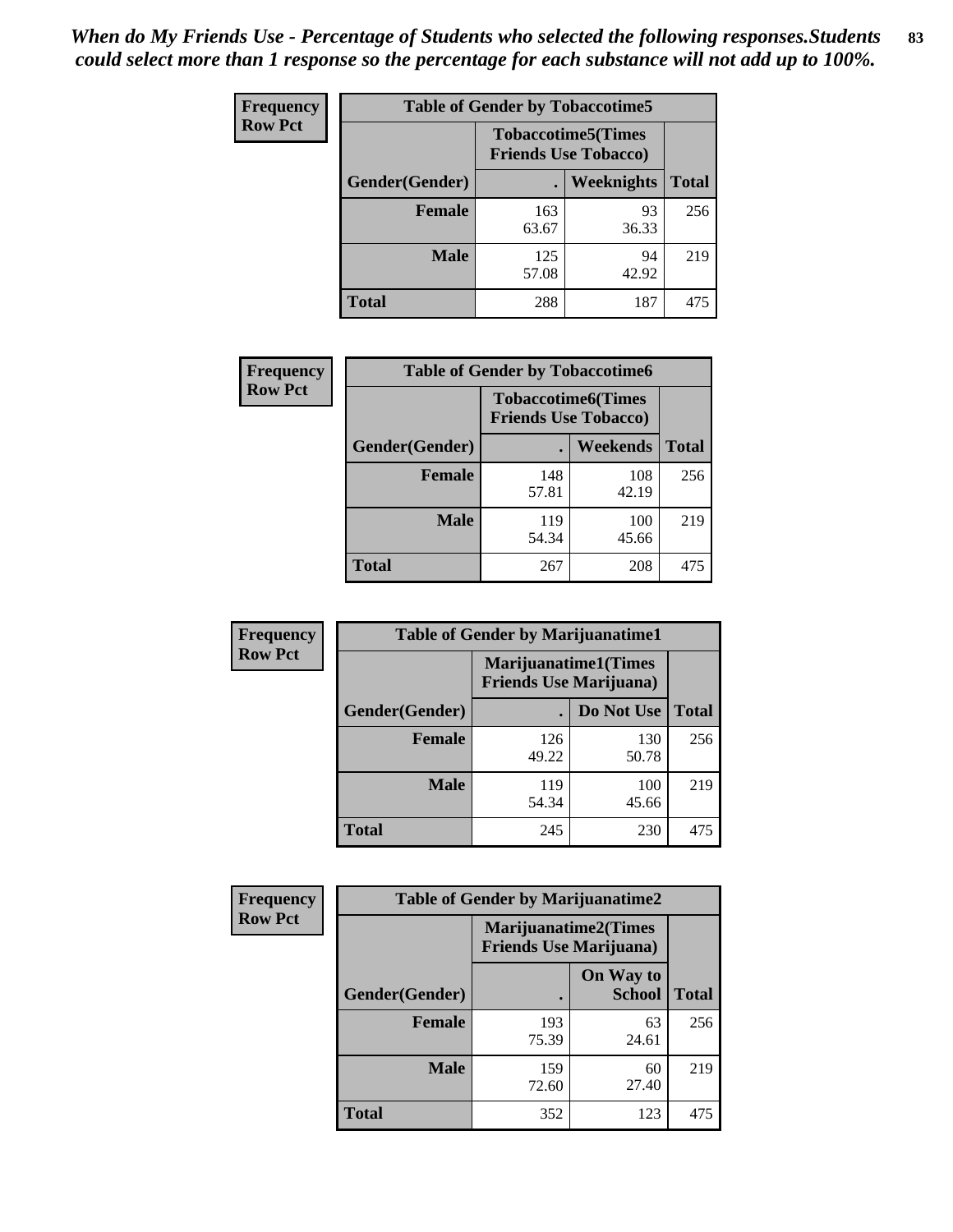*When do My Friends Use - Percentage of Students who selected the following responses.Students could select more than 1 response so the percentage for each substance will not add up to 100%.* **84**

| <b>Frequency</b> | Table of Gender by Marijuanatime3 |                                                        |                                |              |
|------------------|-----------------------------------|--------------------------------------------------------|--------------------------------|--------------|
| <b>Row Pct</b>   |                                   | Marijuanatime3(Times<br><b>Friends Use Marijuana</b> ) |                                |              |
|                  | Gender(Gender)                    |                                                        | <b>During</b><br><b>School</b> | <b>Total</b> |
|                  | <b>Female</b>                     | 234<br>91.41                                           | 22<br>8.59                     | 256          |
|                  | <b>Male</b>                       | 193<br>88.13                                           | 26<br>11.87                    | 219          |
|                  | <b>Total</b>                      | 427                                                    | 48                             | 475          |

| Frequency      | <b>Table of Gender by Marijuanatime4</b> |                                                               |                                                       |              |
|----------------|------------------------------------------|---------------------------------------------------------------|-------------------------------------------------------|--------------|
| <b>Row Pct</b> |                                          | <b>Marijuanatime4(Times</b><br><b>Friends Use Marijuana</b> ) |                                                       |              |
|                | Gender(Gender)                           |                                                               | <b>On Way</b><br>Home<br><b>From</b><br><b>School</b> | <b>Total</b> |
|                | <b>Female</b>                            | 194<br>75.78                                                  | 62<br>24.22                                           | 256          |
|                | <b>Male</b>                              | 157<br>71.69                                                  | 62<br>28.31                                           | 219          |
|                | <b>Total</b>                             | 351                                                           | 124                                                   | 475          |

| Frequency      |                | <b>Table of Gender by Marijuanatime5</b>                       |             |              |
|----------------|----------------|----------------------------------------------------------------|-------------|--------------|
| <b>Row Pct</b> |                | <b>Marijuanatime5</b> (Times<br><b>Friends Use Marijuana</b> ) |             |              |
|                | Gender(Gender) | ٠                                                              | Weeknights  | <b>Total</b> |
|                | <b>Female</b>  | 166<br>64.84                                                   | 90<br>35.16 | 256          |
|                | <b>Male</b>    | 131<br>59.82                                                   | 88<br>40.18 | 219          |
|                | <b>Total</b>   | 297                                                            | 178         | 475          |

| Frequency      | <b>Table of Gender by Marijuanatime6</b> |                                                               |              |              |
|----------------|------------------------------------------|---------------------------------------------------------------|--------------|--------------|
| <b>Row Pct</b> |                                          | <b>Marijuanatime6(Times</b><br><b>Friends Use Marijuana</b> ) |              |              |
|                | Gender(Gender)                           |                                                               | Weekends     | <b>Total</b> |
|                | <b>Female</b>                            | 127<br>49.61                                                  | 129<br>50.39 | 256          |
|                | <b>Male</b>                              | 111<br>50.68                                                  | 108<br>49.32 | 219          |
|                | <b>Total</b>                             | 238                                                           | 237          | 475          |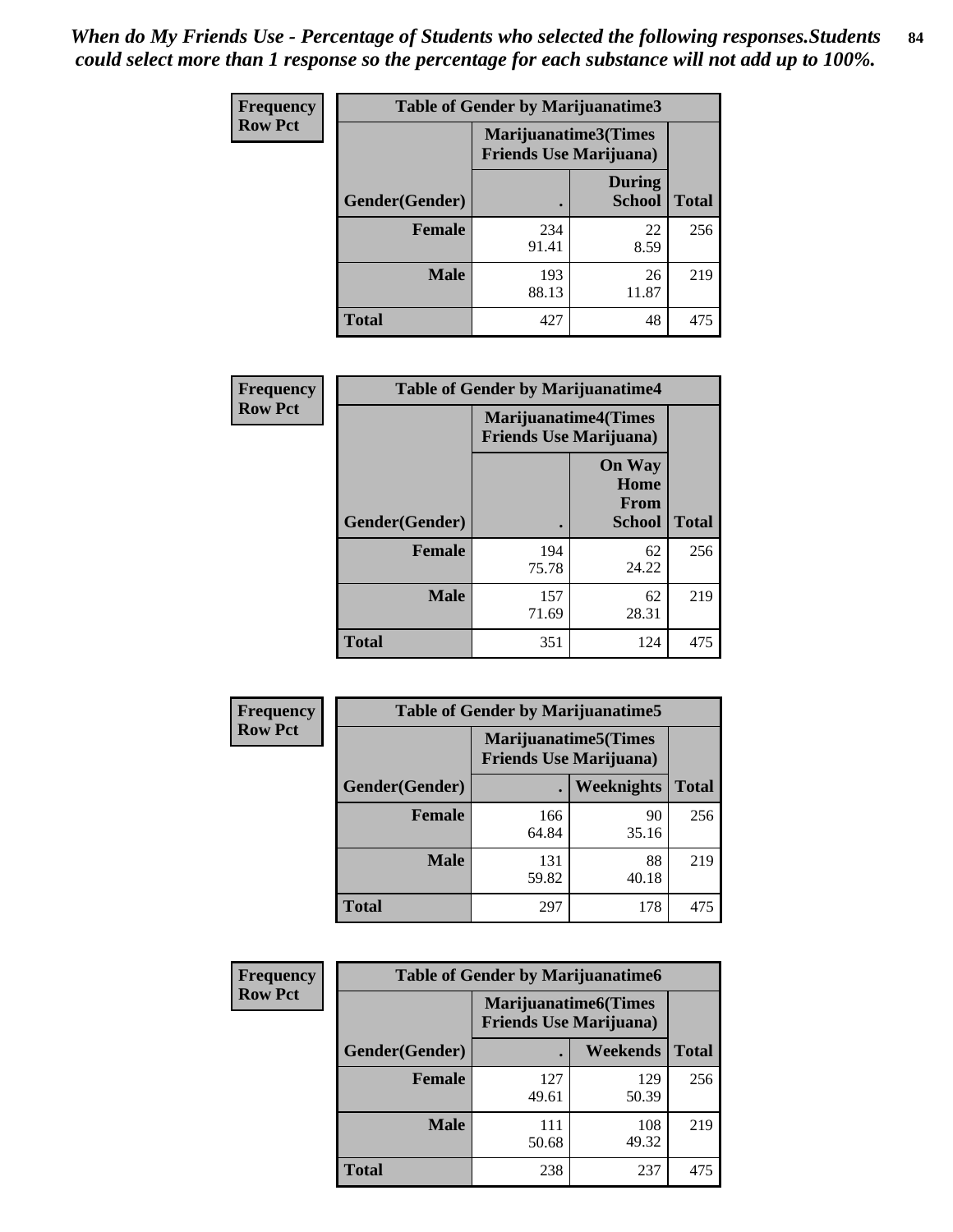*When do My Friends Use - Percentage of Students who selected the following responses.Students could select more than 1 response so the percentage for each substance will not add up to 100%.* **85**

| <b>Frequency</b> | <b>Table of Gender by Otherdrugtime1</b> |                        |                                                          |              |
|------------------|------------------------------------------|------------------------|----------------------------------------------------------|--------------|
| <b>Row Pct</b>   |                                          | <b>Illegal Drugs</b> ) | <b>Otherdrugtime1</b> (Times<br><b>Friends Use Other</b> |              |
|                  | Gender(Gender)                           |                        | Do Not Use                                               | <b>Total</b> |
|                  | <b>Female</b>                            | 69<br>26.95            | 187<br>73.05                                             | 256          |
|                  | <b>Male</b>                              | 60<br>27.40            | 159<br>72.60                                             | 219          |
|                  | <b>Total</b>                             | 129                    | 346                                                      | 475          |

| <b>Frequency</b> | <b>Table of Gender by Otherdrugtime2</b> |                                                                                   |                            |              |
|------------------|------------------------------------------|-----------------------------------------------------------------------------------|----------------------------|--------------|
| <b>Row Pct</b>   |                                          | <b>Otherdrugtime2(Times</b><br><b>Friends Use Other</b><br><b>Illegal Drugs</b> ) |                            |              |
|                  | Gender(Gender)                           |                                                                                   | On Way to<br><b>School</b> | <b>Total</b> |
|                  | <b>Female</b>                            | 223<br>87.11                                                                      | 33<br>12.89                | 256          |
|                  | <b>Male</b>                              | 197<br>89.95                                                                      | 22<br>10.05                | 219          |
|                  | <b>Total</b>                             | 420                                                                               | 55                         | 475          |

| Frequency      | <b>Table of Gender by Otherdrugtime3</b> |                        |                                                  |              |
|----------------|------------------------------------------|------------------------|--------------------------------------------------|--------------|
| <b>Row Pct</b> |                                          | <b>Illegal Drugs</b> ) | Otherdrugtime3(Times<br><b>Friends Use Other</b> |              |
|                | Gender(Gender)                           |                        | <b>During</b><br><b>School</b>                   | <b>Total</b> |
|                | <b>Female</b>                            | 235<br>91.80           | 21<br>8.20                                       | 256          |
|                | <b>Male</b>                              | 203<br>92.69           | 16<br>7.31                                       | 219          |
|                | <b>Total</b>                             | 438                    | 37                                               | 475          |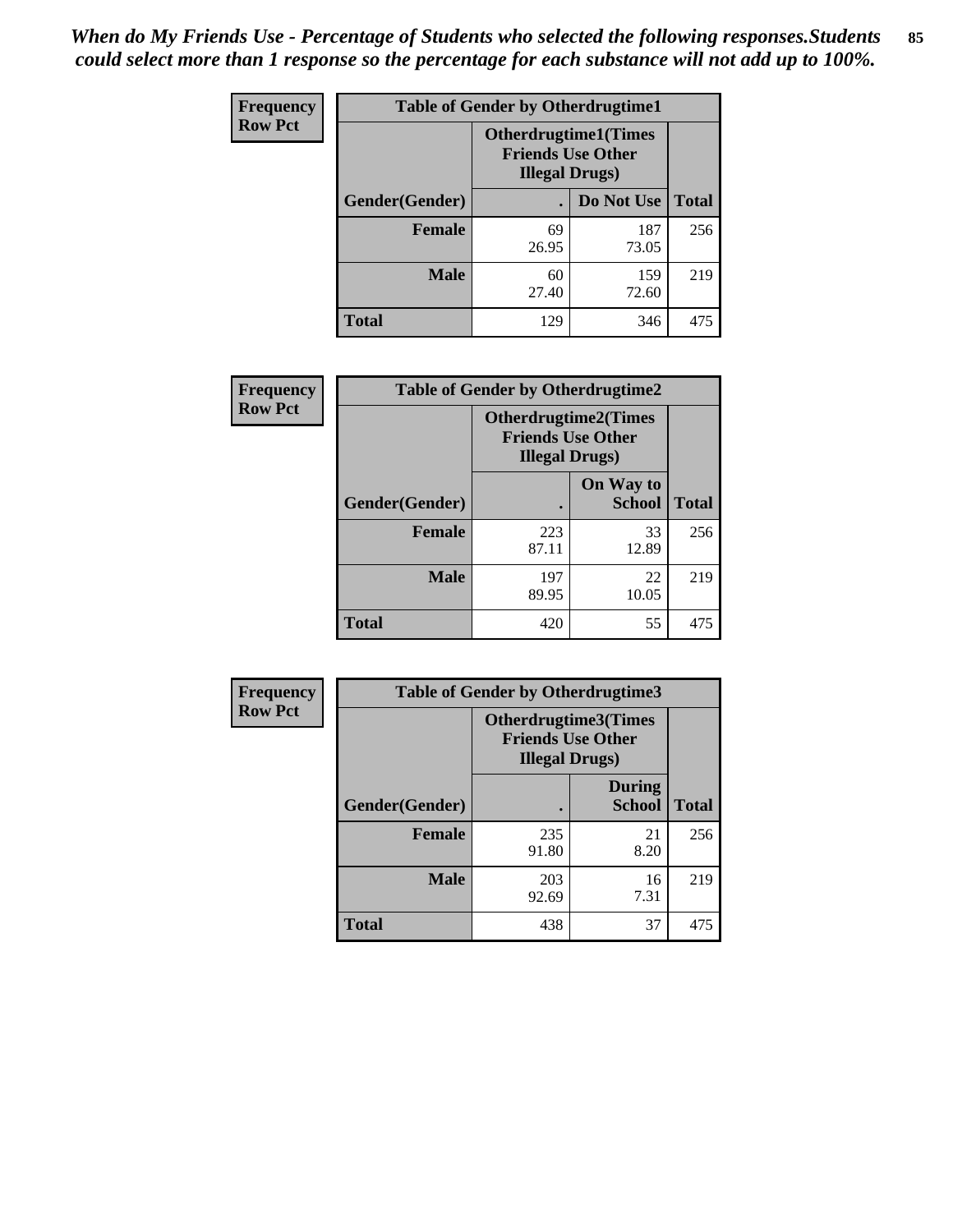*When do My Friends Use - Percentage of Students who selected the following responses.Students could select more than 1 response so the percentage for each substance will not add up to 100%.* **86**

| <b>Frequency</b> | <b>Table of Gender by Otherdrugtime4</b> |                                                                                   |                                                |              |
|------------------|------------------------------------------|-----------------------------------------------------------------------------------|------------------------------------------------|--------------|
| <b>Row Pct</b>   |                                          | <b>Otherdrugtime4(Times</b><br><b>Friends Use Other</b><br><b>Illegal Drugs</b> ) |                                                |              |
|                  | Gender(Gender)                           |                                                                                   | <b>On Way</b><br>Home<br>From<br><b>School</b> | <b>Total</b> |
|                  | Female                                   | 219<br>85.55                                                                      | 37<br>14.45                                    | 256          |
|                  | <b>Male</b>                              | 191<br>87.21                                                                      | 28<br>12.79                                    | 219          |
|                  | <b>Total</b>                             | 410                                                                               | 65                                             | 475          |

| Frequency      | <b>Table of Gender by Otherdrugtime5</b> |                                                                                    |                   |              |
|----------------|------------------------------------------|------------------------------------------------------------------------------------|-------------------|--------------|
| <b>Row Pct</b> |                                          | <b>Otherdrugtime5</b> (Times<br><b>Friends Use Other</b><br><b>Illegal Drugs</b> ) |                   |              |
|                | Gender(Gender)                           |                                                                                    | <b>Weeknights</b> | <b>Total</b> |
|                | <b>Female</b>                            | 210<br>82.03                                                                       | 46<br>17.97       | 256          |
|                | <b>Male</b>                              | 185<br>84.47                                                                       | 34<br>15.53       | 219          |
|                | <b>Total</b>                             | 395                                                                                | 80                | 475          |

| <b>Frequency</b> | <b>Table of Gender by Otherdrugtime6</b> |                                                                                   |             |              |
|------------------|------------------------------------------|-----------------------------------------------------------------------------------|-------------|--------------|
| <b>Row Pct</b>   |                                          | <b>Otherdrugtime6(Times</b><br><b>Friends Use Other</b><br><b>Illegal Drugs</b> ) |             |              |
|                  | Gender(Gender)                           |                                                                                   | Weekends    | <b>Total</b> |
|                  | <b>Female</b>                            | 181<br>70.70                                                                      | 75<br>29.30 | 256          |
|                  | Male                                     | 165<br>75.34                                                                      | 54<br>24.66 | 219          |
|                  | <b>Total</b>                             | 346                                                                               | 129         | 475          |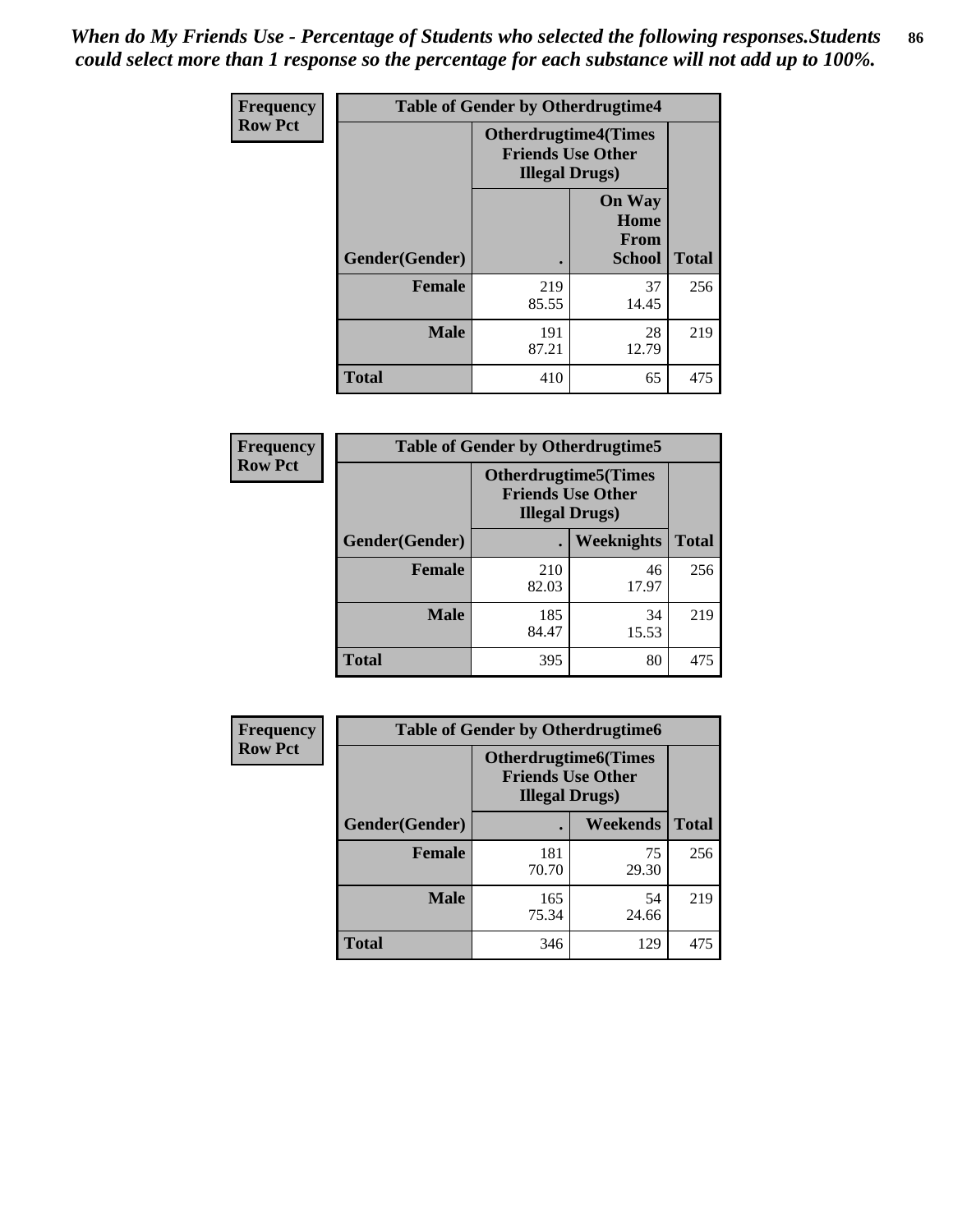# *Other Questions* **87**

| <b>Frequency</b> | <b>Table of Gender by Educationalcohol</b> |                                                                                                                               |                |              |  |
|------------------|--------------------------------------------|-------------------------------------------------------------------------------------------------------------------------------|----------------|--------------|--|
| <b>Row Pct</b>   |                                            | Educationalcohol(I<br>have been taught<br>about alcohol,<br>tobacco,<br>and other drugs<br>within the last year<br>at school) |                |              |  |
|                  | Gender(Gender)                             | <b>Yes</b>                                                                                                                    | N <sub>0</sub> | <b>Total</b> |  |
|                  | <b>Female</b>                              | 177<br>69.14                                                                                                                  | 79<br>30.86    | 256          |  |
|                  | <b>Male</b>                                | 142<br>64.84                                                                                                                  | 77<br>35.16    | 219          |  |
|                  | <b>Total</b>                               | 319                                                                                                                           | 156            | 475          |  |

| Frequency      | <b>Table of Gender by Rodedrinking</b> |                                                                                                                     |              |              |  |
|----------------|----------------------------------------|---------------------------------------------------------------------------------------------------------------------|--------------|--------------|--|
| <b>Row Pct</b> |                                        | Rodedrinking(In<br>the past 30 days I<br>have ridden in a<br>car with a driver<br>who had been<br>drinking alcohol) |              |              |  |
|                | Gender(Gender)                         | Yes                                                                                                                 | $\bf N_0$    | <b>Total</b> |  |
|                | <b>Female</b>                          | 63<br>24.61                                                                                                         | 193<br>75.39 | 256          |  |
|                | <b>Male</b>                            | 48<br>21.92                                                                                                         | 171<br>78.08 | 219          |  |
|                | <b>Total</b>                           | 111                                                                                                                 | 364          | 475          |  |

| Frequency      | <b>Table of Gender by Drugsschool</b> |                                                                                                                                     |                |              |  |
|----------------|---------------------------------------|-------------------------------------------------------------------------------------------------------------------------------------|----------------|--------------|--|
| <b>Row Pct</b> |                                       | <b>Drugsschool</b> (During<br>the past 12 months,<br>I have been offered,<br>sold,<br>or given illegal drugs<br>on school property) |                |              |  |
|                | Gender(Gender)                        | Yes                                                                                                                                 | N <sub>0</sub> | <b>Total</b> |  |
|                | <b>Female</b>                         | 33<br>12.89                                                                                                                         | 223<br>87.11   | 256          |  |
|                | <b>Male</b>                           | 58<br>26.48                                                                                                                         | 161<br>73.52   | 219          |  |
|                | <b>Total</b>                          | 91                                                                                                                                  | 384            | 475          |  |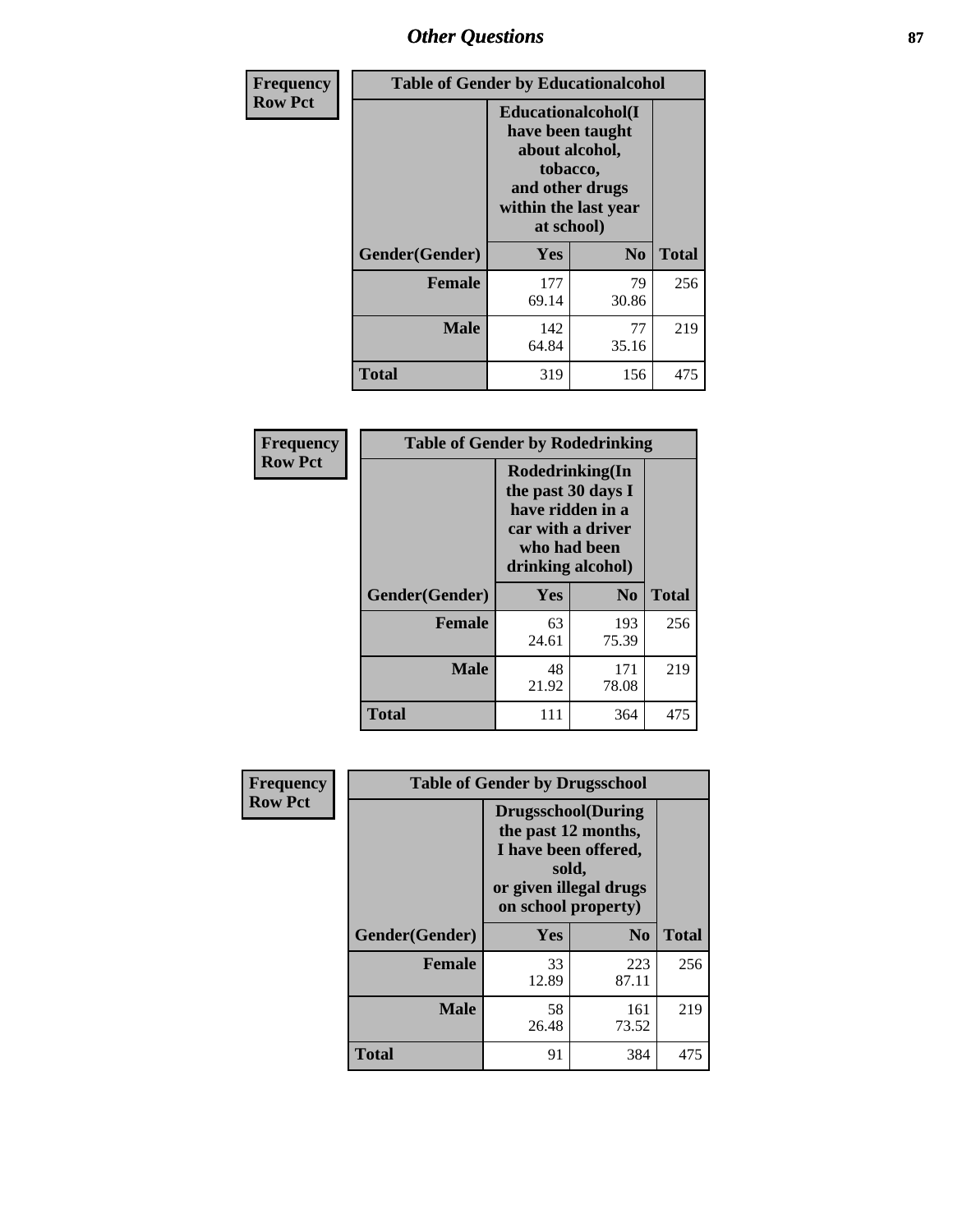# *Other Questions* **88**

**Frequency Row Pct**

| <b>Table of Gender by Bingedrinking</b> |                         |                                                                                                         |                   |                        |                        |                               |                   |              |
|-----------------------------------------|-------------------------|---------------------------------------------------------------------------------------------------------|-------------------|------------------------|------------------------|-------------------------------|-------------------|--------------|
|                                         |                         | Bingedrinking(I have drunk five or more<br>drinks of alcohol at one sitting during the<br>last 30 days) |                   |                        |                        |                               |                   |              |
| <b>Gender</b> (Gender)                  | $\bf{0}$<br><b>Days</b> | 1 or<br>2<br>days                                                                                       | 3 to<br>5<br>days | 6 to<br>9<br>days      | 10<br>to<br>19<br>days | <b>20</b><br>to<br>29<br>days | All<br>30<br>days | <b>Total</b> |
| <b>Female</b>                           | 229<br>89.45            | 10<br>3.91                                                                                              | 5<br>1.95         | $\mathfrak{D}$<br>0.78 | 7<br>2.73              | 2<br>0.78                     | 0.39              | 256          |
| <b>Male</b>                             | 180<br>82.19            | 10<br>4.57                                                                                              | 10<br>4.57        | 6<br>2.74              | 8<br>3.65              | 2<br>0.91                     | 3<br>1.37         | 219          |
| <b>Total</b>                            | 409                     | 20                                                                                                      | 15                | 8                      | 15                     | 4                             | 4                 | 475          |

| Frequency      | <b>Table of Gender by Educationaids</b> |                                                                                                 |                |              |  |
|----------------|-----------------------------------------|-------------------------------------------------------------------------------------------------|----------------|--------------|--|
| <b>Row Pct</b> |                                         | <b>Educationaids</b> (I<br>have been taught<br>about HIV/AIDS<br>at school in the<br>past year) |                |              |  |
|                | Gender(Gender)                          | Yes                                                                                             | $\mathbf{N_0}$ | <b>Total</b> |  |
|                | <b>Female</b>                           | 193<br>75.39                                                                                    | 63<br>24.61    | 256          |  |
|                | <b>Male</b>                             | 154<br>70.32                                                                                    | 65<br>29.68    | 219          |  |
|                | <b>Total</b>                            | 347                                                                                             | 128            | 475          |  |

| <b>Frequency</b> | <b>Table of Gender by Suicideconsider</b> |                 |                |              |  |
|------------------|-------------------------------------------|-----------------|----------------|--------------|--|
| <b>Row Pct</b>   |                                           | Suicideconsider |                |              |  |
|                  | Gender(Gender)                            | Yes             | N <sub>0</sub> | <b>Total</b> |  |
|                  | <b>Female</b>                             | 39<br>15.23     | 217<br>84.77   | 256          |  |
|                  | <b>Male</b>                               | 12<br>5.48      | 207<br>94.52   | 219          |  |
|                  | Total                                     | 51              | 424            | 475          |  |